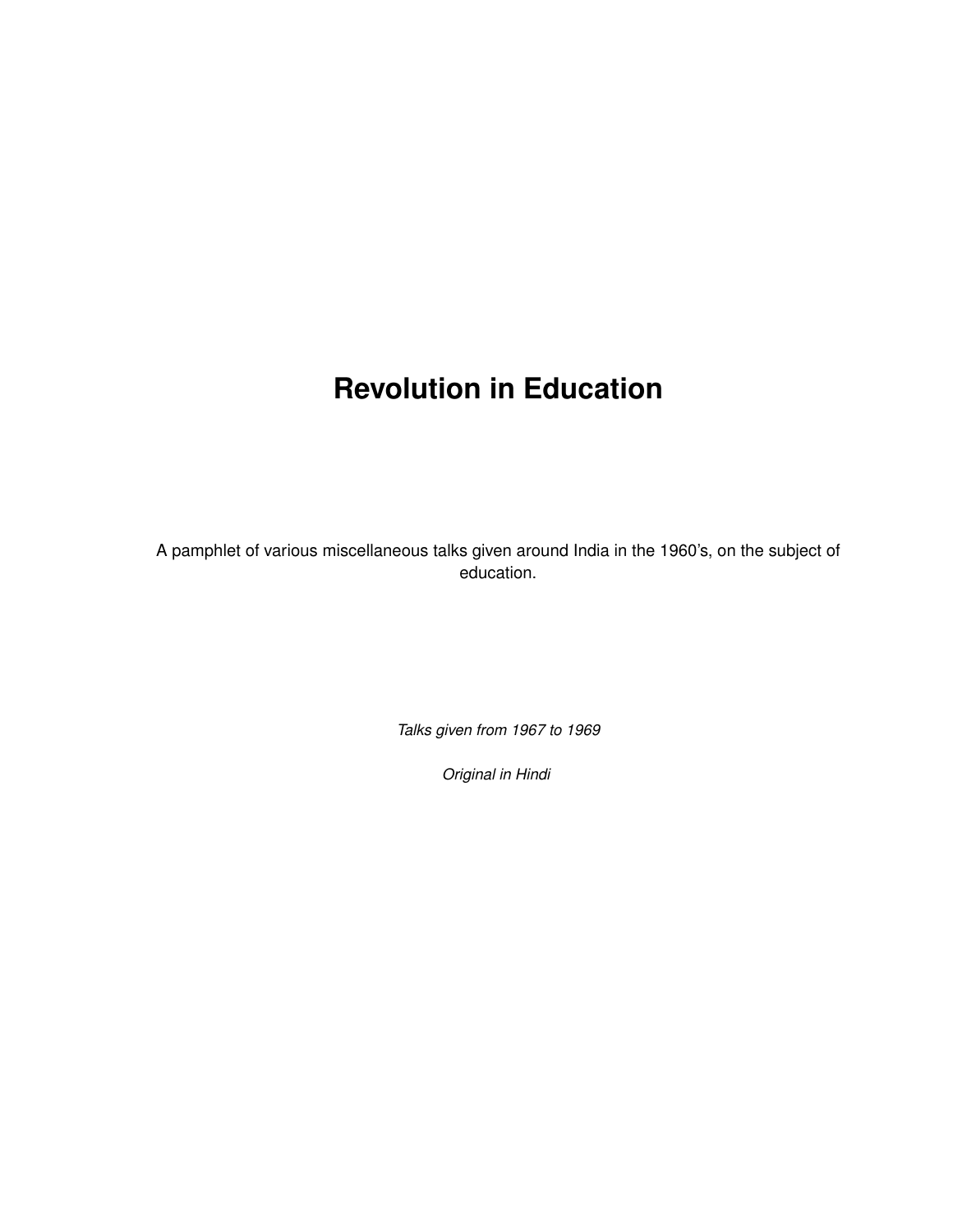## CHAPTER 1

### Teacher, Society amp; Revolution

#### *Date unknown*

This discourse was first published in KRANTINADA MONTHLY 1968 to 1969.

I would like to tell you a few things which I see about teachers and the society. Perhaps there will be no agreement between the way you think and the way I think. Perhaps I may be opposing the positions taken in the current code of education. I am neither an educationist nor a social reformer. It is my good fortune that I can talk about some fundamental aspects of education and society.

The possibility of any truth about education dawning on educationists should be taken as almost nil. They have been thinking for the last five thousand years, but the present condition of education, its structure, and the type of man that is produced, is so totally wrong that it is natural that only unhealthy and confused leaders are born out of it all. The thinking that is done by the sociologists is also sick and unhealthy; otherwise human beings, their life and their thinking, would have been quite different. Since I am neither an educationist nor a sociologist, it is possible that I can tell you things which can be seen only by looking at the problems directly.

For those for whom the scriptures are important, the solutions become more important than the problems. Since I do not know the code of education I can talk directly about the problems.

The very first thing I would like to say is that the present relationship between the teacher and the society has proved dangerous. What is that relationship? The relationship is that the teacher is a slave and the society is the master or owner. What work does the society ask from the teacher? Society wants the teacher to inculcate the old jealousies, old enmities and old thoughts coming down from the past thousands of years into the minds of young children. Those old people, who are as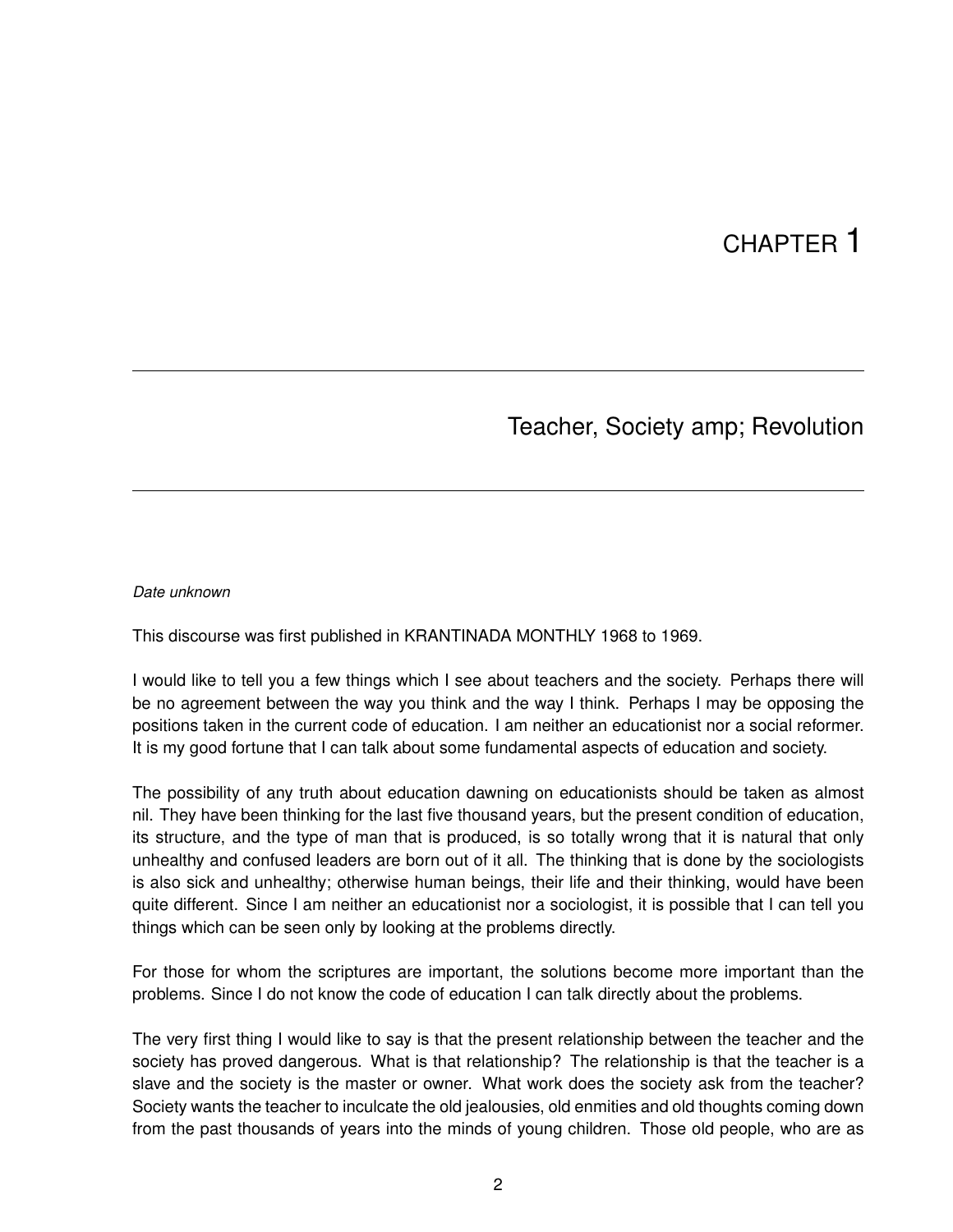good as dead or dying, want to bequeath, pass on, such things through the teacher into the minds of new generations. It is very surprising that the society demands this type of work from the teacher and the teacher continues to do such work.

This is a great disgrace for the teachers. The disgrace is that the diseases from which the past century suffered are passed on to the current century, through the teacher, as needed by the society. This is needed because the old structure, the vested interests connected with that structure, and the blind beliefs established in that structure, do not want to die. They want to continue to live within the society.

Because of the job done by the teacher, he is respected. Without flattering the teacher and without respecting the teacher, it is not possible to ask for this work from him. That is why it is said that the teacher is a guru, respectable, and his advice must be listened to. Why? – because the society wants to bequeath its whole pattern of beliefs to its children through the teacher.

The Hindu father wants to make his son a Hindu, and a Mohammedan father wants to make his son a Mohammedan before he dies. The Hindu father also wants to bequeath to his children the dispute with the Mohammedans. Who will do this? The teacher will do it. The old generation wants to impose its blind beliefs on the new generation. Its scriptures, its priests and everything else is to be imposed. It gets this work done through the teacher, but what is the result?

The result is that material wealth is increasing in the world, but mental faculties do not develop. As long as there is that great burden of old thoughts on the minds of the children, their mental faculties cannot develop. In a small child there is the burden of a culture five thousand years old. The very life of that child is crushed under that burden. Because of this, the flame of consciousness cannot be lit and the individuality of the child cannot develop.

The material wealth increases because whatever is left by the parents is increased or improved upon by their children. But their mental faculties cannot develop because the children are conditioned in that respect. The child adds, without any hesitation, one more floor onto the building bequeathed to him. He is pleased to do it. And the father is also pleased that his son has added one more floor. But if anyone improves upon the ideas already narrated in the Gita, then those who have inherited Mahavira's, Buddha's, Krishna's and Rama's ideas, will be in great difficulty – for them it is necessary to live within the precincts of the mental structure bequeathed. No new structure can be built. Efforts have continuously been made for thousands of years so that the son does not surpass his father in regard to mental development. There are many devices and contrivances for that.

So, material wealth increases in this world, but mental poverty also increases along with it. There are many dangers when the mind is small and the material wealth is greater. Just as we progress in material wealth and leave our forefathers behind, similarly we should leave them behind in mental and spiritual development also. In doing so, it is no insult to our parents, it is respectful. The right type of father is one who lovingly desires that his children leave him behind in every respect. But it is dangerous if the father does not want his child to go ahead of him in any field. So far, the teacher has helped the father in not allowing the child to go ahead.

It is madness to feel that if we begin to think further than Krishna or Mahavira or Mohammed, it will be an insult to the latter. Because of this, the whole education has remained past-oriented, instead of being future-oriented.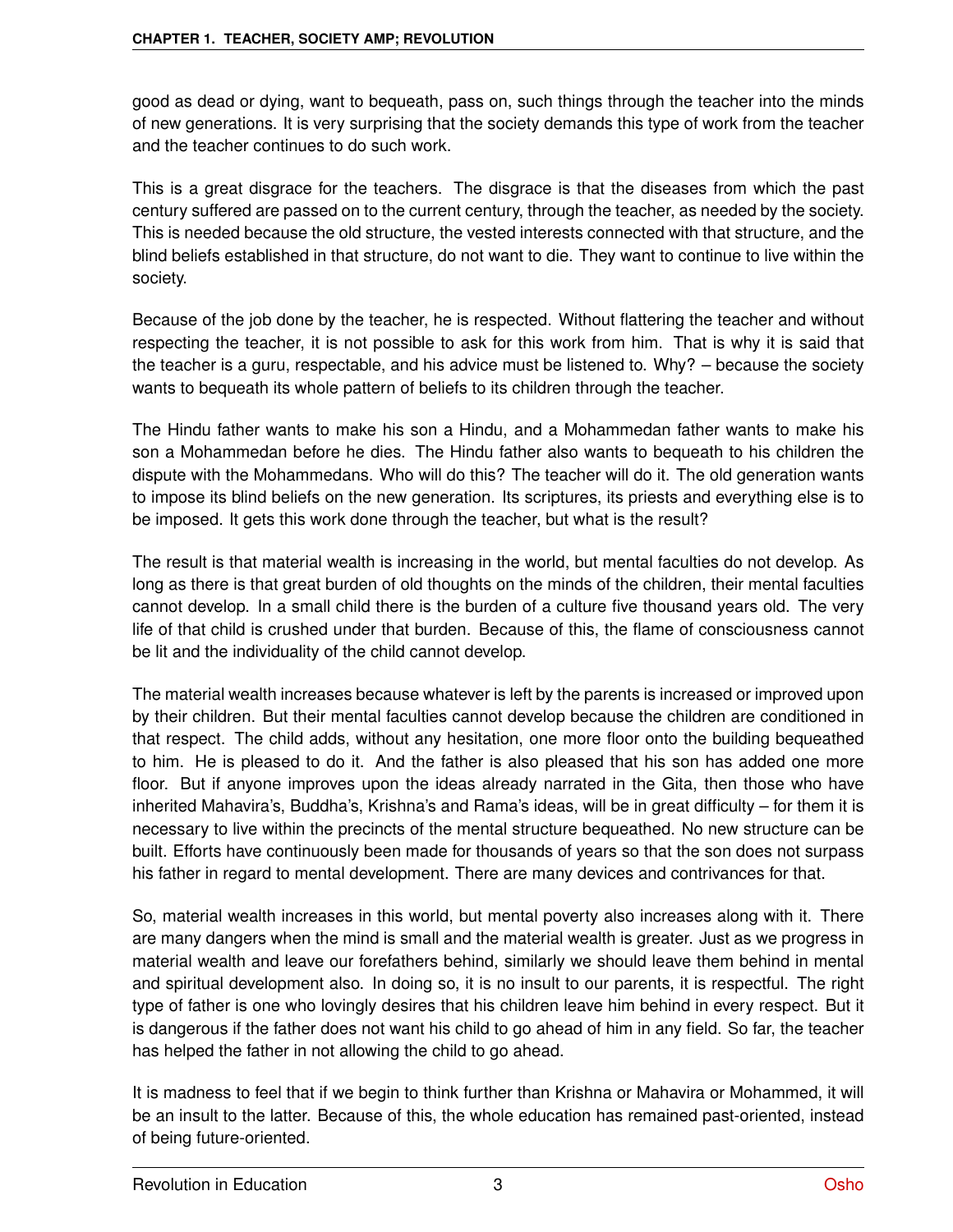Any developmental, creative activity is always future-oriented.

Our whole education is past-oriented. All our doctrines, ideas and ideals are taken from the past. The past is that which is dead and gone. We are trying to impose things which are thousands of years old on the minds of our children. Not only do we impose the ideas, but we call a child ideal who proves himself a good follower of the old beliefs. Who is praising such a child? This is being done by the teacher, and that is how the leaders of society, religions and the state are exploiting the teacher.

The teacher is made to believe that he is the disseminator of knowledge. He is not the disseminator of knowledge; he is the preserver and maintainer of the status quo, of the knowledge that has developed in the past, and he is an obstacle to the knowledge that can develop. He does not allow anything to leave the parameter of the past. As a result, we continue to do many types of foolish things. Those old things are not allowed to die. The politician has also understood this, and he is also exploiting the teacher. What is surprising is that the teacher is not aware of this exploitation done in the name of service to the society. How many kinds of exploitation are being done!

Once I went to address a congregation of teachers. It was Teachers' Day. I asked them: If a teacher becomes a president of a country, what is the honor bestowed on the teacher? In a teacher becoming a president, what teacher is honored? According to me, if a president of a country becomes a teacher, then I would definitely understand that the teacher is honored.

If a president of a country feels that his job is useless and he feels that it is a joy to be a teacher, if he wants to be a teacher and becomes one, we will definitely understand that the teacher is being honored. But if a teacher becomes a president of a country, the honor goes to the politician, not to the teacher. If a teacher feels honored when he becomes a president of a country, is there anything wrong in a teacher wanting to be a headmaster or school inspector or an education minister? There is honor where there is position. There is position where there is the state. Our whole structure of thinking is such that the state is above everything; so the politician is above everything and everything else is below.

The politician, knowingly or unknowingly, makes his thoughts and ideas enter into the minds of children through the teacher. The priest is also doing the same thing. In the name of religious education this is going on, and every religion goes on trying to make their beliefs and tenets, right or wrong, enter into the minds of children. This is being done at such an unripe age, when the children cannot think. There is no greater crime perpetrated on humanity.

What crime can be greater than making the child believe that what is in the Koran is the truth, or what is in the Gita is the truth; or if there is God it is Mahavira, Krishna or Mohammed? To put all such things into the mind of a child who is innocent, ignorant and unacquainted with the world, is a worse crime than anything else.

Recently there was the question of the independence of India, so the politicians said that the teachers and the students must both participate in the independence movement. When these politicians came into power, they said the students and teachers must keep away from politics. The communists and socialists say, "No, it is not necessary for the students to keep away from politics. Both the teachers and students must participate in politics." If the communists come into power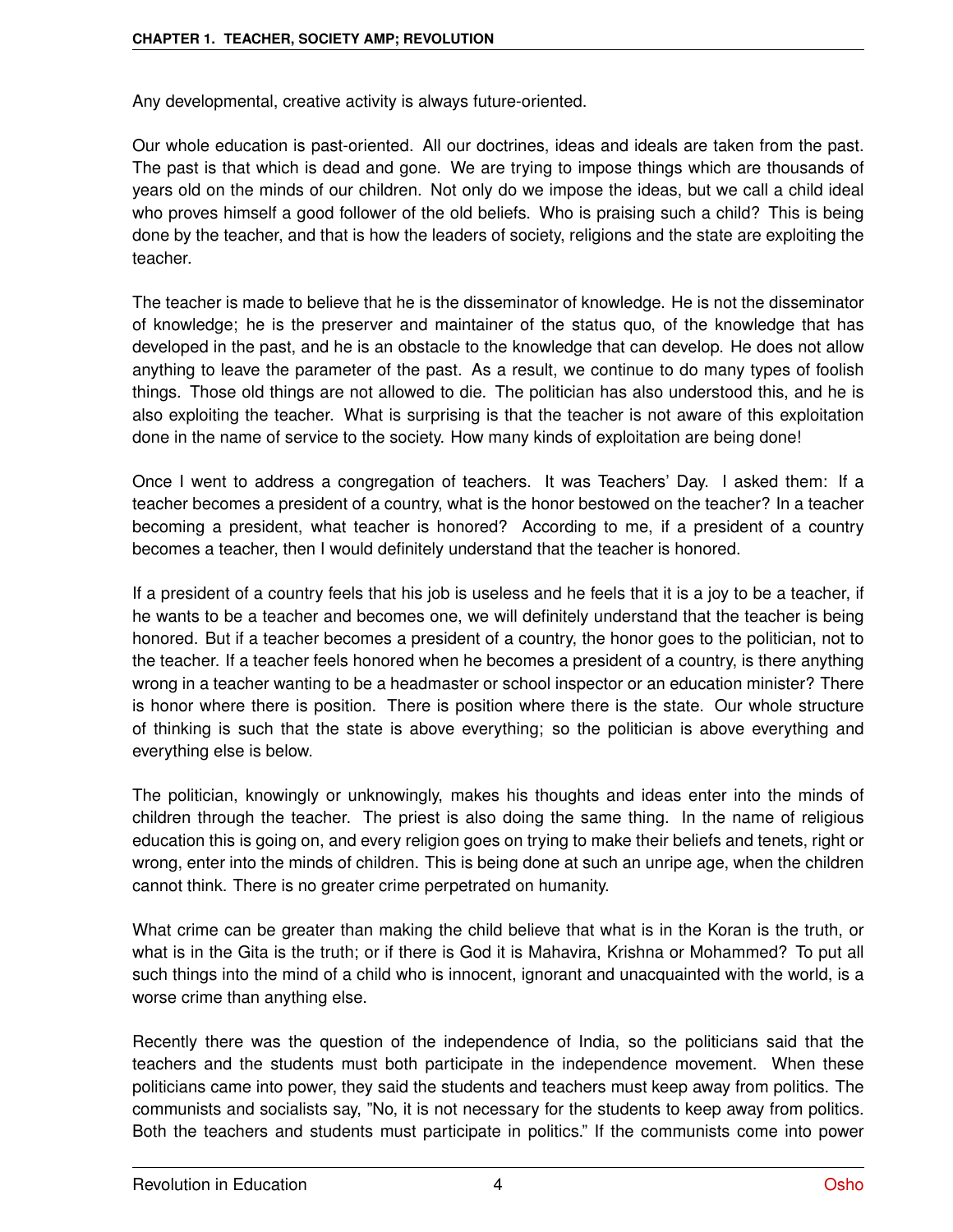tomorrow, they will say that now there is no necessity for them to take part in politics. Whatsoever is in the interest of the politicians in power becomes right, and an attempt is made to make the teachers and students believe it to be right.

According to me, one can become a teacher in the right sense only if he has within him a powerful, burning flame of rebellion.

A teacher who has no such flame of rebellion within him will become an agent of some policy, some interest – be it of society, be it of religion, or be it of politics. Every teacher must have that burning fire of rebellion, of thinking and of reflecting. But have we got that fire of independent thinking? If not, are we anything more than shopkeepers?

To be a teacher is a great thing. What is the meaning of being a teacher? Do we ever think about it?

You may be teaching the children, as is taught all over the world, that they should love others. But have you ever thought that the whole structure of your education is built not on love but on competition? You claim to teach love, but the whole arrangement is to teach competition. Where there is competition there can be no love. Competition is a form of envy, a sort of burning sensation, jealousy. What are you teaching?

When one child comes first in a class, the other child is told that he is lagging behind and this fellow has come first. You are teaching him to flatter, to compete and get ahead. You are teaching ego, telling them that one who has come first is higher, and one who is behind is lower. In books you tell them to be humble and loving, whereas your whole arrangement teaches them to hate, to envy and come first. One who comes first is being awarded gold medals and merit certificates; he is being garlanded and photographed, and others, who are behind, are insulted by the system.

When you are insulting the one who is behind are you not goading his ego to push him to the forefront? When the one who has come first is being honored, are you not boosting his ego? So when the children are thus trained in ego, jealousy and competition, how can they love? Love is that which allows the loved ones to go ahead. Love always means to remain always last.

I will tell you a small anecdote to make this clearer. There were three Sufi saints who were to be hanged until dead. So-called religious people are always against real saints. While they were waiting to be hanged, they were sitting in a row. The hangman would call out the names, one after the other, and would hang them.

The hangman cried out the name, "Nuri," that he should come forward.

But the person whose name was Nuri did not get up; instead another person got up and said, "You hang me first."

The hangman said, "Your name is not Nuri. Why are you in a hurry to die?"

The one who had come forward replied, "I have loved Nuri and I have understood that when it is a question of dying, to come forward, and when it is a question of living, to remain behind. I would like to die before my friend dies. If it is a question of living, my friend should live longer than me."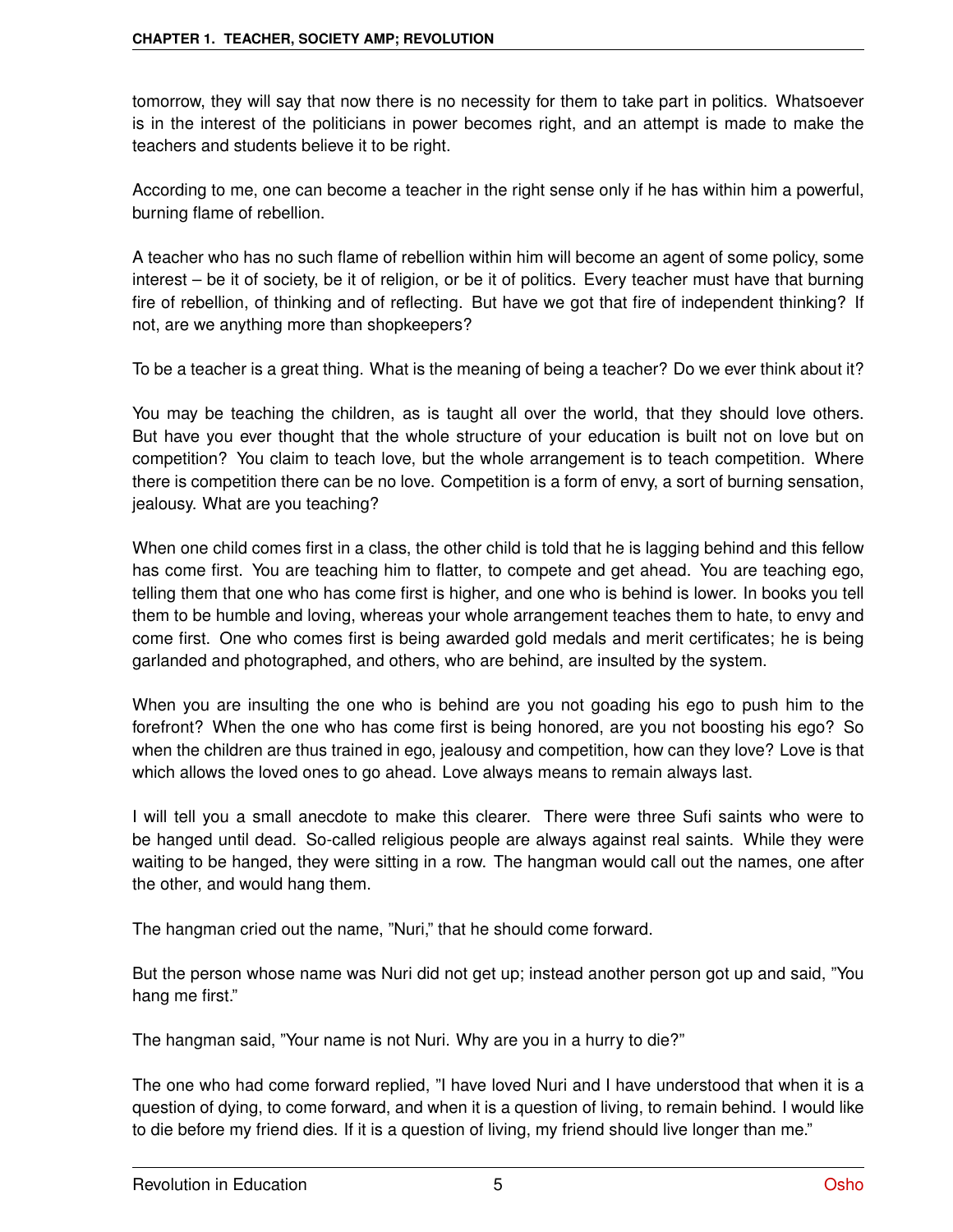Love speaks like this. What does competition say? Competition tells you to stay behind while dying and go on ahead when it is a question of living. Can the world be a better place to live in when the poison of competition and ambition is being poured into the minds of children? When a child is keen to go ahead of others and others are wanting to leave him behind, then, after being educated for twenty years, what will he do in life? He will do what he has been taught.

Every person is pulling the other down. From the peon to the president, everyone is pulling the others down. In this process, if a peon somehow becomes a president, we tell him it is a matter of great pride and dignity for him. Actually there is no greater violence than that of pushing oneself ahead by pulling others back. But we are teaching this violence and calling it education.

In a world based on this violence, if there are continuous wars it is no wonder! If in a world based on this education, when palaces are being built near huts, what is the wonder if people living in a palace are pleased at seeing people living in huts die? So there are poor people and there are others who have so much more and still do not know what to do with it. This is all due to the present education, and the teacher is also responsible for this. For this world which is created by such education the teacher is responsible. He has become an instrument for exploitation. In the name of giving education to the children, the teacher has become an instrument in the hands of the vested interests.

If this is education, then it will be better to stop educating completely. Perhaps that way a man will be better off. An uneducated man living in a forest will be a better man because he has more love and less competition, more heart and less mind.

We call this education! We teach children just the contrary of what we expect them to do; our whole structure teaches contradictory things. What do we teach? We teach sympathy and generosity. But how can a competitive mind be generous and sympathetic? If there is sympathy in the mind of a competitor, how can he compete? The competitive mind will always be hard, violent and nongenerous – he has to be. Our system is such that we don't realize that one who is pushing himself forward by pulling others back is a violent man. He is violent, and we are making him ready for violence. This way the factories of education are increasing. We call them schools and universities – this is a sheer lie.

These are factories where sick minds are created, and such sick minds are leading the world into a ditch. Violence is increasing and competition is increasing. Everyone's hand is at everyone else's throat.

Those who are sitting before me will ask: On whose throats have we kept our hands? But if you look deeply, you will find that everybody's hand is at the throat of someone else, and that everybody's hand is in the pocket of someone else. How long will this continue? Where will it stop? From where are these hydrogen bombs and atom bombs coming? From competition and rivalry! It makes no difference whether this rivalry is between two individuals or two nations. It makes no difference who is doing it – whether it is Russia or America – there is competition and one has to get ahead.

If you are making an atom bomb, we shall make a hydrogen bomb, a super hydrogen bomb, but we cannot remain behind. We are not taught to remain behind. If you kill ten people, we will kill twenty. If you are destroying one country, we will destroy two countries. It means that we are ready to destroy everything, but we cannot remain behind.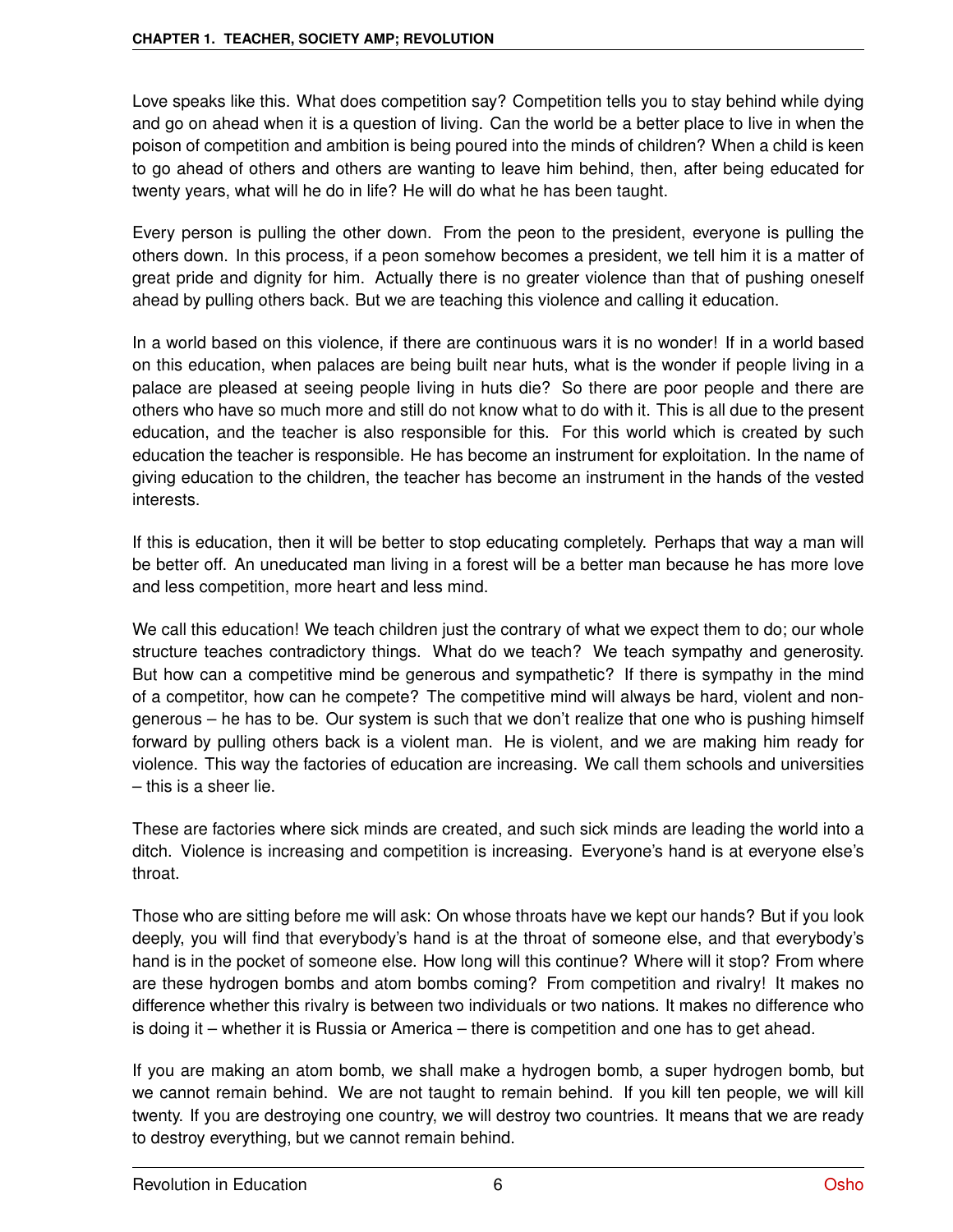Who is creating this situation? It is all due to our education. But we are blind and we are not able to see the problem. We are teaching children not to be greedy and fearful; but what are we actually doing to them? – we are teaching them greed and fear all the time.

In the old days there was the fear of hell and the reward of heaven. It has been taught for thousands of years. There is the fear that I may go to hell; there is greed that somehow I should reach the heaven. Wherever there is reward and punishment there will be greed and fear. But what do we teach our children? What is the method of our teaching? The only method is to teach greed and fear. Either we punish them, or tempt them by offering gold medals, a good reputation, a better post, or a high status in society.

In the days when I was a student, there was a saying: If you study well you will be made a baron, a ruler, a president. We create such temptations in the minds of children. Have we ever taught them to live a life of peace and joy? No. We have taught them to live life by rising to higher positions. We have taught them how to earn more money and have better clothes. We have taught them to be more and more greedy, because that is called success. Is there any place for those who are unsuccessful?

In this system of education there is no place for unsuccessful people. We are just creating the fever of success, and so it is only natural that one who wants to succeed in the world does what he can do. Success hides all wrong doings. How a man rises to become a president from the position of a peon is no more in question once he has become a president. No one bothers how he has become a president, by what means, by what treacheries, by what lies and by what tricks. There is no need to ask how he became a president. Neither anybody will ask, nor is there any question of asking. Once a man becomes successful all sins cease to be. Success is the only goal. Then why should I not succeed by telling lies and by becoming dishonest? If I try to tell the truth and I become unsuccessful, then what else shall I do?

Thus we have made success the center of life; and when lying and dishonesty increase, we become very unhappy. As long as success is the only standard of evaluation, there will be lies, dishonesty and thefts. They cannot be removed, because what can be done if one is able to succeed only through dishonesty and stealing? Everything else is subordinated to success when success is the only value. We go on shouting and crying that dishonesty is increasing. It is bound to increase, because that is the fruit of all that we have been teaching for five thousand years.

Success is not of any value. Success is not a matter of great respect or honor. A man must be fulfilled, not successful. It is better if a man becomes unsuccessful in a good cause rather than becoming successful in a bad cause. Respect should be given to good deeds, not to success. But success has become a value and the whole of life is revolving around that center.

An education commission was set up recently. Its chairman said, "We are teaching our children to speak the truth. We are explaining this in many ways, but children continue to tell lies, many times."

I asked the chairman whether he would like his son to be a scavenger of the roads or a peon in a school, "or would you like your son to also become a chairman of a commission or an overseas ambassador, rising slowly step by step to the very top? If he became a scavenger, wouldn't you be disturbed?"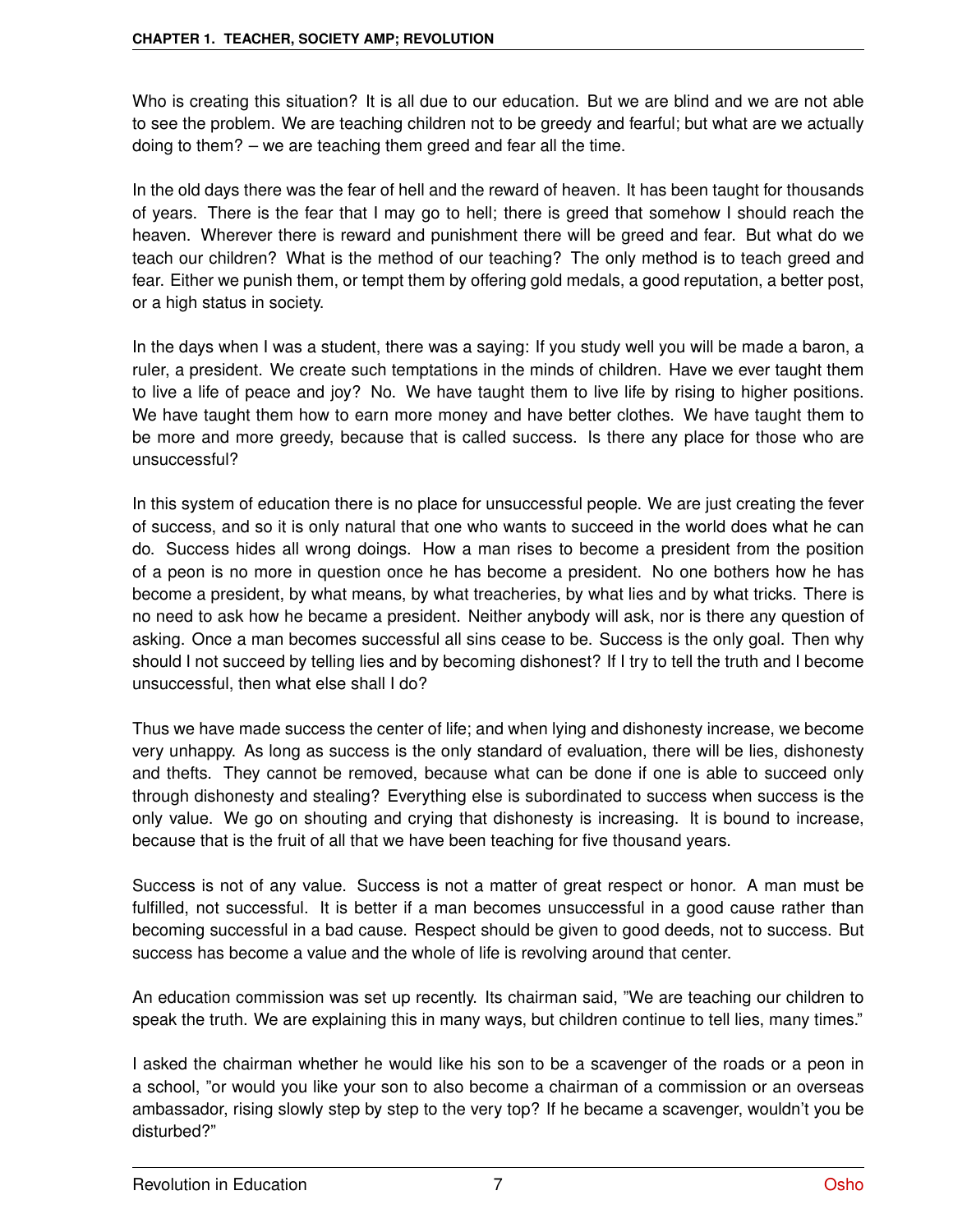He said, "It would definitely disturb me!"

Then I said, "If that is going to trouble you, do you really want your son to be truthful and honest?"

As long as a peon is not respected, and as long as a president is respected, there can be no honesty in the world, because a peon cannot continue to remain a peon. Life is not so long that he can just sit idly by in an expectation of success, taking shelter in truth alone. If untruth brings success, who is mad enough not to resort to untruth! The whole situation is such that not only you, but even the god made by you and the paradise created by you, respect only the successful people. If a peon dies, he is potentially fit for hell. No president ever goes to hell – they go directly to heaven!

We will have to destroy the centrality of success. If you really want to do something for your children and if you love your children, remove the centrality of success and create a center around fulfillment. If you have any love for mankind and if you really want to establish a new world, a new culture and a new man, you will have to give up and destroy your old foolishness and think how a rebellion can be created from within. Now everything is wrong, so the wrong man is created.

A teacher must fundamentally be a great rebel in this world; then only can he lead the new generation on. But the teacher is the greatest traditionalist and goes on repeating the old crap. The teachers do not change. Have you heard of a teacher full of rebellion? He is the most orthodox and traditional person, and therefore more dangerous. The society does not receive its well-being from him.

What sort of rebellion do I expect from the teacher? Should he burn houses, derail the trains, or burn the buses? No. Don't let him take me wrongly. I only say that his approach towards his values – our values – should have a spirit of rebellion and that he should think clearly as to what exactly is going wrong.

When we tell a child that he is a donkey or foolish or an idiot because somebody is far ahead of him, think if what you are saying is right. Can there be two persons equal in this world? Is it really possible that the one whom you are calling a donkey can become like the other who is standing ahead of him? Has it ever been possible? Everyone is just as he is; there can be no question of any comparison. There should be no comparison and no evaluation with others.

A small stone is small, and a big one is big. There is a small plant and a big plant. A grass leaf is a grass leaf and a roseflower is a roseflower: as far as nature is concerned, it is not displeased with the grass leaf and pleased with the roseflower. It gives life to the grass leaf with as much happiness as it gives life to the roseflower. If you put aside the human mind, between a grass leaf and a roseflower, which is bigger and which is smaller? Nothing is bigger or smaller! Is the blade of grass lower than a pine tree? If that were so, God would have destroyed the blade of grass and only pine trees would have remained in the world. But the values fixed by man are wrong.

I would like to tell you some deeper things in this connection. First is this; remember that as long as we continue to compare one man with the other we will always remain on the wrong path. That wrong path is that we are creating a desire in man to be like someone else; and the fact is that no one has been or can be like any other man.

Rama died many many years ago, and Christ also died many years ago. Why is there no other Christ born, although thousands of Christians are busy twenty-four hours a day trying to become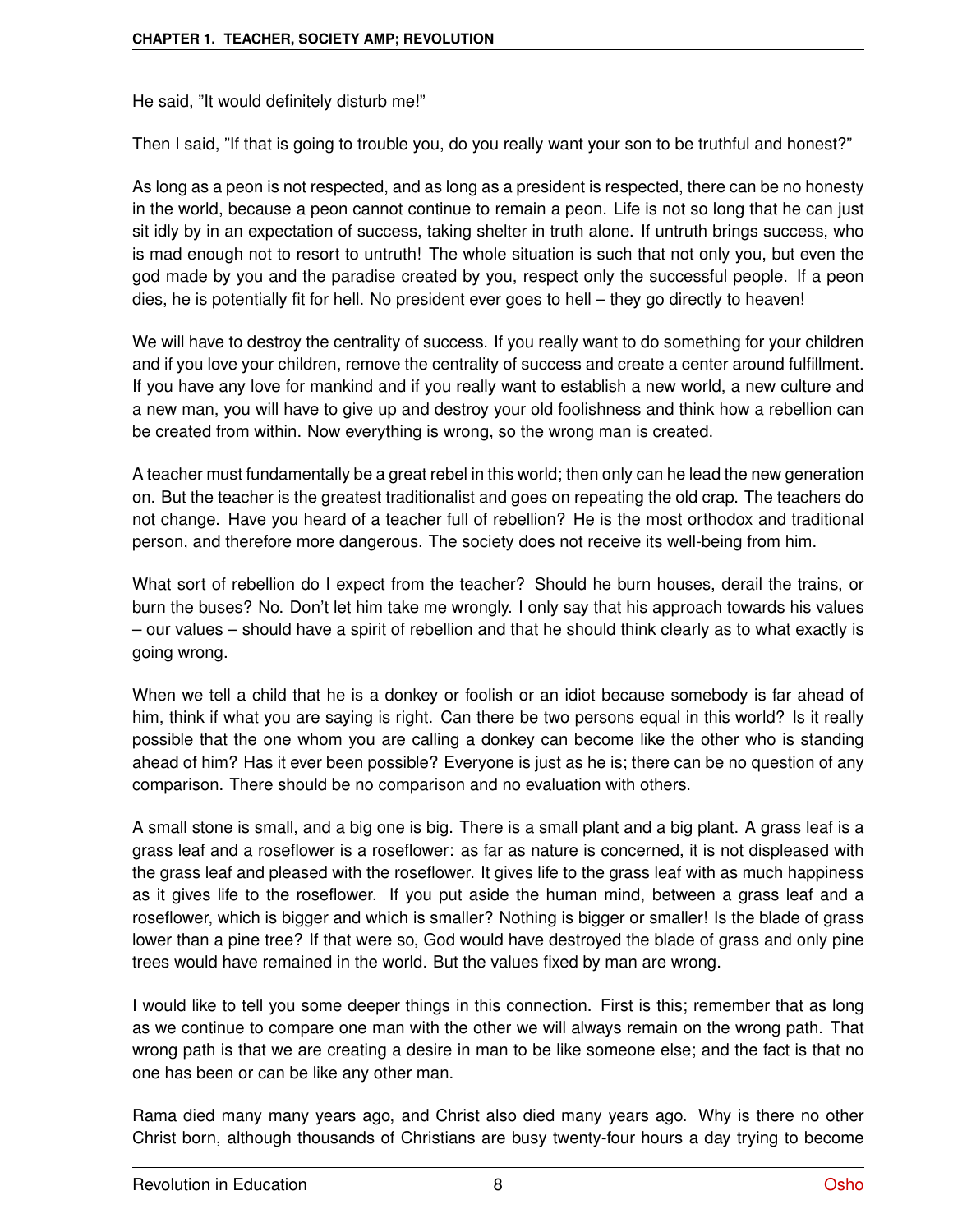a Christ? Thousands try to become a Rama; thousands of Jainas and Buddhists try to become a Mahavira or a Buddha, but why has not even one become like them? Does this not open your eyes? I am not talking about the Rama of Ramleela – please do not think that I am talking about such a Rama, playing the role in a drama. Some people pose as a Mahavira by becoming naked. I am not talking about such a Rama or a Mahavira.

In your whole life have you ever seen one man exactly like any other? In the whole world not even one pebble can be found equal to another. Here everything is unique and unparalleled. As long as we do not respect the uniqueness of every individual, rivalry, competition, murders and violence will remain. Until then, everyone will try to get ahead through dishonesty, and will try to be like someone else. If this happens, what sort of results do we expect?

Will the flowers in a garden become mad? If great teachers go and explain to them that the jasmine flower should be like the champa, or the champa should become a jasmine, which is very beautiful, will that happen? No, because the flowers are not mad like men. A flower is not so foolish as man to get involved in such thoughts. The flower will not listen to such talks of teachers, philosophers, idealists or so-called religious people.

If the flowers listen to such talks, what will happen to the garden where the jasmine tries to become a champa? In that garden flowers will not grow, all the plants will become withered. Why? – because however much the jasmine tries to become a champa, it cannot. It is not its nature. In its effort to become a champa, the jasmine will not even become a jasmine, which it was destined to be.

This has been the great misfortune of man. The greatest misfortune or curse for man has been that he is desiring to become like someone else. Who is teaching this? Who has set up this conspiracy? It is only our education for thousands of years that is responsible. Now, if these old pictures of Rama and Buddha become glamorless, then the teacher will want you to become like a Gandhi or a Vinoba Bhave – to become like anyone else, but never to make the mistake of becoming your own self, because you are useless. It was Gandhi who was born for a purpose: is it then that God has made a mistake in creating you? If God was wise enough he would have created just ten or fifteen fixed types of people like Rama or Buddha; or if he was even wiser – like most religious people are – then he would have created just a single type for all the people. What would happen then?

Just think of this world, where five billion people are like Rama. What will happen to this world? The whole world will commit suicide within fifteen minutes. Life will be so full of boredom, seeing Rama everywhere, that it will die. If all bushes produce only roseflowers, what will happen? Roseflowers will not be worth looking at – no need to see them at all.

It is not without significance that every person has his own individuality. It is a matter of great pride that you are different from others. There is nothing higher or lower; everyone simply is. Everyone is in his own space; therefore all types of valuations are wrong. But we have been teaching these wrong things.

What I mean by rebellion is that we should think and reflect deeply on what we are teaching our children. Are we actually poisoning their minds? Poison can also be administered with love – and teachers and parents are doing just that. This must now be stopped.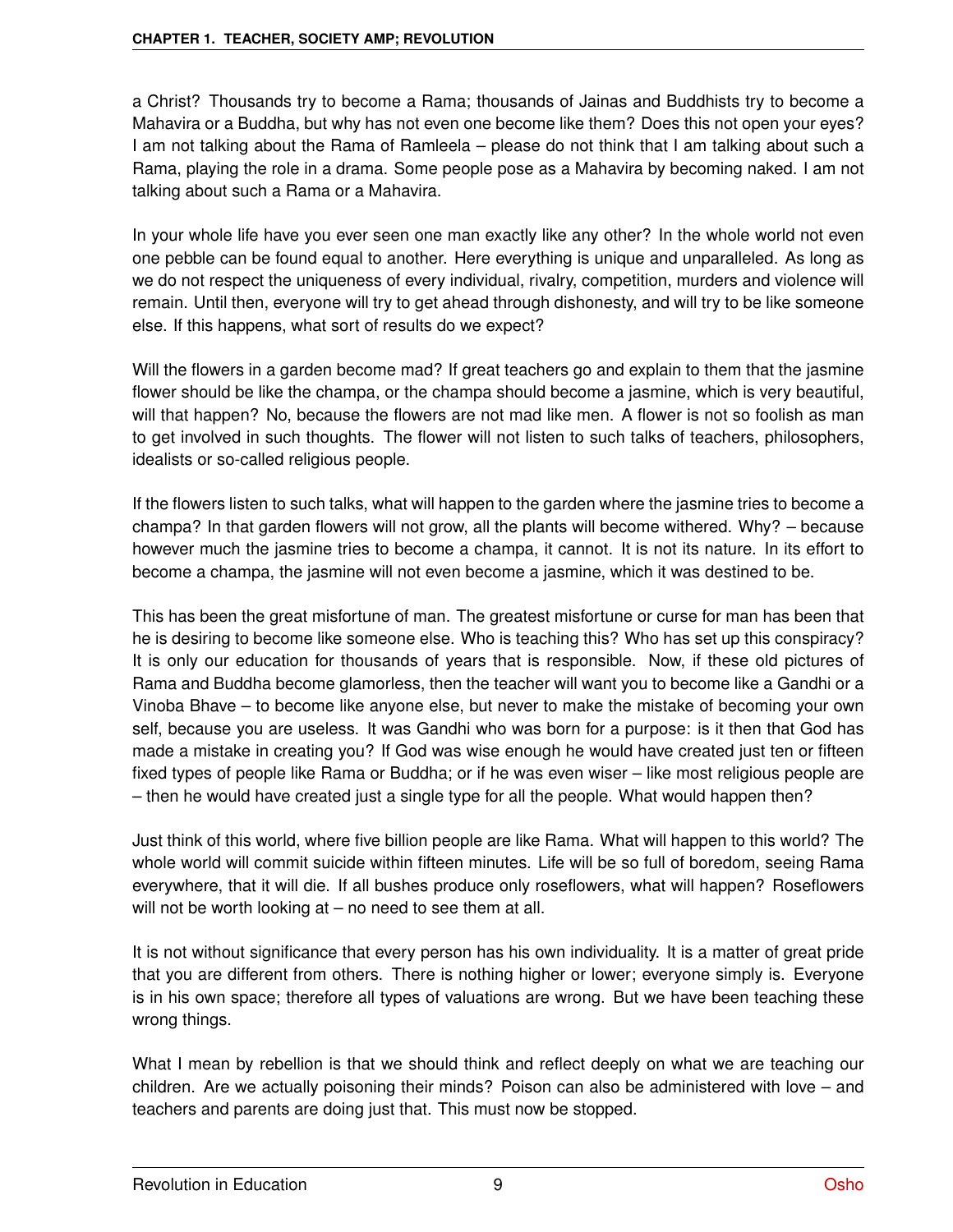There have been religious revolutions in this world. People of one religion have accepted another religion. Sometimes they have changed the religion under somebody's advice, and sometimes by seeing a sword pointed at their chest, but that makes no difference. If a Hindu becomes a Mohammedan, or a Mohammedan becomes a Christian, the man remains the same. Religious revolutions have not made any difference.

There have been political revolutions. One ruler is thrown out and another has occupied his throne. One who was occupying one piece of land has gone, and one who was staying on the neighboring land has occupied it. One whose skin was white was removed, and one with black skin has taken his place. The inner ruler remains the same.

There have been economic revolutions in this world. The capitalists have been removed and the laborers have occupied their place. But just by occupying that place has the laborer become a capitalist? No, capitalism has gone and professional managers have come in. They also have become as dangerous as the capitalist exploiters. Nothing has changed – classes have continued. In the beginning there were two classes: rich and poor. Now there is a class to which money is distributed and there is a class which distributes the money. Whosoever has enough power remains in power, and those who are powerless are those who are not in power. New classes are formed but classes have remained.

Whatever experiments have been made so far in four or five thousand years for the welfare of humanity have all been failures. Up to now this one experiment has not been made, and that is the revolution in education.

It is for the teacher to make such an experiment. I feel that he can bring about a great revolution. The political, economic or religious revolutions have not as much value as the educational revolution can have. But who can bring about such a revolution? It can be done by those rebellious people who can think and question what they have been doing so far.

One thing should be clear in their minds, that whatsoever they have been doing so far is wrong because the results are wrong. We have to think: From where has the present man come? From where has the present society been born? All these wars, all this violence that goes on, this suffering, anguish, helplessness and poverty in the world – where are all these coming from? Certainly there is some fundamental mistake in the education that we are imparting. So think and wake up. But you must be busy with some other calculations.... There are conferences of teachers held, and it is complained that students have no discipline, and they deliberate as to how the students can be disciplined. Be compassionate; let the students be completely undisciplined – because we know the results of the discipline imposed for five thousand years. Students have been under discipline for thousands of years, and what has happened?

What is the meaning of teaching discipline? It means that whatever the teacher says should be taken as right. It means if the teacher sits on a platform, the student should sit on the ground; and when you meet the teacher, greet him with folded hands in salutation, or it is even better if you touch his feet. Do not even doubt what the teacher says. Go in the direction he asks. If he asks you to sit, sit; if he asks you to stand up, stand up. This is the type of discipline so far. But it is a conspiracy to kill man so that no consciousness, no awareness and no wisdom remains in that man.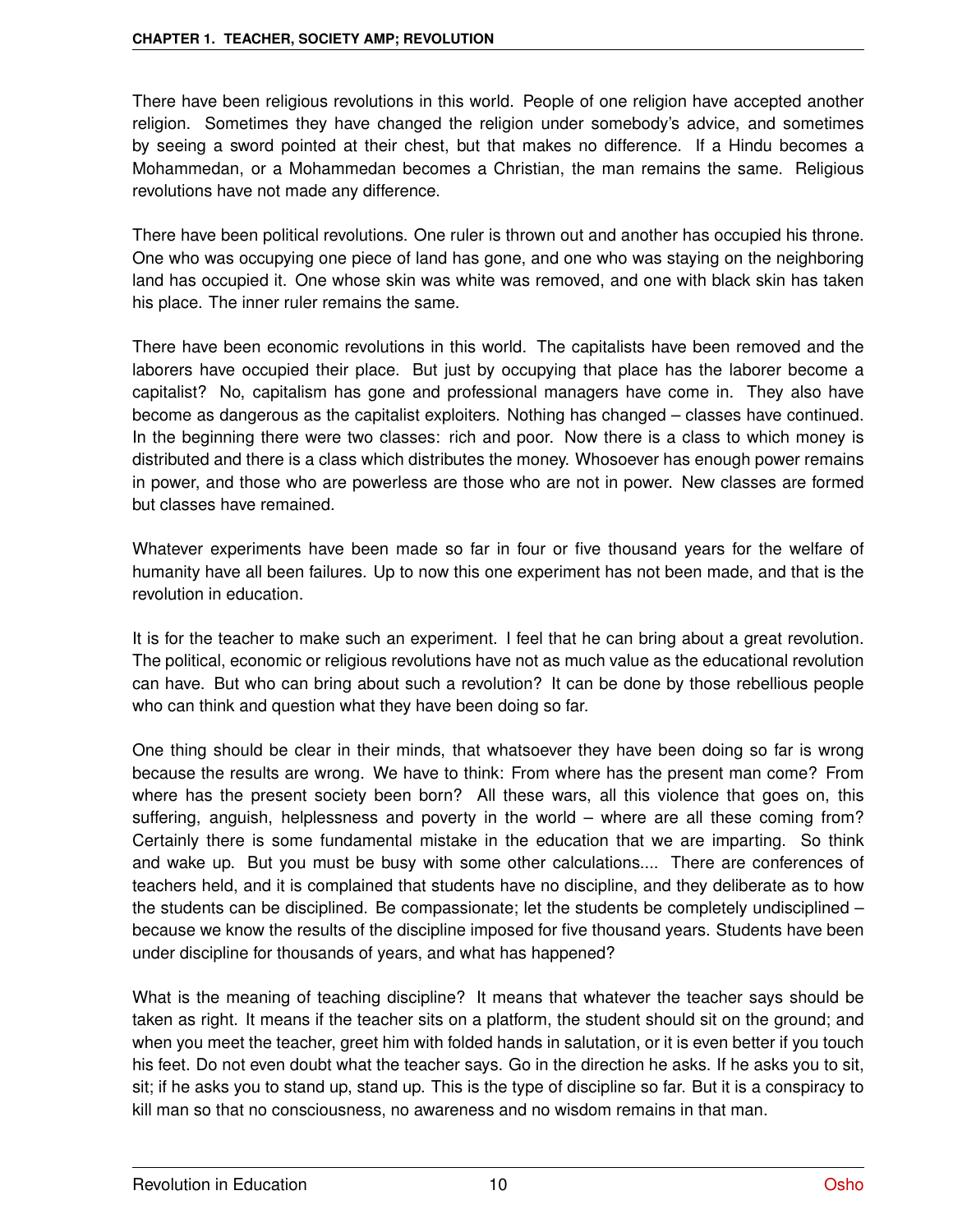What do they do in military training? They make the recruit take exercises for three or four years. All sorts of foolish things are taught: turning right and turning left. Let them go on doing as ordered so that their intelligence is destroyed. What will happen by telling a man to turn right or left? How long can his mind remain unaffected? If he refuses to turn right or left, you punish him. Within a few days his intelligence will be destroyed and his human qualities will also die. If you tell him to turn right, he turns like a machine. If you tell him to kill someone, he kills. He has ceased to be a man, he has become a machine. Is this called discipline? And we wish that there should be this discipline in children also. So we give the children cadet training, teach them to be soldiers, teach them how to hold guns and kill.

I do not think man has even understood during these five thousand years what these things imply. Discipline means that a man becomes dead through it. The more disciplined a man is, the more dead he is.

Then do I tell you to ask your students to rebel and jump up and fight in schools, or that they should not allow others to learn? No, I am not saying this. I am telling you to love the children. Think about and wish for their welfare and well-being. Because of this love and desire for their good, the discipline which is not imposed will begin to emerge, the discipline which is born of the very intelligence of the children. Love a child and see if it brings discipline in him. This discipline is not the one that comes by turning left and right, but from the very mind, heart and soul of the child. Try to awaken his intelligence and thinking.

Do not say that your's is the only truth. Do you know what truth is? But every man says that what he says is the truth. It makes no difference if you are born thirty years earlier. Just because someone is born thirty years after you, do you know the truth more than him? It is possible that he may have less false knowledge than you because he does not know as much, and that you have accumulated all sorts of nonsense and false things in your head. But you feel that you are wiser because you are older by thirty years. You have the power to punish so you want to discipline him.

This world will be far better if nobody tries to discipline the other. Love – love is your guide. Live a love-full life. Always think good of the child and think what you can do, and how you can do it, for the good of the child. It is impossible that that love and that desire for his well-being will not bring discipline in him and will not bring respect for you.

There will be a difference though. Now the situation is that the more conscious a child, the more undisciplined he is; and the more of an idiot a child is, the more disciplined he will be. What I am trying to tell you is that if discipline comes through the medium of love, then there will be no discipline in idiots, but the more alert and conscious a child is, the greater will be the discipline that will arise in him. Now only dull children who have neither any life nor any inspiration have discipline. Those who have consciousness and the ability to think are undisciplined. If there is love, things will be reversed. The discipline of idiots has no value. The discipline that comes of consciousness has value because a conscious discipline means it is born out of thinking and it can refuse the wrong demands of discipline.

If the youth of India and Pakistan were disciplined through their own consciousness, is it possible that the authorities of Pakistan could ask the Pakistani youth to go and kill the Indian people? Or could any Indian politician ask the Indian youth to go and kill Pakistani people? They will immediately ask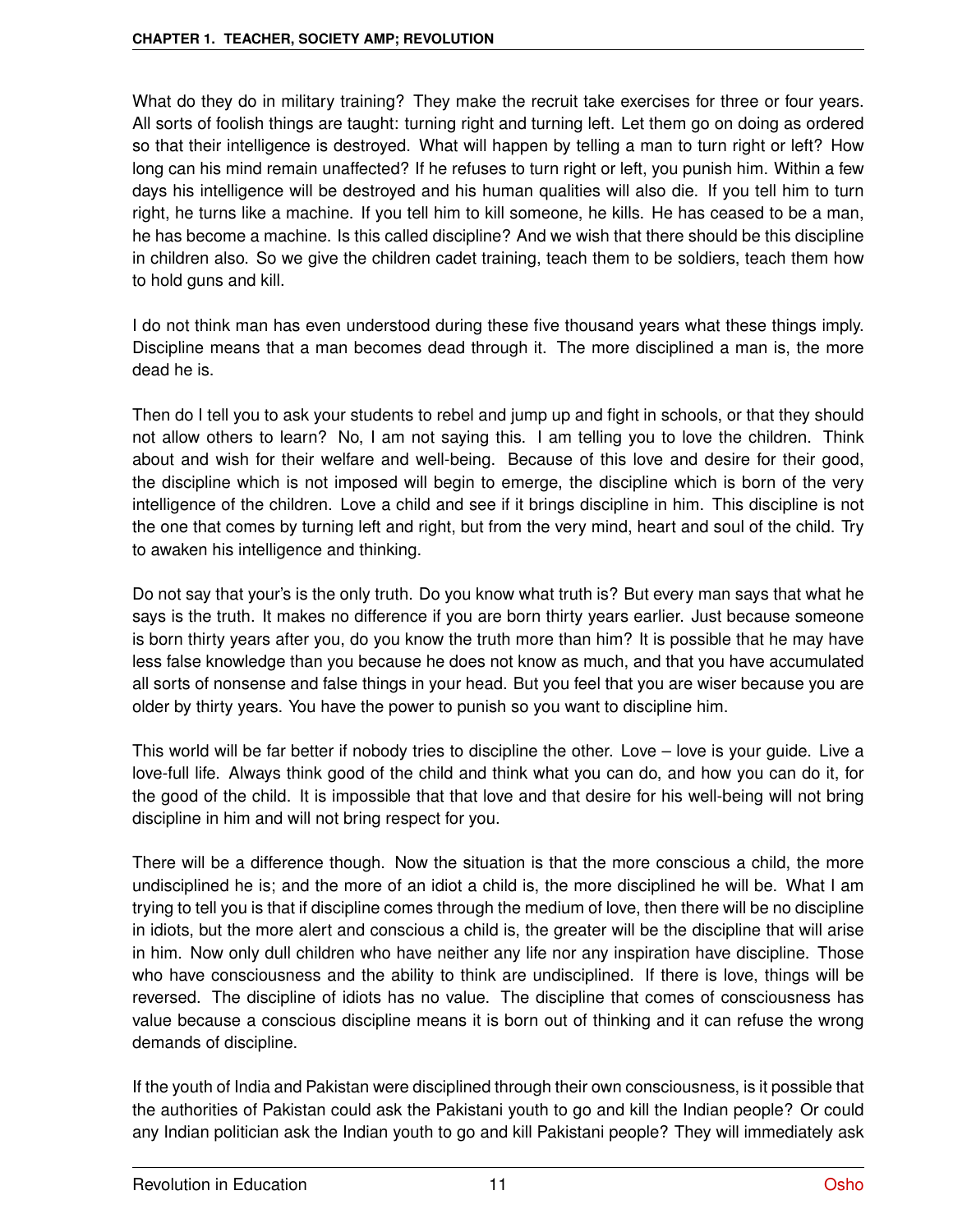the politicians to stop such foolish talk. They will say, "This is an unintelligent idea and we cannot do it." But at present, the idiots have been taught discipline and if they are asked to kill they do, because for them discipline is the truth.

The politicians and priests have preached discipline in this world. Because these authorities have no intelligence, no rebellion and no thinking power, they try to turn the whole world into a military camp. Through many many ways they try to make sure that nobody creates any trouble.

You may or may not know, but many methods have been devised. In Russia, they have made machines which, if there is any rebellion in the mind, any ability to think, they brainwash it away – because a rebellious person is dangerous. He can speak against the government and he can provoke the people against wrong things. Earlier, different tools of discipline had been in use, but they were not totally effective. Now they have found these new methods of putting right the minds of those about whom they have suspicions. These are dangerous trends, all over the world – more dangerous than the atom and hydrogen bombs.

But will the teachers cooperate in such things? I would like to leave this question for your discussion: Are you in agreement with this world? Are you in agreement with man as he is today? In agreement with the wars, violence and dishonesty? If not, think and find out what has gone wrong in the education that is given. It is obvious that whatsoever is being given is wrong.

If a teacher is rebellious, and if his view of life is thoughtful and wise, he is beneficial to the society. He can be helpful in creating better and better societies in the future. If he is not, he will only fill the minds of new children with old rubbish. He has been doing this for a long time. There has to be a revolution, a big revolution, whereby the old educational structures are destroyed and new structures with new values are created. In that new structure there is no value in success and in ambition, and being first or last is not a matter of respect or insult. There has to be no comparison of one person with the other. There should be love and an effort to develop children through love. It is possible to develop a new and marvellous world full of absolute fragrance.

I have told you these few things with a view to awakening a few people from their sleep. But there are many whose sleep is so deep that they feel I am disturbing them in their sleep. However, if only a few awaken and open their eyes, perhaps from whatsoever I have told you, they may find a few useful things.

I do not say that whatsoever I have said is right and the truth, because that is what the old teacher claims. I have only conveyed to you my viewpoint. It may be wrong, there may not be an iota of truth in it, and so I do not insist upon your agreeing with me or believing in me. I only ask you to think on these matters. Think, and if you find anything right in what I have said, it will no longer be mine, it will be the result of your thinking. You will not become my followers; you will have found it out of your own wisdom and it will be yours.

Please think about these few things. Presently the world needs so many shocks for it to be awakened, so that some thinking is born. We are almost asleep, as good as dead. And everything just goes on passing by. I hope you get some shocks from several directions, so that you open your eyes and begin to think.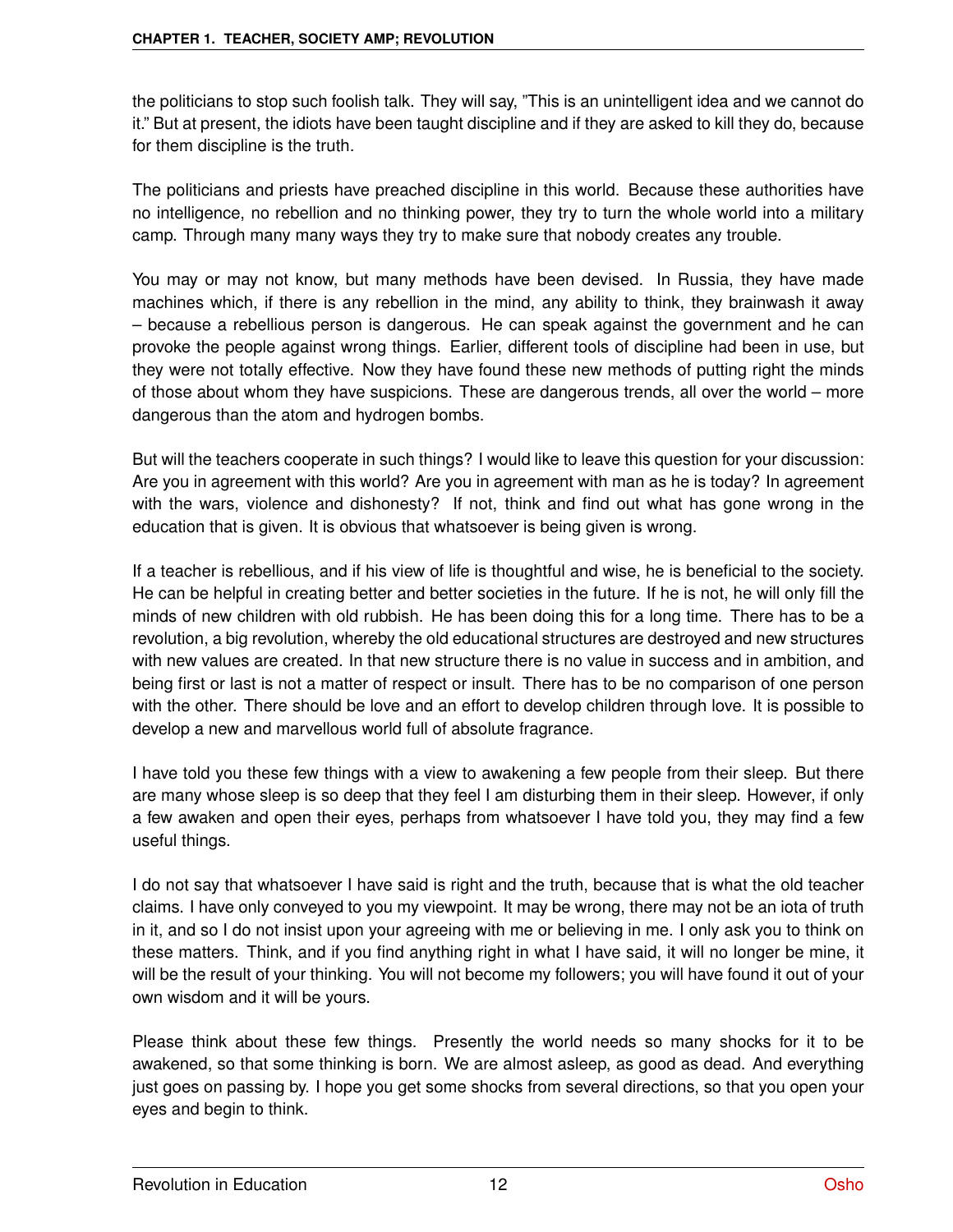The greatest responsibility of the teachers is to save themselves from politicians, to save themselves from presidents and prime ministers. All the problems in the world are because of them. Do not let a politician take birth in children. But politicians create the ambition to come first. Once you are number one, where else will you go? Number one is to be found in politics. In the newspapers you will find only their photographs and names printed daily.

Let there be no competition among children. Develop love and joy towards life, not competition and rivalry – because one who fights with others, slowly, slowly is finished; and one who seeks his own bliss, not rivalry in life, becomes a beautiful flower full of fragrance and beauty. May God help you in having this wisdom, in having this rebellious spirit.

I am full of gratitude for your listening to me in silence. I greet the divine residing within you. Please accept my greeting.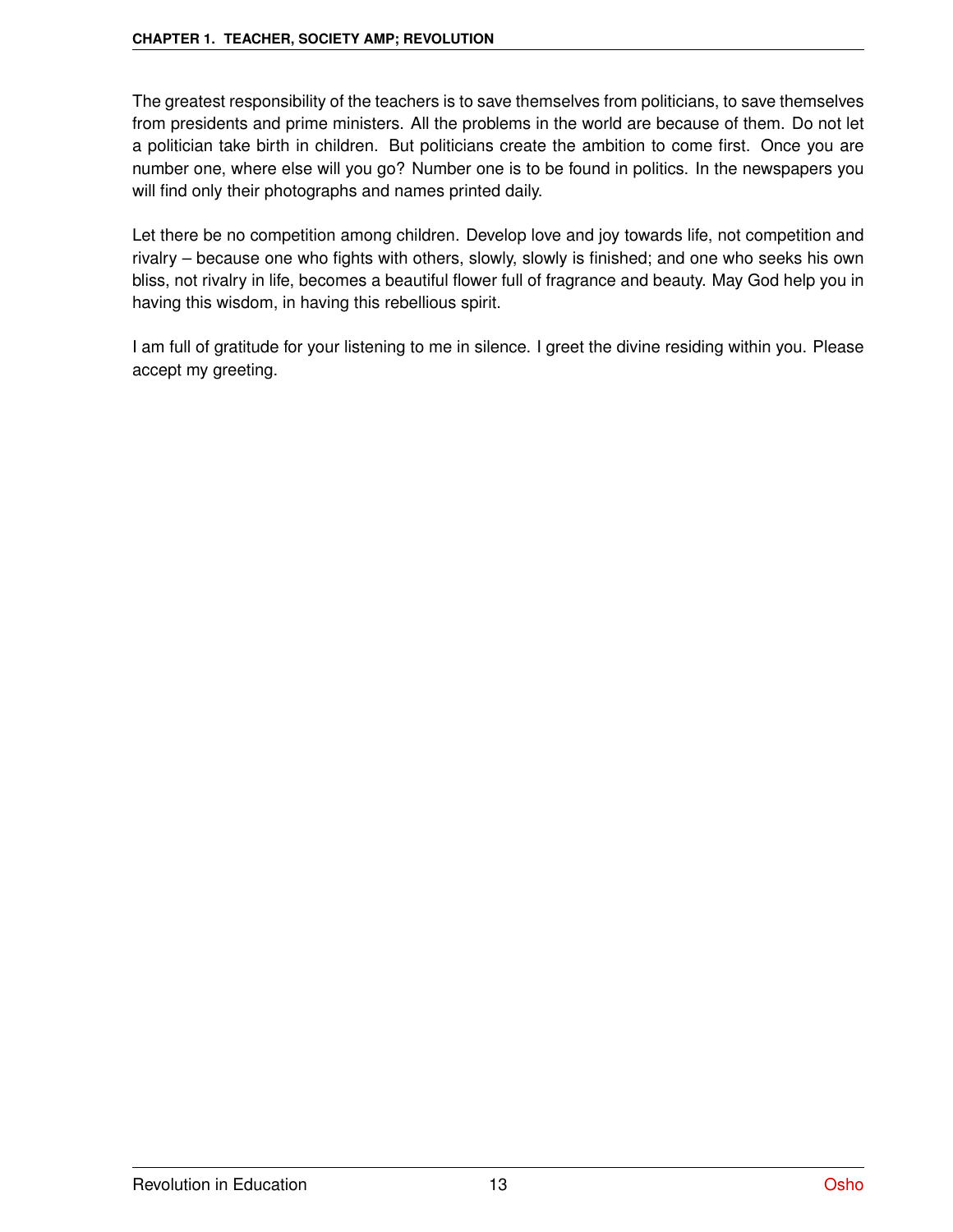## CHAPTER 2

## Towards the Birth of a New Man

#### *Date unknown*

This discourse was given to a congregation of teachers and students published in booklet of same name.

I am very pleased to be present among you. Certainly, on this occasion, I would like to share some of my heartfelt views with you.

It is painful to see the present condition of education. Birth of a free and healthy man is not possible in a condition where, in the name of education, all sorts of slaveries are nourished.

The root causes for the ugliness and crippledness humanity is caught in are hidden in our education. The present education has cut man off from nature certainly, but has not been able to give birth to any refinement, to any culture. Instead it has given birth to unnatural life. Every generation goes on imposing this unnaturalness on the next generation. And when this unnaturalness is considered refinement and culture, no wonder if even this act of imposition takes the color of a virtuous deed. When a sin masks itself as virtue, it becomes very dangerous.

That is why exploitation hides itself behind service, violence puts on the garb of nonviolence and unnaturalness wears the mask of refinement. It is not without reason that irreligion resides in the temples of religion. Irreligion never presents itself direct and naked. So it is always appropriate that mere clothing should not be relied upon. It is necessary to uncover things and see them as they are.

I would like to look at education, exposing it. I hope you will not feel bad about it. I am helpless, it is necessary to do so. To see the real soul of education it is necessary to remove its so-called clothing,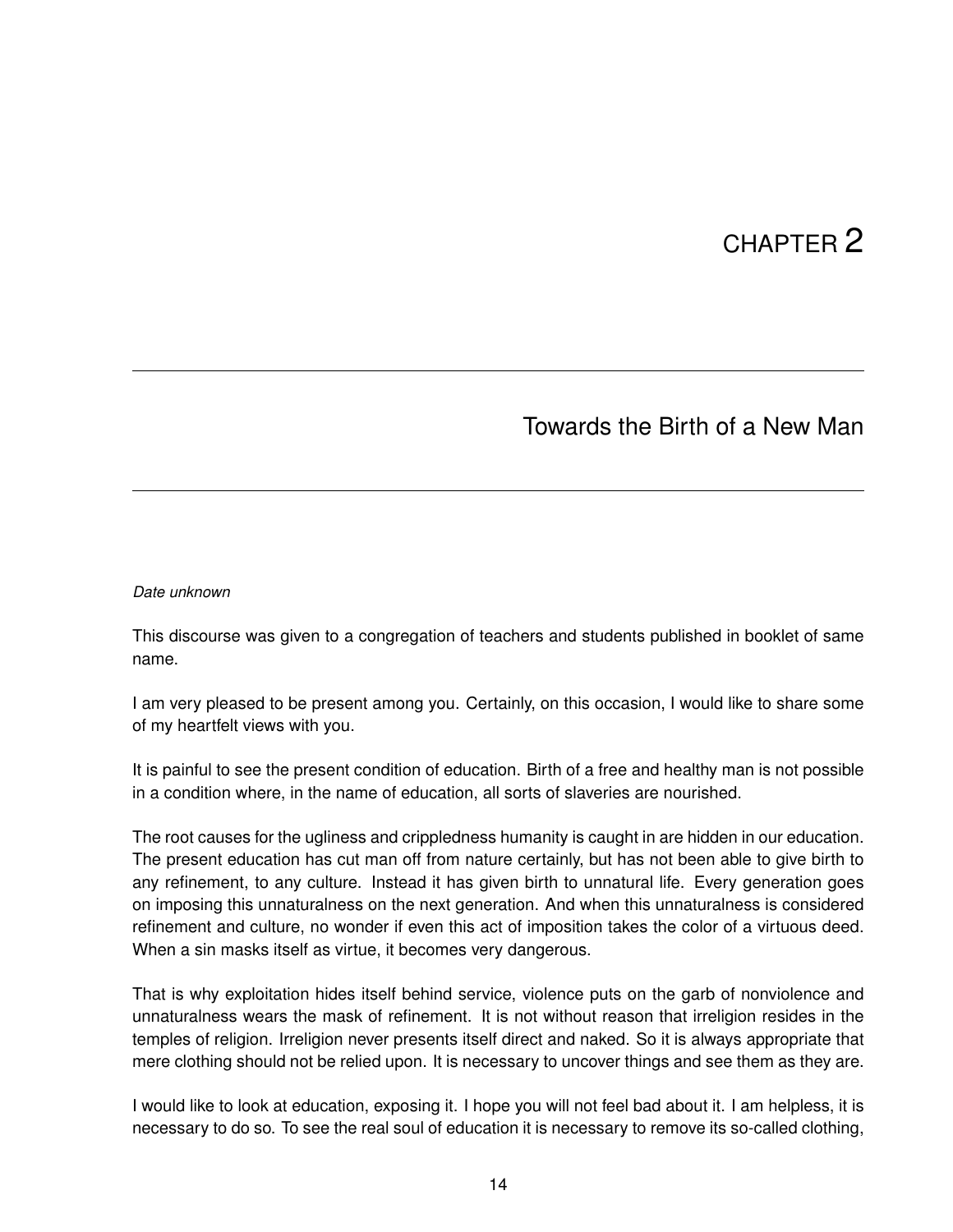because in extremely beautiful clothes, certainly some ugly, unhealthy soul is residing; otherwise the life of human beings would not have been so full of hate, violence, and irreligiousness.

When we find bitter, poisonous fruits on the tree of life, does it not remind us of our having sown the wrong seeds? If the seeds are right, how can wrong fruits be grown? What else does the fact of the tree being full of poisonous fruits indicate? If the man is found wrong, certainly the education is not right.

It is possible that you may not have been thinking on similar lines to me, and my thoughts may not match with yours, but I do not want you to agree with me; all I request is that you listen to me. Only that much is enough. It is enough to listen to the truth, silently. It is only untruth that insists on being believed. Truth brings results just by its being listened to.

Listening rightly to the truth becomes its acceptance.

My views may be different or in opposition to the educational scriptures. I am neither an educationist nor a sociologist. That is, however, fortunate for me, because the more one knows the scriptures, the more difficult it becomes to know life. Scriptures are always an obstacle in knowing the truth. In a mind full of scriptures, contemplation ceases to be. Is not an unburdened, fair, unbiased mind necessary for contemplation? Scriptures and principles create sides. Then it is not possible to have an unbiased and innocent view about life and its problems of life.

For those to whom scriptures are more important, solutions become more important than the problems. Such a man starts viewing the problems in the context of his solutions, instead of looking for solutions in the context of the problems. It creates such an idiotic situation, where problems do not get solved but increase. The whole history of man is its evidence.

Why is man's thinking and doing so different and contradictory? It is the result of solutions based on the scriptures, and principles being imposed on life. Solutions have not come out of problems, they have been imposed on problems. Solutions are on the outside and problems are inside. Solutions are in the intellect, problems pertain to life. This inner conflict has become suicidal.

This insanity that has been going on within the civilization has now reached an explosive state. The whole human race is fear-stricken by this potential explosion. But what can you achieve by being fearful? What is needed is not to be fearful, but to understand and recognize the whole situation with courage.

I will not bring scriptures in between, because I do not want to be blinded by solutions. I would like to draw your attention to the facts which can be seen only by looking directly at the problems. Is it not possible to see life directly? Is it not possible that we see life directly as the first man would have seen it? Can our mind not see life simply, naturally, and freely?

I consider this to be the most basic problem confronting education. It is not good if education makes the mind of a person burdened, complicated and old. A burdened and old mind deprives a person of the knowledge, joy and beauty of life. For experiencing the knowledge, joy and beauty of life, a young mind is required. The body is bound to become old, but not the mind; mind can always remain young. The mind can remain young till the very last moment of death, and only such a mind can know the mysteries of life and death. Only such a mind is a religious mind.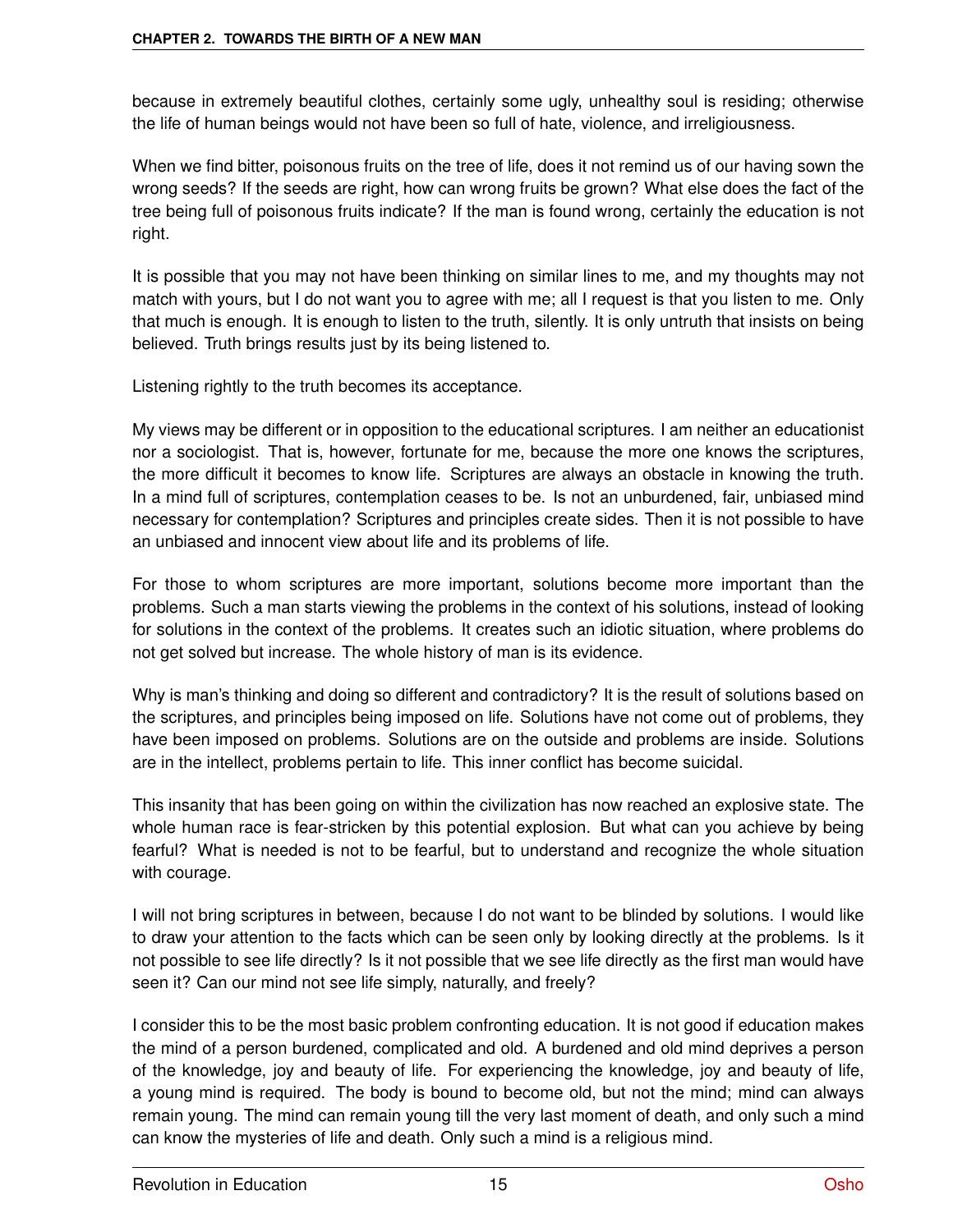But the present education makes the mind old. It does not awaken the mind but fills it, and so it becomes old. By being filled with all sorts of thoughts, the mind becomes old, burdened and tired. Feeding thoughts means feeding the memory. It does not spark thinking or intelligence. Memory is not intelligence. Memory is mechanical. Intelligence is consciousness.

Thoughts are not to be given to you but to be awakened in you. Where thinking is awakened, the mind is always young. Where the mind is young, life is a constant challenge. There the doors of consciousness are and the fresh morning breeze comes in, the light of the rising sun comes in. When a person becomes imprisoned by the thoughts and words of others, his own ability to fly in the sky of truth is destroyed.

But what does education do? Does it teach how to think or is it satisfied only with feeding dead, borrowed thoughts? What other power makes one more alive than the power of thinking? But also nothing makes one more lifeless and rigid than learning others' thoughts. Accumulation of others' thoughts brings idiocy. By accumulation of thoughts, thinking and intelligence are not born. Too much emphasis on mechanical memory in the birth of thinking and intelligence, is fatal. Enough opportunities for thinking and use of intelligence should be made available if they are to grow. Doubt instead of belief is to be taught if thinking and intelligence are to grow.

Belief and trust bind you, whereas doubt liberates. But by doubt I do not mean distrust. Distrust is only the negative form of trust or belief. Neither trust nor distrust but doubt is required. Trust and distrust are both the death of doubt. And where there is no liberating intensity of doubt, there is neither any search for the truth nor its attainment.

The intensity of doubt becomes the search. Doubt is thirst, doubt is longing. It is in the fire of doubt that the life force is stirred and thinking is born. The pain of doubt is the birth pain of thinking. One who escapes that pain is deprived of the birth of thinking.

Do we doubt? Do we doubt the fundamental meanings and values of life? If not, then certainly our education has been wrong somewhere. There can be no other base for right education except right doubt. If there is no doubt, how can there be any search? If there is no doubt, how will there be any discontentment? If there is no doubt, how will your being long for knowing and attaining the truth? That is why we have all become shallow puddles of contentment, and our souls have not remained rivers constantly running in search of the ocean.

Who has created this rigidity? It is certainly created by our education and teachers. Through the medium of teachers the mind of man has been chained, subtly, in slaveries. This subtle exploitation is very old. Reasons for the exploitation are many – religions, priests, the governments, the vested interests of the society, the rich and the politicians.

The politician has never liked that people should have any ability to think, because where there is thinking there are seeds of rebellion. Thinking is basically rebellious, because thinking is never blind, it has its own eyes. Thinking cannot be swayed this way and that; it cannot be made to accept or do everything you wish. It cannot be made a blind follower.

That is why politicians are never in favor of thinking; they are in favor of faith. Faith is blind. If a man is blind he can be exploited. If a man is blind he can be made to harm his own interests. A man's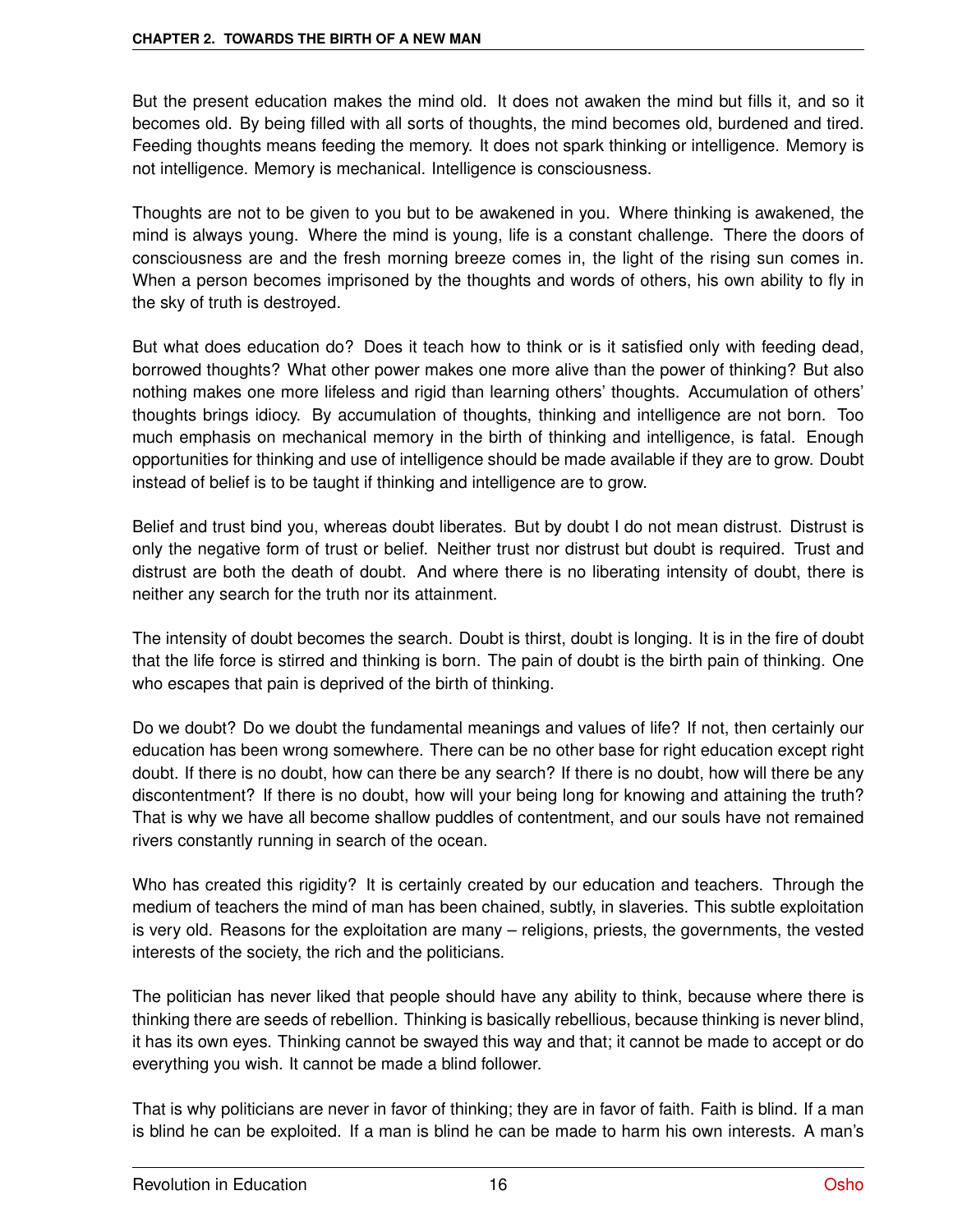blindness makes him a victim of all sorts of exploitation, so faith is taught and trust is taught. This is what religions have done. This is what politicians have done. Politicians are afraid of people's ability to think. If thinking arises, there will be no castes and no classes. Monetary exploitation is also not possible. It is also not possible to explain away the exploitation as the result of past lives.

Along with thinking will come a revolution at all levels and in all relationships, and then neither the politicians nor the boundaries of nations can survive. No wall keeping apart man from man can survive. So capitalist politicians as well as communist politicians, both are afraid of thinking. It is for protection against this fear that the present education system is devised the way it is. This so-called education is a part of a big conspiracy which has been continuing for hundreds of years. Earlier the priests were dominating it, now the politicians are dominating.

In the absence of thinking a powerful individual cannot be created because the very foundation for creating the individuality is missing. What is the foundation stone of individuality? Is it not the capacity for independent thinking? But this capacity gets destroyed before its birth. The Gita is taught, the Koran is taught, The Bible is taught, Das Kapital and the Communist Manifesto are taught, and thinking in accordance to their structure is taught. What can be more false than this type of thinking? Blind repetitiveness is taught and this they call thinking.

Where there is a given base, a structure, belief or faith, thinking is impossible. For thinking, mind must be free of all structures. If education gives preconceived structures to the mind, it is not proper. Education should provide such alertness and cautiousness that the mind does not get set in preconceived structures. Education should provide such an understanding that the mind does not become a slave to conditionings and also so that independent thinking ability can arise. If proper attention is given, this can definitely be done. Seeds for independent thinking are already there in every person. In the proper climate these seeds can sprout.

Who does not love freedom? Who does not desire his own independent thinking and intelligence? But where the whole educational system is devised for enslaving man rather than securing his freedom the situation is different. In that case it is a real wonder that a few individuals are able to save themselves from being machines in spite of having passed through that educational structure meant for slavery. There is no greater achievement than that of saving one's individuality even after passing through such educational structures.

Universities have attained to peaks in their efficiency in destroying the original geniuses. More emphasis is laid on discipline, only to take away the freedom of man. The lack of intelligence is being made up by discipline. If there is intelligence, discipline is born by itself in the life of a person. It is not necessary to learn discipline, it comes of its own accord.

But where intelligence is not encouraged, one has to depend on the imposed discipline. Such discipline is bound to be false because it is not arising from within one's own self and because its roots are not there in one's own intelligence. The conscience of the individual is always smoldering from within in opposition to imposed discipline. As a reaction to such a discipline, licentiousness is born. Licentiousness is always a reaction to slavery. It is the unavoidable echo of slavery.

Consciousness full of freedom can never be licentious. If a man is to be saved from the disease of licentiousness, his soul must receive the atmosphere of total freedom. However, we know only two alternatives – either slavery or licentiousness. We have not yet become ready for freedom.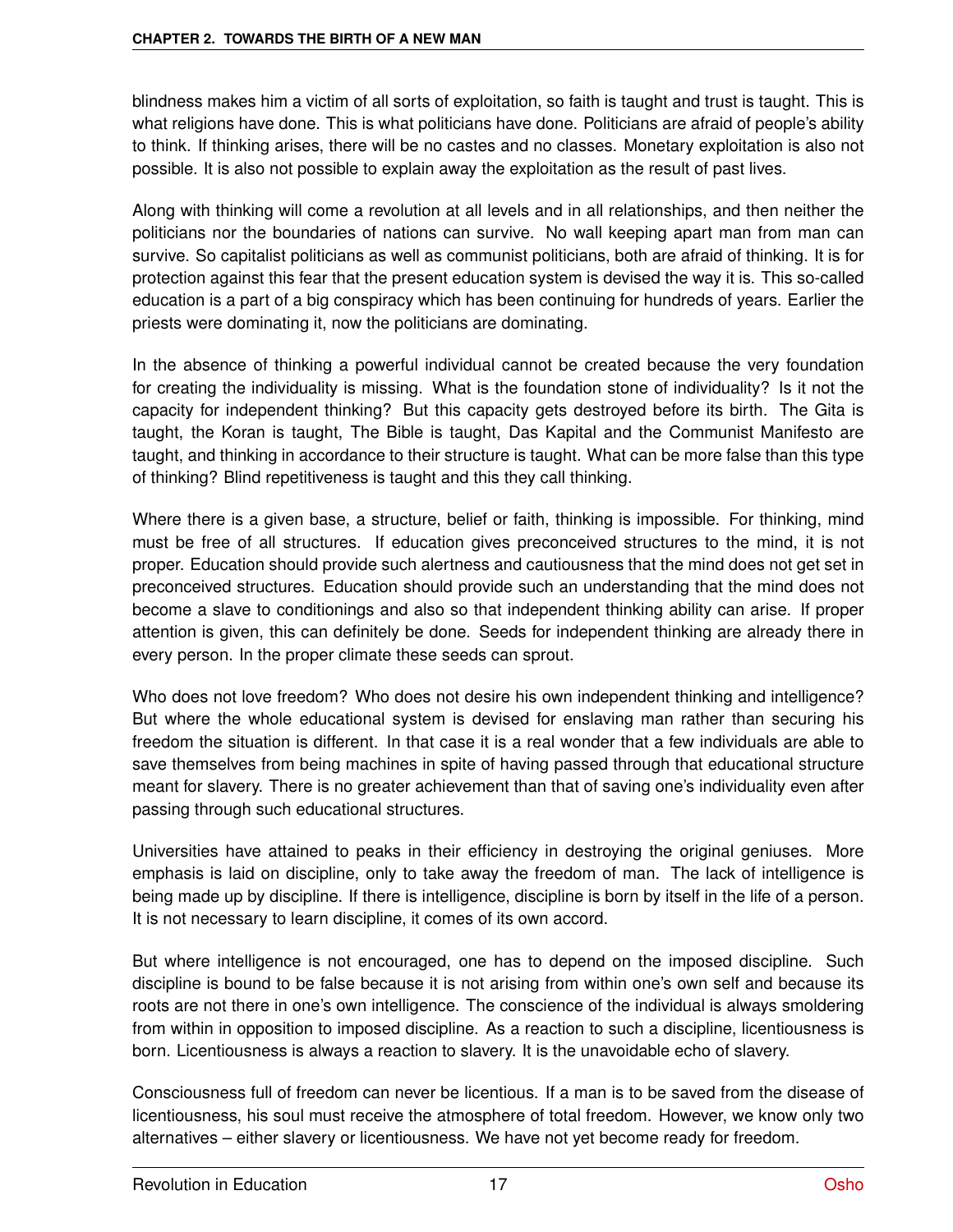Discipline imposed by others is also a slavery. This kind of discipline is falling apart everywhere, and this has created anxiety. This sort of discipline is bound to fall apart – it should fall apart; reasons supporting its existence are wrong. Its death is hidden within it. This discipline is hiding suppressed chaos within it. And whatsoever is suppressed forcefully is bound to explode one day.

Such a discipline, while it exists, takes away the bliss and naturalness of man's consciousness, and when it falls apart it leaves the person as a ruin. Discipline imposed from outside is never in the interest of any man.

Education should be free of the outside imposition of discipline; it should awaken the dormant intelligence of individuals. Such intelligence becomes self-discipline. In such a life there is neither suppression nor heaviness. Such a life is simple and natural like flowers. When life is progressing through the light of one's own intelligence, there is no possibility of chaos and licentiousness. Where there is no suppression, there is no possibility of an explosion of chaos and licentiousness.

I am asking, can't we make man free? There appears to be the fear of licentiousness in giving freedom. This is so because we have always suppressed man in slaveries, and his soul has been always struggling to be free from slaveries. Whenever it has been possible it has broken the shackles. But in the attempt to break them, the soul becomes so full of bitterness, stiffness and opposition that it becomes licentiousness, rather than becoming free. Freedom is creative, licentiousness is destructive. But if we want to avoid licentiousness, there is no other way but to allow freedom.

Education can definitely lay foundations which can make man free. We do not want a disciplined man any more, we want a man who is rooted in freedom and intelligence. In him there is hope and there is a future.

What have the methods of discipline achieved? Discipline has given stupidity and lifelessness to man. A disciplined person is bound to be rigid. The more rigid he is, the more disciplined he will be. You see how disciplined machines are! Intelligence cannot always say yes; it should also know how to say no. In your yes there will be meaning and value only if you know when to say no. But discipline never teaches saying no; it always expects to be told yes. If a disciplined man is asked to shoot, he has to shoot. It is only because of such education that war, violence and all sorts of stupidities have been going on in the world, and they still continue.

Do we not want to break this vicious circle? Will this teaching of discipline stop only after the nuclear war? But after the nuclear war there will be no such necessity because there will neither exist the discipline-giver nor the disciplined. For the future of humanity there is more danger from the disciplined people than anybody else, because they know only how to obey commands. Those obedient people are ready even to use nuclear weapons. This world would have been totally different had intelligence been taught instead of discipline, had thinking been taught instead of obedience.

Education is not meant for teaching discipline, but for developing one's own intelligence. Whatever discipline results from intelligence, that alone can bring goodness and benediction, because such discipline cannot be exploited. It cannot be made an instrument for violence and war in the hands of priests and politicians. On the strength of such a discipline Hindus cannot be made to fight with Mohammedans, nor can the havoc of death be launched in the name of imaginary and false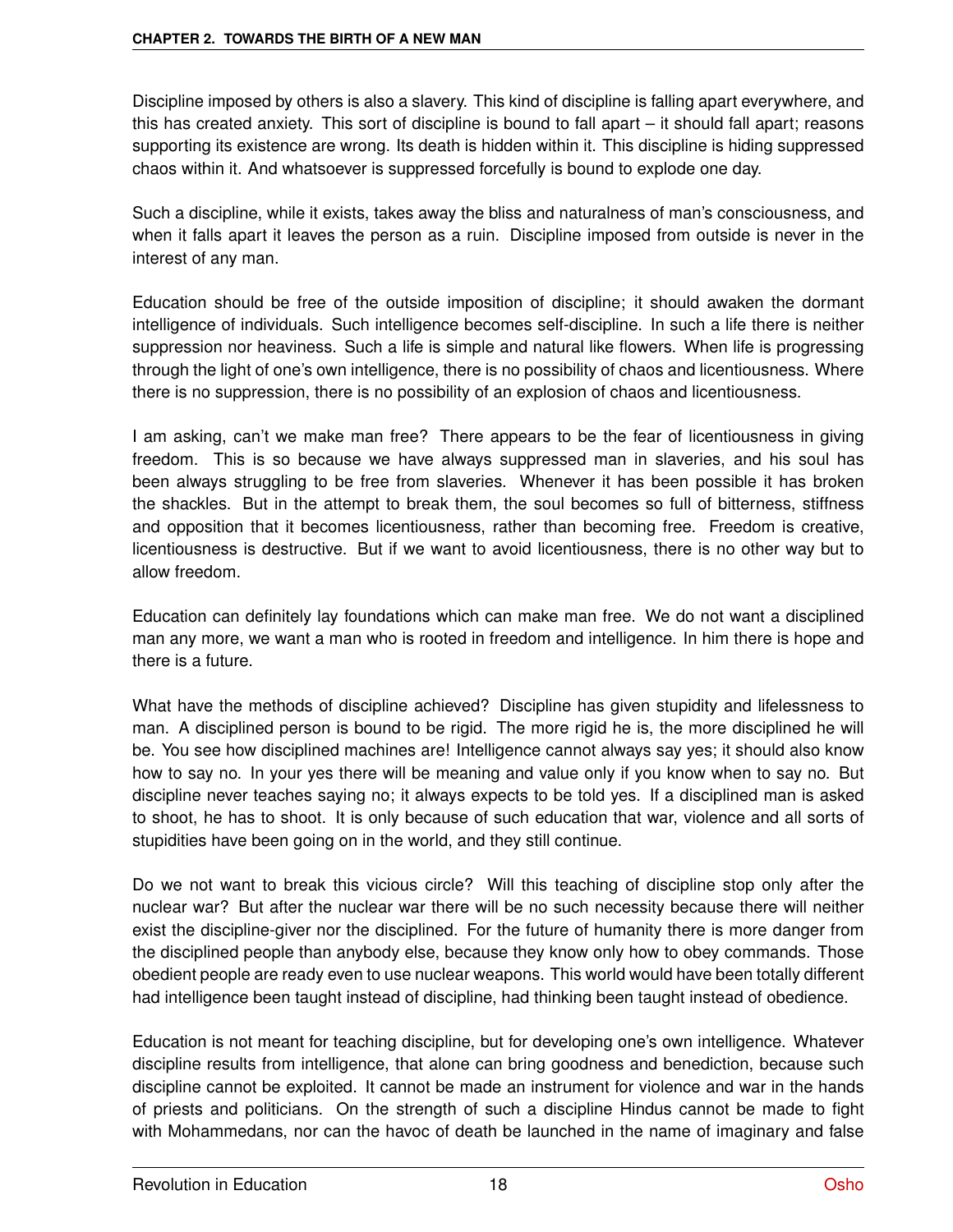boundaries of nations. In the name of discipline and obedience, what wrongdoings have not been ordered?

As things are now the society is making the teachers do the work of disciplining the new generation. The teacher has been an instrument for many types of exploitations. He is instrumental in spreading many diseases. Perhaps he is not aware of this, because the teacher himself is the victim of similar education.

Every generation passes on, by way of inheritance, its jealousies, enmities, stupidities to the new generation through the teacher. It gives its diseases and insensibilities along with its experiences and knowledge. It is more insistent and cautious about giving its diseases than its experiences and knowledge, because its enmities and its blind beliefs are its ego gratifications. A Hindu father teaches his children to be a Hindu, a Jaina teaches his children to be a Jaina and a Mohammedan father teaches his children to be a Mohammedan. He wants to hand over to his children the poisons of the life-negative sects he was brought up in.

Through many educational mediums this poison is being spread. Because of such poisonous teaching humanity is not able to become one, and our eyes are not drawn towards that religion which is one and can only be one. Similarly, nationalism is taught, and national egos are strengthened. Every nation is prepared, and made to stand in opposition to the other nations. As a result violence grows and the fire of war continuously burns.

Where there is ego, there is war and violence. There are many such other diseases, viruses which are spread by the teachers among innocent children. This is one of the most ugly crimes committed against man. If the teacher is very alert, only then can he prevent himself from participating in this crime.

Those who are powerful in society do not want any change in the social structure, because their power, interest and exploiting capacity depend on it. The teacher inculcates the structure into the young minds of the children. He goes on binding every new generation to the old traditions. He does not teach any rebelliousness to children. And where there is no rebelliousness, there is no growth.

What is the duty of a teacher?

His duty is to teach rebelliousness.

The day education will be rebellious a new, absolutely new humanity will be born.

What is the meaning of rebellion? It means a revolution of values. Certainly the values of life are wrong; otherwise why should there be so much disturbance, meaninglessness and confusion in the life of man? This ugliness, this violence, this jealousy and irreligiousness, are they all without any reason? No, the values of life are wrong and these are its natural outcome. The values of life will have to be changed. Man needs new values. And for that, preparation for a great rebellion is necessary.

The teacher will have to wake up from his sleep. Excepting the teacher there is no other Bhagiratha – Indian mythological figure – who can bring down on earth the Ganges of rebellion from heaven.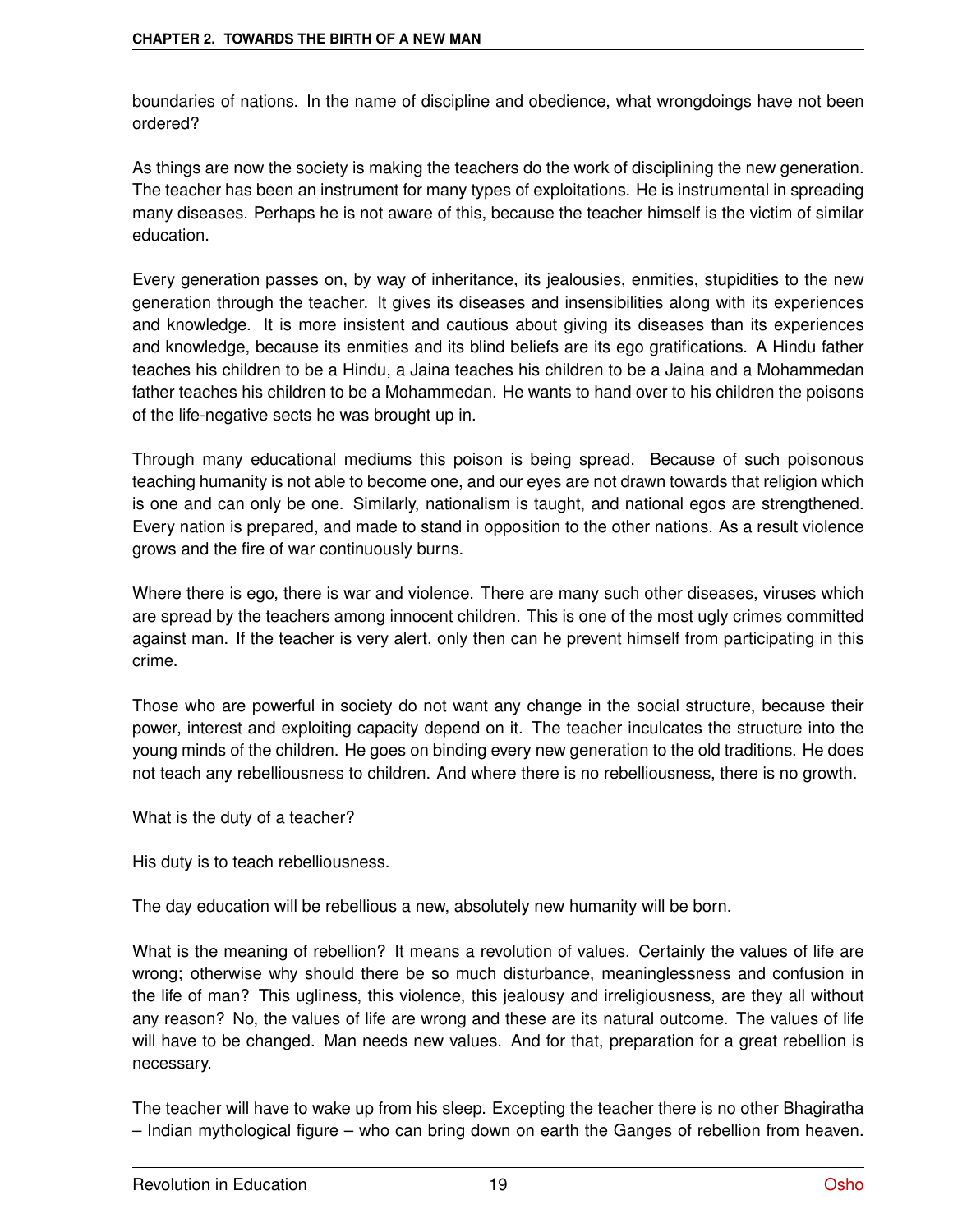But the teacher is in great illusions. The society may well starve him by not paying him enough, but the society shows great respect for him. The teacher has always been respected and honored. His ego is nourished by being told that a teacher deserves respect and honor. That is how he is kept in delusion. Thus he is being used to cast new generations into old molds. The teacher is exploited by being treated with great respect. The society does not give respect to the teacher for nothing. In exchange for the respect given, society cheaply takes very costly work from the teacher. I ask you, are the teachers aware of this?

The history of man is full of stupidities. Blind beliefs and false knowledge have erected their camps everywhere. But the teacher does not allow new generations to be free of these chains. He has been the servant of the past and thus has proved to be an enemy of the future. Is it fair that the burden of the past should be on our heads? Let the past be the ground under our feet, but it should not become a burden on our heads. For building the future a mind free of the past is a necessity.

Let experiences of the past add to man's knowledge, but not bind him, because he has to go far beyond them. The past is the beginning of his journey, not the end. He has to proceed forward, from where the past generation has left him. Every generation has to defeat the past generation in every aspect – not only in the material aspect, but in the mental and religious aspects also. Certainly the ego of the past generation is hurt because of this. And because of this ego the past generation does not like to see any development and progress that surpasses it.

Perhaps the ego and jealousy of the individuals infects the whole generation. All the founders of religions have claimed that there will be no other exponents of their religion. Every paigambara or messiah has said that he is the ultimate. Each has proclaimed himself to be omniscient. In this way they have closed all the doors for the development of knowledge in the future. The golden era is always in the past; in the future there is a fall and degeneration.

It is very harmful to tie man to the pegs of the past. But the old generation always wants to impose its scriptures and principles on the new generation. This has been happening for hundreds of years. As a result, the soul of man could not develop as much as it might have. It did not acquire the maturity which it could have acquired. It is buried under the rocks of the past, and the burden is so heavy that it cannot climb higher.

The purpose of education is to unburden the soul of man, because only weightless souls can rise to the peaks of godliness. The burden of dead conditionings does not allow the seed of consciousness to sprout, and the seed gets destroyed slowly, buried as it is in the ground. It is not possible for the seed of one's individuality to sprout without being unburdened from the past. If the grip of the past is loose, only then man can make progress. The past is a ladder which has to be climbed and left behind. Carrying it on your head is not wise.

In this world material wealth is increasing, because every new generation takes it to more distant horizons than the past generation, but spiritual wealth is not increasing because our minds are very shackled to the past. The son does not hesitate to build a new house where his father had made one. But some deep fear prevents us from developing the inheritance that is left behind by Rama, Krishna, Buddha, Mahavira or Christ. This fear is a taught one, this fear is an imposed one.

A commentary on the Gita can be written, but thinking beyond the Gita is not allowed. And it is considered that there can be nothing beyond the Koran. This attitude has made man very crippled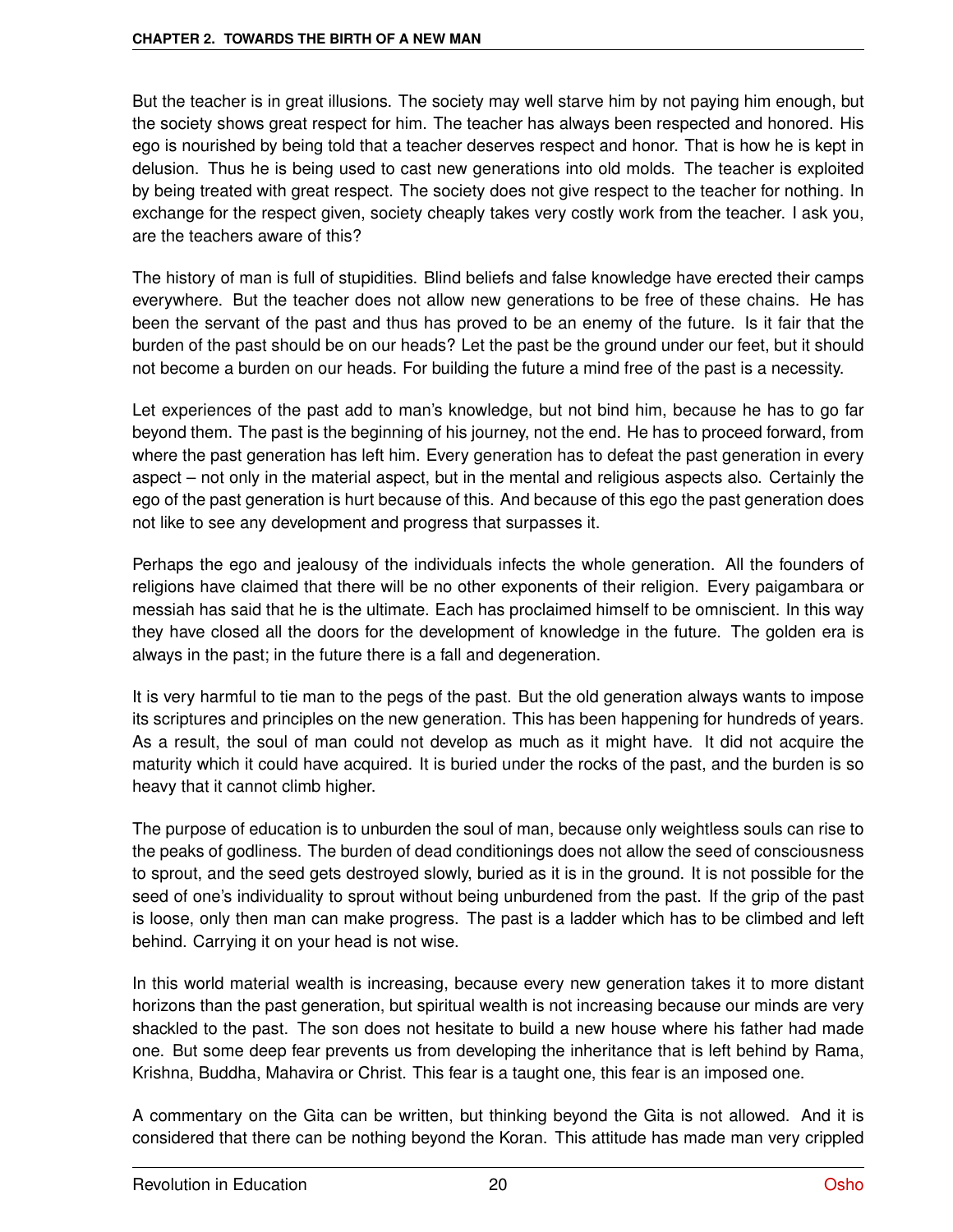and spiritually poor. If the son becomes more prosperous or goes ahead of his father, it is welcome; it is not disrespectful or insulting to the father. In fact this is the respect, and it is a matter of pride for the father.

Every generation should prepare the new generation in such a way that the old generation is left far behind in every way. The desire to keep the new generation tied to the old generation, and to restrict its movement within the boundaries of the old, is a sick desire and is not indicative of a healthy mind. It is necessary to reflect upon the fact that the current educational system has been cooperating in drawing these boundary lines.

I am unable to understand this madness. My love tells me only this, that all those who are born in the world after me should surpass me in every way; that they should build such a new world that we could not have even imagined; that their souls should be brighter and their thinking purer; that their eyes may encounter those truths which we could not, and their feet travel on unknown paths which were not known to us even in our dreams. Love can wish and pray for only this. I would not like to bind my children by my knowledge or by my experiences; I would like to make them free.

Love always frees. Love that binds is not love, but violence.

Education should be future-oriented, not past-oriented. Then only is development possible. Any creative process can only be future-oriented.

Is it not right then that we teach love and respect for the future? There has been too much meaningless worship of the past. Is it not right that now there should be prayers in our heart for the future sunrises? But we are tied to the past. The past means that which is gone and is nowhere except in the memory. But all our principles, our concepts and our ideals are taken from the past. This way the dead are ruling over the living. Respect for the dead is one thing, but to be ruled by the dead is another thing. However, because of the past ruling over us, even healthy respect for it does not become possible. A constant resistance against the domination of the past keeps accumulating within.

Heartful respect for the past is possible only when the past is not governing us. That respect will be very soulful. In that respect there will be a gratitude and grace. That gratitude will not bind us, but will make us feel more unburdened and weightless. Without any effort our heart is full of gratitude towards those who allow us freedom. Gratitude towards those who bind is not natural and is not possible.

Education is termed as the propagation of knowledge. It certainly should be the propagator of knowledge – but if education is propagating bondages, it cannot be a propagator of knowledge. Knowledge is where the mind is free. Where the mind is in bondage, how can there be knowledge? Knowledge itself is liberation.

Education teaches fear. Education teaches greed. Education teaches jealousy and competition. Education initiates the fever of ambition. How can such education be the propagator of knowledge? How can such education be liberating? It is a propagator of deadly diseases. Friends, this is not the propagation of knowledge, but the propagation of ignorance.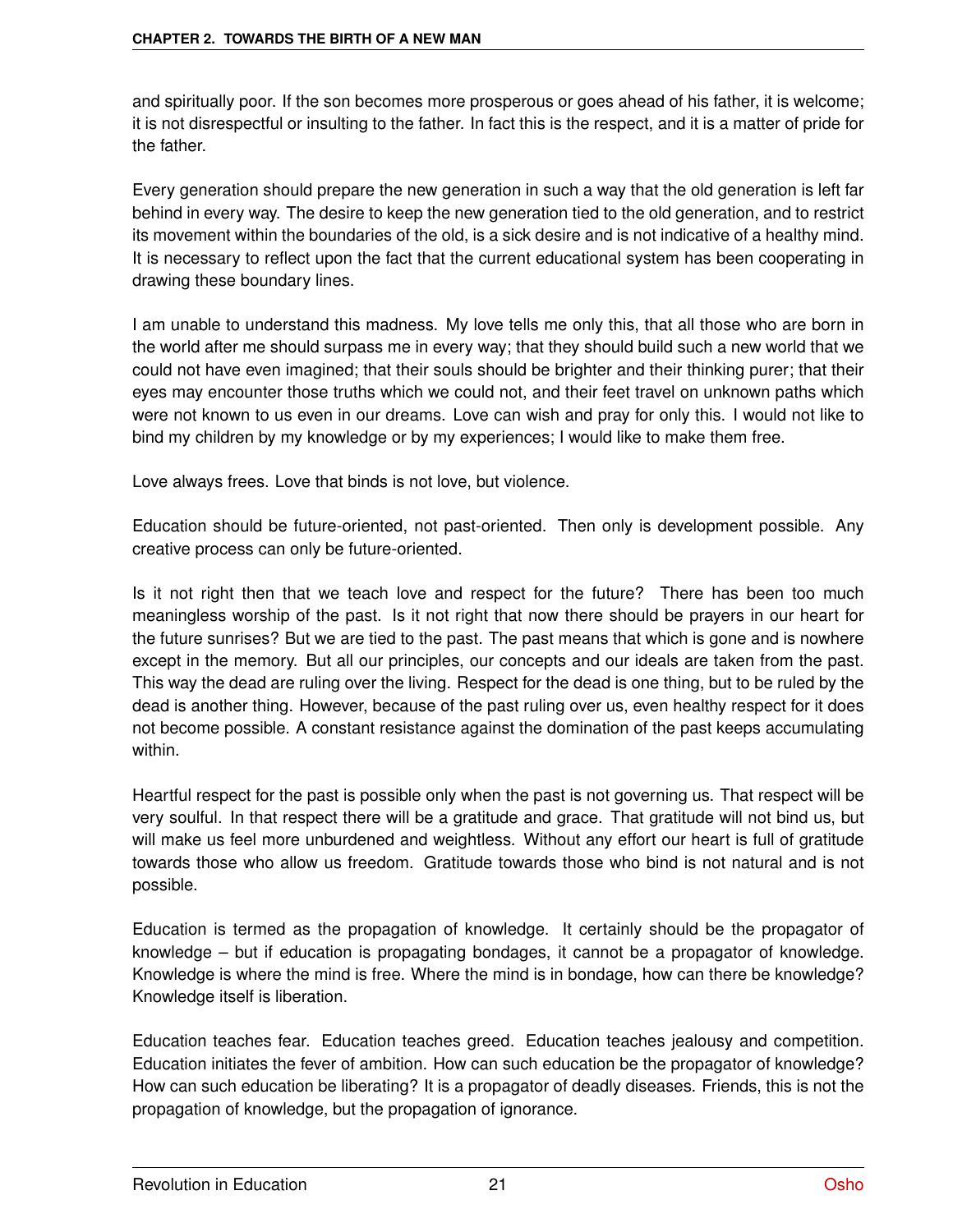When I look, I find that there is no more dreadful a disease than fear. What else is there in life to be feared more than fear itself? Fear paralyses the very being of a person. Fear destroys the whole capacity for rebellion. Fear makes any change impossible. Fear binds one to the known, and the journey to the unknown is completely stopped, although whatever is worth knowing and achieving in life is all unknown.

God is unknown. Truth is unknown. Beauty is unknown. Love is unknown. But the fearful mind always clings to the known. It does not go beyond the drawn line. It treads upon the beaten track. It never leaves the laid-out tracks. The fearful person becomes mechanical and he is no better than a drudge. Religions teach fear – fear of hell, fear of sins and fear of punishment. Society teaches fear – fear of dishonor. Education teaches fear – fear of failure.

Simultaneously there is greed attached – greed for heaven, greed for fruits of virtue; greed for respect, position, reputation, success and rewards. All greed is the other side of the coin of fear. In the present system the consciousness of a person becomes full of fear and greed. The fire of jealousy and competition is aroused. The fever of ambition is created. It is no wonder if, in all these circular motions, life is wasted.

Such education is dangerous. Such religions are dangerous. Education is that which teaches fearlessness, stabilizes one in non-greed, gives energy to rebel, gives courage to accept the challenge of the unknown. Education should not teach jealousy and competition, but love; it should not encourage the insane drive of ambition, but natural and self-inspired growth. But this can happen only if we accept the uniqueness of everyone's individuality.

Comparison of one with the other is a fundamental mistake. Comparison creates competition. Neither anyone is ahead nor anyone is behind; nobody is below and nobody is above. Everyone is that which he is, and everyone has to be that. The teaching of ideals does not allow this. Children are told to be like Rama, to be like Buddha, to be like Gandhi. What can be more erroneous than this? Can anybody become like somebody else, or has anybody ever been able to become like somebody else? It is not possible to become Rama. Yes, one can become the Rama of the drama of Ramaleela....

That is why there is so much hypocrisy in the world. Hypocrisy is the shadow of ideals. As long as ideals are imposed, there will be hypocrisy. If hypocrisy is to be uprooted, ideals will have to be dropped. In fact, no man is born to be like anyone else. Everybody has to be just himself. Everyone has to let that seed which is hidden within him grow into a tree.

When education accepts the truth of everybody's unique and unparalleled individuality, that will be the beginning of a great revolution. Then we will not impose any structure on anybody else, but we will help what is dormant in their seed to manifest. Because of ideals a lot of violence has been taking place and we did not allow an opportunity to a person to be what he can be. In an attempt to be someone else, not only does a person not become that other person, he is not able to be what he could have been.

I very humbly would like to request you to let everyone be what he is born to be. A rose is a rose and a jasmine is a jasmine. Neither anyone is higher nor anyone is lower. The rose cannot be a jasmine and the jasmine cannot be a rose. This valuation of big and small, higher and lower, is false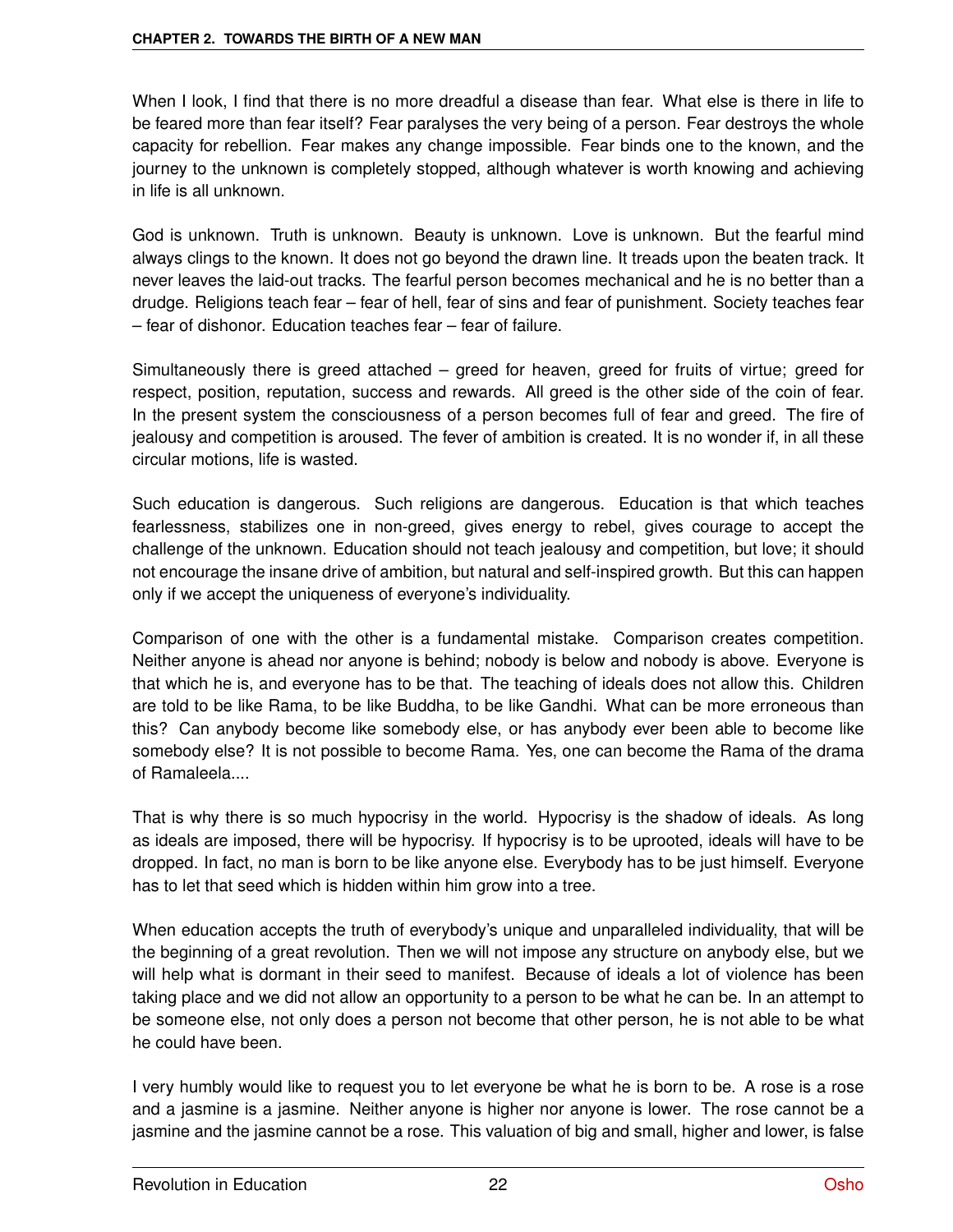and absurd. Destroy these valuations. A poet is not greater than a cobbler, and the politician is also not higher than anyone. A teacher does not become higher by becoming a president.

Life is a cooperation and in it everyone has a place and everyone is necessary and unavoidable. Don't you see the insanity of ambitiousness the whole world has fallen into because of attaching reputation to position and to functions? It is sheer foolishness that a rose be taught to become a jasmine, and a grass leaf be provoked to become a lotus. What is meaningful is that the roseflower blooms to its fullness and the grass leaf blooms to its fullness, that their petals may not remain undeveloped and their fragrance may not remain unreleased.

There is no other bliss in life except that one blooms to one's full potential. That is the right direction for the work of education.

Neither is there any need to teach ideals, nor is there any need to teach people to follow anyone. All efforts should be centered towards one aim: that people can realize the fulfillment of their individuality. Then only will it be possible to be free of ambition and the fever of jealousy. Then only will a society be created which can achieve equality and peace. Only a society which is free from ambition can be classless and without exploitation.

Can there be no such education, which is not based on ambition? Is mathematics and music learned for the purpose of leaving other classmates behind? Is it not possible to learn mathematics for the love of mathematics, and music for the love of music? As I see it, music can be learned and its depth experienced only if there is love for music, not by being a competitor to anyone else.

Would a competitive mind know music? Competition itself is a disharmony. Music is known by those who have sunk deep into music, not by those who have run in competition. There is an opposition between running and diving deep. Running is full of tension, sinking deep is relaxation. Running is feverish; it takes you out of yourself. To dive deep is healthy, because by diving deep within, one settles in the ultimate depths of his own self. Learning is the art of diving deep. What teaches you only how to run, I call that wrong learning.

Once I went to a meeting of teachers. It was a Teachers' Day celebration. There I asked them, "What is there to respect in a teacher's becoming a president? Is the teacher lower and the president higher? If it is so, then there is no dignity of education or the teacher; the dignity is given to the politician and politics. Yes, if a president gives up his position and becomes a teacher it can be a matter of dignity for the teacher."

As long as we keep the politician higher, we are teaching politics to children. The politicians always say that the students and teachers should keep out of politics. But the higher status of politicians arouses expectations in others. No wonder the teachers dream of being minister of education or vice-president or president, and if they are running about to fulfill their dreams it is natural. Then there is nothing wrong if other teachers are busy in trying to secure honors for the whole teaching community.

Education has to rid itself from ambition. Ambition is politics. It is due to ambition that politics has acquired a seat on a high pedestal. Where there is position, there is respect. Where there is power, there is position. Where there is a ruler, there is power. Because of this race violence is born in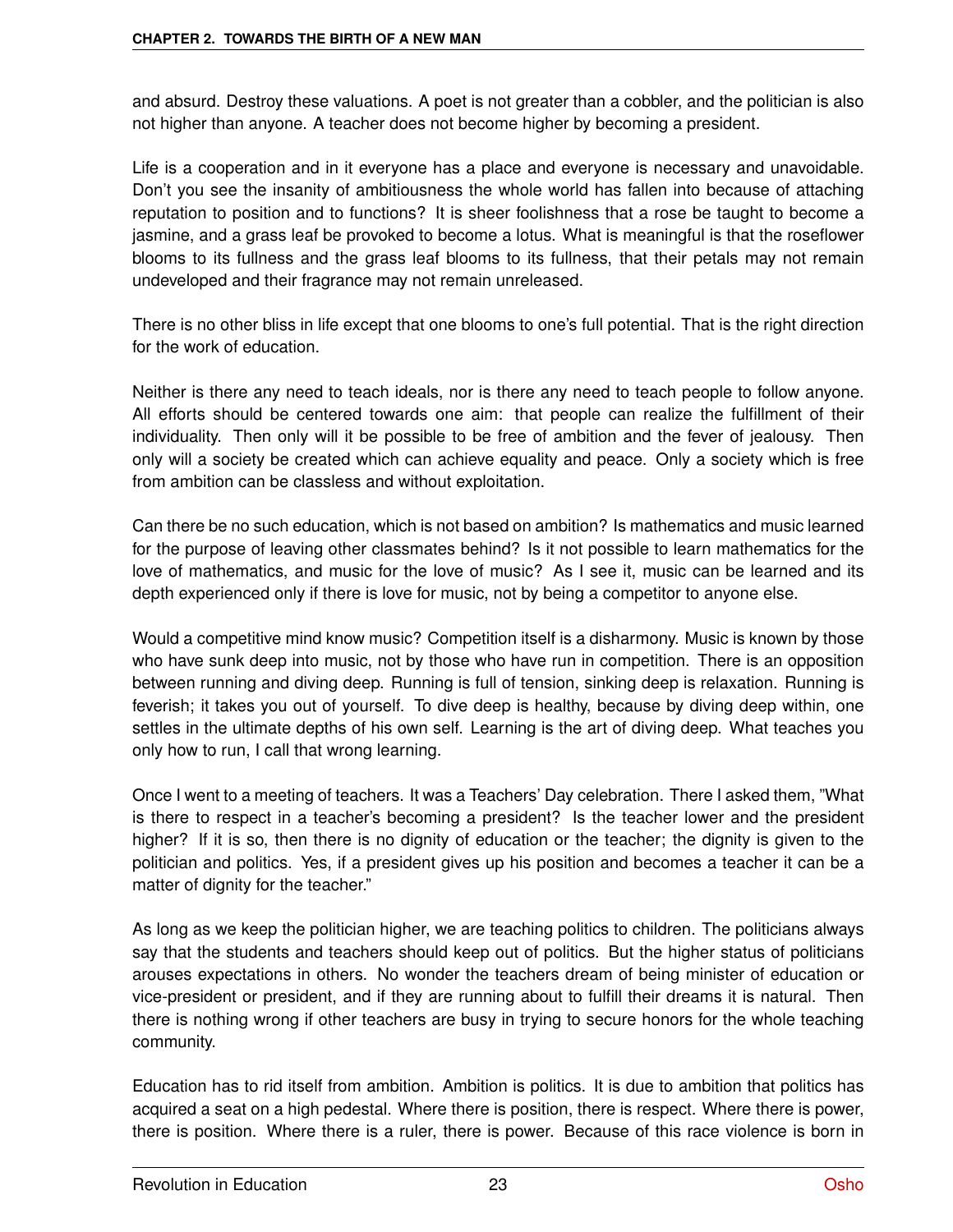life. The ambitious mind is a violent mind. Lessons of nonviolence are given, and at the same time, ambition is also taught. What greater stupidity can there be?

Nonviolence is love. Ambition is competition. Love always feels like remaining behind. Competition always wants to be ahead of all. Christ has said, "Blessed are those who are capable of being the last." I would like those whom I love to stand ahead of me, and if I love all, I shall enjoy standing last in the queue. But competition is just the reverse of love. It is jealousy, hatred and violence. It always wants to stand ahead of all, in every way.

This race of keeping ahead begins in educational institutions and ends in the grave. The same race is there in individuals. The same race is there in nations. Wars are the final result of this very race. Why does this race exist? What is it rooted in? Its root is in the ego. The ego is taught and the ego is nourished.

The ego is being taught and encouraged in small children. Their simple, innocent minds are made poisonous by the ego. They are also encouraged to stand first. Gold medals, merit certificates and prizes are being given. This nourished ego pursues them throughout their lives like a ghost and does not allow them to relax till the last moment of their death. Sermons are given about humbleness, but what is taught in real practice is ego.

Will it not be the luckiest day in the history of man when we stop teaching ego to the children? Not ego, but love is to be taught. There is love only when there is no ego. For this the whole system of education will have to be totally changed. Categories like first and last will have to be dropped. Examinations will have to be eradicated. In their place, those values of life will have to be established which emerge from the acceptance of an egoless and loving life as the highest life-philosophy.

When love replaces ambition, truth is established in the place of success automatically. Where success is the only value of life, there cannot be truth. The central importance given to success has really killed truth. No, being successful is not all there is to life. Mere success is not a value in itself. It is more valuable and dignified to be unsuccessful in a good project than to be successful in doing a wrong thing. It is better to be unsuccessful in love than to be successful in competition. Is it not more valuable to be unsuccessful in religiousness than to be successful in amassing wealth?

I do not see the value of life only in being successful. I see the value of life in truth, in goodness, in beauty. But as long as success is the only measure, the soul of man cannot move towards truth, goodness and beauty. For truth, goodness and beauty to prevail, even failure will have to have its place in life. One should be able to see that in that direction even failure has dignity. It is a victory even to be defeated for truth, because in your courage to accept even defeat for the sake of truth, your soul is strengthened and it is able to touch those high peaks which are shining bright with the light of God.

Victory and defeat are meaningless. The meaning is in the front – on which front there is victory or defeat. Is it the front of truth or untruth, love or hate, humane or inhumane activities? I say blessed are those who give up victory on the path of untruth and embrace defeat on the path of truth, because that way they are victorious even in their defeat and attain to the deathless even in their death.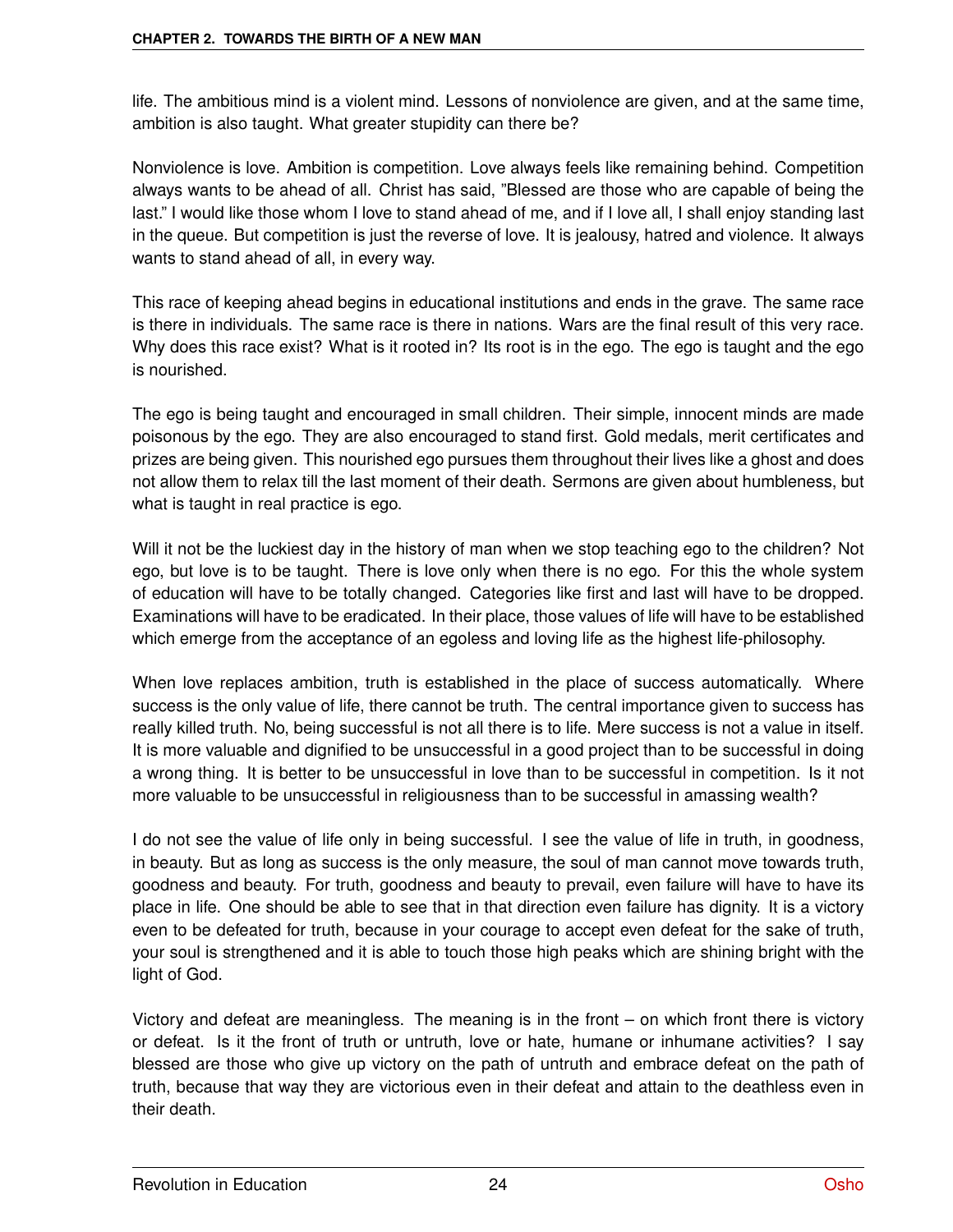But all this is possible only if there is a revolution in the system of education and the values given to victory and defeat, which have for centuries troubled man, are taken away.

The greatest offense that is committed towards the truth, happens when we insist upon imposing traditional thinking on the children. This insistence is very dangerous. Belief or disbelief, in respect to the soul and God, are imposed on children. The Gita, the Koran, Krishna and Mahavira are imposed on children. Because of this, the quest for knowing the truth never arises in them. They are unable to develop and have their own questions. The question of finding their own solutions does not even arise. They go on repeating the readymade solutions their whole life. Their condition is like parrots. Repetition is not reflection, repetition is mechanical. Truth cannot be received from others, it has to be searched for and attained by everyone for himself.

Is it not fair that inquisitiveness in children be encouraged, that they should not be shackled with readymade solutions? They should be helped in developing their own questions; borrowed answers should not be dumped on them. If education can only send them out on the great journey of discovering the truth of life, its work is over.

In my view, the teacher is one who arouses the dormant questioning in children, awakens inquisitiveness and makes children fearless and courageous enough to find solutions for themselves. One can be a teacher in this sense only if he himself is free from prejudices and biases.

That is why becoming a teacher needs endeavor full of devotion. A soul with awareness, rebelliousness and alertness is required for becoming a teacher. A teacher in whom the fire of rebellion is missing will become, knowingly or unknowingly, a broker for some vested interest – some morality, some religion or some politics. Such a teacher will impose his beliefs and biases, of which he himself is a prisoner, on the children.

If a teacher is free, then only can he be a messenger of freedom to his students. That is why I said that to be a teacher is a great endeavor full of devotion. It is a great rebellion. Within the teacher there should be a burning flame of thinking, contemplation and rebellion. He has to destroy many things so that he can create. He has to obliterate many things to enable himself to do something new. He has to put fire to the heaps of rubbish accumulated over many generations, and he has to cut the useless weeds and grass that have grown and clear the ground of mind so that the flowers of love and beauty can be grown there.

This is a great responsibility. If the teacher is able to fulfill this requirement, only then a new man and new humanity can take birth.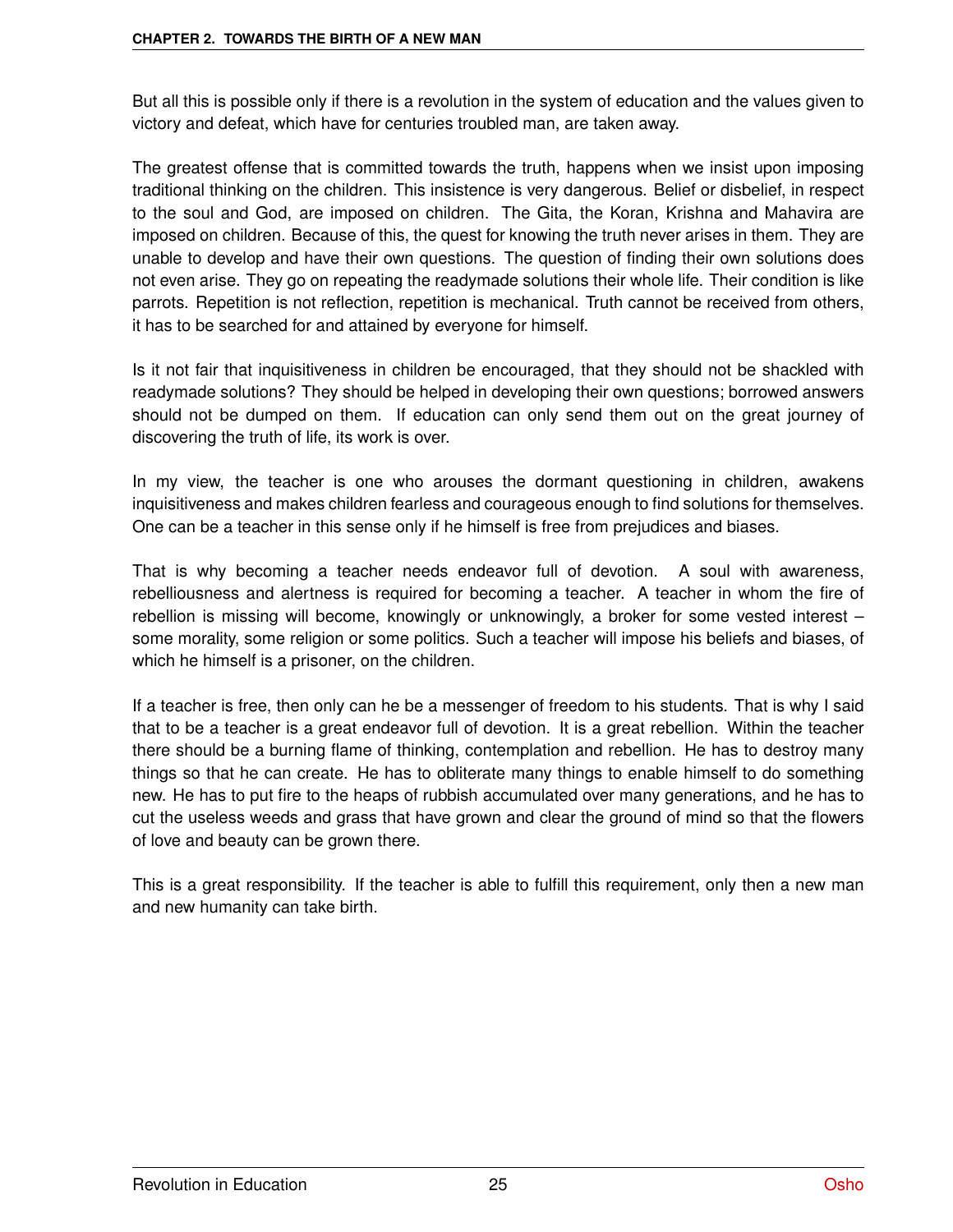# CHAPTER 3

### Education: Love-Oriented

#### *Date unknown*

This discourse was given before students under the title: Youth and Rebellion.

I am pleased at the prospect of speaking to the youth and the students. The first thing about the youth that comes to my mind is what today I would like to say to you in detail.

For the old the past exists; that is already gone, and their whole world is behind them. Children imagine about and desire for the future; old people think and worry about the past. For the youth, there is neither past nor future; for them there is only the present. If you are young, you can really be so only through your ability to live in the present. If in your mind there are thoughts about the past, you have begun to grow old. If imagination about the future still goes on in your mind, you are still a child.

Youth is a balancing midpoint, when the mind is in a state where there is no past and no future. When we rightly live in the present, the mind is young, fresh and alive. The truth is that nothing else exists except the present. The past and the future do not exist. Only the present moment exists.

How many are there who live in the present moment? I call one who lives in the present moment youthful. One who has attained to the ability to live in the present moment has a young mind; it is neither old nor childish. But what happens mostly is that people directly move from childhood to old age; very few attain to youth. One does not necessarily pass through youthfulness. However, the interesting thing is that one who really becomes youthful does not become old, because one who knows the secret of being a youth does not need to become old. The body will become old, it will age and pass away, but the mind will remain constantly young and sharp.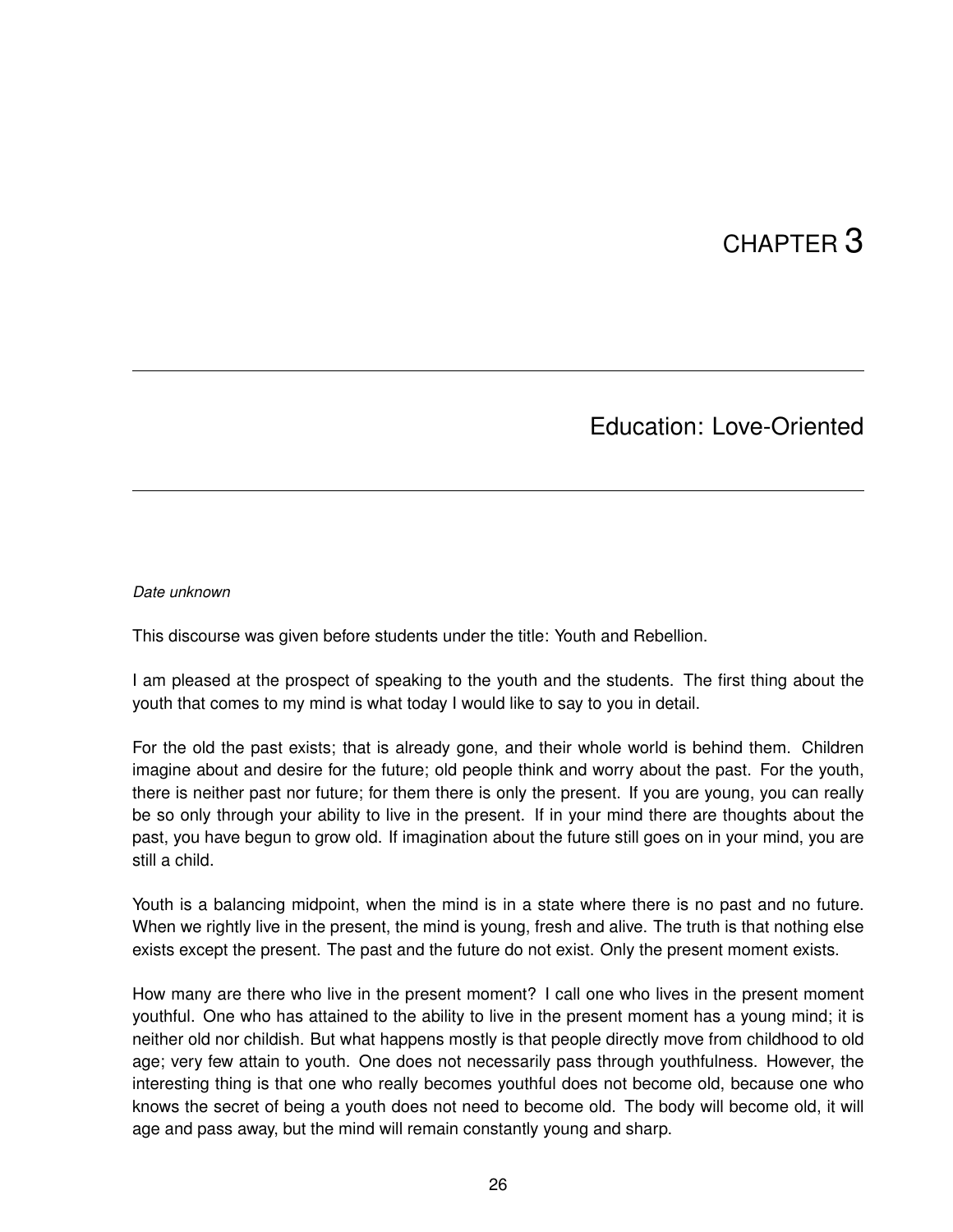So the first thing I would say to you is not to think of yourself as young just because your age is between that of a child and of old people. Just because of your age you do not become a youth. Being a youth is a very deep happening. I shall tell you a few things in that connection.

I am told you are students. That too I don't see, because if there were students in the world, there would be a lot of knowledge; students go on increasing but not knowledge. Ignorance is increasing. Students are increasing, universities are increasing, but the world is becoming worse and worse. If knowledge was increasing, then the world would really be better.

It would be really surprising if someone took me to a garden and said, "I have grown so many plants and flowers. Flowers go on blossoming, but there is also an increasing stink, instead of any fragrance." We would have to ask then, "How are these flowers and plants grown that the stink is increasing?"

Universities are increasing and books are increasing. I am told there are five thousand books published every week in the world. Books and students go on increasing in quantity, education is increasing, but the world is becoming worse. In this world if wars are becoming more violent, hatred is becoming more widespread, jealousy and envy are on the increase, there must be something basically wrong. For this situation the responsibility really rests on those who are connected with education – the teacher and the students.

During the last five thousand years there have been many revolutions – economic and political – but so far there has been no fundamental revolution in education. It is worth deliberating on now whether there is any possibility of a revolution in man's culture without any revolution in education. It is not possible, because education creates a structure of your mind from which it becomes almost impossible for you to be free. A student is studying for fifteen to twenty years, during which time the structure of his mind will be fixed. Afterwards it is very difficult to be free from that structure unless a person is adventurous and courageous.

Is there something wrong with that structure which is educating us? Certainly it must be wrong, because the outcome is wrong – and it is the outcome which decides if something is right or wrong. The children who come out duly educated, also come out as perverted human beings.

I do not mean to tell you that the ancient form of education was better and that we should return to that. All that is nonsense; in life there is nothing like going back. In the past also the educational system was not basically right. If it had been, the present wrong system would not have come out of it. It was wrong in the past, it is wrong now. Wrong only comes out of wrong.

I will tell you what actually has gone wrong.

The center around which our education is moving is wrong. The whole problem has arisen due to the wrong center – which is ambition. Our whole educational system is revolving around ambition. What is being taught to us? We are taught ambition. We are taught a race to get ahead of everyone. Even in a small child learning in kindergarten we are creating an anxiety about coming first in the class. There is no greater anxiety than this in the world. The only anxiety is how to get ahead of all, leaving everyone else behind.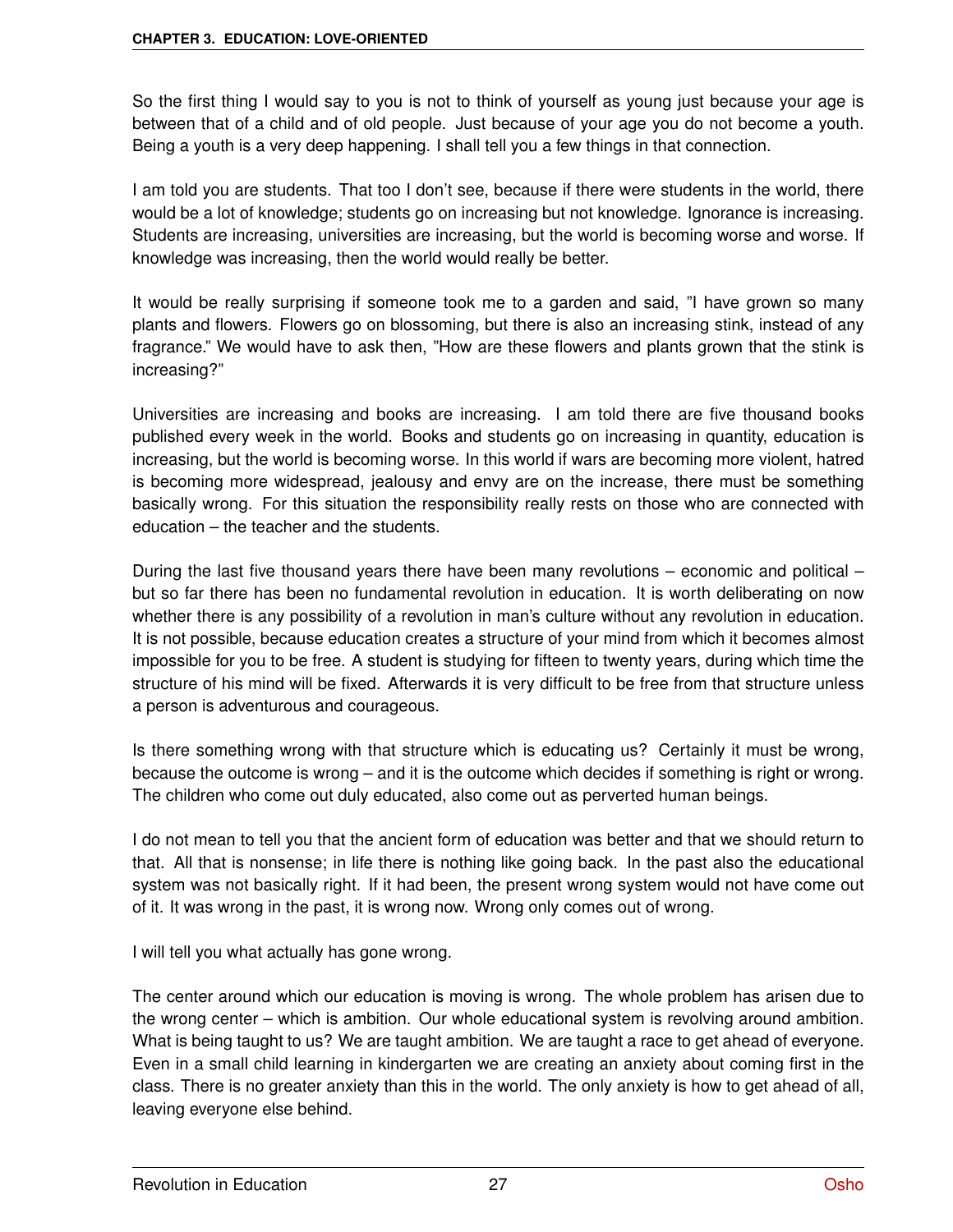The small child going to school is full of anxiety. He will be rewarded if he comes first; he will be insulted if he comes second. If he fails he will be humiliated; if he succeeds he will be rewarded and respected by teachers and parents. We are creating competition in him. Competition is a kind of fever. When you are feverish there is a rise of energy. You can run faster, you can use bad language faster, you can do things which ordinarily you would not be able to do. In fever there is a kind of intensity and speed.

The whole educational system is based on this fever of getting ahead of everyone. The ego of the children is aroused; they become eager to come first. They work hard, with all their strength. But for what? Only because there is competition to come first. This fever of competition gets hold of children. Even after they come out of the field of education that fever persists.

They want to build a bigger house, have a bigger shop, reach a higher position. From being a junior clerk, they want to be the head clerk; from being a master, they want to be a headmaster; from being a deputy minister, they want to become a minister. Somebody wants to be the president of the country, or to be something else. A sort of mad race for being something or the other takes hold of them for their whole life. In this mad race the whole peace, energy and capability in their lives gets destroyed.

What do they achieve in the end? In the end, they reach nowhere. Wherever they reach, they will find someone ahead of them. And as long as there is someone ahead, they will have no peace. There has been nobody in the world so far who has experienced being ahead of everybody; there is always someone in front. The world is big and we are standing in a circle. In a circle who is ahead and who is behind? Everyone is ahead of everyone else. And then the race goes on and on and on. So far in the world nobody has got ahead of everybody. But we are still teaching children to come first; we are teaching madness. They will remain in the race throughout their life and will waste it.

Our whole education is based on jealousy and envy. We go on saying to people, "Do not be envious, violent and jealous," but our whole education is rooted in jealousy. We point to one child and say to the other, "See how intelligent he is, and how dull you are. Be like him!" Thus we are creating envy and jealousy.

What are we creating in the mind of this child? We are pouring the poison of envy into him. We do not love this child. This poison will flow through his veins, through his mind, for his whole life. The child will always want to be ahead of everyone – and the joke of it all is that nobody ever has been ahead of all, and there is no joy in being ahead. What has joy to do with being ahead of somebody? What relation can peace have to being ahead of somebody? No, this is a fundamentally wrong teaching.

This ambition, and the educational system revolving round that center of ambition, is wrong. If we want to create a new world we will have to change this center and create some new center.

What can the new center be?

I would like to tell you that competition cannot be and should not be the center of education.

The center of education should be love.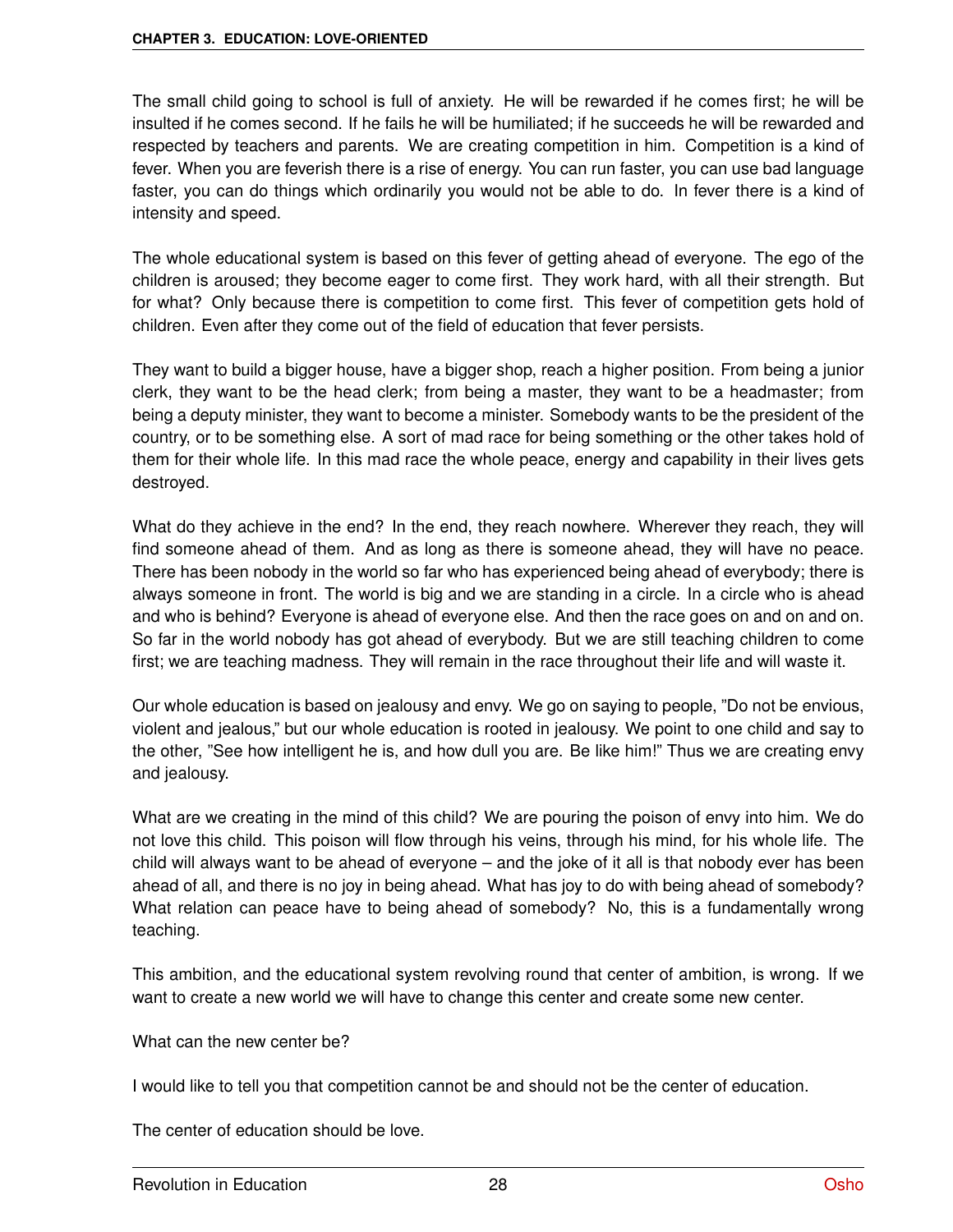What do I mean by love? If we want to learn music – and we are so many sitting here – and if in our effort to learn music we try not to allow anybody to get ahead of us in music... can we learn music in such haste and fever? If we fall into that race to remain ahead so that nobody insults or disgraces us, so that nobody proves that we are unsuccessful and we are nobody, can we learn music? Will this be love of music or love of ego? If it is love of ego, then music cannot be learned. Can we learn music while loving the ego?

For learning, humility is required. Our educational system teaches ego, not humility. Teachers are all displeased and complaining that there is no humility in the students. How can the teachers expect humility? When we teach students to be ahead of everyone, we are teaching them ego. How can there be humility in them? It is a fallacy to expect that. When they stand ahead of others, their humility is destroyed and they are full of ego. Those suffering from ego cannot learn music, cannot learn anything.

To learn anything, humility is required. To learn, egolessness is required. But we are not encouraging egolessness. We are, as it were, firing their ego by telling them, "You have to come first and secure a gold medal in university. You have to be a Bharat-Ratna" – the highest title conferred on an individual by the president of India – "You have to be the president"; "You have to be this and that!" The fire of envy is created in their mind – their ego is encouraged. How can they learn music? How can they learn mathematics? How can they learn the essentials of life? For learning anything, a nonambitious, non-competitive mind is required.

Yes, there is another basis for learning music. That is love of music, not competition with the knower of music. Not competition with a fellow student, but love, sincerity and delight in the subject to be learned is required. It is better that we teach love for mathematics, rather than competition with others learning mathematics. It is better that we create love for music, rather than competition with others who are learning music. Music can be learned because of the love for music. Everything can be learned when we love that thing; then only is it possible to learn. But we are not taught what love is. Our education has nothing to do with love.

So what actually happens is that if you have studied literature in the university, after coming from the university you do not continue to learn literature, because it has harassed you and bored you a lot. If you have learned poetry in the university, your love and joy for poetry in life will have already been destroyed. It is destroyed because it was studied during the race of the egos, studied only to pass the examination and studied to come first. No love for poetry was really created. Therefore, in fact, it happens that our education destroys our genius.

Emerson once said something in honoring the first young graduate of his town – he was asked to say a few words in praise of that graduate. Emerson said, "Well, let me first understand and evaluate that young man. After that I can say something." After a month he attended a gathering to honor that young boy. Emerson told the gathering, "I have liked this young man, I am all praise for him. But why do I say so? I say so because in spite of his having a university education, he has been able to preserve his genius. I praise him for that."

The state of education is like that. They are really marvellous people who have come out of the intricacies of the university without losing their genius. Ordinarily it is destroyed, it gets destroyed.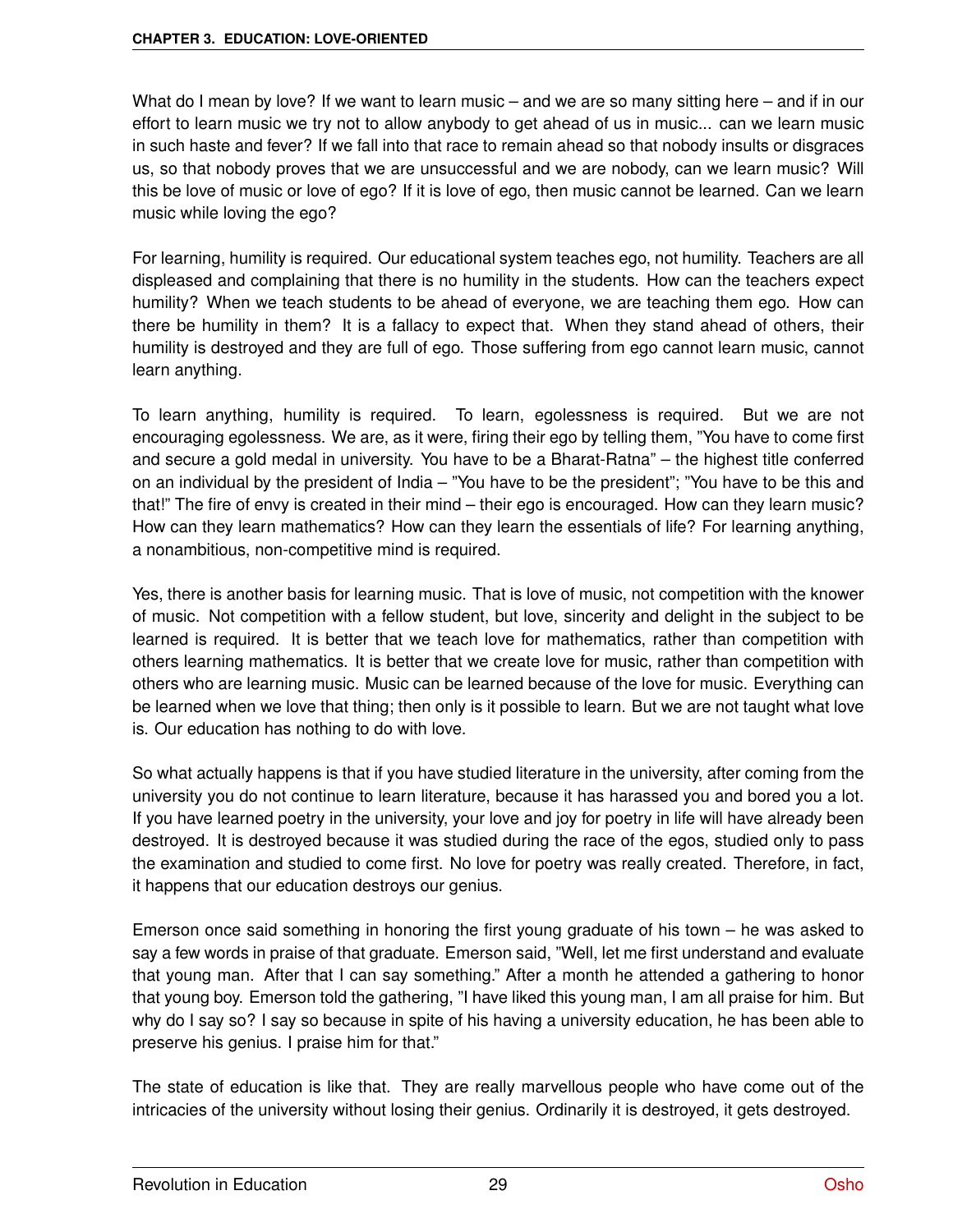The whole foundational structure of education is basically wrong. Then education can only be of competition, rivalry, and ambition, which naturally creates a world full of ambitious fights, battles and conflicts. These children will grow up tomorrow and will fight. They will fight as a crowd, as a society, as a cult, or as a nation, because they have to be ahead of everyone. They will fight for their country.

All countries of the world are fighting. Why are they fighting? – because the children have been taught nothing else but fighting. They have not been taught love, they have been taught jealousy and envy. Two world wars were fought recently in which about one hundred million people were killed. There must be something wrong with the education. What sort of education is this, which enables the killing of millions of people over five to ten years? What sort of students have come out of the universities? How diseased are their minds? How is it possible that wars continue to be fought in this world every day and the universities also continue to grow?

If the education is true and the universities are real, wars must disappear from the world. There would be no wars – because how can an educated person fight? Can a cultured, civilized person fight? Can he kill? – not one or two persons but millions of people? But that is what we are doing. A well educated student will fight and go to wars! He cannot be aware of the strategies that cause war, because in him only the seeds of war have been sown. The seeds to fight with everyone else have been sown in him. In fact he will be interested in war, he will be happy fighting.

You may have observed that when there is war you feel happy. It certainly is a diseased state of mind. When there is war there is brightness on the faces of people; people appear to be enthusiastic and cheerful. When India is fighting with Pakistan, or when India is fighting with China, or when anywhere else such stupidity is being committed, how cheerful people appear to be! Their nights and days are filled with a freshness. They read newspapers from the early morning, listen to the news and go on discussing the events. Just watch their faces. It is as if some event of great happiness has happened! People have been prepared for fighting. They have no other interest but fighting for all the twenty-four hours of the day.

When passing by and seeing two persons fighting, hundreds of people will form a crowd watching the fight, putting aside many necessary, important things needing to be attended to. What madness! Watching two persons fighting is a sign of a perverted mind,.it is not a sign of a cultured mind. To be interested in seeing two persons fight is a sign of an ugly mind. But people throughout the whole world are doing this. It is true for every country. Our mind is prepared for that.

When one person is defeated and the other has won, we garland the one who has won and disregard the one who is defeated. This is a sign of a perverted mind. This is a sign of a violent and a wicked mind. After all, what is so great that makes you garland a winner and disregard the one who is defeated? Don't you see the diseased mind of the person doing this? Should there be love and sympathy for the man who is defeated or not? Or should we become full of respect for the winner?

If the education was right, love and respect towards the defeated would arise. One would feel amazed upon seeing this person who wanted to win, who wanted to defeat someone. What a violent attitude this man must have! There is violence in defeating someone, there is hatred in defeating someone. The very effort to defeat someone is a proof of a perverted mind, proof of a diseased mind. But we always respect the one who wins, we disregard the one who is defeated. Why? – because we ourselves want to win. We are supporters of those who have won because we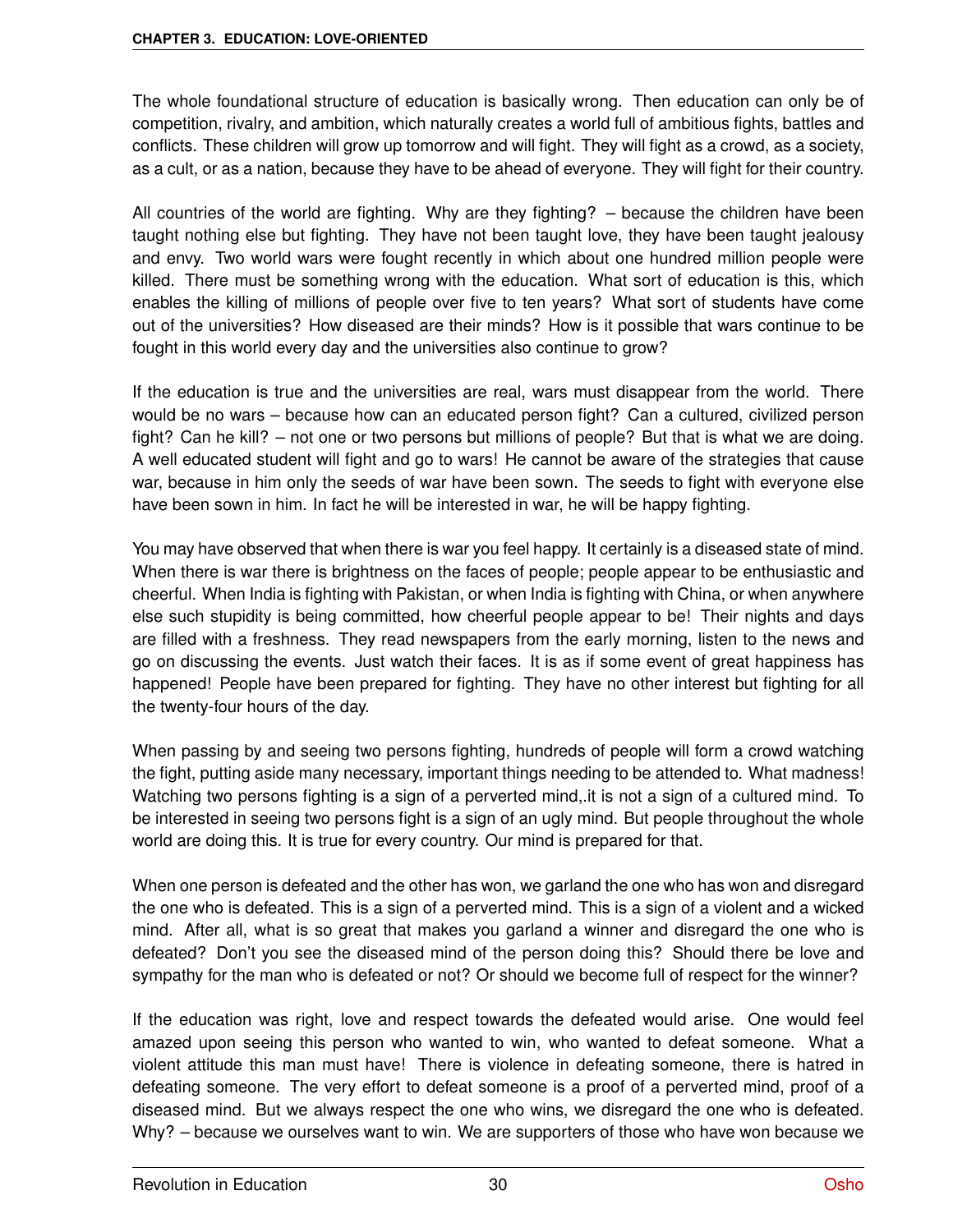also want to win. In our mind also the same interest in winning is working. We are also interested in sitting on the chest of another person, so we garland the one who succeeds and forget the one who has fallen; there is no value in a defeated person. This is fundamentally wrong.

Try to understand why there is ambition within us. What is the reason for our running so madly? The reason is that the more a person is suffering from inferiority, the more ambitious he becomes. The more inferiority you experience, the more you feel that you are nothing, the more you will become ambitious. Why? Through ambition, you want to prove yourself in the eyes of the world and in your own eyes, so that nobody makes the mistake of considering you inferior.

I will tell you a small story to help you understand. You may have heard the name of Tamerlane – he fought and defeated a small country. The king of that country was Baijal; he was arrested and brought before Tamerlane, duly handcuffed. Defeated, Baijal stood in front of Tamerlane, who was sitting on a throne with his advisers and soldiers standing by.

Tamerlane began to laugh. It was natural that Baijal should get angry; Baijal, though defeated, was a king. He lifted his head proudly and told Tamerlane not to be foolish. "He who laughs at others' defeat has some day to shed tears at his own defeat."

But Tamerlane said, "I am not laughing at your defeat. I am not so foolish as to laugh over such a small victory. I am laughing at the fact that I am a lame man and you are a man with one eye. How strange God is, that he gives kingships to lame and one-eyed men!"

If I were present at that time I would have told Tamerlane that nobody else asks for kingships except for those who are lame and blind. No wise person would like to become a king. No wise person would like to become a politician. No wise person would want to sit on the chest of another person. No wise person would like to bring someone else down to his feet or be his owner. All these things are desired by the diseased and inferior man residing within us.

The mental states of inferiority and weaknesses within us – the lameness and blindness – want to be hidden. We are running to hide them and to prove that the whole world is wrong, that we are alright. We have proved our might, and we are trying to prove to others that we are not weak or wanting. This is the race of the inferior mind.

The education based on ambition is, at its root, based on violence. Ambition is not a dignity to the personality; it is an inferiority of the personality. Everybody in the world is afraid of being nobody. Everybody wants to have a name, to be a VIP. Everyone wants to have a position, a good reputation and a house of his own. Who is creating this madness? It is created by our education.

The education is right which can say that you are enough as you are; that you do not have to be anything else, you are enough as you are. Explore all your possibilities and experience the joy of it. Do not be in a race with anyone. It is not necessary; there is no reason for doing so.

If education can make every person aware that one is enough as one is, and can enable him to experience the bliss of it, if education can make facilities available for the full growth of what one has – facilities for growth, not for ambition; facilities for love, not for competition; facilities for selfawakening and consciousness, not for conflict with others – then such education will be able to bring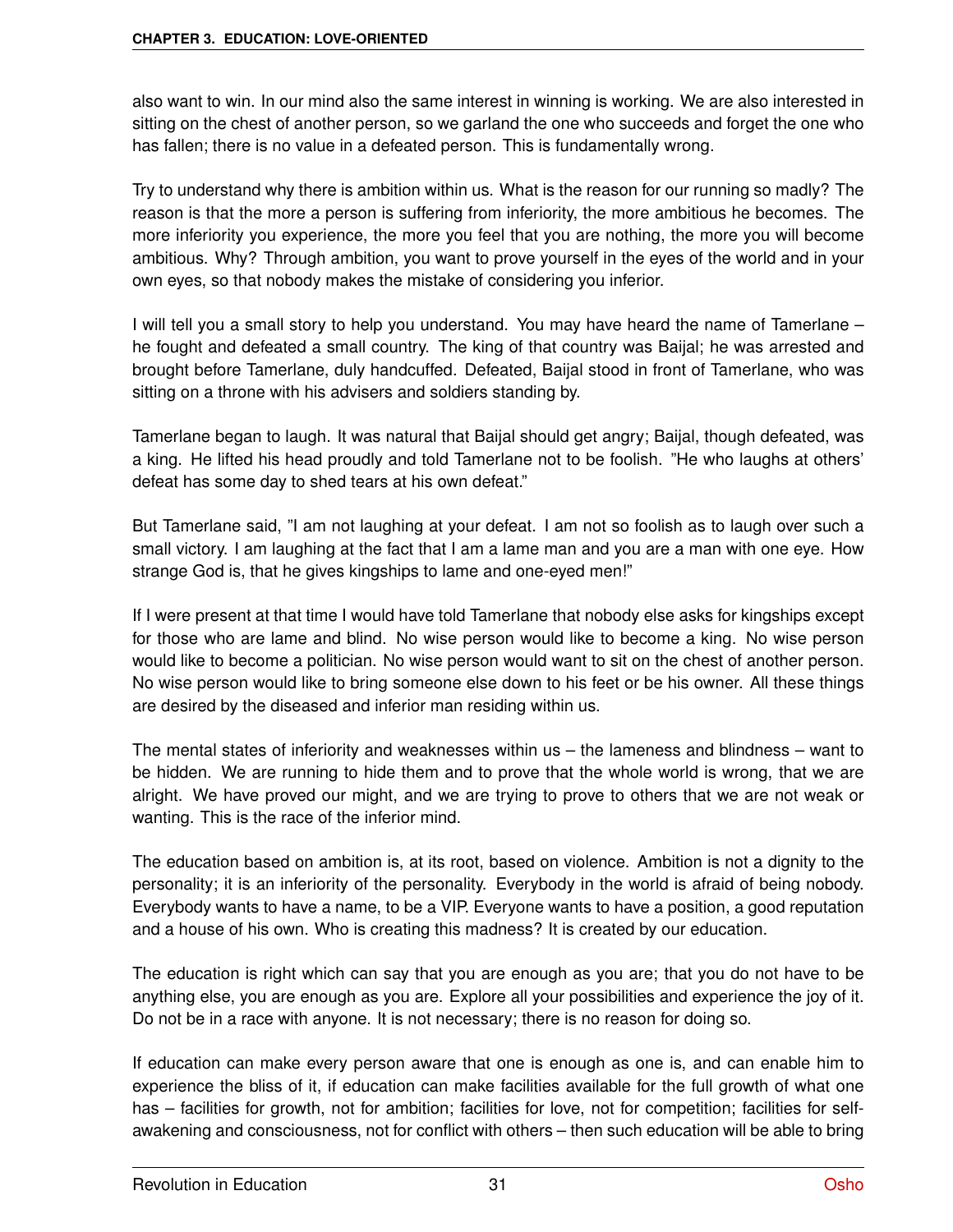about a fundamental revolution in the world. As long as education is not able to do this, it is not in the interest of man; on the contrary it is harmful to man, it poisons the human mind.

Whatsoever we have is enough. What is lacking in anyone? If a person does not become ambitious, the world is not lacking in anything. If a person does not become diseased with the madness of ambition he has everything. But he is not able to see that. How can he see? We only see what others have. One who is ambitious always sees what others have, he is not able to see what he has. It is interesting to note that if tomorrow he is able to get what others have, he will cease to see that too. Again, he will begin to see what others have.

Just think and see if it is true or not. You have two eyes, two hands, two legs; you are breathing; you have a body – it is a great wealth with which you can create a great many things.

There was a king who was very disturbed and uneasy, and he thought of committing suicide. He got on his horse and rode towards the jungle. There he saw a young shepherd playing on his flute, and nearby his sheep were grazing. There was such magic in the tune of his flute that the king stopped his horse and told that young man, "You are playing your flute with such joy and abandon that you seem to have been given a kingdom!"

That young man replied, "Kindly pray to God that whatever may be my sins he should never give me a kingdom!"

The king said, "You are mad! What is your fear of a kingdom?"

The young man said, "A man is a king while he has no kingdom. No sooner does he acquire a kingdom then he becomes a slave."

So far nobody has seen a king who is really a king, although many who had nothing have been seen by the world who were real kings, whose joy and bliss knew no bounds, and who created such music in themselves that that music can still be heard even after thousands of years. The world has not seen any music and bliss arising from within any king. His clothes are shining, but his soul is deeply rusted. His crown is shining, but there is no light in his head – there cannot be ever. What he chooses shows that there can be no inner light. If he had that inner light he would not have been madly wanting to decorate his head with gold.

One who has a golden head never cares for wearing a gold crown on his head. Who is mad enough to drag stones around? But those who have no golden head have their head filled with a lot of rubbish, and a gold crown hides that rubbish.

So that young man said, "Pardon me, and please pray to God that he may not make me a king, ever."

The king was puzzled. He said, "I see that you are wearing torn clothes and your work is to graze your sheep. What is the secret of your joy?"

The young man said, "The secret of happiness is not related to what you have, but in how you are using what you have." He further said, "I have eyes – I see the beauty of nature and become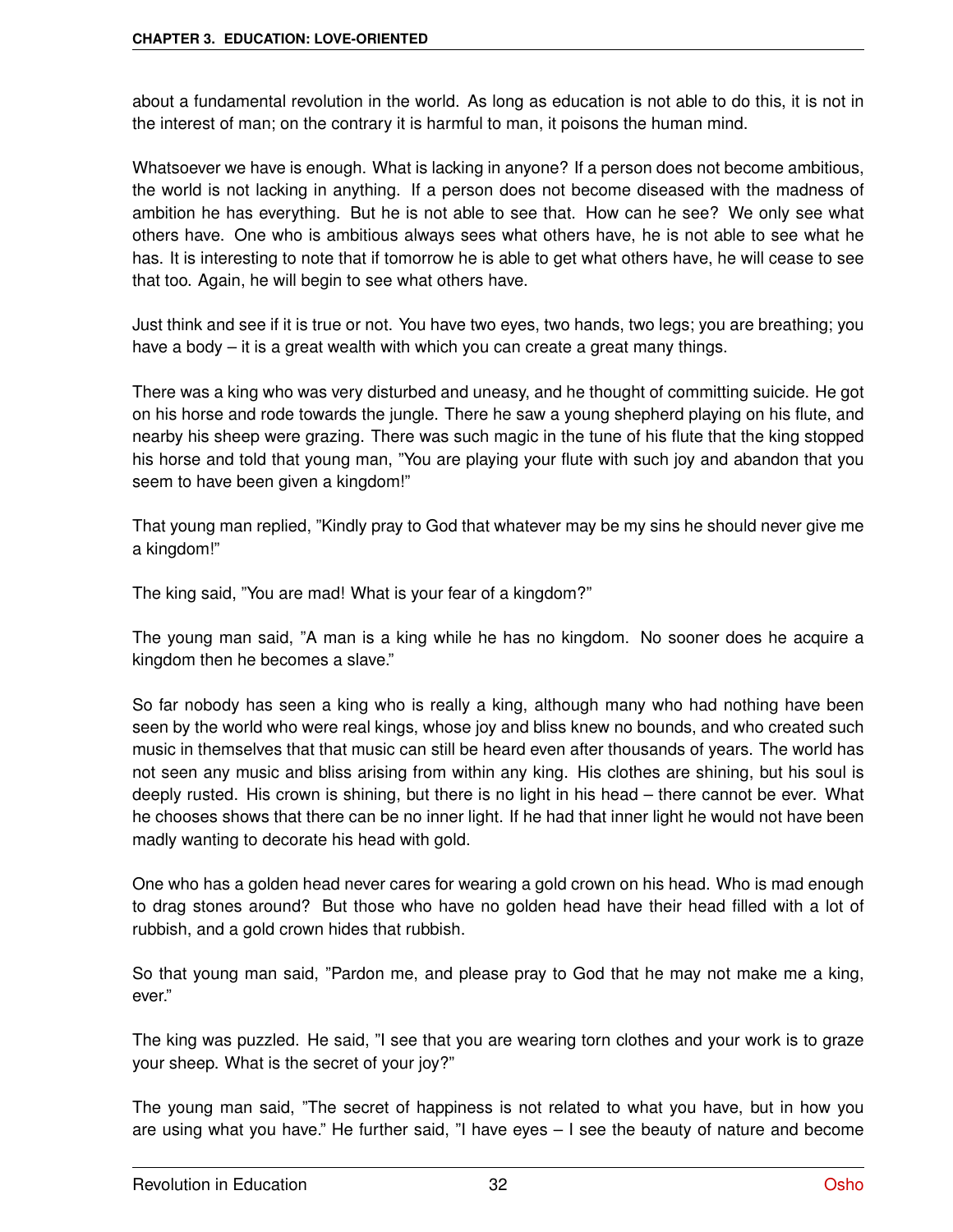delighted. I have sheep  $-1$  love them and my heart is full of joy. What is lacking for me? I have healthy hands and feet, I am earning my daily bread. Night and day I am near the moon and stars, the jungle and the hills. What is lacking? Yes, I am lacking in one thing: the anxiety of kings. I have a deep sleep at night."

The king said, "What you are saying is right. Go back to the town and tell the people that you met me and tell them that I have agreed with you on what you are saying about happiness, and that I had come to the forest to commit suicide. I pray to God he may never give you a kingdom."

I also pray to God that nobody should ever think of having a kingdom. Whosoever gets the idea of having a kingdom becomes sick and diseased; his life is being destroyed. But still we are all running a race to have kingdoms. It does not matter what you want to become: as long as you are running after becoming something, you are in the race to become a king. It may be just a small kingdom, but that makes no difference.

The fundamental thing is to recognize what you have within and rejoice in it, to tend the potentiality of it with love. If you can do that, your life can be full of joy. Everyone's life can be full of joy; everything depends on how we use what we have – just as the shepherd said.

I will tell you another story. There were two hermits in Japan. It was the rainy season, the rains had just begun, and one evening when they came back home, they saw that half of their hut was destroyed; the winds had blown away the roof. One of the hermits was very angry with God. He complained, "The heavy, rainy season has set in, clouds have gathered and half of our hut is destroyed. What will happen to us now? How shall we live?" And it is in such moments that doubt arises if God really exists or not. "The big palaces of sinful people are intact, and God is not thinking of blowing away their palaces, but he blows away the huts of us poor people."

But the other hermit was praying with folded hands and eyes closed, telling God, "You are so kind. Who can trust cyclones? Our whole hut could have been blown away – it is you who have saved the half of it. Such care of us hermits! We are highly obliged and feel such a sense of gratitude towards you."

The next night that hermit wrote a song: "Until now we had not known that joy which people with half a roof have. Last night we were sleeping under half of the roof, and the moon was so beautiful seen from the other, roofless half of the hut. Whenever our eyes opened during the night we saw the stars too and fell peacefully back into sleep. This morning when I got up I was full of a joy, unknown before. Had God given me the hint, even in a dream, I would have removed half of the roof myself much earlier. There was no need for the cyclone to be bothered about it. But I was not aware of it."

Everything depends on how we take things and with what attitude we accept what we have. Our current education creates wrong attitudes from the very beginning. What is created is not an acceptance of things but a race for things. We think of what others are having – we are never aware of what we have. In such a situation, life begins on a wrong track. Then only death is able to free us from this misery; nothing else helps. This is the result of wrong education.

Right education will teach us how to develop what we have in ourselves – but comparison, never. As soon as comparison enters the mind, the problems begin. But our present atmosphere supports comparison.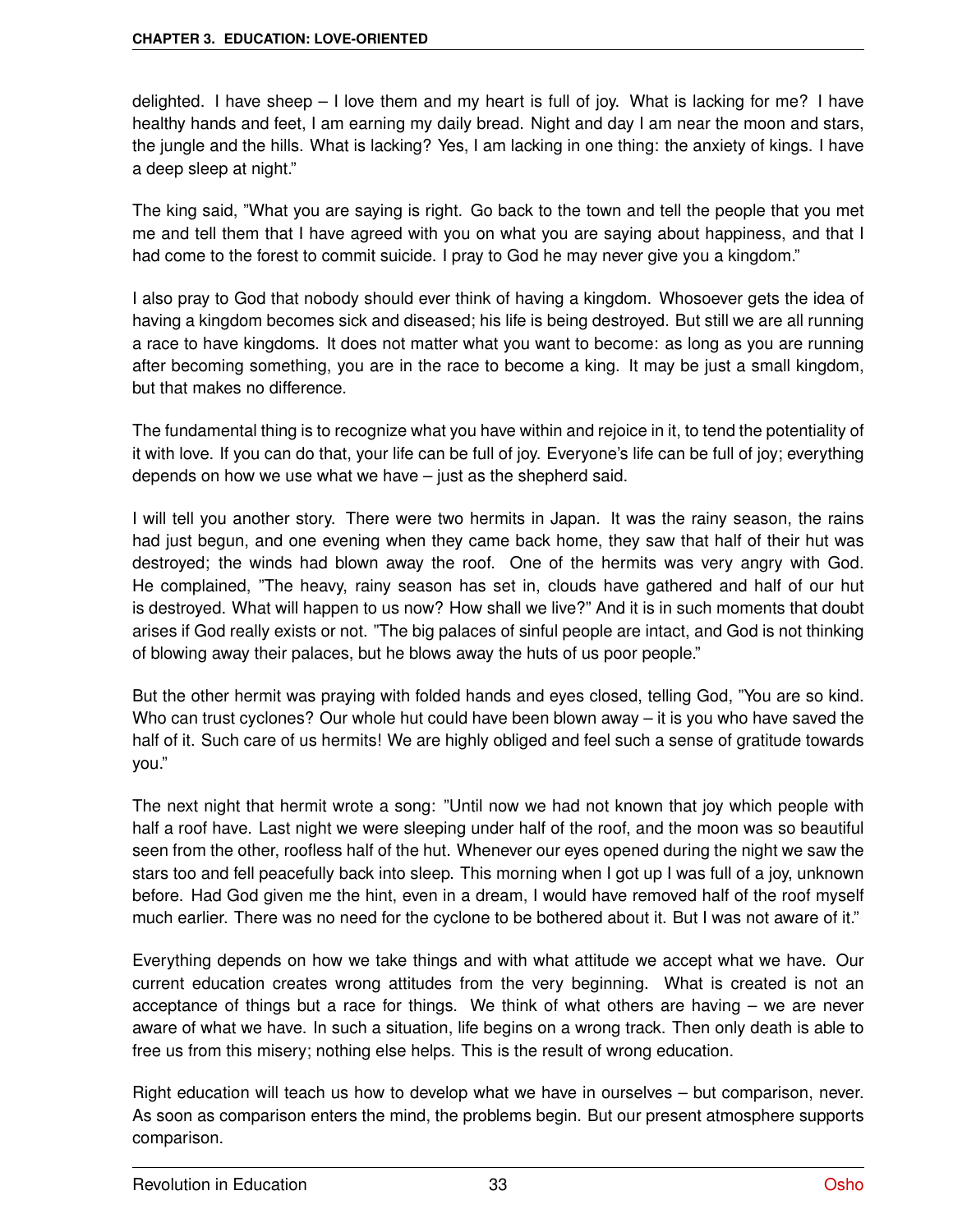The birthday of a cobbler is never celebrated by anyone, but the birthday of a politician is celebrated. Why? What significance is there in a politician? What are the reasons? What good deeds has the politician done for the world that you are so obsessed? None. It is just because he has a high position, is occupying a high chair, that his birthday is celebrated. We have compared things in a wrong way.

You may have heard about Abraham Lincoln. His father was a cobbler and Abraham became a president of America. Many people must have become very unhappy at a cobbler's son becoming a president. The same would be the feeling if it happened in our country. So, when he stood up for his first speech in the senate, it was beyond the tolerance of one member. It was beyond the tolerance of others too, but those who were a little more cultured remained sitting silently, suppressing their dislike. That one member stood up and addressing the president said, "Don't assume any airs while making a speech – your father used to stitch shoes."

Ordinarily people feel it is a lowly occupation to stitch shoes, although everyone wears shoes. Wearing them is not bad, it is stitching them that is bad! This world is really in a mess. If stitching shoes is inferior, then wearing them should be more so. What sort of madness is this!

What did Lincoln say in reply? He seems to have been a man of deep thinking. He said, "I know. As far as I can remember, my father used to stitch the best of shoes. You have reminded me of my father at the right moment. I recollect that the family of the gentleman who has reminded me has been wearing shoes stitched by my father. May I ask if my father ever stitched shoes that were not right? Were they weak, badly shaped, or did they wear out faster than they should? I remember he was stitching shoes with such joy that whosoever bought from him was very pleased with them. It will be difficult for me to be as good a president as my father was a cobbler."

If the right education was available, the prestige which becomes associated with positions, professions and things would disappear. There should be no stigma attached to making shoes, in baking bread or making bricks or building a house. Nobody is higher or lower – they are all participating together in helping the same life.

Everything is needed in life. People making or cleaning roads are needed, and people preparing bricks are needed, as much as people ruling a country. Nobody is inferior, nobody is lower. There is no status for anyone; everybody together is creating a life of interdependence. Life is a cooperation. Nobody is higher in it, nobody is lower in it. The peon is not in any way inferior to the president. As long as these ideas of inferiority and superiority remain, there can be no peace for the human mind... because then the peon would want to be the president  $-$  it is natural  $-$  or if that is not possible, he would want his son to be a president. It is natural, he would want that.

The day on which our education does not associate the dignity of a person with his position or nature of work, the day on which we accept the importance of all work equally, for the benefit of life as a whole, we shall understand that the value of a cobbler and tailor is as much as that of a musician. The question is of how good and of what quality is the work one is doing, not what one is doing.

Kabir was a weaver, weaving cloth. People asked him to stop doing such work; it was not befitting a saint. He said, "If it befits a saint to wear clothes, why should it not befit him to make the clothes? The only difference there can be is that earlier when I was making cloth, I was thinking how I can get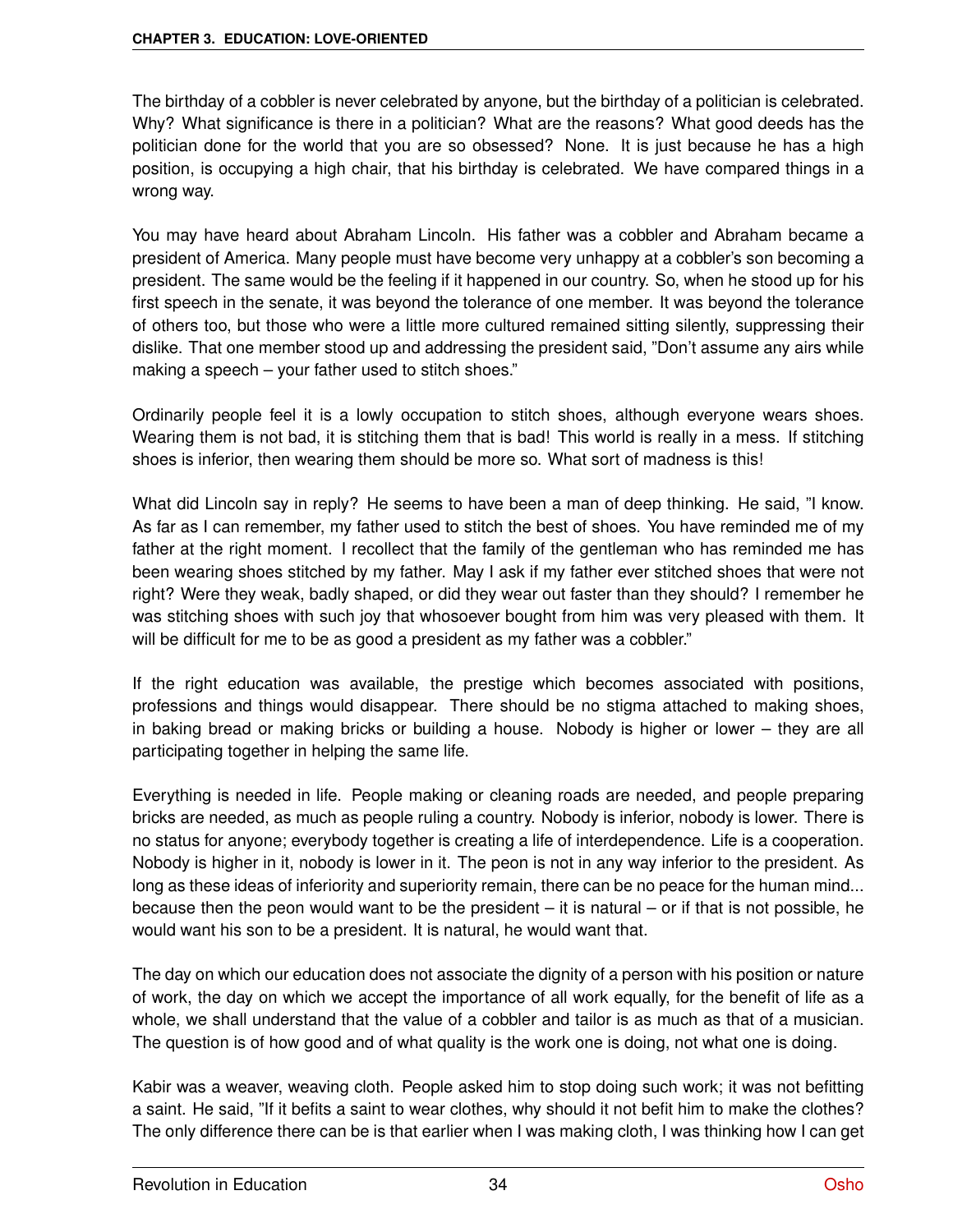a greater price for what I was making from the customers. But it does not become a saint to charge more. Now when I am making cloth, I think of how to give a better quality of cloth at a lesser cost. I am making stronger cloth with joy, and I feel as much joy selling to a customer as I would feel if God himself came to buy my cloth!"

He would go to the market dancing, and ask as to which god was going to accept his labor and prayer. He touched the feet of the person who bought his cloth, saying, "Oh God, wear the cloth carefully. I have woven it with great care and love, prayerfully and laboriously."

But is it wrong to weave cloth? Is it wrong to be a weaver? Nothing is wrong in life; everything, every work is required for life. There should be no status or position attached to any work. But our education is totally wrong. The peon in a school has no dignity. If that is really so, would any child like to be a peon?

It depends on the youth to change the outlook and bring about a revolution. Till then, thinking in terms of inferiority and superiority is going to continue.

A few days ago I was invited – probably by mistake on the part of the organizers – to give a talk on Teachers' Day. They said it is a great honor for teachers that a teacher has become a president. I said, "That is wrong. The teacher's honor is in being a good teacher, not in becoming a president. If all the teachers start running in the race to become a president, it will be a calamity." But that race is on. If they cannot become the president, they will want to be a state education minister or a vice-chancellor or something else.

It is altogether wrong. The respect and honor of a teacher is in being a good teacher. If a good teacher starts trying to become a president, it is not an honor for the teacher. One can understand a president giving up his position and becoming a teacher, but not vice versa. Why? – because what comparison is there between a teacher and a politician? Becoming a politician is a fall for a teacher. It will be a growth for a politician if he becomes a teacher. Being a teacher is the simplest profession, a noble livelihood. It is a very fundamental basis for life. Teaching is not just a profession, it is a joy, a service, a creation, a devotion in itself. Anyone leaving it for something else will not be and should not be respected. But in our mind, politics and position have become very important. We are very strange people: a person sitting on a small stool becomes small!

A person I know narrated an incident. There was a magistrate in Madras, a British magistrate. He must have been a little idiosyncratic – though it is a little difficult to decide who is not idiosyncratic at all, one way or another. He was sitting in a sort of courtroom. Whenever anyone came to meet him, he would order a particular type of seat for him.

He kept seven different types of seats in another room. According to status, position, wealth, he would order a seat to be brought in. A small stool was meant for an ordinary person, who might have to be allowed to sit. A poor person need not sit; he can say whatever he wants to while standing in front of the magistrate. After the small stool, there was the number two stool, a little better; then, third, a chair, stronger than a stool; then a better chair, and so on and so forth, up to number seven.

One day a person came who appeared to be poor. At first the magistrate thought of asking him to speak while standing, but on entering he said, "I am a land-tenancy holder in a particular town." The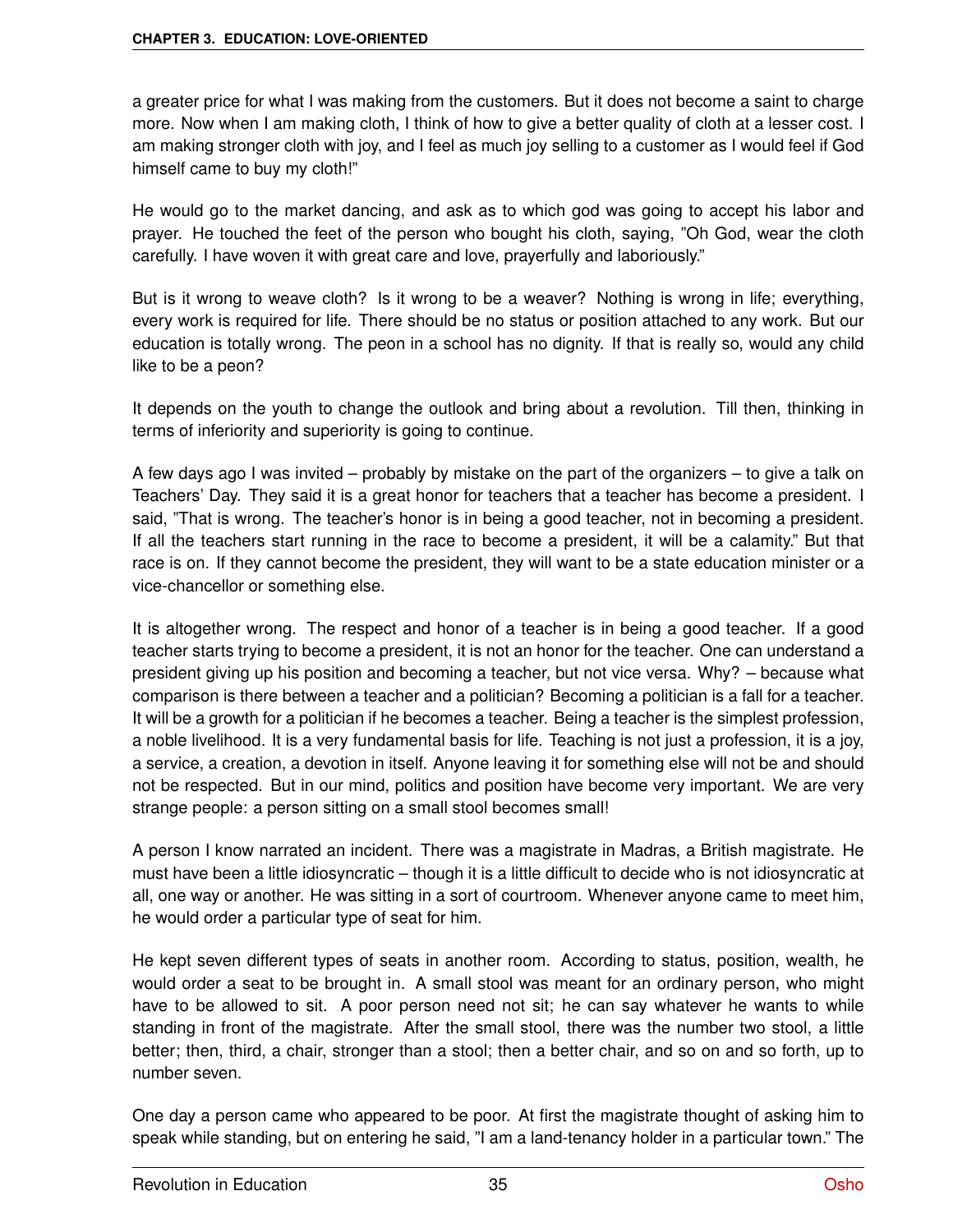magistrate asked his peon to bring number two. The peon went outside and while he was bringing the number two seat in, the man said, "I was awarded the title of 'Rai Bahadur' by the government." On hearing that the magistrate asked his peon to bring the number four seat. As the peon was hurrying with the number four seat, the visitor said, "... And I recently donated a couple of million rupees to the War Fund." The magistrate shouted his modified order to the peon for seat number six, when the visitor interrupted, "Why do you harass the peon? Call for the number seven seat, because I have still to tell you more about myself by way of introduction. So better just call for the number seven seat."

We may laugh at such an idiosyncratic person, but we are all like him. In our mind there is respect for a president, for a prime minister or for a governor. Do we have any love and respect for just a man as such – just empty, without any name, position, title or certificate, and whose pockets are also empty? If we do not have any respect for just a man, then remember that we have respect for nobody at all; what we have is respect for chairs, big and small.

But all this is what education teaches us. It is all rubbish, only worth burning. The whole educational arrangement is wrong. It is necessary to lay new foundations. Those new foundations will be that we should be taught love, not competition. We should be taught respect for a human being as such, not respect for position or money. It is necessary that respect should not be associated with the nature of a person's work. An attitude should be created where the whole life is considered a joint contribution of all people. Then with such a mental frame we can understand what the potential of an individual is, without any comparisons and evaluations.

As I told you earlier this morning, there is no necessity to compare, because every individual is unique in himself. It is not necessary to say that you are weaker than a certain man, or more intelligent or less handsome than a certain man. All such comparisons are dangerous and violent. The whole problem arises from that. Every person should be accepted as he is and his potential allowed to develop.

A rose is a rose, and a jasmine a jasmine. One tree will be tall and another short. A small grass flower is there – but it has its own dignity and joy. What is mysterious and significant is that that grass flower should fully blossom, not remain half-way on its journey. It need not be compared with a roseflower. The roseflower has its own delight in flowering, and the grass flower has its own. A small bird sings its song and a big bird sings its own. It is not a question of who has sung a better song, but the question is whether one could sing fully to one's heart's content. There is no comparison of one with the other.

Every individual is a unique creation of God, and we must accept him as such. We should keep in mind that our whole education, culture and civilization should draw out whatsoever is hidden and awaiting growth, and should not let anything remain dormant. This should happen, not in any haste, not with any dubious approach or competition, but through love and joy.

When all the potentialities of a person develop in their fullness and flower, he is full of joy. Then he has flowered; he is fragrant and peaceful. Such a person can search for truth and God and can know and experience truth. Only one who is peaceful in life can enter deeper into life. Whoever is in competition and disturbed will have no peace. Whosoever is peaceful, who accepts himself, who is joyful and fragrant due to his own flowering, will slowly receive automatically the messages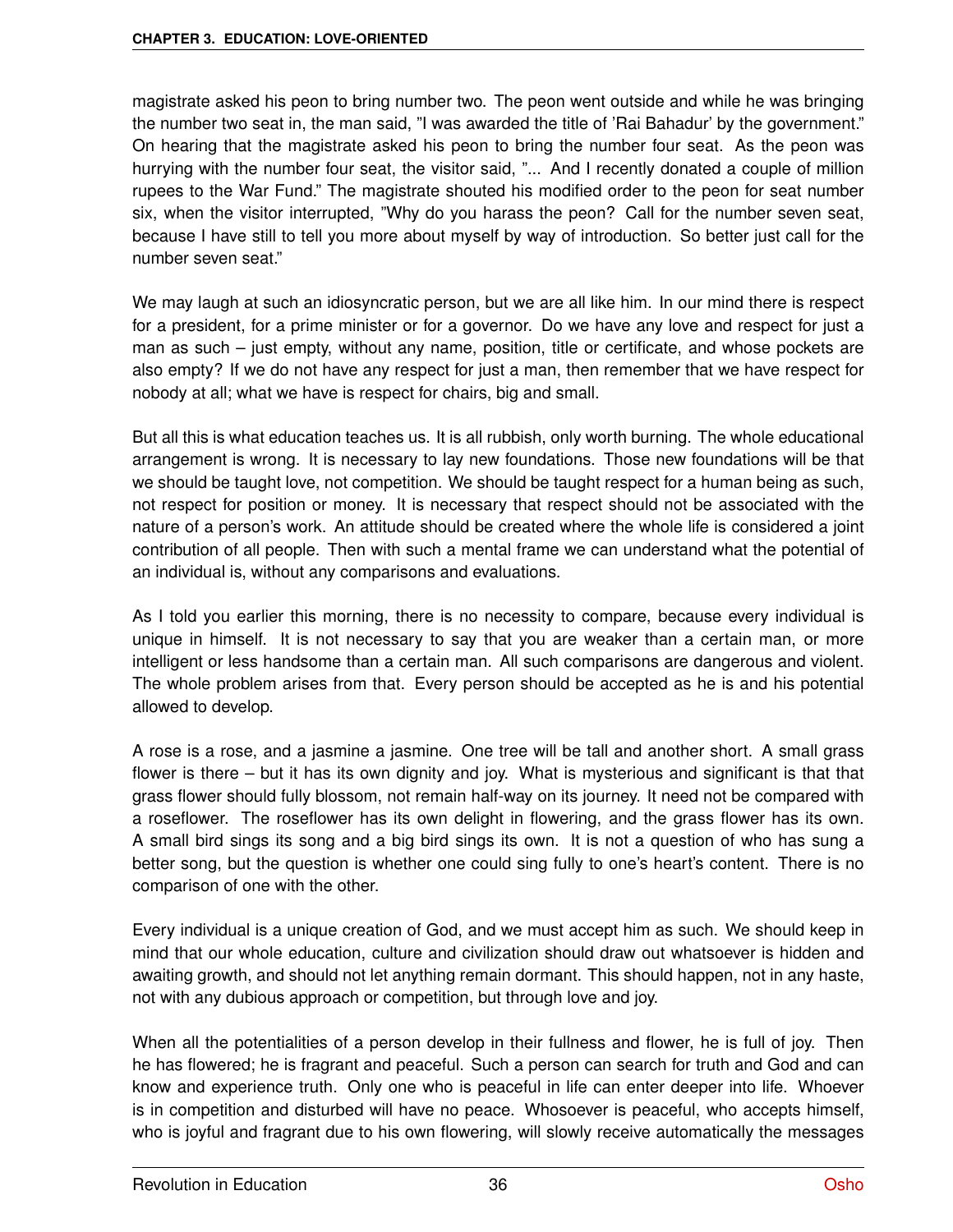of godliness; he will start experiencing godliness all around. A miserable man can never know God. When all the doors of bliss open within, only then begins the experiencing of God.

So the ultimate aim of education should be such as to lead every man to the total fulfillment of his soul and its experience. But at present the situation is such that a person is not able to experience happiness and peace in the world. God remains a faraway journey and destination. Because of this, because of his endless problems, man goes to the temple, puts money in the donation boxes, bows down to the priest. This is all useless. To save himself from tension, he seeks the help of God. When he is defeated in the elections, he seeks the help of God and gets amulets prepared, or takes tips from so-called religious priests to win at the racecourse.

Somebody was asking me yesterday if I give tips to win on the racecourse or not. All sadhus and sannyasins in our country do this. I said, "I am a very ordinary man, neither a sadhu nor a hermit; how can I give any such tips?" But there are great sadhus, sannyasins and mahatmas who can do that. Or if you come across God, he can help you. I am helpless. But all these kinds of things go on – tips about horses and how to win elections. Those sadhus and mahatmas wander around Delhi because all the defeated and the winners both then touch their feet.

Tense, fearful, defeated and miserable people go to seek solace from religion. Such a religion becomes false. The very reason why these people go there is irreligious. Only a person who has pacified his mind in every way, whose mind has no struggles and knows no conflicts, whose mind is full of love and respect, who is compassionate to all and not envious, can reach anywhere near religion. One day God himself knocks at his door and puts a hand on his shoulder. Religious teaching does not mean repeating the Gita or the Koran. It is because of them that there is so much irreligion in the world.

The religious teaching should create a mind which is noncompetitive, nonjealous, nonviolent, loving and compassionate. Such a religious education will not make a man a Hindu or a Jaina or a Mohammedan. These are madnesses, they are diseases. No healthy and centered person can be a Hindu or a Mohammedan; he can only be religious.

I have told you a few things. If you try to understand your individuality against this background – and think a little about whether you should really be competitive and envious or seek the path of peace, love and joy, and awaken some inner potential in yourself which releases the fragrance of bliss – only then can you be a student in the right sense. Now, when the university is not right, the educational system is not right, where will we look for a solution? The teachers are not right, the educational system is not right; who will do this work?

The youth can do it. In them there are sparks of rebellion although in India the spark has almost died out. For thousands of years the youth have not been born here. There is no spirit of rebellion here, only ashes. But still, if there is any hope, it is only with the young people. If the young people rebel against the whole educational apparatus and system, and get ready to shatter all these structures, then if not today, tomorrow, the warmongering world can be ended; the world which believes in nations can be ended. These borders, India and Pakistan, all these idiocies can be ended; these walls between Hindus and Jainas can be ended. One human culture can take birth.

But it all depends on the youth. They will have to become rebellious. The burden of a great revolution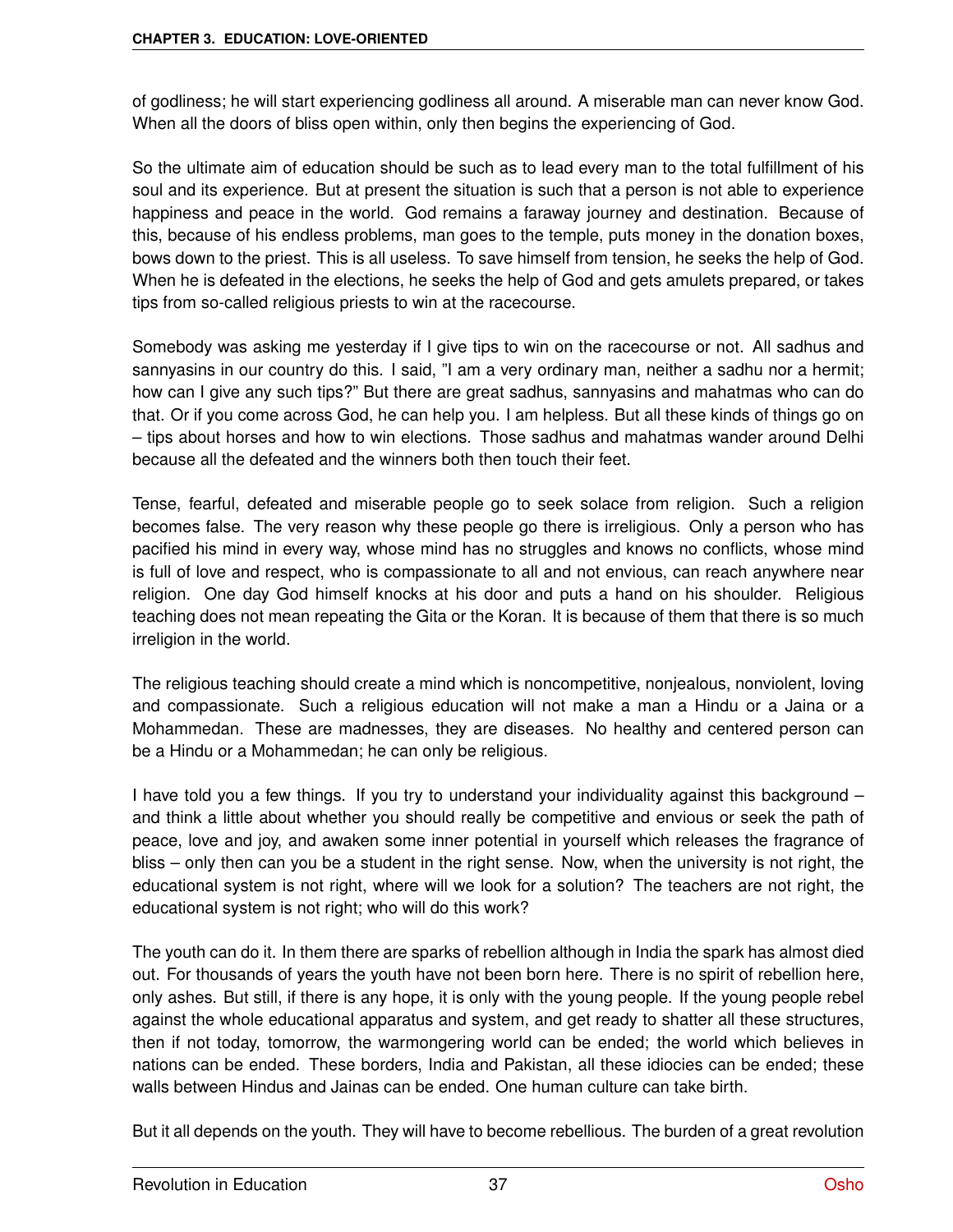rests on the shoulders of the youth. Perhaps human history has never before seen such a significant moment when there is such a great responsibility on the youth.

Just think, can this responsibility be taken up by us? If we can take up the responsibility, man can be saved. If not, then things are already too rotten, the matter is over. Then it is just a question of passing on the information, making the announcement that man is dead. It will not be long before all preparations for the death of man are complete. Any time we can be finished. Some fifty thousand atom and hydrogen bombs are ready to destroy the earth. They are far too many for the job – they can destroy seven such earths.

What will happen? Even if we kill each person seven times, still we have made more arrangements than needed for it. If just one politician's mind goes mad – and their minds are half-mad – any moment he can take down the whole humanity with him.

Who will save it? On whom does the responsibility rest?

You may not have expected that I would talk to you and to your Center about such things. You may have thought I would tell you some methods to pass examinations, to succeed, to get ahead of others, to reach higher positions. No, I will not do that. Enough has been told to you about these things. We are suffering tremendously because of that.

I pray you do not succeed, but that you be real human beings. Success is not a value. I pray you do not reach any positions of power, but that you reach your inner being, where there is something worthwhile. I pray you do not compete with anyone, but awaken the potential of loving your own individuality. I pray that you too can become a brick in the creation of a new culture – this is what I wish for you.

I am very grateful to you for having listened to me so silently, with such love. I offer my salutations to that new man that is residing within us all. Please accept my salutations to that god.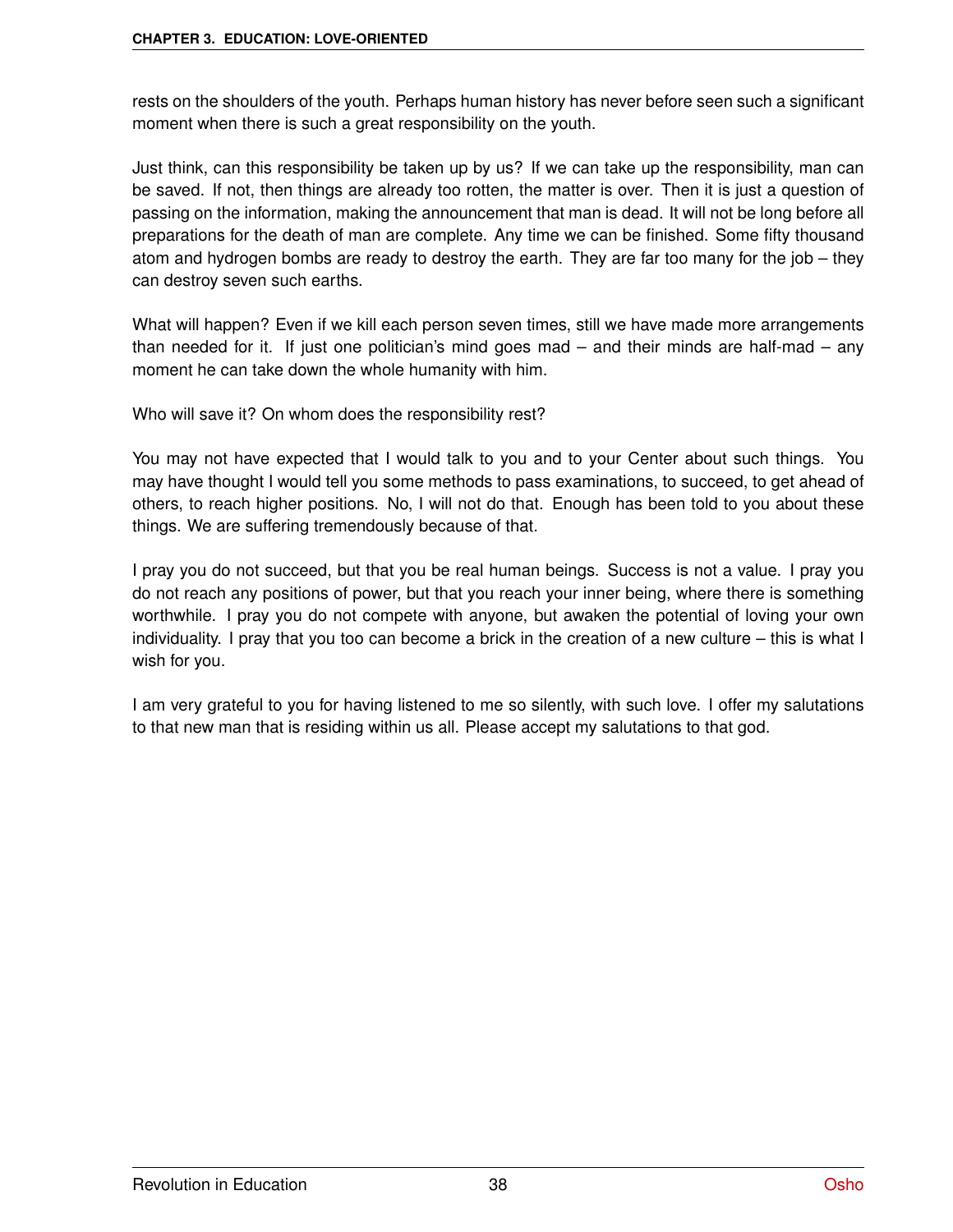# CHAPTER 4

### Education and Religion

*3 March 1967 pm in Sadar Vallabhai Patel University*

There was a fakir who was very alone. He saw God in his dream and found that he was even more alone. The fakir was puzzled and asked God, "Why are you also so alone? You have many devotees – where are they?"

On hearing this, God said, "I have always been alone, and hence only those who become absolutely alone are able to experience me. As for the second query, the so-called devotees and religious people have never been with me. Somebody is with Rama, somebody is with Krishna and somebody is with Mohammed or Mahavira. None of them is with me – I am always alone. And therefore, one who is not with anyone and is all alone, is with me."

Shaken, the fakir awoke from the dream in the middle of the night and came running to me. He woke me and asked, "What is the meaning of such a dream?"

I said, "If it was a dream, I would have found some meaning, but this was the truth. Is it necessary to find the meaning of truth? Open your eyes and see. Those who are Hindus, Mohammedans, Buddhists or Christians because of an inherited religion are not religious. Religion can only be one. The boundaries created by man are not true for a religious mind. How can there be any cult, any scripture or any group, in experiencing truth? Where can there be a boundary for the boundless? How can there be a principle for the wordless? Where can you find a temple or a mosque in the void? What remains ultimately is God."

Before I tell you anything about education and religion, it is necessary to tell you that by religion I don't mean religions. To be religious is very different from being a Hindu or a Mohammedan. To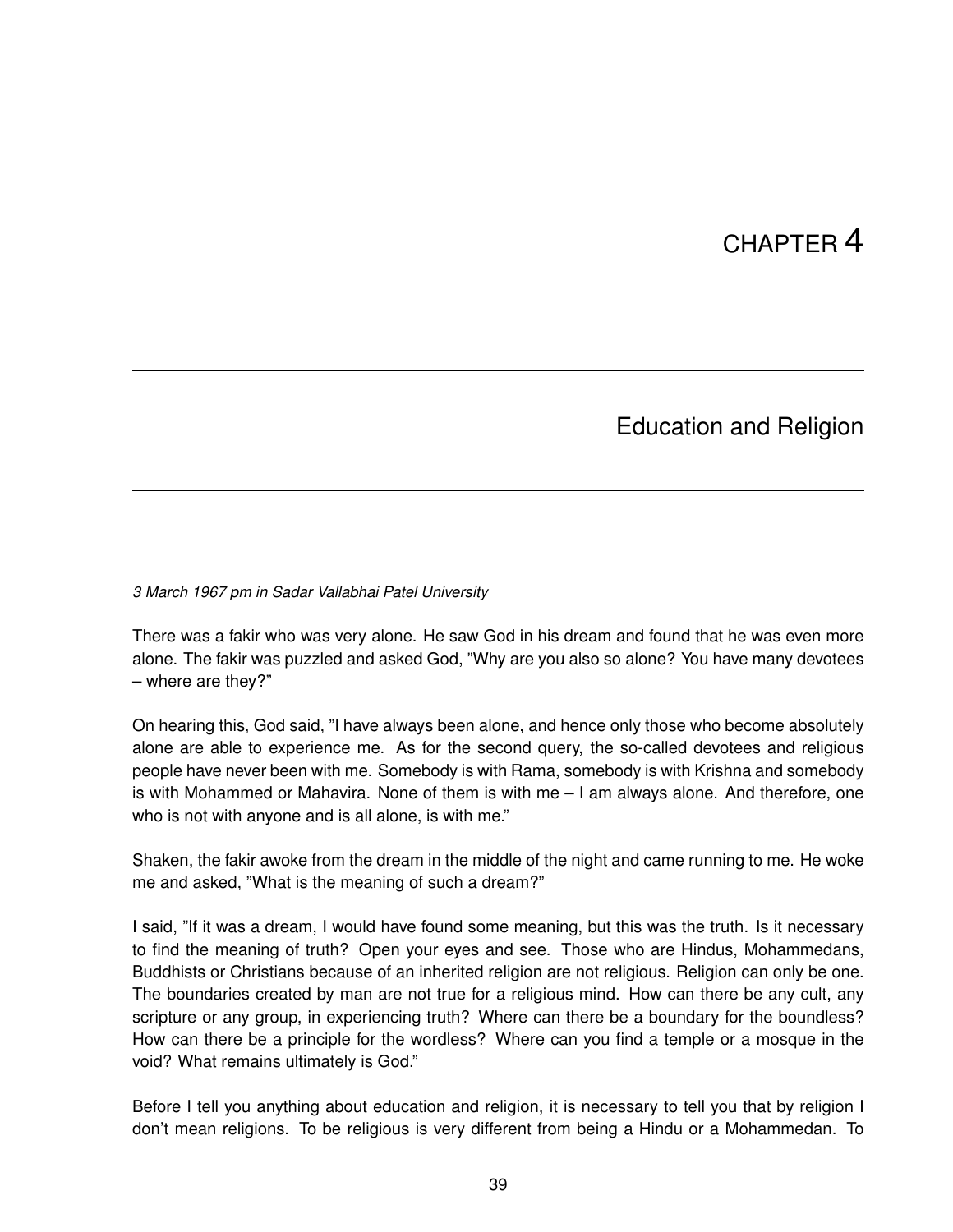follow any cult is not to be religious at all. On the contrary, that is the biggest obstacle to being religious. As long as somebody is a Hindu or a Mohammedan, it is not possible for him to be religious.

All those who are thinking about education and religion, and want to connect religion with education – to them religion means Hindu, Mohammedan or Christian. Such religious teaching will not only not bring religiousness, but will make a man more irreligious. For five thousand years such education has been given, but it has not been able to create a better man or a better society. But more bloodshed, violence and irreligiousness has happened in the name of Hinduism, Mohammedanism or Christianity than anything else.

It is very surprising to find that the atheists – who do not believe in any religion – have not been responsible for such ugly crimes. Great crimes are committed by theists. Atheists have neither burned any temples nor have killed people; it is theists who have killed people. It is only theists who have divided man from man. Those who think themselves religious have created walls between one man and another. Words, doctrines and scriptures have made one man an enemy of another. Cults and 'isms' have dug insurmountable ditches and imprisoned humanity in small, self-created islands.

It is very dangerous to continue this type of education in the name of religion. Such education is neither religious, nor ever has been religious, nor can be religious in the future, because those to whom such things were taught have failed to be good human beings. The conflicts that have arisen due to these teachings have filled the whole mind of man with violence, anger and hate.

So the first thing that I want to tell you is that by education in religion I don't mean education in any cult, its beliefs and doctrines. If we want to connect education and religion we will have to break the relationship of religion with the words Hindu, Mohammedan or Christian. There should be no relation of any cults with education. Rather, it would be better to be irreligious, because the possibility of an irreligious man becoming religious is always there, but the mind of a so-called religious man is closed forever. One whose mind is closed cannot become religious. To have an open and free mind is a must in the search for truth.

If a religious civilization has to be created it will be neither Hindu nor Mohammedan; it will neither be of the East nor of the West. Such a civilization will belong to the whole man, will belong to all and be for all. It cannot belong to any section or division, because as long as we divide humanity we will not be free from rivalries and wars. As long as there are walls dividing man from man, how can we create a society which will live in love and bliss? Whichever society has been created so far has not been based on love.

During three thousand years, fifteen thousand wars have been fought. Fifteen thousand wars in three thousand years? How unpleasant even to think about it. So many wars cannot be fought for no reason. Five wars every year – what does it indicate? There is only a small span of three hundred years during which there was no war. These three hundred years are not in one stretch, but are made up of sometimes one day, sometimes two days, sometimes ten days of no war. Altogether there were three hundred years of peace. Three hundred years of peace and three thousand years of war? Certainly such peace cannot be true; it must be peace only in name. Even the period of peace is false: actually what we call the days of peace are the days spent in preparing for another war.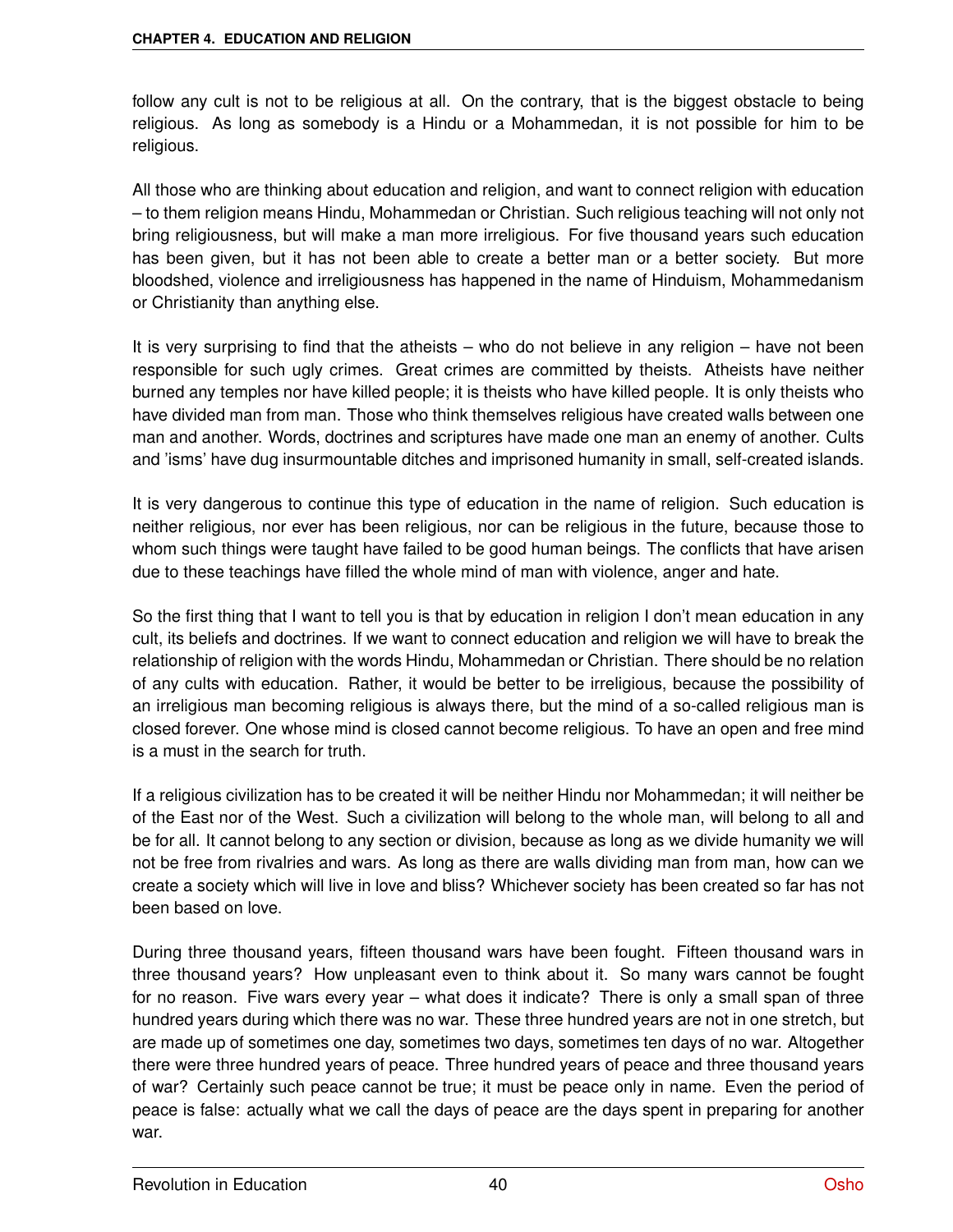I am dividing the history of man in two parts – one, the period of war and the other, the period of preparations for war. We have really not known any period of peace. In creating this situation, the division of humanity into many parts is basically responsible. And who has divided humanity? Is it not the religions, ideologies, doctrines and cults that have divided it? Is it not the nations, nationalities and confinements of ideologies that have divided it? It is mainly the religions that have divided humanity.

Behind all the quarrels and conflicts there are isms. Whether those isms are religious or political, they create conflict, and conflict ultimately leads to wars. Even today Soviet communism and American democracy have broken into two religions. It has become like a war between two religions. But I ask if it is not possible to stop the division of humanity which is done on the basis of thoughts. Is it right that for an insubstantial thing like thought, we should kill human beings? Is it right that your thought and my thought should make our hearts enemies of one another?

But so far this is all that has happened. And up till now unions formed in the names of nations and religions have not been unions of our love, but unions of our hatred. So you know that if the poison of hatred is spread forcefully, anyone can be made to unite. Adolf Hitler has said somewhere that if any race has to be united, it is necessary to create hatred for some other race. He not only said this, but he also did it and found it effective.

All mischief-mongers making this earth poisonous have found this method effective. By the slogan "Mohammedanism in danger," Mohammedans can be made to unite, and by the slogan "Hinduism in danger," Hindus can be made to unite. Danger creates fear, and there is hatred towards those of whom we are afraid. Thus all unions and organizations are based on hatred and fear. So while all religions talk of love because they need unity, they ultimately take only the help of hatred. Then love becomes only idle talk and hatred becomes the foundation.

So the religion I am talking about is not any union or organization, it is a spiritual endeavor. It is an experience of the individual, it is not interested in collecting a crowd. In fact, religious experience is basically individualistic.

And all our organizations are founded on some hatred. What relation can hatred have with religion? Whatsoever creates hatred between you and me cannot be religion. Only whatsoever creates love between you and me can be religion. Remember, whatsoever divides man from man, how can it ever join man with God? It is not possible. But what we call religion divides us. Though the so-called religions talk about love, talk about unity among all and talk about brotherhood, it is puzzling that the talk remains only talk, and whatsoever they do spreads enmity and hatred. Christianity talks about love, but nobody else has killed as many people as Christians have. Mohammedanism is a religion of peace, but who else has succeeded more in bringing unrest?

Perhaps good things become instrumental in hiding bad things. If you want to kill people, you can do so easily in the name of love. If one wants to be violent, one can easily be violent in protecting nonviolence. If I want to kill you, I can easily do so for your own good – because in that case you will die but I will not be considered guilty. Then you will die, you will be killed and you will not complain.

It is said that man is an intellectual animal, so naturally, everything he wants to do he finds an intellectual way to do it. The devil has perhaps advised him to select a good slogan for doing a bad thing. The more evil a deed is, the better should be the slogan.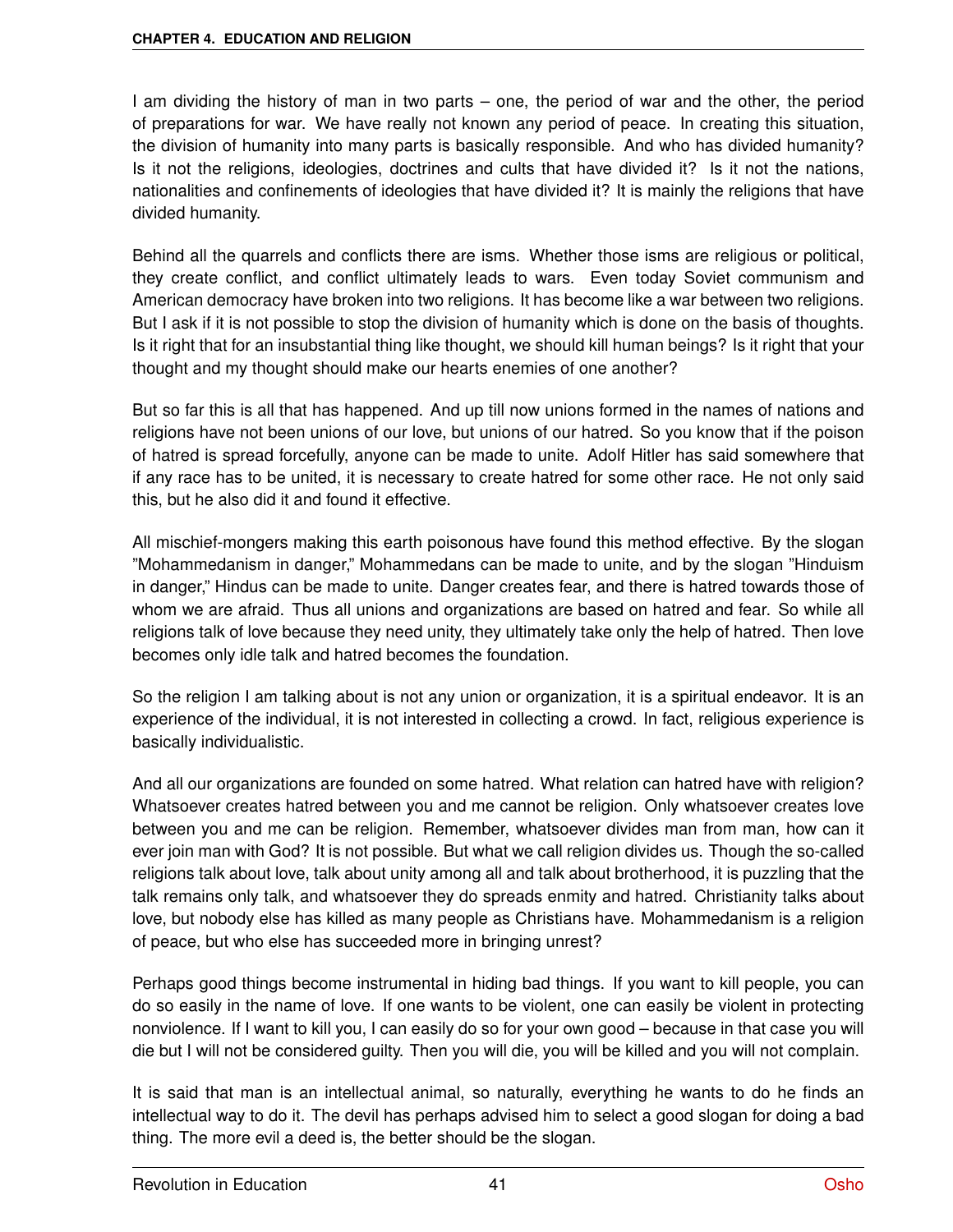The organizations created in the name of religion have neither any relationship with God nor with love or prayer or religion. It is only your hatred and jealousy that are organized; otherwise, how is it possible that mosques are broken, temples are burned, idols are destroyed and people are killed? But this is happening and has been happening for a long time. If this is religion, my question is: What is irreligion then? Fanaticism is not religion. It is only the hidden form of irreligion.

So the first condition for education in religion is freedom of religion from all sects.

But the so-called religious people are giving nothing but sectarian poison to children in the name of religion. Why do they want to do it? Are they really interested in religion? No, they are interested in "their" religion. Such interest itself is irreligious. Whenever religion becomes yours or mine, it ceases to be a religion. Wherever there is no mine or thine, there is the beginning that leads to the divine.

In the interest shown by the so-called religious people for religious education, there are selfish motives which have deep and ancient roots on which many types of exploitations depend. If the new generations escape from the prisons in which they are kept, a fundamental revolution is possible in the life of a society. Such a revolution will have multiple results in that all types of vested interests will be hurt, and those who are living by making man fight with man will lose their livelihood. All those who have made religious intrigues their profession will also become unemployed. Then it will not be possible to protect class exploitation and class interests, to exploit by dividing – because so far only so-called religions have devised such protection in many forms.

In the name of religious education the old generation wants to pass on to the new generations their ignorance, blind faith, fanaticism, diseases and enmities. Their ego is satisfied in that way. This ego does not allow man to be free from unhealthy thought patterns. There is no bigger obstacle than this on the way to development. Development is possible only where there is rebellion.

The old generation's ego cannot accept any rebellion because it craves faithfulness, obedience and discipline. It educates the new generations for that. It wants to kill all that potential of the new generation which can inspire it to reject the old and set out to discover the new. But this foeticide is perpetrated in a very indirect way. Perhaps these people themselves are not aware fully of what is happening; it is an unconscious process. Their forefathers and teachers also had done the same thing to them. Unknowingly they continue to do the same thing to their children and pupils.

This vicious circle is ancient, but it has to be broken because it is not allowing life to unite with the truth of religion. Where is the center of this vicious circle? The central concept is: before the small children begin to think, seeds of belief have to be sown in them, because the mind full of belief is incapable of thinking.

The directions of belief and thinking are opposite. Belief is blindness; thinking is finding one's own eyes. By being blinded with belief, the children are deprived of their eyes forever. It is for such a harmful purpose that so-called religious people are so keen to give religious education. This keenness is not good. Actually there is no greater sin than killing the capacity to think. But parents have been constantly committing the same sin with their children, and this is the basic reason why the birth of true religion has not taken place.

Thinking is to be taught, not belief.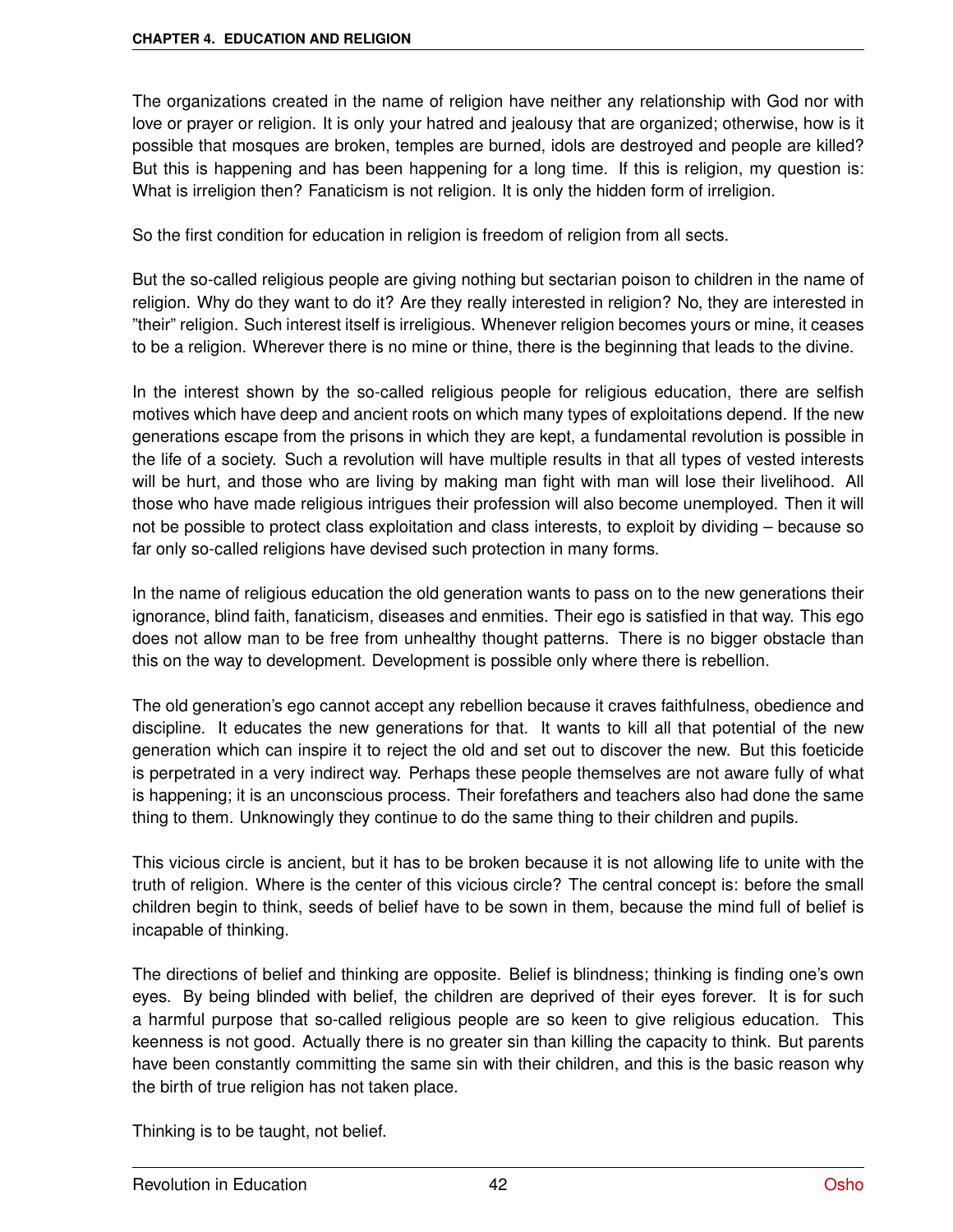Right reasoning is to be taught, not trust.

Then only will religion cease to be blind faith and become a supreme science. With such a science, education can have a beneficial relationship. It is not by blind faith, but by testing the scientific truths on the touchstone of discriminatory thinking that man can be benefited.

Are you not aware that people living in the darkness of belief slowly become incapable of coming into the light of thinking? Their eyes become incapable of seeing anything but darkness. And they are training their children in this darkness so that they do not need to accept that they are blind themselves. It is convenient this way – to believe that they are right. Whenever some child is able to save his eyes, in spite of this collective conspiracy, it is well known what they do with him. They do what they have done with Socrates and with Christ.

So while thinking about imparting education in religion, it is necessary to make sure that we are not planning to teach darkness in the name of light. So far, in the name of being given eyes, people are deprived of eyes. All beliefs are nothing but ignorance and darkness, so it is necessary to save children from beliefs.

It is possible to save children only if they are made capable of sharp and deep thinking. So develop the power of thinking in them. Don't give them thoughts, but give them the power to think. Giving thoughts is as good as giving beliefs. Given thoughts will be yours; the power of thinking will be their own. Only the full development of the power of thinking can make children capable of discovering the truth of life. Thinking is the path – belief is going astray.

So I say that whoever is bound in belief can never think. Neither a Hindu, nor a Jaina, nor a communist, can think; his belief is his bondage. Since thinking may destroy his beliefs, he prefers not to think. It may become his protective amulet, but in fact such an amulet is nothing but suicide.

Is not belief the murder of thinking? But this murder is committed knowingly or unknowingly. A Hindu father wants to make his son a Hindu, and a Mohammedan father wants to make his son a Mohammedan – that too when the child is very small and incapable of thinking and understanding. Such a wrong thing can only be done at an unripe age; it is difficult to do so afterwards. Once the power of thinking and logic has arisen it is not possible to throw dust in his eyes. The ability to think protects the individual, so it is no wonder if so-called religious people are against reasoning. Actually, they are against intelligence as such, because where there is logic, thinking and intelligence, there is rebellion.

Rebellion means looking for new ways of life.

Rebellion means a journey from the known to the unknown.

Rebellion means transcendence of the boundary lines the past generation leaves the new one with.

According to me, the ability to rebel is the soul of a religious mind, because there is no greater revolution than religion. Religion is the transformation of life from its roots.

So it is not possible for education in religion to be education in blindness and beliefs. It can only be education for deeper and deeper thinking. It is the sharpest logic. It is luminous intelligence.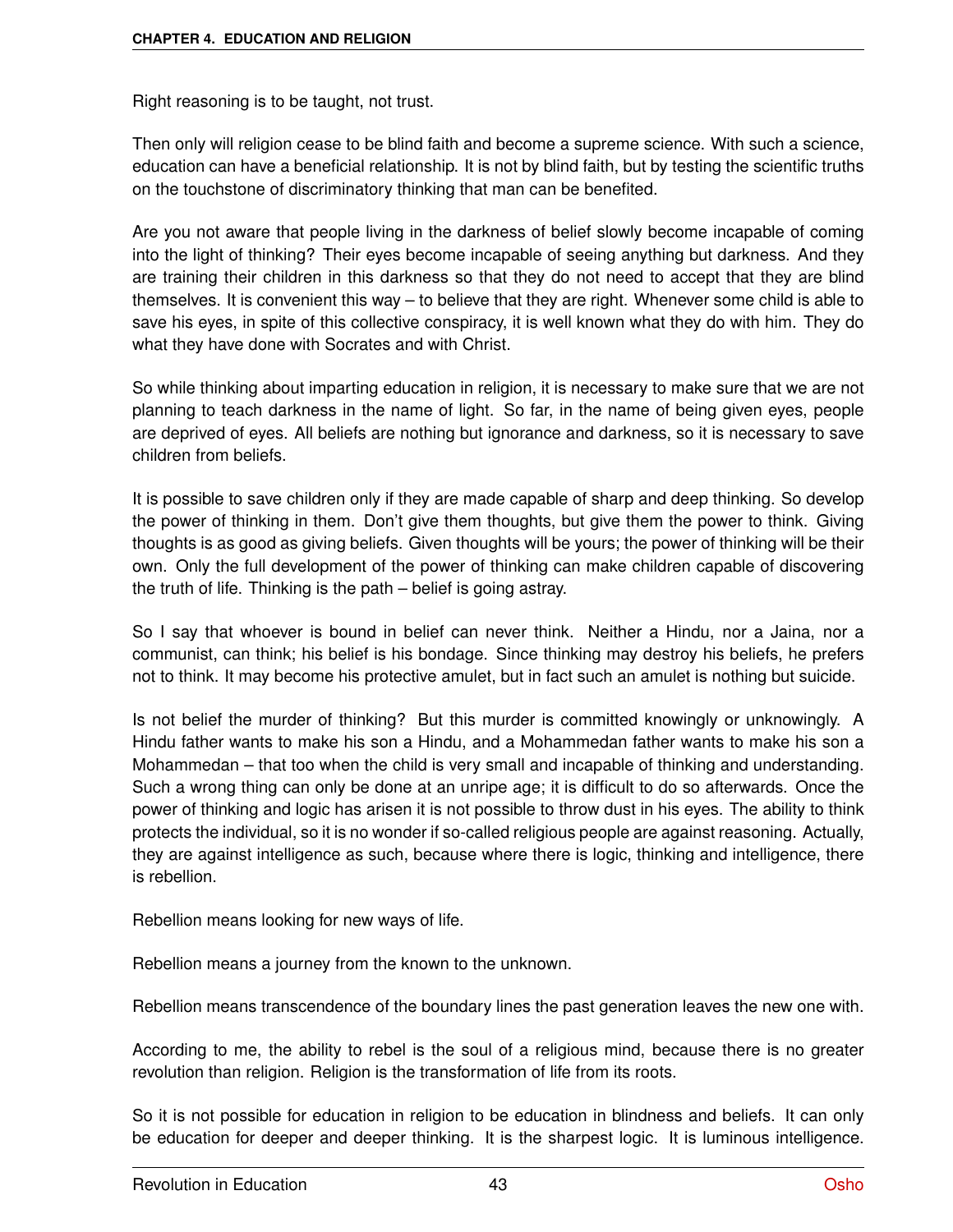So innocent children should not be tied down with unintelligent beliefs and concepts; rather, their intelligence should be given such sharpness and depth that it will enable them to keep their thinking conscious and free, and they will never be willing to sell it at any cost. Only such free consciousness can open the doors to truth.

In fact freedom is the door to truth.

So give freedom to children and create respect for freedom in their minds. Make them cautious and aware of all types of slaveries of consciousness and mind. Real education in religion can only be this.

But the teaching of religions is not such; it is just the opposite. It is only a training in slavery, because it is supportive of belief and not thinking. It is in favor of blindness, rather than eyes. It is based on following others and not on one's own consciousness.

Why are religions so afraid of thinking? Certainly the fear is not without any reason. The most important and solid reason is this, that if the thinking is conscious and active, many religions cannot last for too long. Religiousness will be there but the existence of religions will certainly be in danger, because the natural flow of thinking is towards universal truth. Just as the rivers flow towards the ocean, all thinking flows towards universality. Only the truth that abides after impartial investigation finally remains. And truth cannot be more than one, it is always one.

Because science followed right thinking, the arithmetic of Hindus and Christians is not separate. On the basis of belief it would not be possible that arithmetic be one. The pools of belief do not flow; they are closed unto themselves. Since they cannot flow towards the ocean, they can never reach to that which is one. Their very confinement in themselves makes them many.

Thinking is a flow – belief is stagnation.

Thinking is a constant transcendence of oneself.

Belief is to be imprisoned in oneself.

So from wheresoever thinking begins, in the end it leads to the central and ultimate truth. Belief prevents one from reaching that far.

I have heard that there existed a geography of the Jainas. Such funny things happen with religions! Can geography also be separate? Yes, if belief is the basis, it can be. Where there is no thinking, there is only fantasy, following and blind faith. And these can be separate for every individual. Truth is one, but the dreams of every person can be different. Even if two persons want to, they cannot have the same dream together.

Truth is always the same for all because it is residing in one's self. It is not imagination, a dream or an inference of any individual. One must deserve first to know the truth. To be able to see it, one must have healthy and open eyes. Such eyes are obtained only in perfect thinking and in the light of intelligence.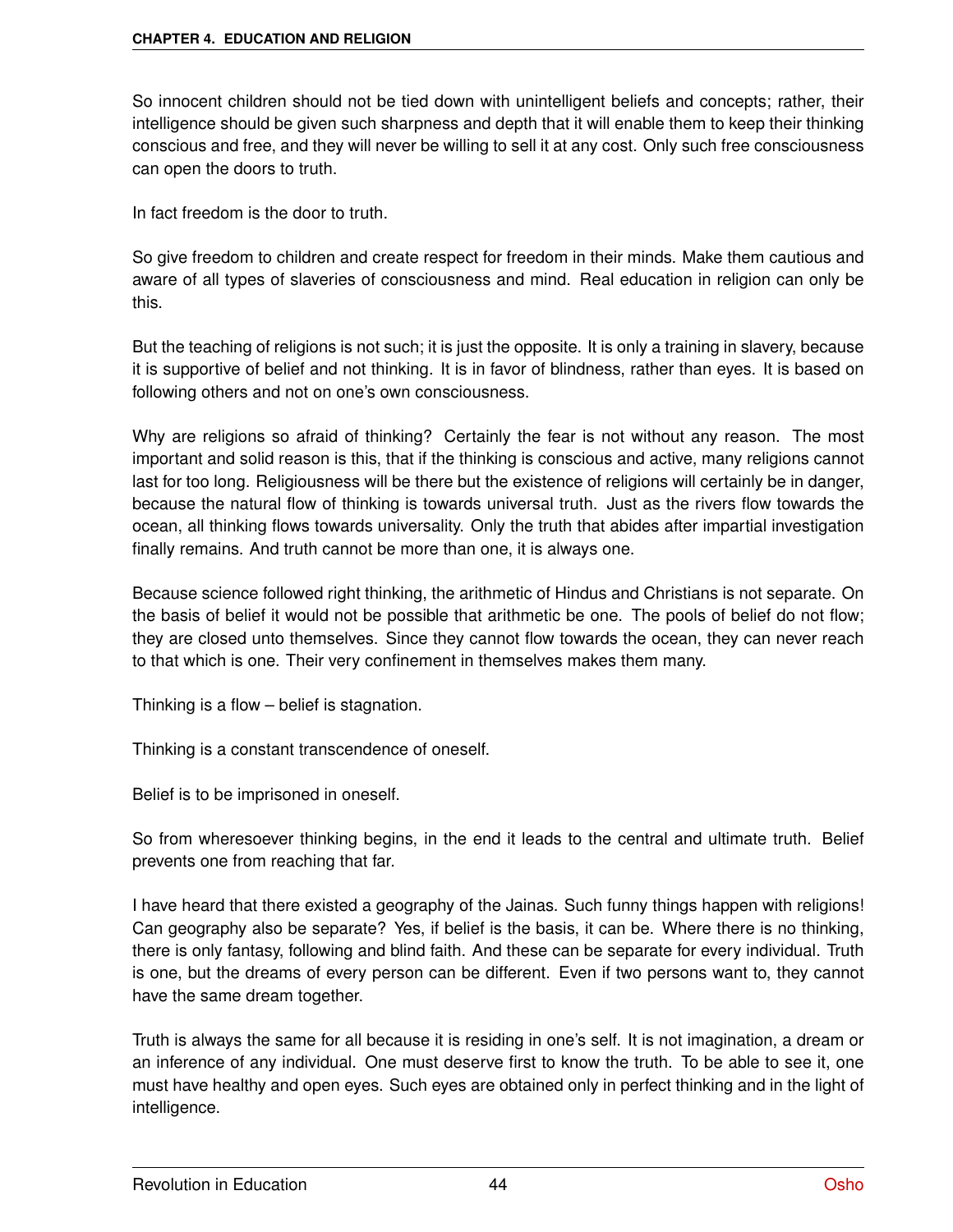That is why I am repeatedly saying that if you want to give truth to children, give them the capacity to think. Make them free from just belief and give them intelligence. The awakened energy of thinking will make them capable of seeing and it will become their seeing. That alone will lead them to the ocean of truth, which is one and nondual.

Do you know that a person like Aristotle has written that women have fewer teeth than men? How could he write this? Did he not have a woman available to enable him to count her teeth? There is no dearth of women. But he just accepted a current belief, so there remained no question of any investigation. He himself had not one but two wives; he could have asked one of them to open her mouth for him to count her teeth. But no, when he did not doubt the current belief, how could he think? He just agreed to the blind belief of males that women have fewer teeth than men. In fact the male ego is never ready to accept that women can be equal to men in anything whatsoever, even if the matter is just of teeth! If a person of the stature of Aristotle did not doubt, who else can? – though doubt is in fact the beginning of all search.

The very first step to be taught in the search for truth is right doubt. A good beginning of religious education should be that. The real foundation of religion is doubt, not trust.

Doubt is the beginning, trust is the end.

Doubt is the search, trust is the achievement.

So whosoever begins with doubt, sometime or other does reach trust. But one who begins from trust reaches nowhere. There is no question of his reaching, because he has attached the bullocks behind the cart. Beginning is possible only with that which is the beginning. How can an end be the beginning? Where there is no doubt, there is no thinking. Where there is no thinking, there is no intelligence. Where there is no intelligence, there is no truth.

Religions have taught belief – neither doubt nor search.

Religion will teach one to doubt, to think and to search. Only whatsoever is obtained by one's own search is self-transforming, and is the truth.

Truth is a continuous search. It is an investigation with extreme awareness. Truth cannot be transferred by one to the other, it has to be searched for by one's own self. Truth cannot be borrowed; it is the fruition of one's own efforts. Education in religion is a preparation for such a search.

So as long as religion is related to belief, there can be no education in religion. It may be called education in religion but it will be only Hindu, Mohammedan or Christian. Such education is not religious, because people educated like this become narrow-minded. That way heartfulness cannot arise. Such people are full of prejudices. Their intelligence does not become free, but it dies. Such people become old in the mind, whereas for any search the mind must be fresh and young.

Only those who are impartial are young. Only those are young who have not allowed their consciousness to be imprisoned in conditioning. The conditioned mind becomes old, and the more conditioned it is, the more idiotic. Conditioning is not religion. Only the consciousness which is free of all conditioning can enter into religion.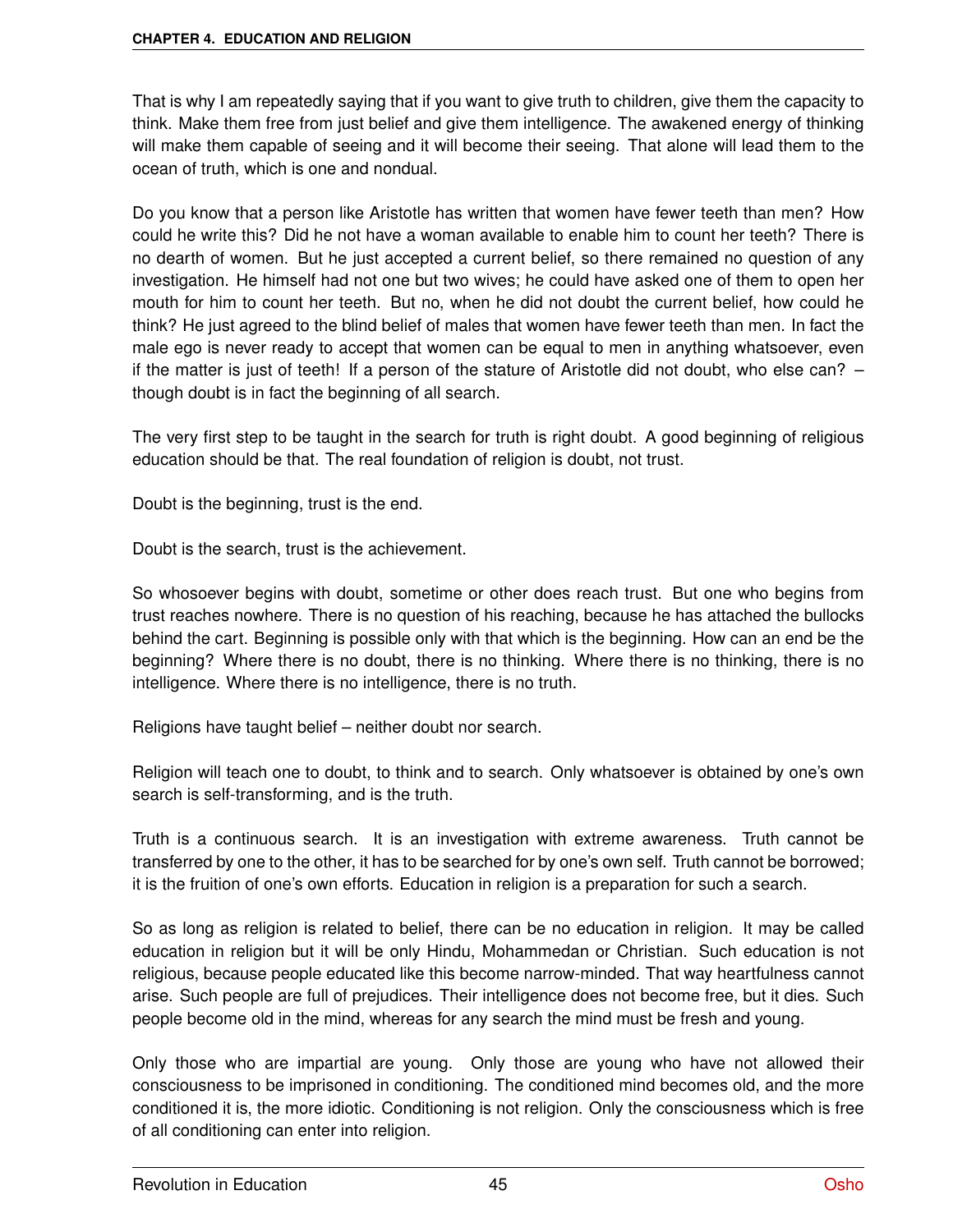Religion is your nature, your own self. Conditioning comes from outside; it is an outsider. Just as dust covers the mirror, conditioning covers consciousness. To cover the mirror of consciousness with traditions, conditionings, orthodoxies, beliefs and ideals in the name of religion is not to be allowed: it has to remain free of them. The real education and search for religion makes one proceed in the direction of freedom. Religion is the only means that frees the mind of all complexes, but the religion that is sold in the market cannot do that work.

So before religion enters education, it will have to give up its old clothes and abode. It can become the soul of new generations only by itself acquiring a new soul.

Religion is certainly to be brought into our lives. Without it our life is very handicapped, incomplete and unbalanced. If we continue to think of the outer only, the inner will remain empty. If our eyes are focussed only on matter, we will remain deprived of God. That will be a costly bargain, because we will be losing diamonds and taking stones instead. What is the outer compared to the inner? What is the wealth of the world compared to the wealth of God? We have to know that which is the very life and center of all, and we have to make its search our central concern, because the search for the center can never be completed without making the search central.

So I do not want religion just to be related to education, because that is insufficient. I want to see religion become the center of all education, because it is essential that the center of life be the center of education too. Life does not end just at what is visible; in reality, the invisible is its basis. Without being acquainted with the invisible, there will be no purpose or meaning in life. Where there is no meaning, how can there be any bliss? Bliss is the attainment of meaningfulness.

Religion is a search for meaning, and science is a search for utility. Both religion and science are incomplete. In the synthesis and balance of the two is the benediction and wholeness.

One world is outside man, but that is not all; there is another world within man. And the search outside is ultimately for the within. While searching for the outer, the inner is not to be forgotten, because in the search for the outer you gain strength, but you do not gain peace; you gain wealth, but you lose your soul. What is the value of the whole world if you lose your soul? Your victory is a defeat.

There was a Sufi saint, Rabiya. One morning her friend asked her to come out of her hut. He said, "A beautiful sun is rising in the sky and the morning is pleasant."

Rabiya replied, "My dear friend, I invite you to come within, because I am seeing within the creator of that sun and the morning. Is it not better that you come inside? I have seen the outer beauty very well, but you are perhaps unacquainted with what is inside."

There is one world outside. Certainly it is beautiful. Those who want to set man against the outer world are ignorant. Those who are condemning this outer world are against the good of man. The outer world is really beautiful, but there is another inner world which is limitlessly more beautiful. One who stops at the outer world stops at the incomplete. He has made camp very early; he has misunderstood the road to be the destination. He has mistaken the door for the palace and has stopped at the entrance. He has to be awakened and alerted. His eyes have to be drawn towards the destination. Once that is done he himself will continue his journey further.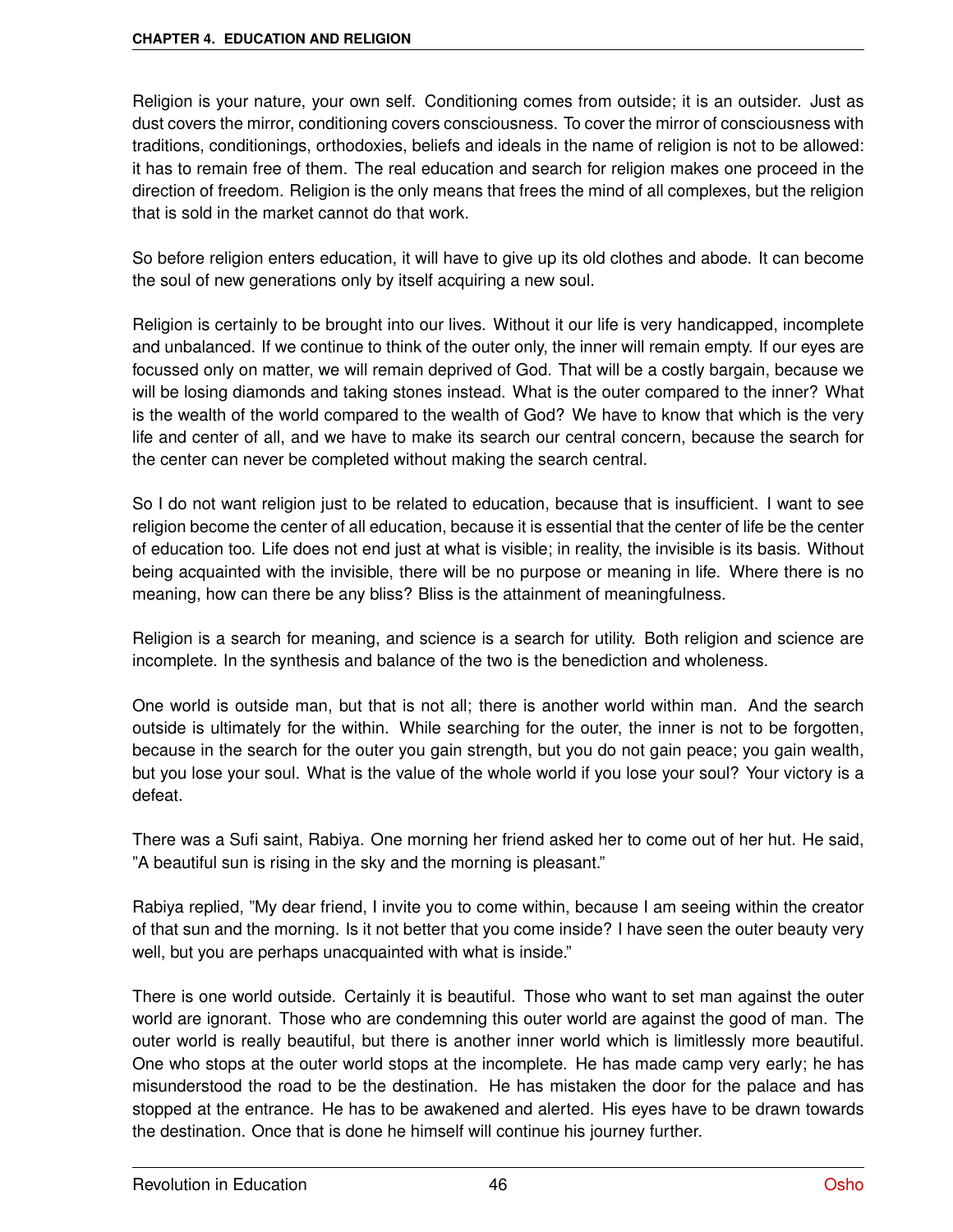The aim of education in religion is to see that children remain always aware of this destination and don't stop midway. It is necessary to know that science is a search only into that which is outside. The outer search alone is incomplete. Education must be related with the inner search.

But the religions that we know do not go in search of the inner. They talk about the inner, but they are lying, because their temples and mosques are built outside and their idols are also outside. Their scriptures are outside, their doctrines are outside, and they are seen fighting over these outer things. Their insistence is only on the outer, so they cannot take man into his inner abode.

A negro went to a church one morning and requested the priest of the church to allow him to enter. But how can a man with black skin enter into a church of people with white skin? These people who talk about the inner also see the color of the skin. These people who talk of God also see whether a man is a brahmin or a sudra. The priest of the church said, "Friend, what will you do, coming inside the church? As long as your mind is not pure and peaceful, what can you do by coming into the church?"

Because the times have changed, the priest has changed his language also. Before he used to say, "Go away, nigger. How can you enter here?" He has changed his language, but his heart has not changed; even now he does not allow the black man in. But he did not say, "You are a sudra and therefore impious, so go away!" He said, "Friend, what will you do by coming in? How will you know God till your mind is pure and peaceful? So first go and purify your mind."

But he had not said such a thing to any people with white skin... as if they had all attained peace of mind. The simple negro went away. The priest must have laughed within. He may have thought that now the negro will not come back, because he cannot purify his mind. In fact, the black man did not come back, not because his mind could not become peaceful, but because his mind had become peaceful.

Many days passed by... about a year passed. Then one day the priest saw that black man passing near the church. He had become a different man altogether. In his eyes there was some light of the other world. Around him it was as if there was an aura of peace and music. The priest thought perhaps he was coming into the church. He was a little afraid too, but his fear was baseless; the negro did not even look at the church but went on straight ahead.

Then the priest ran after him and stopping him, asked, "Friend, you did not come back again?"

The negro laughed and said, "My friend and guide, I thank you very much. I have passed the whole year according to your advice. I was expecting to become peaceful so that I could come into the church. But last night in my dream I saw God, who told me, 'You madman! Why did you want go to that church to meet me? For the last ten years I myself have been trying to enter the church, but the priest does not allow me to do so. Where I have not been able to enter, it is impossible that you will be allowed!'"

I can tell you that God has not only not been able to enter that church, he has not been able to enter any church or temple – because churches and temples built by men have not been bigger than man; these temples are so small that there is no place for God in them. In reality, those whose minds are themselves not temples can build only meaningless temples. Those who have not found him within cannot find him on the outside.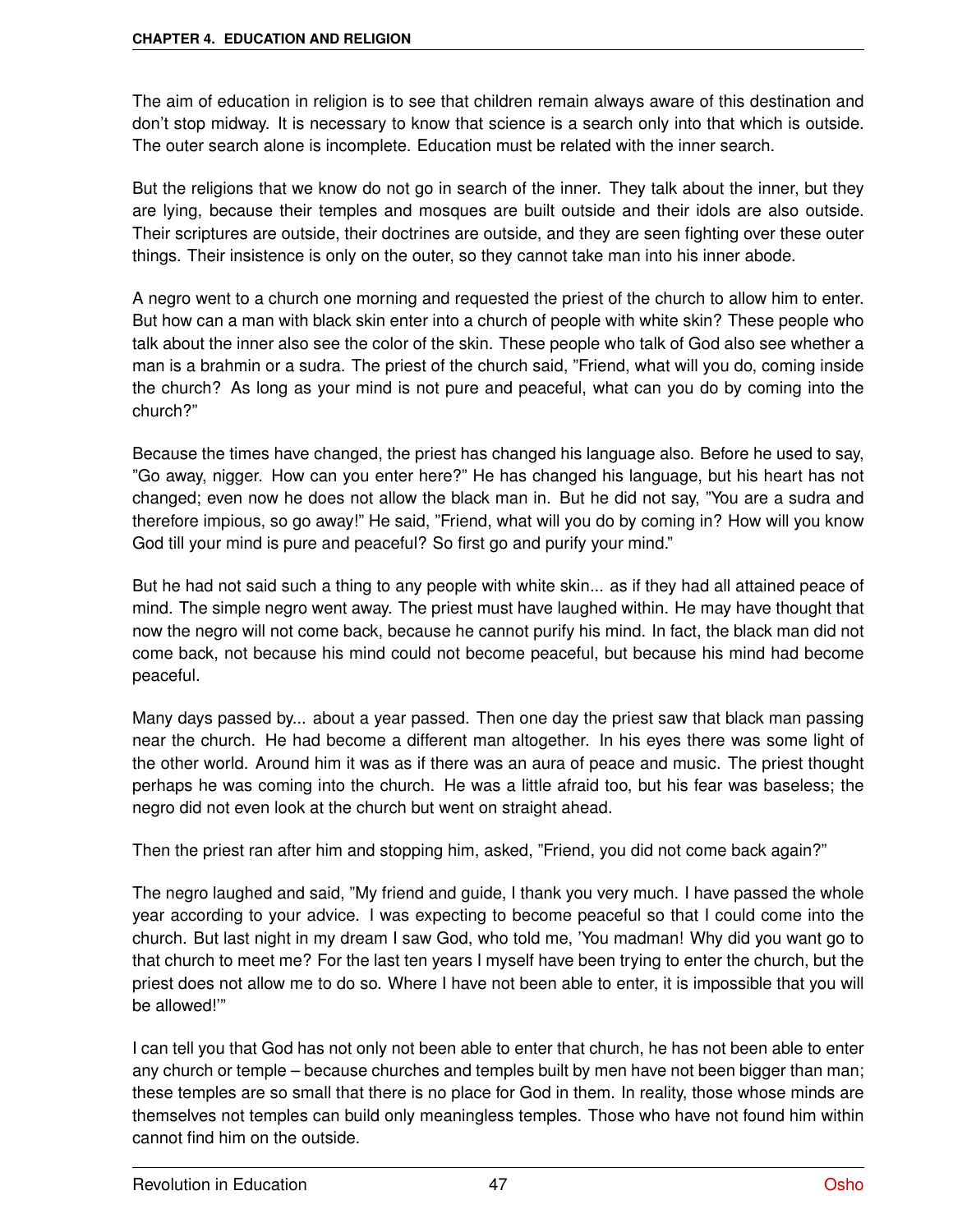The divine first manifests within oneself, and then manifests everywhere. Except one's own self, there is neither any path nor bridge to the whole. One's own self is the nearest to oneself, so it is better to search within before you search without. One who cannot find the divine in the nearby, cannot find it in the faraway. The divine has been known and can be known only in the heart, not in the temples. So the temples and the mosques cannot and should not be connected with education. Insistence upon such a connection is for the outer. All such outer phenomena become obstacles for going within.

When I hear talk about building temples in universities, I laugh. I wonder if man is learning anything from history. Do we not know what the religions of temples and mosques have done? No, there is no necessity for outside rituals of religions. It would be tolerable if such rituals were only useless, but they are disastrous. There is no religion in the outer, so it is irreligious to give any value to the outer. It is very necessary to be as clear about this truth as one is about the fact that two plus two makes four.

There is a temple of God, but it is not made of stones and bricks. Whatsoever is made of stones and bricks can be of a Hindu, a Christian, a Jaina or a Buddhist, but not of God. Whatsoever belongs to somebody just for that reason does not belong to God. His temple can have no limits because he is limitless. His temple can have no epithet because he is the whole. Certainly, such a temple can be only of consciousness. Such a temple is not there in the sky, it is in the soul. It has not to be made, it is there forever; it has only to be uncovered.

So a religion related to education cannot be one that builds temples and mosques. It can be a religion that uncovers the temple hidden within the self. Whatsoever is residing within is to be known, because knowing that becomes a fundamental revolution in life.

Knowing the truth becomes the transformation of life.

The education which does not uncover the inner truth or God is incomplete and dangerous.

The reason for the failure of education until today is its incompleteness. The young man who comes out of the university is very inadequate. What is central to life is not known to him. He is not acquainted with whatever is of truth, goodness, and beauty in life. He comes out having learned the trivial, and lives in that for his whole life.

Such a life does not bring any bliss, and slowly a meaninglessness and emptiness and futility begins to surround the mind. The flow of life gets lost in this desert of meaninglessness, and as a result a sort of blind anger towards everything is left. I call this anger an outcome of an irreligious mind. The outcome of a religious mind is a sense of gratitude and benediction; it is a gratefulness towards the whole. But this can happen only when life is blissful and total. Such bliss and totality is not possible till one knows oneself.

So right education cannot be religionless, because knowing and being acquainted with the foundation of life – consciousness, the interiority, the soul – is a must in bringing life to its fulfillment.

What is religion? The education of man's interiority is religion. What shall we teach then? Should we teach scriptures and religious principles? Or should we tell the children that there is a God, there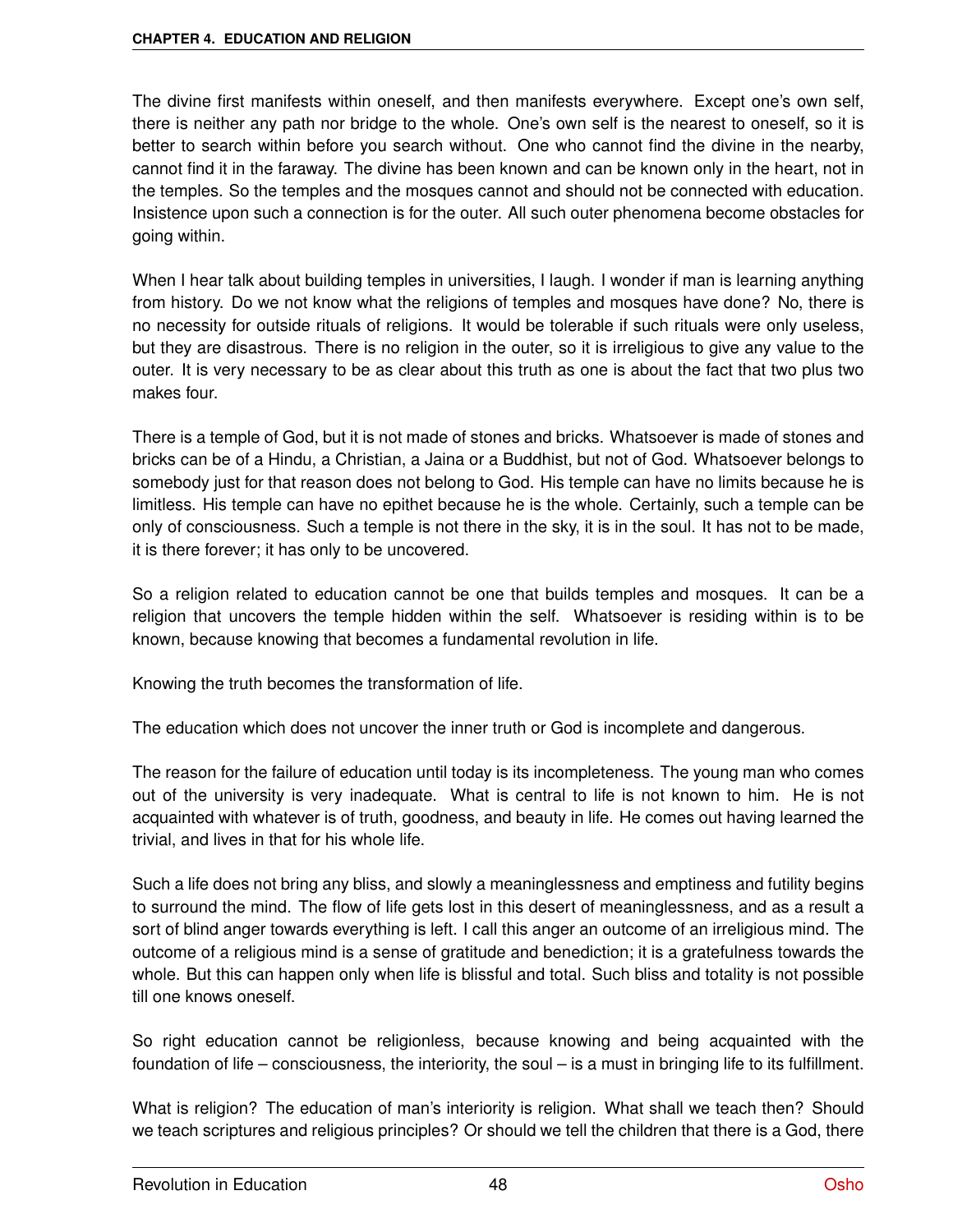is a soul, heaven, hell and liberation? No, not at all. No such education is the education of religion. Such education does not lead man to his interiority. Such education makes a man prejudiced. Such education is only the teaching of words. It gives birth to false knowledge, which is even more dangerous than ignorance.

Knowledge is only that which comes from self-experience. Knowledge learned from others is not knowledge but an illusion of knowledge. Such illusion hides ignorance, and the search for knowledge stops. A clear awareness about one's ignorance is good because it leads one towards the search for knowledge. It is very dangerous to think knowledge learned from others is real knowledge, because the satisfaction that one gets through that binds one's feet and obstructs the journey ahead.

I went once to an orphanage – there were about a hundred children. The organizers told me that they are also giving education in religion to the children. Then they asked the children a few questions. They were asked if there is a God. They replied "Yes, there is a God." They were asked, "Where is God?" They pointed towards the sky in reply. They were asked, "Where is the soul?" They kept their hands on their hearts and said, "Here."

I was watching this drama. The organizers were very happy. They told me to ask them some questions. I asked one child, "Where is the heart?" That child began to look hither and thither and said, "This has not been taught to us." Can education in religion be like this? And can repeating what is taught be called knowing? If it was such a simple matter the world would have become religious long ago.

I told the organizers of that orphanage that whatsoever they were teaching the children is not religion at all. On the contrary, the children will become parrotlike for their whole life. A person who learns to repeat things mechanically paralyzes his intelligence. When questions arise in life that could lead him to the search for truth, his learning will make him repeat what was learned and be quiet. Your teaching will kill their inquisitiveness. They do not know either God or the soul. The hands were so false that pointed towards their hearts! Do you call this teaching of falsehood education in religion?

I asked the organizers whether their knowledge of self was also like that of the children; whether they were also only repeating what was taught to them. They also looked here and there, like the child whom I had asked where his heart was. Generation after generation we go on teaching empty words and consider it knowledge. Can truth ever be taught? Can truth be repeated?

In the world of matter there is value for what is taught, because about whatsoever is outside no knowledge other than information is possible. But in the world of consciousness information has neither any meaning nor value because the world of consciousness is of experience, not of information.

It is possible to experience; one can be and live in such experience, but it cannot be taught. Learning it can only be like acting. Can anyone learn to love? If one can love after learning it, it will only be acting love. If love cannot be learned, how can prayer be learned? So everything learned about God – principles, worship and prayer – has become only acting. Prayer is a deeper form of love. When love cannot be learned, how can God be learned? The totality of love is God.

Truth is unknown, so through principles, scriptures and words which are known, one cannot reach the truth. For entering into the unknown, whatsoever is known has to be given up. On our becoming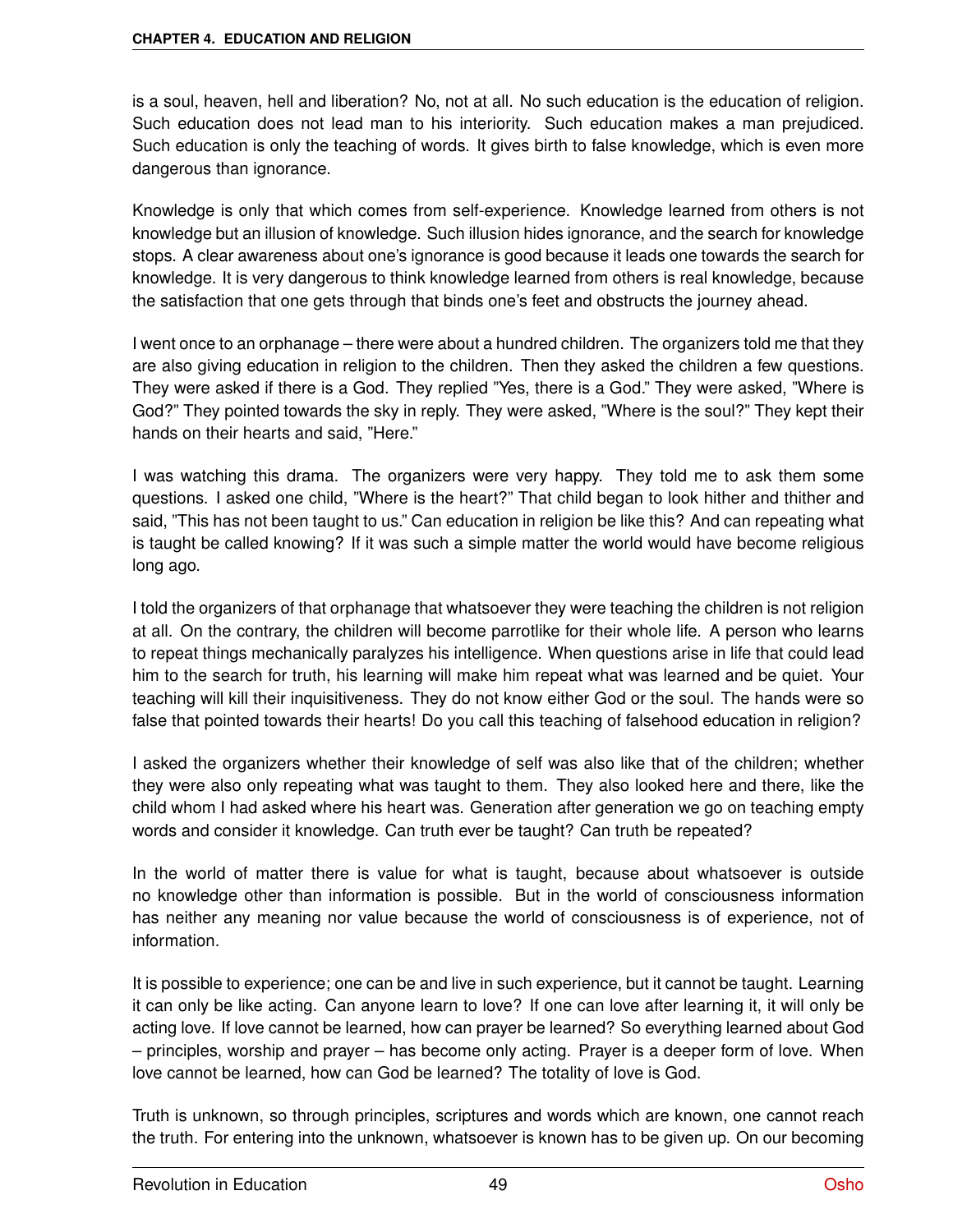free of what is known, the unknown manifests before us. So religion is more of an unlearning than a learning. Religion consists more of forgetting than of remembering. We do not have to write anything on the mind; instead, all that is written has to be wiped out, because as soon as the mind becomes wordless, it becomes a mirror for knowing the truth. We do not have to make the mind a storehouse of doctrines but a mirror of truth. Then the meaning of education in religion will be more of a seeking than indoctrination.

Preparation for religious seeking is the only education in religion. Education in religion is not like the education in other subjects, so there can be no examination in it. Its examination will be in life; life itself is its examination.

Except life itself, what other examination can there be of life? And religion is life itself.

So those who think that by passing examinations they have become educated are mistaken. Actually, where the examinations are completed the real education begins, because from then on life begins.

Then what should we do for education in religion?

The seed of religion is there in everybody because life is there in everybody. We should create opportunities for the growth of that seed, and remove the obstacles on the path of that growth. If this can be done, the seed sprouts on its own, out of its own strength, out of its own longing for life; it does not have to manufacture sprouts. The sprout becomes a full-fledged plant, the plant becomes full of leaves, flowers and fruits. We only provide an opportunity, and all else follows by itself.

How can there be an education in religion? The schools can provide the atmosphere and opportunity for the seed of religion to sprout. The schools can help remove the obstacles to its growth. In doing this, there are three very vital elements.

The first element is courage. One must have irrepressible courage. Courage is the basic requirement in the search for truth and for climbing to God. Courage is needed to climb the Himalayas and to reach the depths of the Pacific, but in the search for God, greater and deeper courage is necessary because there is no higher peak and no deeper ocean than God. But the so-called religious people are not courageous. In fact their religiousness is a mask for their cowardliness. There is fear behind their religion and God. I would like to tell you that a fearful mind can never be religious, because fearlessness is the very life of religion. Courage arises from fearlessness.

So the first thing is not to teach fear of any type, or of anything.

The second is to educate in fearlessness. What a great strength, luminosity and light fearlessness is! It is on the rock of fearlessness that the temple of religion is built.

But our so-called religions are exploiting fear, and so to date it has not been possible to build the temple of religion. Can temples be built on the quicksand of fear? Even if they are, how long can they last? When I go to temples, mosques and churches, I find that people trembling with fear have gathered there. Their prayers are embodied forms of their fears, and the God in front of whom they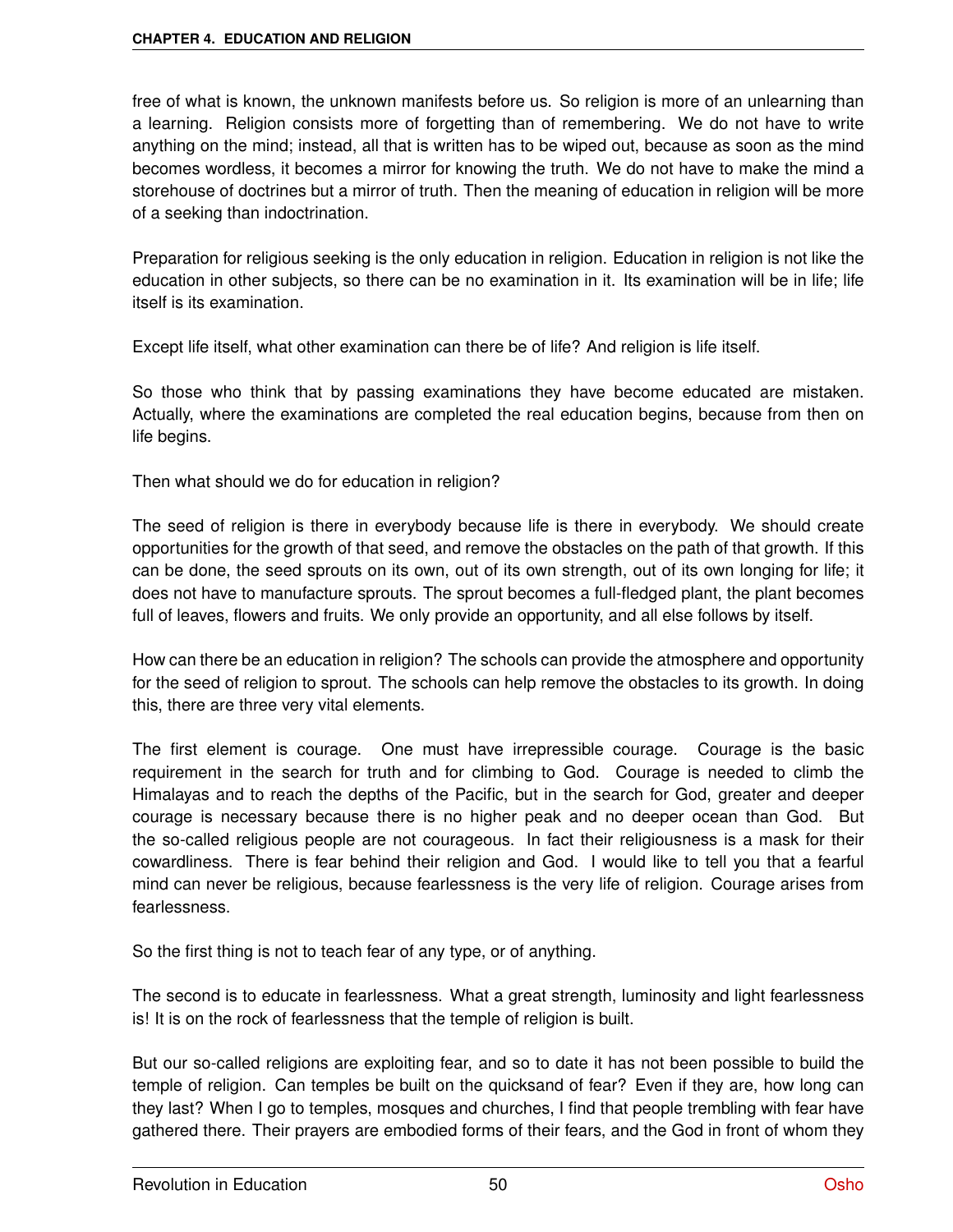kneel down is the very projection of their fear. So man runs towards God during difficulties, because he is more fearful at that time. In old age man runs towards God because his approaching death makes him very fearful. Go to the temples and churches: you will find only such people who are nearing death or who are as good as dead.

We do not want to teach fear. Fearlessness is to be taught, only then can religion be for alive people. What is the fear of teaching fearlessness? There is one fear – that a young man may deny God. This fear is there because our very concept of God is based in fear. But what is wrong in denying such a God? In fact, accepting such a God is wrong.

I would like fearlessness to grow to such an extent where even that God whom we have not known can be denied. Where there is no denial of untruth, there is no fearlessness. Where there is no denial of untruth, how can there be the search for truth?

According to me, the atheism arising out of fearlessness is nothing but the other side of theism. Such atheism is a must, it becomes a ladder to theism. One who cannot even be an atheist, how can he be a theist? Theism is more difficult than atheism. One who is afraid of becoming an atheist will be a false theist. He becomes a theist out of fear of becoming an atheist. Of what value can such theism be?

I respect an atheism based on fearlessness more than a theism rooted in fear, because where there is fear, there can be no religion, and where there is fearlessness, there is the door to religion. It is an experience, a joy to pass through an atheism born out of fearlessness. Through it the soul definitely becomes more strengthened. One who becomes a theist before becoming an atheist is a false theist because the inner atheist continues to hide within. One who has lived through his atheist within, transcends it and becomes free of it.

Atheism means the period of non-acceptance. If the society is against God and religion, then to deny that too is atheism. Passing through non-acceptance of things widely accepted and believed is atheism. For the maturity of the individual such a period is very valuable and beneficial. One who does not pass through it remains immature forever. This passing through non-acceptance is possible only if one has courage and fearlessness.

What is the greatest courage? Non-acceptance of false knowledge is the greatest courage.

If you do not know that "God is," do not just believe it. However much someone may pressure you, allure you by promising heaven, or make you afraid by cursing you to go to hell, do not ever agree to believe in what you do not know. Better to give up heaven or be ready to go to hell, but it is not right to be fearful. Only one who has such courage is capable of discovering the truth. What can a fearful mind do? It is ready to believe anything only because of its fear. In a theist society such a mind becomes a theist. If he is in Soviet Russia he will become an atheist. He is just a dead limb of the society, he is not a living individual, because life in an individual comes only out of fearlessness.

One man met me just yesterday. He said he believes in the immortality of the soul – and all over his face, fear of death was written. I asked him if his belief was because of the fear of death, because those who are afraid of death feel great solace in being told that the soul is immortal.

On hearing that, he became a little troubled and asked, "Isn't the soul immortal then?"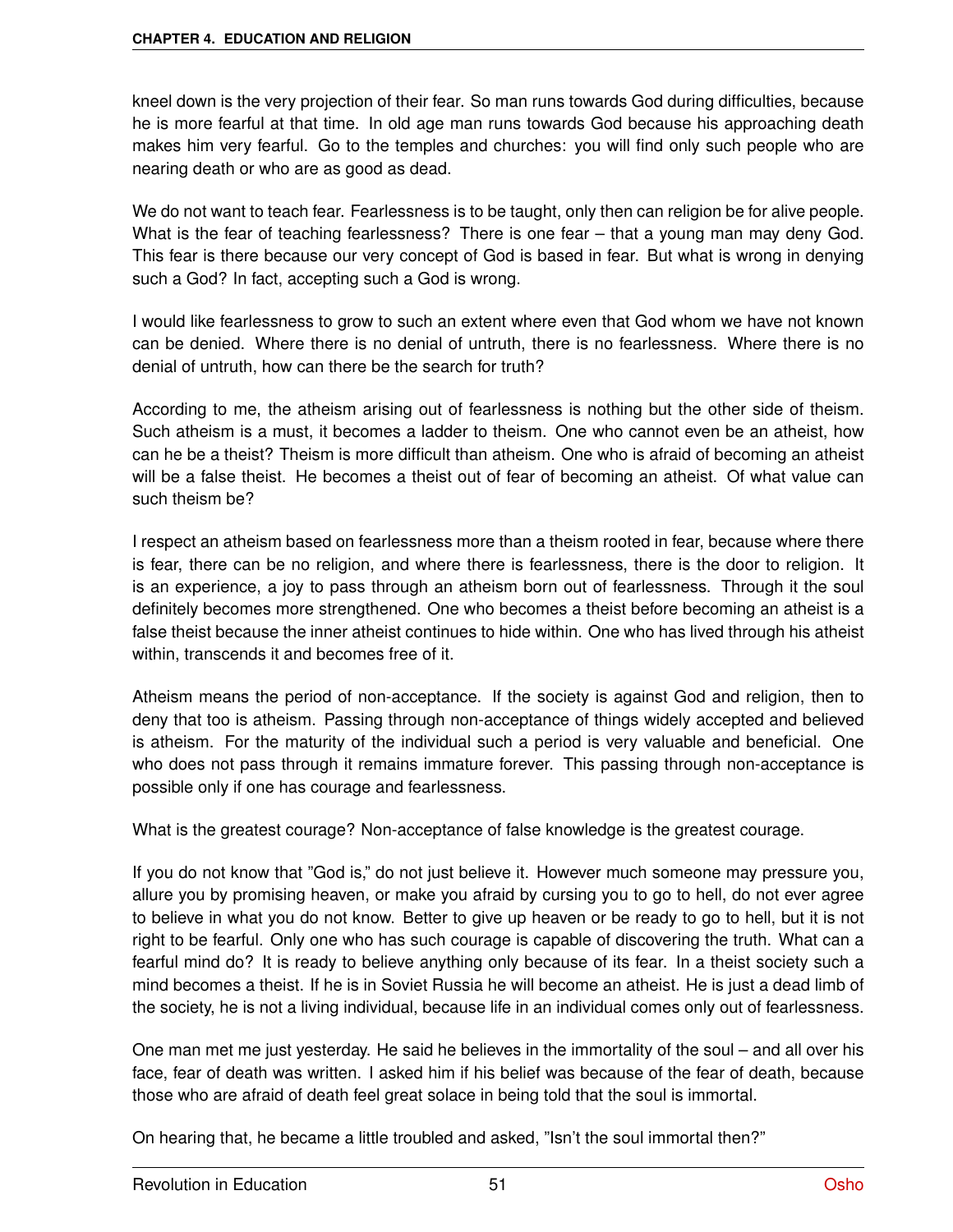I said, "It is not a question of the mortality or immortality of the soul. The question is whether a person who is afraid of death can ever know or search for the soul. Fearlessness is very necessary in the search for truth."

I want to say the same to you: A man believes in the immortality of the soul in the same proportion as he is afraid of death. The belief is as strong as is the fear. Can such a man ever be ready to open his eyes to the truths of life? The path to truth passes from nowhere else but fearlessness.

The immortality of the soul is not the belief of a fearful mind but a reality encountered by a totally fearless consciousness.

A fearful mind does not seek the truth but seeks security. A fearful mind does not seek the truth but seeks consolation. Then he catches hold of any belief that gives him security and consolation. What security and consolation can concepts and beliefs provide? Except in truth there is no security, contentment and peace. In order to realize truth, it is necessary that the mind have the courage to give up false securities and consolations.

So I call courage the greatest religious virtue.

A teacher, a priest, was teaching some children about courage, and the children asked him to give an example. The teacher said, "Let us assume that twelve children were staying in one room in a resthouse in the mountains. The night was very cold. When these children were going to bed after a tiring day, eleven of them drew their blankets over themselves and slept. But there was one boy who knelt down in one corner of the room to say his night prayer. I call this courage. Isn't that boy courageous?"

Just then one boy stood up and said, "Let us assume that there are twelve priests staying in a resthouse. If eleven priests kneel down in prayer before sleep, and if one priest draws his blanket over himself and sleeps, is he not courageous?"

I do not know through what embarrassment that priest had to pass. I also do not know how he escaped the predicament created by the children. But I definitely know one thing – that the ability to be one's own self is courage. The ability to be a man free from the crowd is courage.

To make a person his individual self is to give him courage. Confidence in one's own self is courage. Courage is self-confidence.

Along with courage, teach awareness. This is the second important element in education in religion.

If there is no awareness, mere courage can be dangerous, because instead of becoming selfconfidence it can become insane ego. Courage is power, but awareness is the eye. One can walk with courage but only with awareness can one see where one is going.

You may have heard the story of a blind man and a lame man. There was fire in a jungle, and the blind man and the lame man had to save their lives. The blind man could run but could not see. In a jungle that has caught fire, it is as good as inviting death if one who has no eyes begins to run. The lame man could see but could not run. What is the value of eyes that have no legs? Then they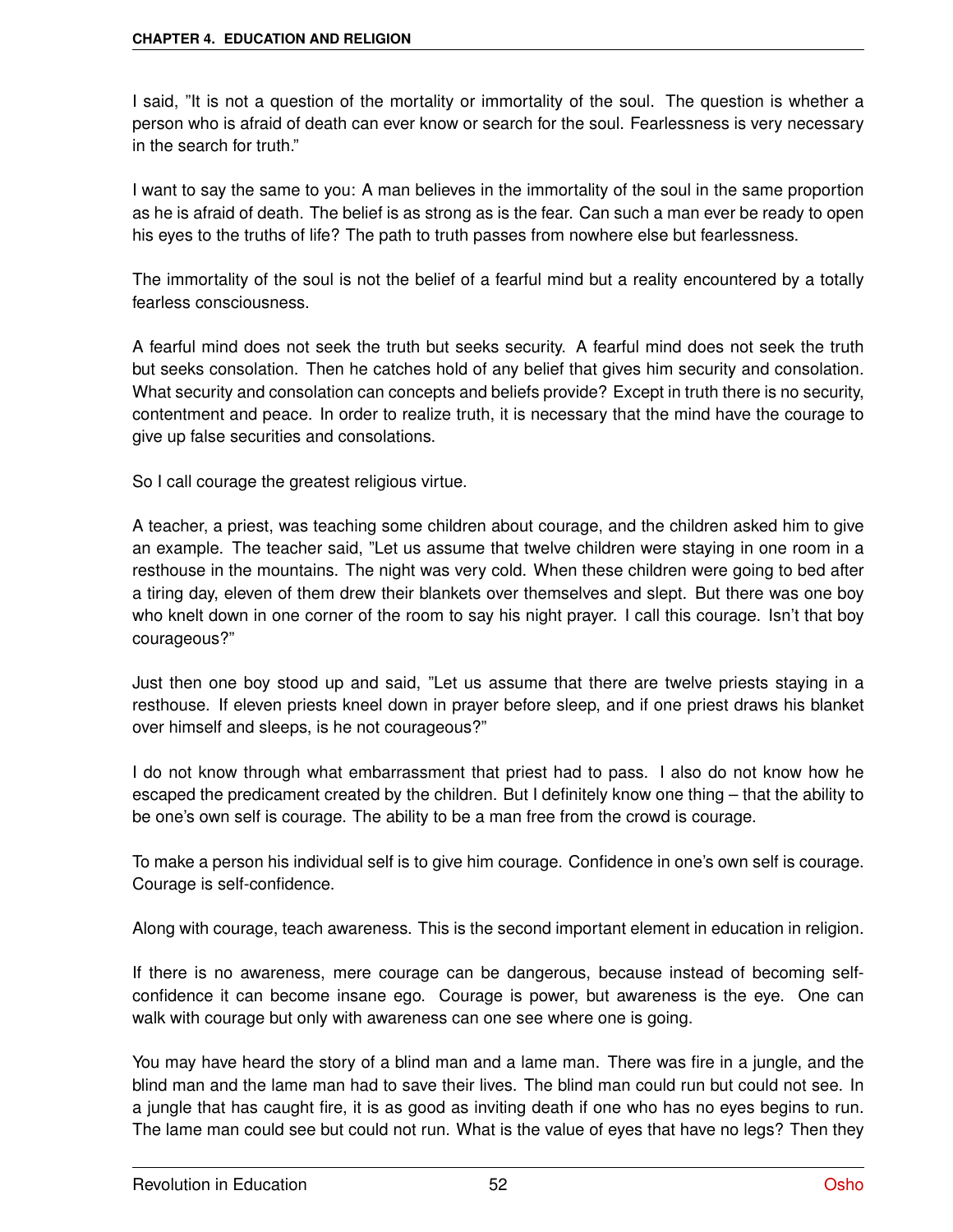thought of a way out and saved their lives. What was the method? Very simple. The blind man carried the lame man on his shoulders.

This story is not of a blind man and a lame man – it is a story of courage and awareness. If one has to save his life in a jungle of ignorance that is on fire, it is necessary to make awareness sit on the shoulders of courage.

Ordinarily, a man lives unconsciously, as if in sleep. That sleep is of self-forgetfulness. That sleep can be broken by becoming conscious and aware through self-remembrance. The children can be educated in the direction of self-remembrance, right remembrance of one's own self, and selfawareness.

The arrow of consciousness is ordinarily pointing outwards. We are aware only about whatsoever is outside us; but that arrow of consciousness can be pointed towards one's own self also. What we experience then is our very being. Becoming aware of that is the happening which leads one from the sleepy life of darkness to the awakened life of light.

The prayers, devotional songs and music going on in the name of religion do not bring any selfremembrance in us, rather they bring self-forgetfulness. The happiness of such people is that of unconsciousness and sleep. These are all mental intoxicants.

I call full consciousness and awareness the search for religion. A university can become a foundation for, and provide an opportunity for, learning awareness. Awareness at the level of body, mind and soul can be taught. Doing everything with awareness slowly fills one's life with consciousness. The endeavor to remain aware and be a witness to every mental activity has the capacity to make one's mind awake in an unprecedented way. At the same time, remaining aware each moment of what one is becomes self-realization in the end.

The third step is silence.

Words, words and words fill one's mind with too much tension and restlessness. Thinking, thinking and thinking, the mind loses all its relaxedness. Silence means relaxation of the mind. It is by knowing silence and living it that the mind always remains fresh and youthful. In total silence the mind becomes a mirror in which truth reflects.

What can a restless mind know? What can it search? It is so involved in itself that it cannot look in any other direction. Deep peace, total silence and the totally relaxed state of a thoughtless mind are required for knowing the truth. Such a state of mind is meditation.

Children can be led into the direction of a restful mind. To leave the mind totally relaxed and free is the fundamental rule for mind-rest. It is like floating in a river, not swimming; similarly, floating on the waves of mind, not swimming at all, an effortless effort takes one into a deep peacefulness which is not otherwise known to man.

Whatsoever meaning and joy is hidden within life, it all uncovers itself in such peacefulness. Whatever is the truth of life is also attained. In fact, it was already the case but we were not aware of it because of our restlessness, and in peace it is uncovered and comes face to face with you.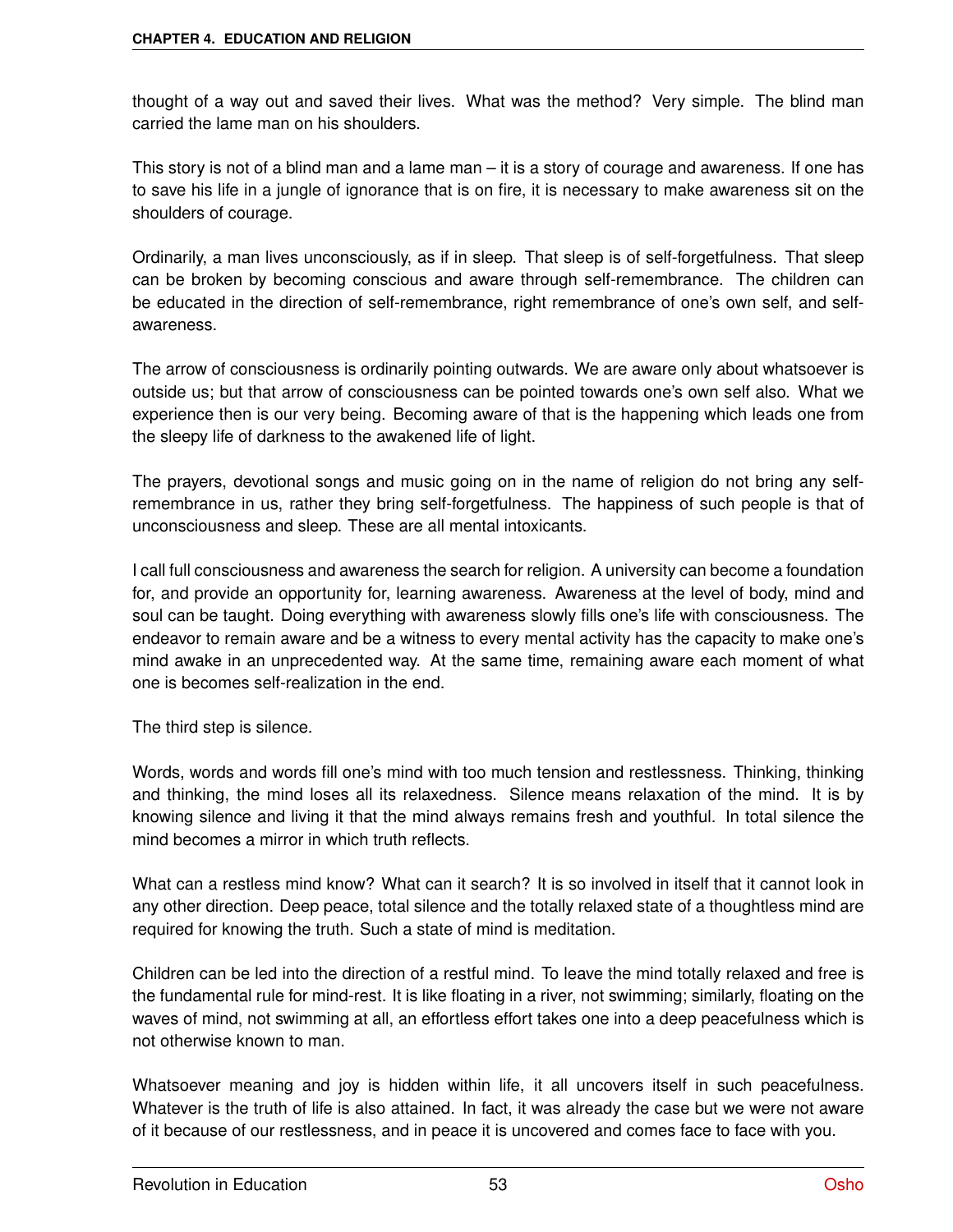The education in religion is education in courage, awareness and peace. The education in religion is education in fearlessness, awareness and thoughtless silence. Such an education can definitely become the foundation stone for a new humanity.

I hope you will think over what I have said. You do not have to believe what I have said, you have to think and contemplate on it. You have to give unbiased thinking to it. You have to test it on the touchstone of experiment. From every fire test, the truth comes out more refined.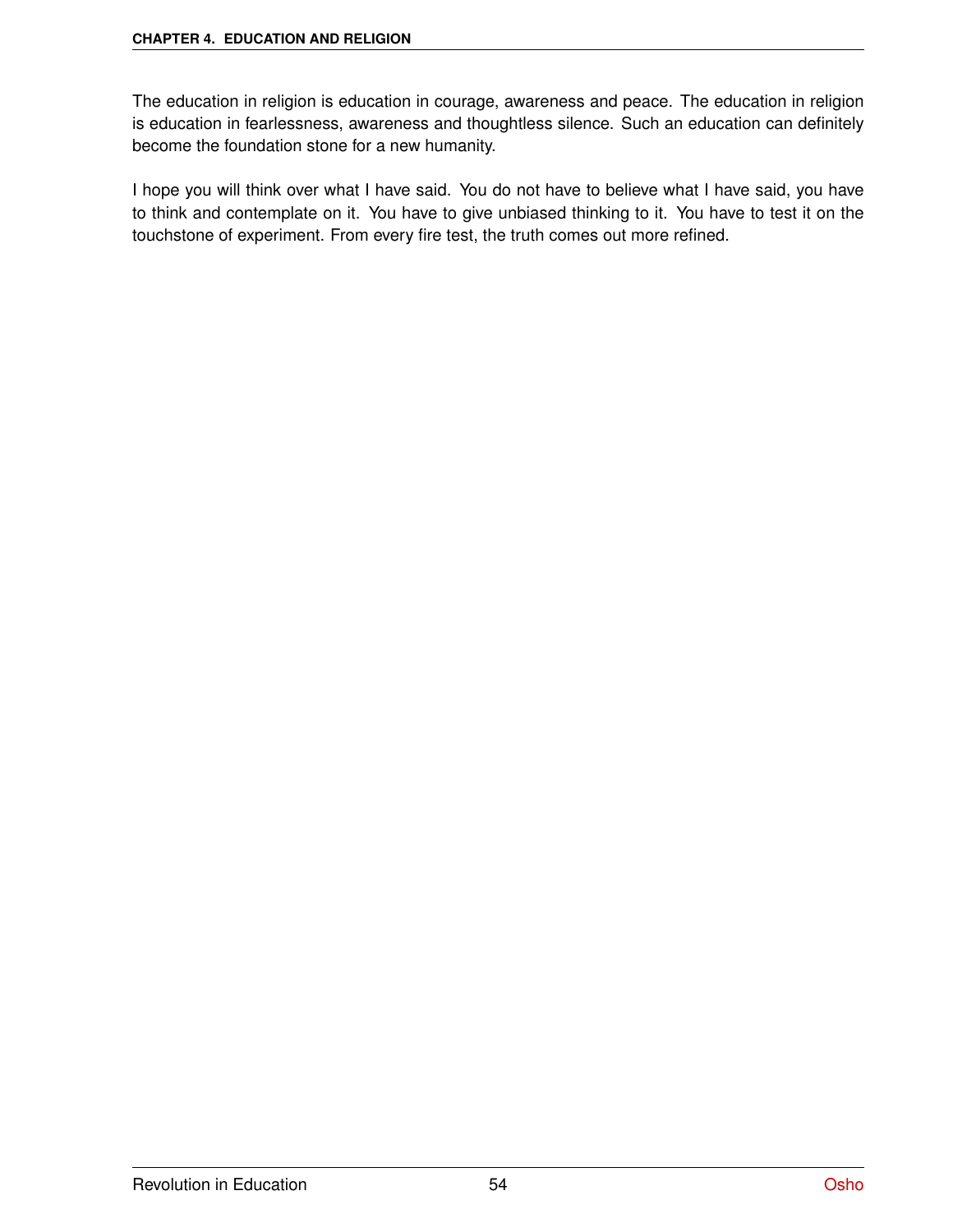# CHAPTER<sup>5</sup>

### Knowledge is That Which Liberates

#### *23 September 1968 pm in Birla Krida Kendra, Bombay, India*

Sa Vidya Ya Vimuktaye. Knowledge is that which liberates.

This morning I would like to say a few things to you on this subject. This is a marvellous saying. It is the most original definition of knowledge. This is the definition of knowledge as well as its criterion. But perhaps you may not know the other side of the situation. We are not liberated. Whatsoever we have learned cannot have been right knowledge, it must be false knowledge. Our life has not known what liberation is, so the schools in which we have studied must not have been schools but anti-schools, because the very test and definition of knowledge is that it helps us in our life to attain the bliss of liberation.

What shall we call that knowledge which has not given that joy? In the whole world knowledge goes on increasing, schools, colleges and universities go on increasing, but man does not seem to have been liberated. Instead man goes on becoming more bound and conditioned and falling further downwards.

Then could it be that we have made some fundamental mistake? Could it be that this increasing knowledge is false knowledge? I would like to say to you that it is false knowledge. I have no doubt about it. I am certain that what we are propounding as knowledge in the world is false knowledge, because the soul of man does not seem to be becoming free through it, but instead it is enslaving and imprisoning man. The consciousness of man does not become elevated by it but seems to be falling down. The life force of man does not seem to be progressing towards divinity, but is falling downwards towards animality.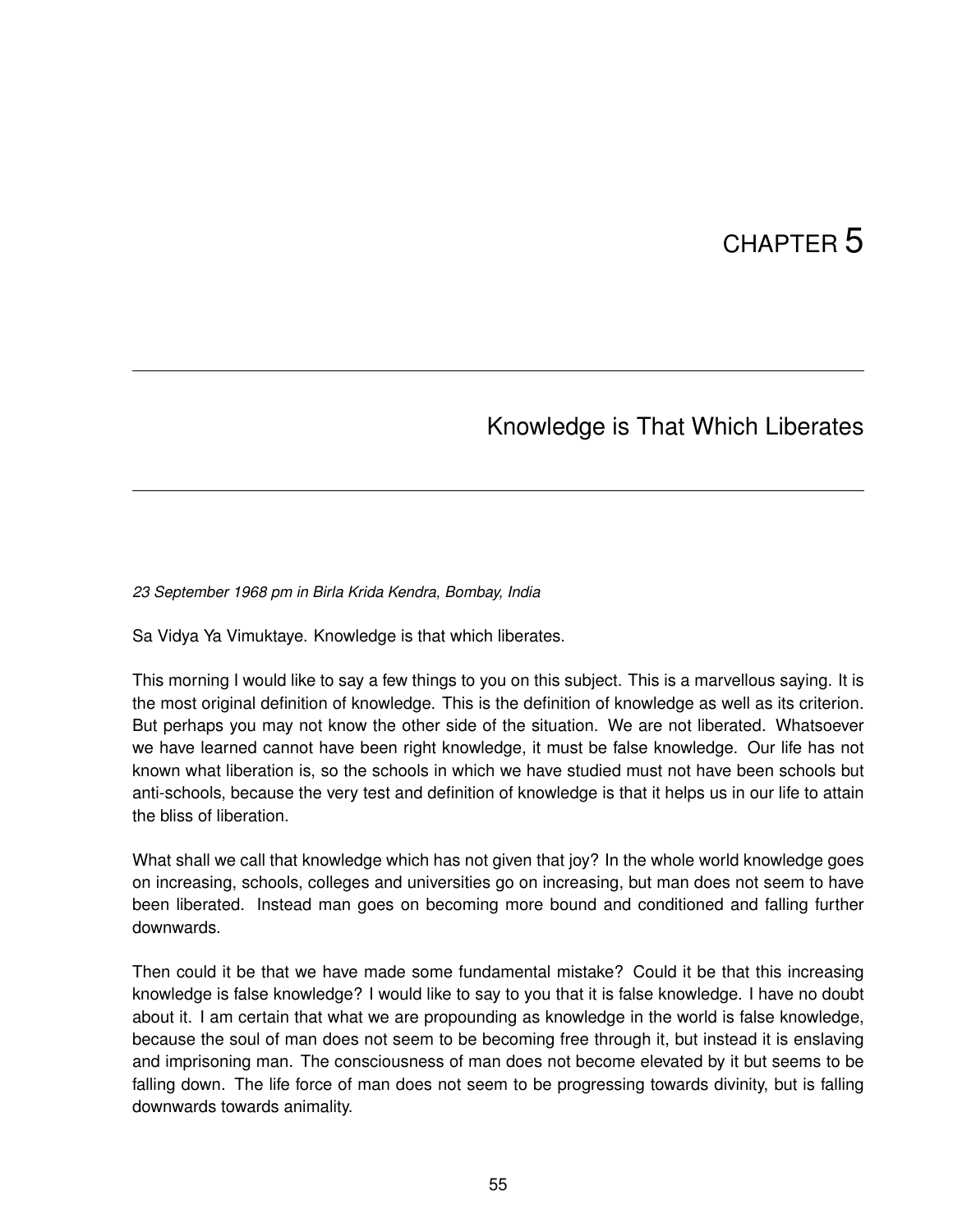Can we call people educated this way really educated? With good intentions we are working ceaselessly to spread this education. Good people are making great efforts to increase the numbers of schools, colleges and hostels so that man becomes educated. But the experience of the last two thousand years tells a different story.

On the one hand, knowledge increases; on the other, man seems to be deteriorating. On one hand education increases; on the other the quality of life seems to be degenerating. On the one side man's intellect is developing; on the other side man's soul seems to be falling apart. There is something fundamentally wrong. Something from the very beginning has gone wrong with our movement and direction, so in whatever direction we move it does not bring any bliss.

In the world today there is more learning, more education and more universities than during any previous century, but there is also more misery, pain and lack of peace than in any previous century. Man's life is more ruined by the current education. With high hopes and good intentions we are educating our children. We have our great dreams and desires for our children's growth but in educating them we find that they have fallen low. Before our very eyes we see this happening, yet we increasingly go on creating the same type of education, colleges and hostels. It is difficult to conceive that there can be anyone more blind and foolish than man. Man has not learned anything from his past experiences, he has not learned any lessons.

I am reminded of a small event. Buddha had arrived in a town – there was a poor cobbler named Sudas in that town. When Sudas got up in the morning, he saw in the lake behind his hut a lotus flower in full bloom, unseasonally; this was not the season for the lotus to blossom. Sudas thought, "If I take this flower to the market today, I am certain to find a customer who will buy it for one rupee. It is an unseasonal flower – somebody will certainly buy it." He plucked the flower and started off for the market, thinking, "I shall really be blessed if I get one rupee."

While he was on the road he saw the chariot of the richest man of the town passing by. Seeing the lotus, the rich man stopped the chariot and asked Sudas at what price he would sell. Sudas could not quote the price he wanted – one rupee – but instead said it was unseasonal and that the rich man might pay what he thought right. The rich man said, "I am giving you five hundred gold coins – do not sell it to anyone else."

While the rich man was saying this, the commander-in-chief of the king pulled up on his horse and stopped and addressed Sudas: "I will purchase the flower for ten times the price the rich man is offering."

Sudas said, "Have you people gone mad?" The rich man was paying five hundred gold coins and the commander was ready to pay ten times that price! While he was saying this the chariot of the king came and the king said, "The flower is purchased by me, for ten times the price agreed to by the commander."

Sudas was surprised. What has happened to these people! He said, "I was not expecting even one rupee for this flower and you people are ready to pay such a high price? What is the reason?"

The king said, "You are not aware: Buddha arrived in the town and we are going to receive him. I myself would like to offer this unseasonal flower to Buddha, because he would not imagine that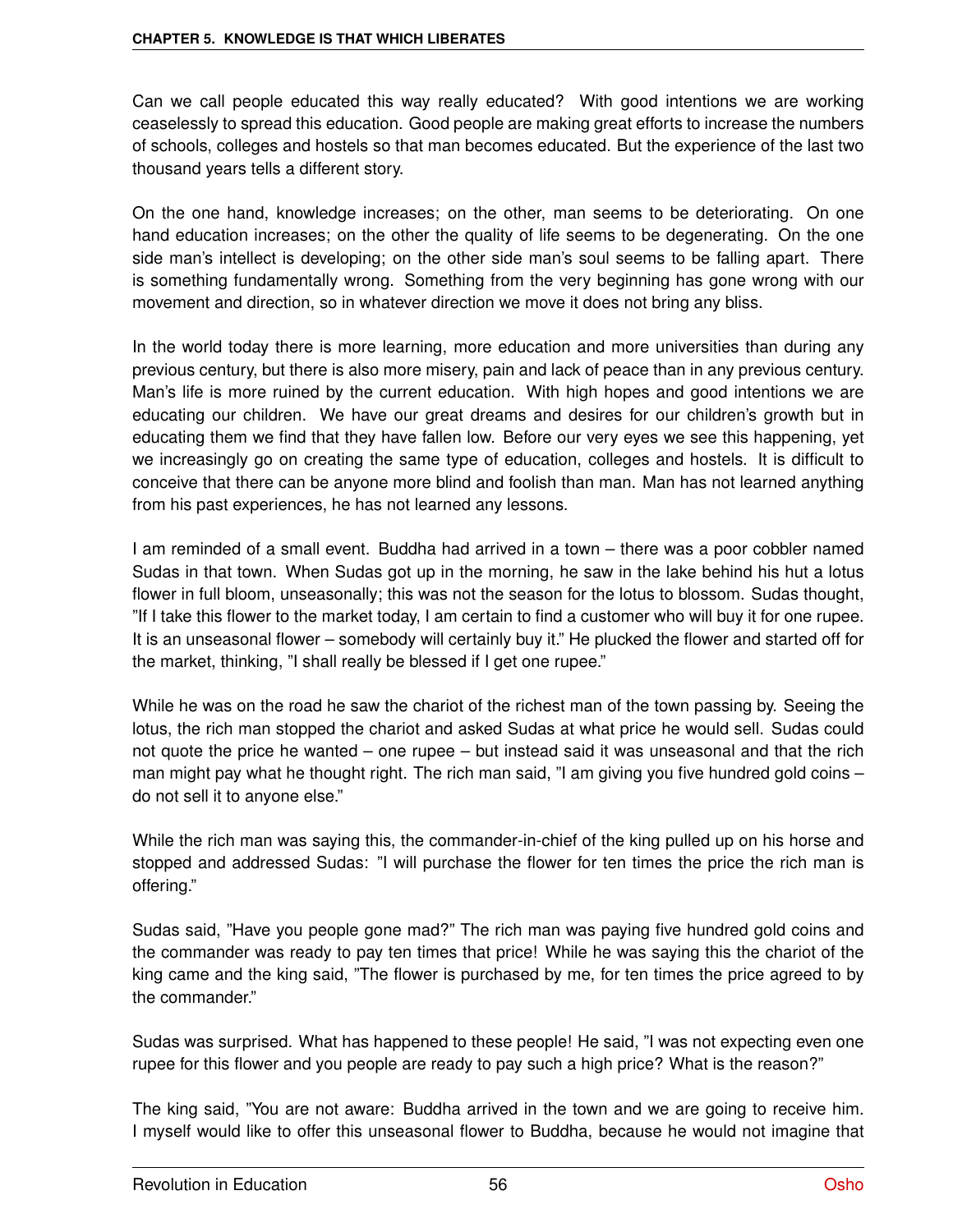today someone could offer such a lotus flower at his feet! Who would not want to have such an opportunity to offer a rare flower?"

Sudas said, "In that case, there is no question of selling this flower; I myself shall offer the flower to Buddha."

The king tried to persuade him not to, saying, "Have you gone mad, Sudas?" Up till now Sudas was thinking that the rich man, the commander and the king had gone mad. Now all the three said, "Sudas, don't be mad! The poverty of your past and future generations will be destroyed by selling the flower."

Sudas said, "The poverty of all my lives is destroyed now – I myself shall offer the flower."

Sudas started walking towards the end of the town, where Buddha was expected to enter. The king, the commander and the rich man all reached there far ahead of Sudas. They informed Buddha of this most astonishing thing that had happened: "Today the poorest cobbler of the town refused to sell his lotus flower for any price. He wanted to offer it himself at your feet."

Sudas came and offered the flower at the feet of Buddha, and Buddha asked him, "Oh, mad Sudas, why didn't you sell the flower? It would have made life comfortable for your many future generations."

Sudas replied, "My lord, money cannot be higher than love. The soul cannot be sold for rupees. As long as it was just a flower, I wanted to sell it. But the moment I thought of your feet, there was no question of selling; I myself could offer it. Poor people too can love. Poor people too can respect. Poor people too can trust. Poor people too have a soul. Please accept the flower!"

Buddha then addressed his disciples and said, "Though Sudas is not literate, he is really learned, educated. He does not know how to read and write, but still he is really learned."

One of the disciples asked Buddha, "What do you mean by 'really learned'?"

Buddha replied, "Whosoever is aware of the higher values in life and who can give up lower values for higher ones, is really learned. Sudas has rejected money for the sake of love."

Can we call people of today "really learned," who reject love for money? Can we call people of today educated whose whole education is destroying higher values and embracing lower values? Can we call those learned who are always ready to give up the supreme for the petty, who are ready to sell the soul for the body, who have no higher value than money, for whom there is no other journey in life than reaching a position of power, and those in whose life and mind the meaningful receives less attention than the meaningless?

Can such learning liberate? No, it cannot. We are making our children engineers, doctors, mathematicians and chemists. But that is not education, that is only a means and method to earn a livelihood; it is only an arrangement for earning in a better way. We are sending our children to Europe and America for further education, and one may think one has done something very great in doing so. But we are only teaching them to earn their bread more efficiently – nothing more than that. We are not educating them nor establishing any connection with education, because education means a birth of real and higher values in life.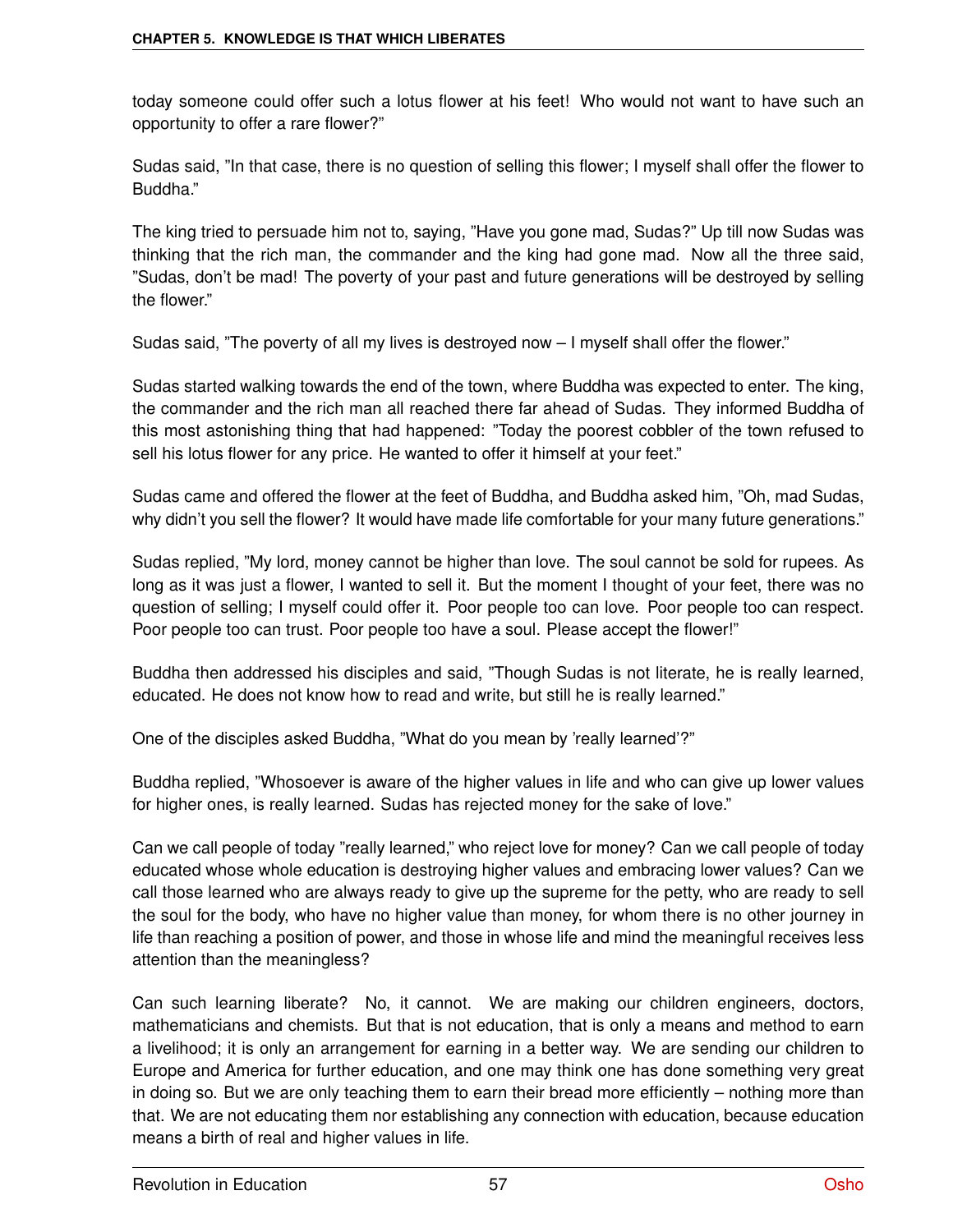What will the birth of real and higher values in life mean? If there is such a birth, man will become liberated, man will become full of bliss. The more life moves towards higher values, the more the bonds go on falling.

What are the bonds? What are the shackles? They are of lower values.

What is liberation? A journey to the heights, going higher and higher, transcending oneself day after day. A journey to loftier heights is real learning, knowledge. Do we teach transcendence of oneself? No, we teach selfishness, exploitation, hoarding for one's own self. We teach how to somehow fulfill our desires and expectations more proficiently, and we think we are giving our children real learning. Nothing can be more meaningless than this idea.

In one old seer's school, three students were declared successful in their final examination. However, their teacher was telling them every now and then that the last examination was still to be taken. The last day of school arrived. They were given their degrees; the convocation ceremony was over and their final examination was still not taken. The students kept quiet; perhaps the teacher had forgotten. They packed their books, clothes and bedding, and went to their teacher in the evening to receive his last blessings before departure and then left him.

On their way they were thinking of the last examination. It was late in the evening and they had to reach the next village before nightfall. The road was rough and passed through a jungle; it was getting dark and there were wild animals in the area. They saw a narrow path through a thicket covered with lots of thorns.

One of the students jumped over the thorns. The second student went down the side road and bypassed the thorns. The third student put down his belongings and slowly started collecting the thorns and throwing them out of the way.

His friends told the third one, "Are you mad? – darkness is descending, we have to reach the village fast. There is no time to pick up the thorns. We have no time – come quickly!"

The third one replied, "If it was daytime there would be no danger; whoever passed would see the thorns. But after we pass by it will be so dark that the thorns will not be seen. If knowing this we pass by without thinking about those who may follow, our education will be meaningless. I will clear away the thorns – you can go on."

Meanwhile, the seer who was hiding in the bush jumped out. He himself had put the thorns on the path. It was their final examination. The seer said the other two students who had already crossed the thorns should go back to the school – they had failed in the last examination. Only the third student, who cleared away the thorns, cleared the final examination too.

One who has known how to remove the thorns in life is really educated, learned. One who would clear the thorns for others will one day spread flowers on the road for them. But the one who sees the thorns on the path and, ignoring them, passes by, is bound someday to spread thorns on others' paths.

The last examination is always of love. Love is always the ultimate value. The supreme heights in life are those of love. The Everest, the highest peak of life, is the peak of love.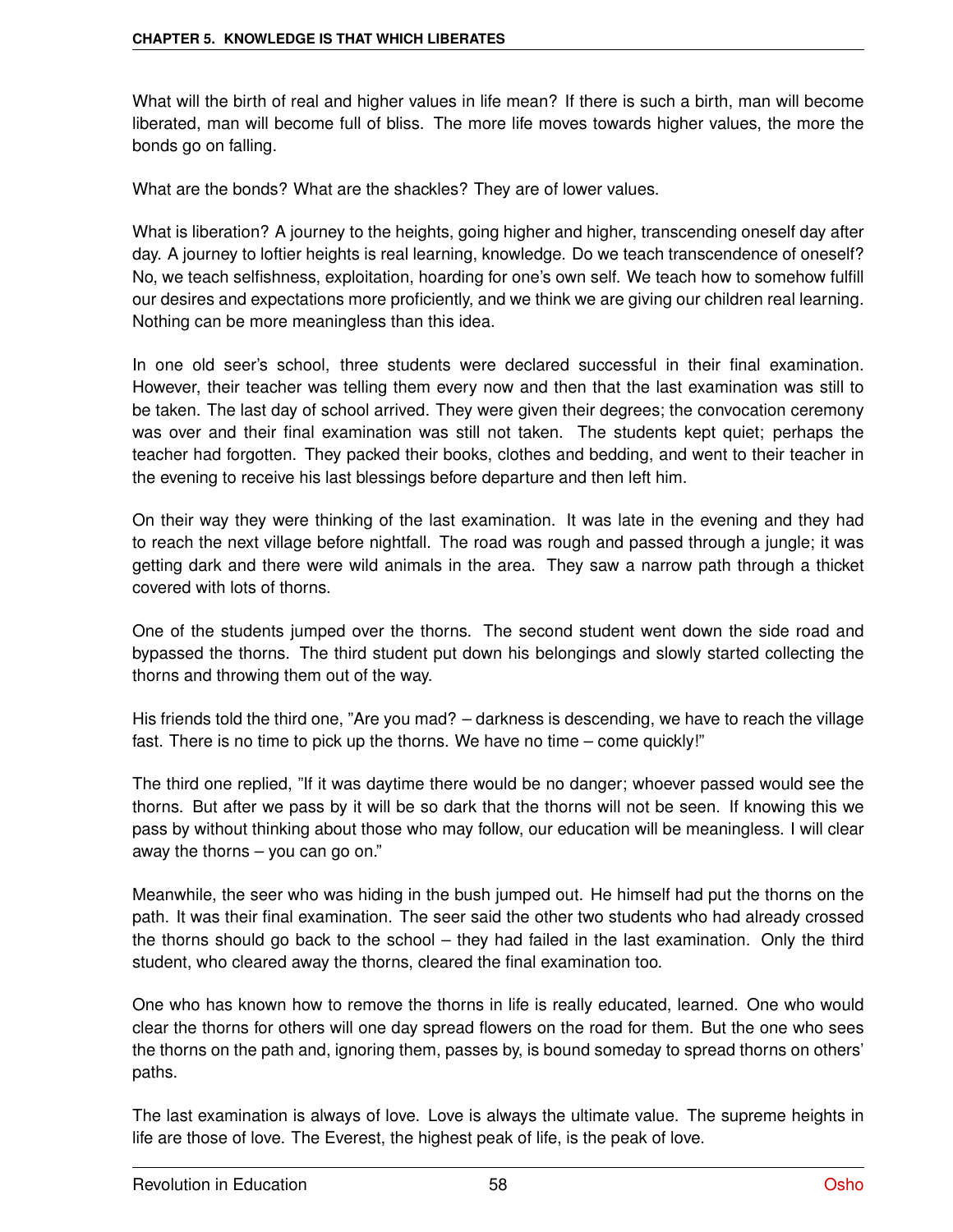Is our education teaching love? Our education is not even aware of love. Our education teaches ego instead. Ego and love are two opposite values. Where there is ego, there is no love. Where there is love, there is no ego. Current education teaches ego, and from the very childhood we make all arrangements to sharpen the ego.

A child enters his elementary class and we ask him to come first. One who comes first is rewarded. Those who come last are not rewarded and are ignored. If there are thirty students in a class, only one of them can come first. The happiness of one boy is being based on the misery and frustration of the remaining twenty-nine. This is the education we are providing.

One who has come first is happy and joyful, not because he came first but because he has left the rest behind. We are teaching violence. Violence has only one meaning: it means nothing other than experiencing happiness in others' misery. One is not free of violence just by drinking germless water or just by not eating food at night. The meaning of violence is just this: being happy in others' misery.

And what else do we teach our children than to feel happy in others' misery? If there is only one student in a class, he will come first, but he will not be happy. But if there are thirty students in the class and if he comes first, he will be happy for having left the twenty-nine behind. If there are three thousand students and he comes first, his happiness is greater. If there are three lakh students, his happiness and joy will know no bounds. In becoming a president of a country, leaving behind the rest of the population of that country, one becomes very elated. That is why politics is violence – because it is a race to come first.

Religion is just a different direction. Knowledge is just a different direction.

Jesus Christ says: Blessed are those who are able to come last.... It is strange. Either Jesus Christ is mad or all of us are mad – us who run schools, impart knowledge and are teachers.... We are teaching: Blessed are those who are capable of coming first.

The race for coming first cannot liberate anyone. There are some basic reasons for this. The first thing is, one who joins that race remains in conflict and in tension; he has begun to fight. He is creating enmities with others. One who creates enmity cannot remain free from it; he is bound to it. Only he who is a friend to all can become liberated. And only he who is not in competition with anybody can become a friend to all.

What else is the meaning of friendship except, "I am not in competition." What else is the meaning of enmity except, "I am in competition. Either you win or I win. These are the only alternatives: either I or you, but both cannot win."

We are teaching competition. From their very childhood, we add the poison of competition, violence and ambition to the minds of children. And then we assume that these are schools. No, these are anti-schools, centers of anti-learning. These institutions pervert the mind of man and make him insane. Here inferiority is taught, and man then runs through his whole life like a madman. It makes no difference then whether the race is for money, position or power; but we teach a race, the fever of race. Fevers never make one healthy.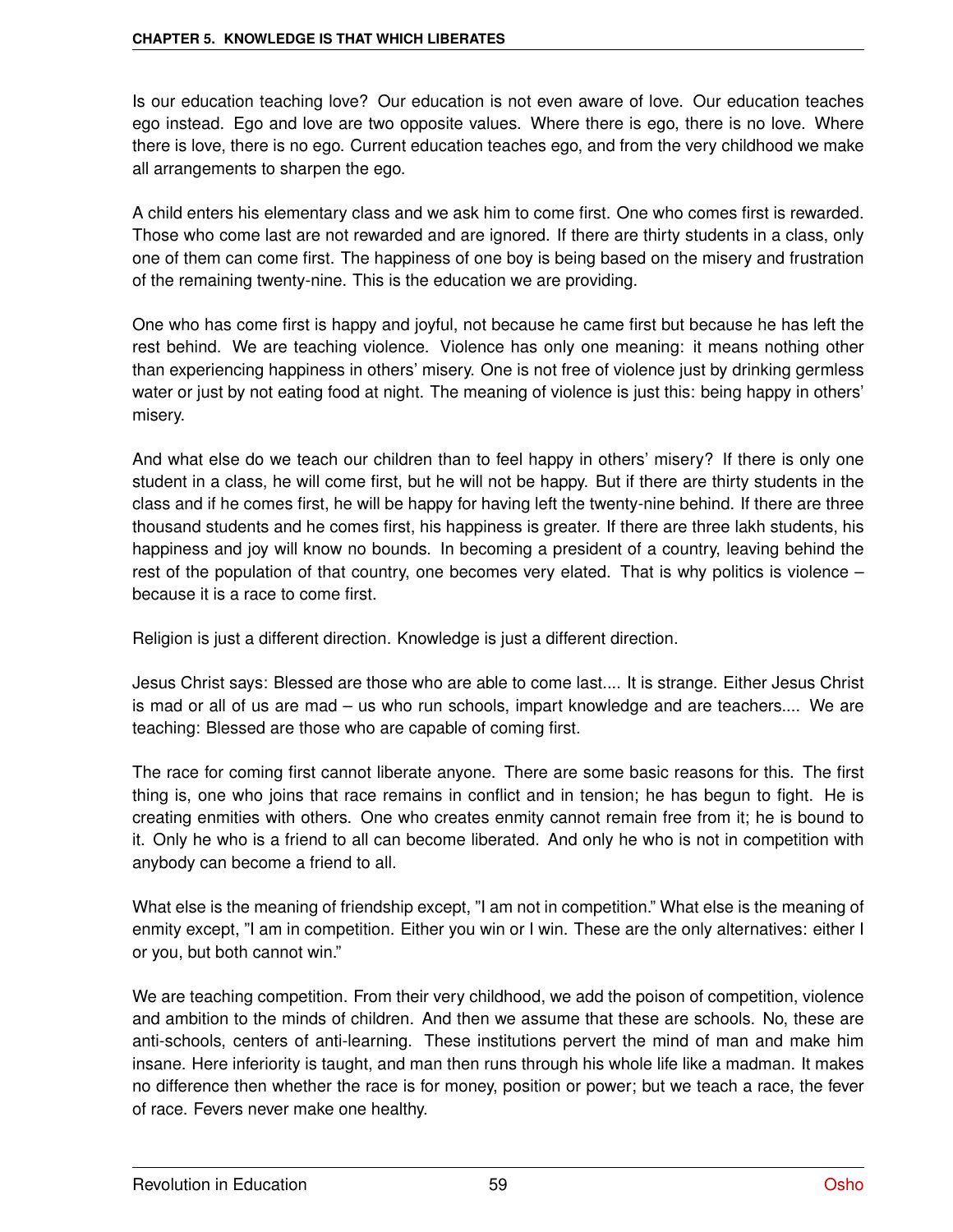I have heard: Once, a dog living in Varanasi thought of going to Delhi. When so many people are running to Delhi, it is not surprising that a dog also should get the idea of going to Delhi. Times have changed. There was a time when people were going from Delhi to Varanasi ; now people from Varanasi want to go to Delhi. The dogs of Varanasi decided to send their representative, their leader to Delhi. They sent a message to the dogs of Delhi to receive him, to make his reservation in the Circuit House there and to tell them that it would take a month for him to reach there by foot. The dog must have been of the Indian mind, traveling like the sages of olden days, always on foot.

The dogs in Delhi were waiting to receive the leader. They were accustomed to receiving leaders anyway; it was their daily routine. And now a leader from their own species was coming, so they had planned a big reception. But it so happened that that dog reached Delhi in seven days. The dogs in Delhi were very surprised. They had seen leaders coming, but never so fast that one reached Delhi in seven days. Reaching Delhi takes a long time; by the time life is about to end people reach there. That is why Delhi becomes their graveyard. But this dog reached there in seven days... smarter than human beings!

He was asked, "How come you reached here in seven days?"

The dog replied, "Don't ask. Our own friends, our own kinfolk have done this! Where the Varanasi dogs saw me off, soon the dogs of the other village ran after me, chasing me. Where they left me alone, at the borders of another village, the dogs of this third village began chasing me. I did not get any time to rest and recoup anywhere, could not stop anywhere. I have come running non-stop to Delhi!" While telling them this, he fell down and died. Whosoever runs non-stop enters death, not life. But the dog completed his journey – he had the passion to run to Delhi and there were dogs all around to make him run!

We are doing the same thing to our children: "Go to Delhi!" All the people around you go on chasing you; your parents chase you in childhood, and your wife when you are an adult. When you are old, your children are after you, "Go on! Go to Delhi! It is necessary to reach Delhi – there is no meaning in life without that."

This is the type of fever we create in the minds of children. This fever of ambition is so high that the child runs like mad. This is what we call the speed of life. Can this speed liberate you? No, it can lead you to death but not to liberation. Most of us only die in this process, we don't become liberated. The path of liberation is different.

Only that education will liberate which is free of ambition and which does not create any ambition. But we think that if there is no ambition, how can a man make any progress?

The first important thing to remember is that just getting ahead has no value in itself. Another thing to remember is that there are other ways of making progress: one way is getting ahead of others, the other way is getting ahead of one's own self. I should go further ahead than I was yesterday. This is my competition with my own self, not with others. I should not remain where the last sunset left me; when there is a new sunrise I should surpass myself, transcend my own self.

Such education can liberate. It teaches you the art of transcending your own self. The education which teaches you the art of competition with others can never liberate.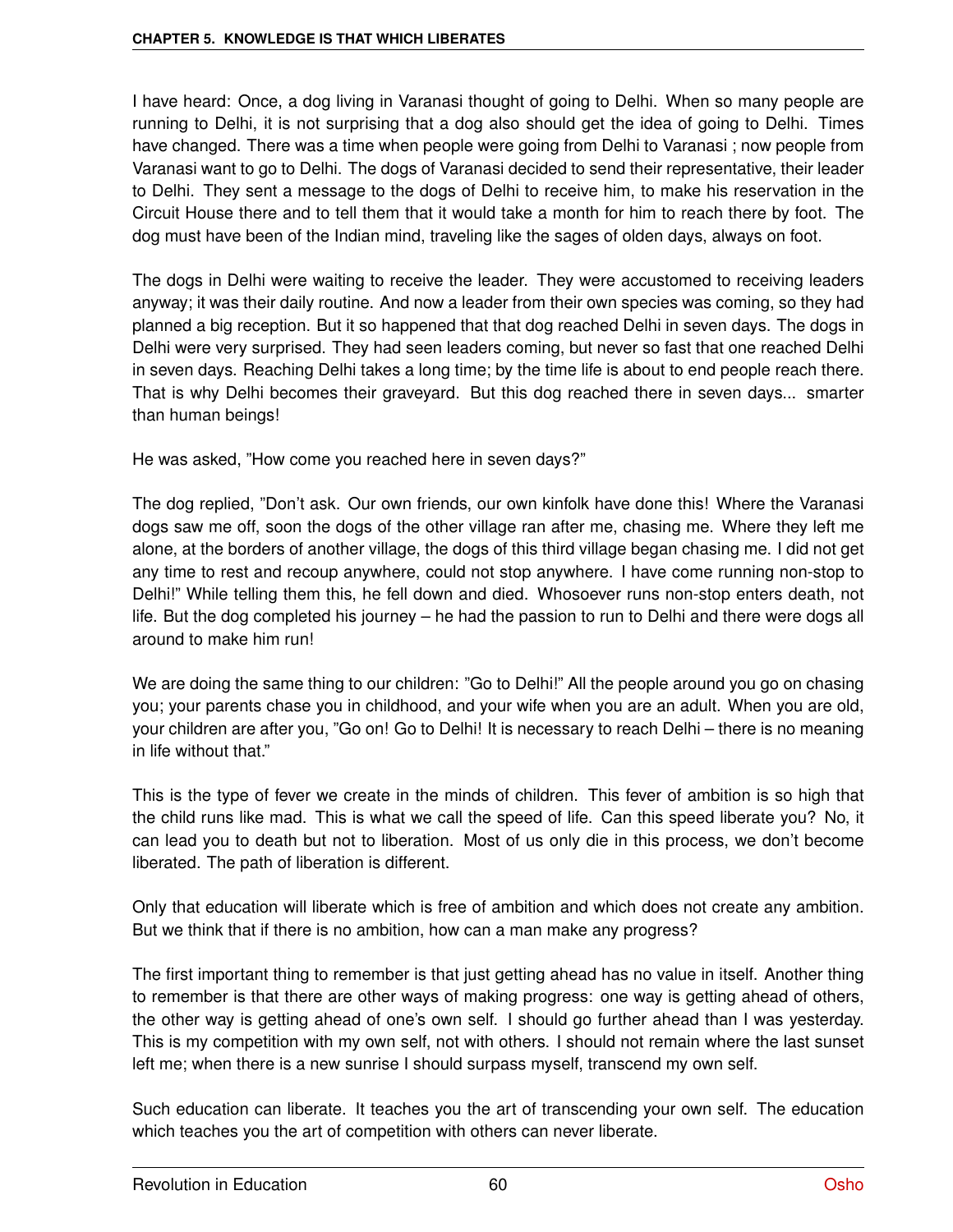It is important to understand that those who are waiting to leave others behind run all their life, reaching nowhere, because there is always someone or other running ahead who has to be left behind. But if one is busy in transcending one's own self, one day he reaches where nothing remains to be transcended. Mahavira reaches there, Buddha reaches there, Christ and Krishna reach there. There one reaches the supreme state of transcending one's own self. The name of this supreme state is the experience of godhood, the supreme experience, liberation, beyond which there is no further movement or reaching.

Where is that ultimate goal? The name of that ultimate goal is liberation, moksha. When a person transcends himself in every respect, nothing remains to be transcended, then liberation happens. But those who remain busy in getting ahead of others never reach the ultimate point in transcendence. Why? Because "the others" are many. It is neither easy nor possible to be ahead of everyone – no man has been able to do that so far. There are a few mysteries, because of which nobody has ever been able to do that. Have you heard of anybody who would have claimed that he is first, that nobody is ahead of him? No Napoleon, no Sikandar, no Nehru, can dare to say that there is nobody ahead of him. Nobody can dare to say that.

There was a scientist named Peare who was experimenting on some insects called dung beetles. These insects are wonderful – they always follow their leader. As long as the leader continues to crawl along, the others also continue to do so; none stop. They too have this human habit. Several types of insects suffer from many of the human diseases – like following the leader.

Peare took a round plate and put ten or fifteen insects on it. The insects started going round and round it with their leader. The plate was round, so the path was never ending. Until the insect leader stopped, the other insects could not stop – and when the followers are continuing to crawl after him, how can the leader stop? It will be embarrassing for him. So the leader keeps going, all the other insects keep going. Alexanders and Napoleons carry on, the followers carry on. If the leader stops, the other insects will call him unsuccessful, making it necessary to choose another leader. If the follower insects stop, the leader calls them cowards!

In the end, the insects started dying of exhaustion, one after the other. They could not understand that there was no end to their journey, because the journey was going round and round.

If we look at man carefully, no one has reached to the end of this journey ever. This only shows that our journey is also going on on some circular path, round and round and round. Still there is always someone ahead of us and someone behind us. That time never comes when one is ahead of all, or is behind all – and thus the journey continues till one tires and dies. Not only those insects of Peare but man too dies because of a similar exhaustion of a circular journey. The other travelers move you out of the way and continue their journey. But no one looks at the fallen ones closely, to see if he is also traveling to a similar end. Up until today, no man has ever been successful in the journey of competition. He will never be. That journey has no end to it  $-$  it goes on in circles.

But there is another journey of transcending one's own self, always rising higher and beyond one's own self. It has no relationship with anyone else. I call education that which does not teach getting ahead of others, but teaches to go ahead of and transcend one's own self. The day a man is initiated in learning to transcend his own self, completely new doors of happiness open before him, hitherto unknown to him. On the other hand, for the man who is initiated in learning to get ahead of others, new ways to misery, tension, pain and restlessness go on appearing in his life.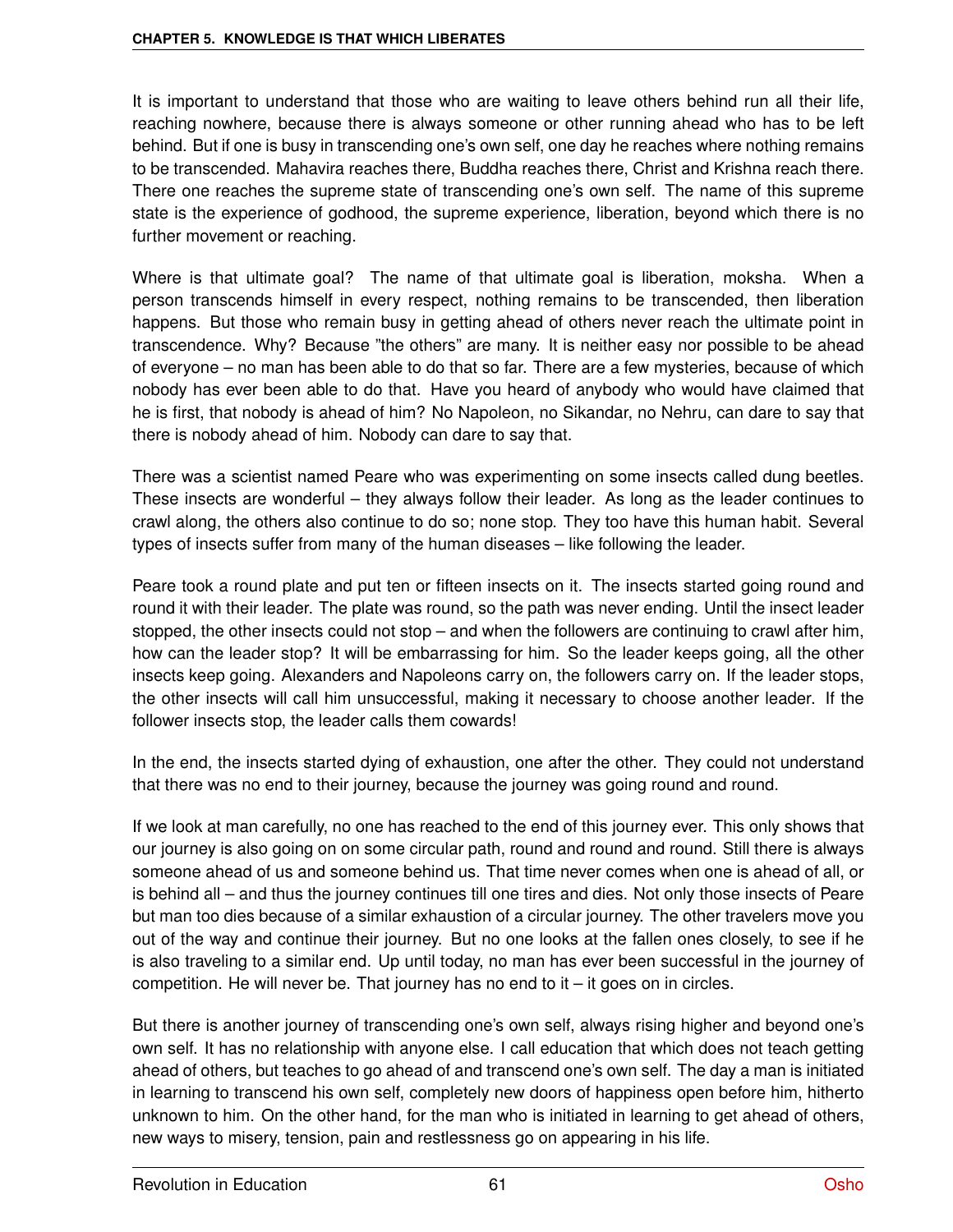Remember it well: to force the other behind is to give the other pain. And one who causes pain to others can never attain to bliss, because whatsoever we give to others, that is what comes back to us. Life is wonderful in the sense that we hear the echoes of everything that we give to it.

I had once gone to the hills, to where there was an echo point. Whatsoever noise was created there, it used to echo back and forth seven times. One friend created the sound of a barking dog which multiplied seven times and came back, causing the hills to echo with the sound of several barking dogs. It was very disturbing. I asked that friend if it would not be better instead to sing a song. If he did not want to sing, he could create the sound of a cuckoo; it is not necessary to bark like a dog. The friend then sang a song which filled the hills all around with the lovely, echoing, song.

I told my friend that the whole of life is like an echo point which returns abuses if abuses are spoken, and returns a song if a song is sung. It returns thorns if thorns are thrown, returns flowers if flowers are showered.

Life is a great center of echoes. Whatsoever we do comes back to us. If we are teaching how to make others unhappy, sad or defeated, it will all come back to us, and it will be the only wealth with us at the end of our life. How can such wealth bring liberation nearer? It will bring only hell, unhappiness, pain and bondage nearer.

It is surprising that if we spread thorns on someone's path, this act is burdensome, but if we spread flowers it is not a burdensome act. Burdensome means, when the thorns return to us they bring misery and pain, but when flowers come back, there is no cause for misery and pain.

Blavatsky traveled all over the world. She had a strange habit: she would carry a handbag in which she kept flower seeds; and wherever she went, whether by train or by car, she was throwing the seeds out on either side. People asked her why she was doing this. She said, "It is time for the rainy season; the water will fall on the seeds and they will sprout and grow into plants. Flowers will come. It will be very beautiful."

People said that even if the flowers blossomed, what did it matter to her? – she was not going to pass along the same road again. She said, "I see flowers all around which have grown from seeds thrown by others and I am delighted. I owe a debt to those who sowed those seeds. By throwing these seeds I am paying back the debt. I imagine that others who pass by this road some time will be delighted, even though I may not pass here again. Even in my imagination I feel delighted at that happy prospect and I feel overwhelmed."

Have you ever imagined somebody being delighted because of something done by you? Even if you can understand by imagining it that somebody may be delighted because of you, or that somebody's heart may glow because of you, that is enough.

What liberates ultimately is education. What leads a man nearer to his soul, nearer to the truth, is education. And who will help you in this? The other? No, nobody else can do this for you. Each day you have to purify your inner gold in fire and let the impurities burn so only the pure gold remains. One has to rise above one's own self continuously. The education that teaches this process becomes liberating.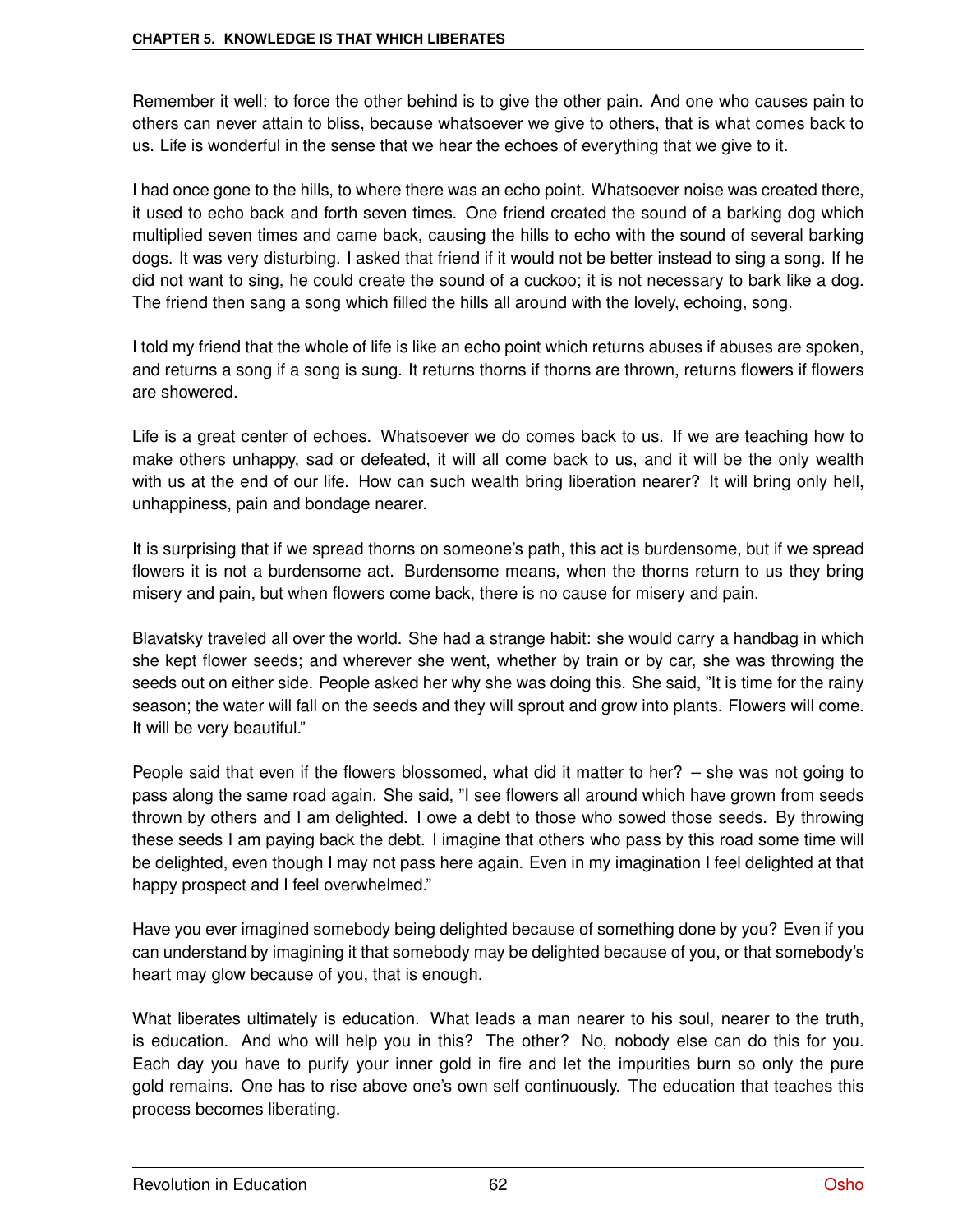I have told you a few things. I will tell you one more thing and complete my talk. Whatsoever misery, darkness, hatred and violence are born in this world of man are due to understanding false knowledge to be knowledge. If we really want to transform the life of man, a clear distinction between false knowledge and real knowledge will have to be made. Whatsoever teaches the means and methods of earning a livelihood is false knowledge. Whatsoever teaches life – not livelihood but life – is knowledge.

So we should have false schools as well as real schools. False schools should be those where one can learn methods of earning a livelihood – because without bread man cannot live. But by bread alone man cannot live either. As it is now, we are calling false schools, real schools. Not only that, we even associate such beautiful people's names with them, such as that of Mahavira. We name a school, "Mahavira Vidyalaya"; Mahavira School. So far there is not a single school on the earth worthy to be named after people like Mahavira. That will take time. Right now all schools are those of ordinary men; not one school of Mahavira is here. But it can be so; if we work, it can be so.

I pray to God, and to you, that some day there can be schools of Mahavira, of Buddha, of Christ – of those who knew, of those who lived life and attained to Life.

I am grateful to you for having listened to me with love and silence, and I salute the divine residing within you. Accept my salutations.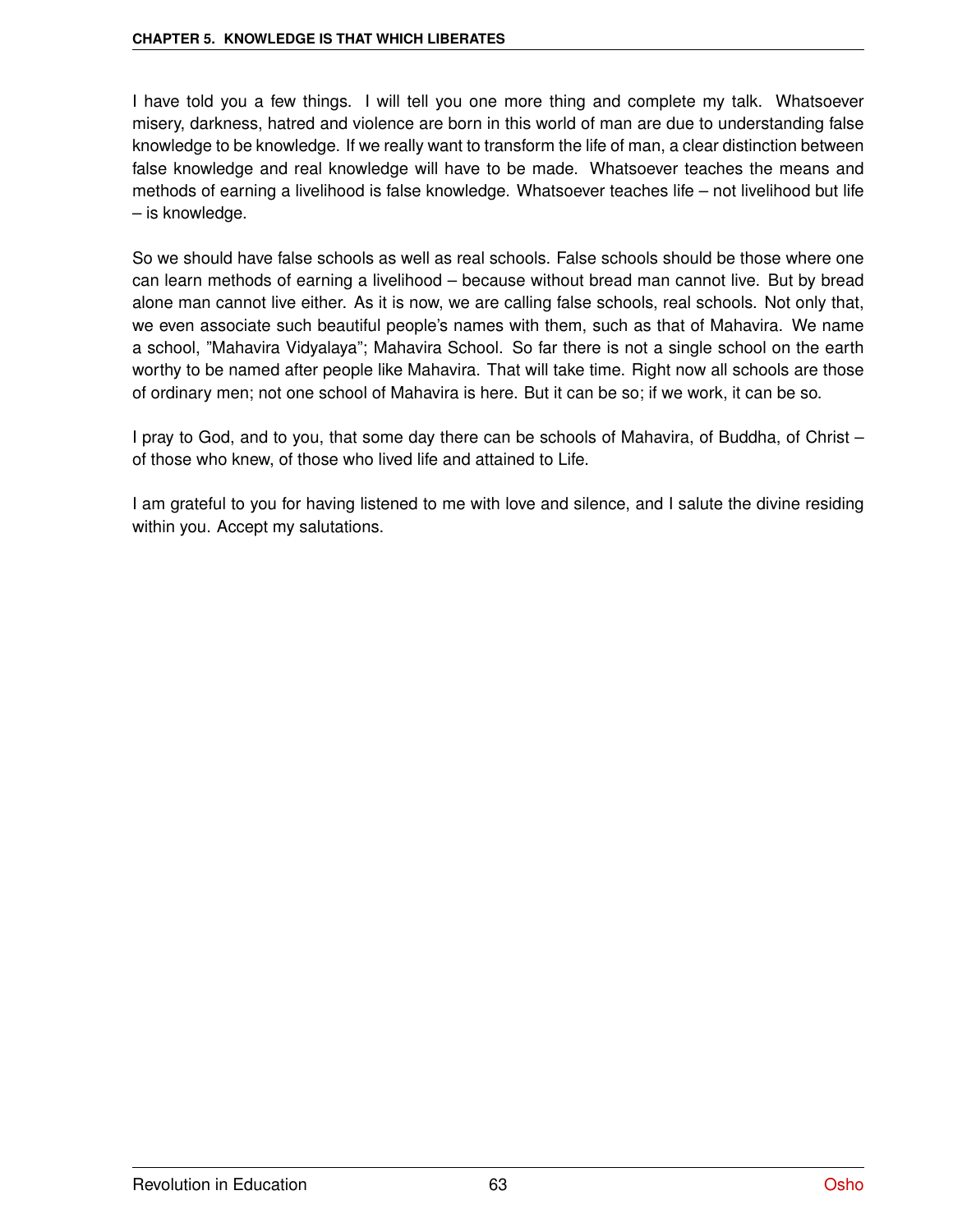# CHAPTER 6

### Fire of Rebellion

*12 February 1969 pm in Alembic Colony, Baroda*

This discourse was given before teachers under the title: The Birth of New India!

Zarathustra was coming down a hill. He was rushing downwards as if he had heard some very important news from down the hill. He reached the plains, running and panting for breath. He asked the people in the market, "Have you heard the news?"

People asked, "What news?"

Zarathustra said, "Such a big event has happened and you do not know! Did you not know that the God has died?"

People were very puzzled. Zarathustra then felt that perhaps he had come too early, because the news had not yet reached the people.

I was reading this story and I felt no important news ever reaches us. Those who bring such news all feel that they have come before their time, too early.

I would also like to ask you, "Have you have heard that India has died?" Perhaps you will be shocked at this news. You may not have known it. Thousands of years have passed since; perhaps that is why you don't feel it. Perhaps the news is so old and so many events have occurred since, that you do not even remember having heard the news. But I want to tell you that India died long ago.

Iqbal has sung, "There is something about it (India), that its existence does not end." While I was reading this song I felt that first its existence has to have been, to end. If existence has already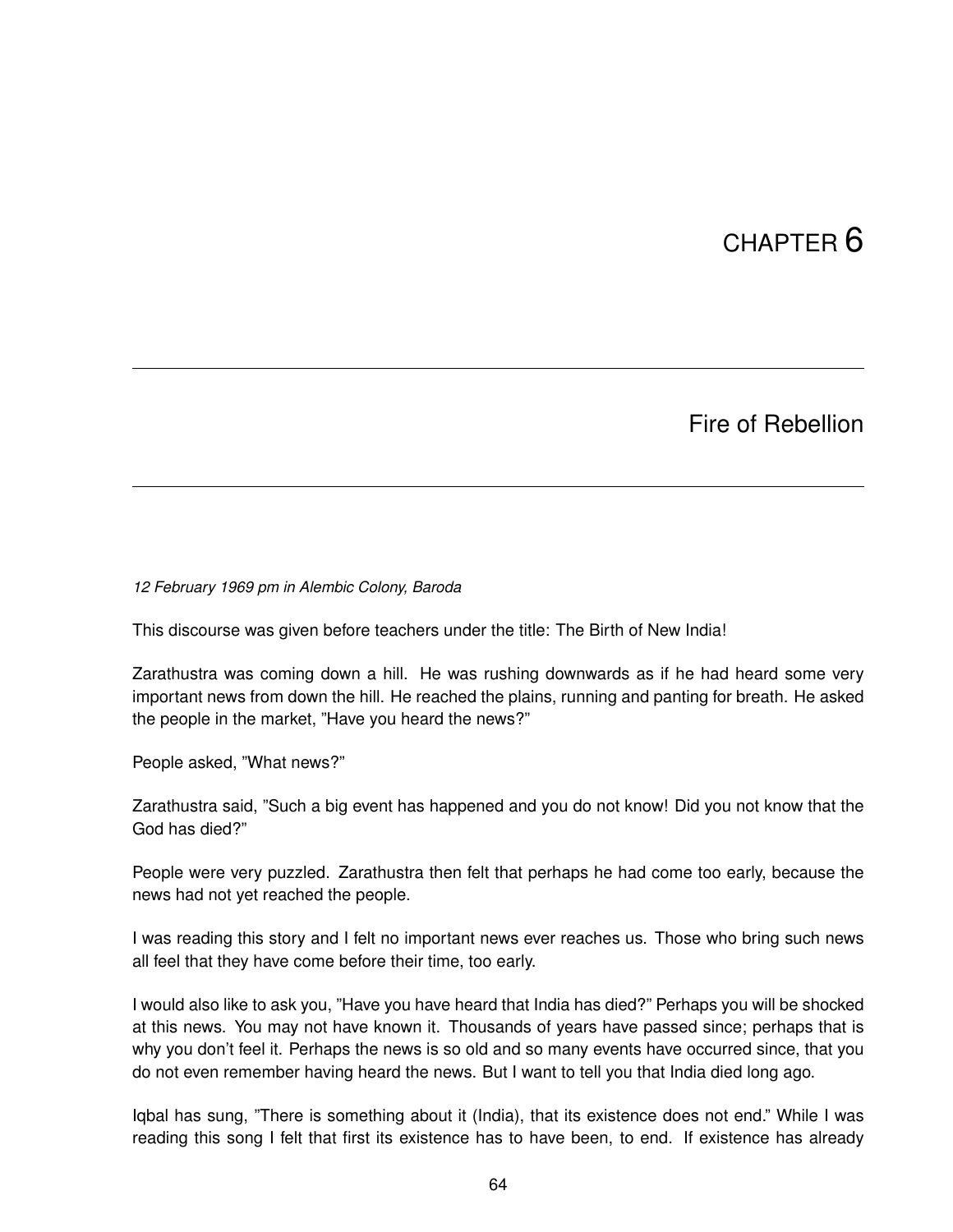ended, what remains to be ended? If a man is living, he can die. If a man has intellect, he can be mad. If there is no intellect, man cannot go mad. If a man is healthy, he can fall ill. But if one has no health, how can there be illness?

Could it be that the real reason for the non-ending of India's existence is that it has long before ceased? Now nothing has remained with us to end! I begin my talk with this news.

This country has died thousands of years ago. It is necessary for this country to search for a new life, a new soul. Certainly the teacher could have been of help in the search, but so far he has not been. Up till now the teacher has not proved to be the torch-bearer of our life. Up till now he has remained the agent of the old dead society. The teacher has remained the instrument and the medium for pouring into the mind of the new generation the customs of the old, dead, rotten society of the past.

The teacher can become the medium and the instrument for the birth of a new world, a new life and a new man, but he has not become so far. Let us understand this truth about the teacher first.

Till today what has been the work of a teacher? What work has the society taken from the teacher? Society says that we are taking the work of teaching and educating our children from the teacher. But on looking deeply it is found that the society also takes the work of passing on all the old diseases, blind beliefs and false knowledge into the minds of new generations, through the teacher. The society does not tolerate a teacher who is revolutionary, because the day the teachers become revolutionary a new society will be born. The teachers becoming revolutionaries can become the basic cause for the change of the whole society. That is why an attempt has always been made not to allow the teacher to become a reactionary and retrogressive. He is given a lot of respect, it is true, but society gives that respect to the teacher only while no ray of rebellion is seen in him. If a ray of rebellion is seen in him, the society begins to be strangle his throat.

You may be surprised to know that from the world of teachers, no revolutionary thoughts, no new vision, no new views have ever arisen. The society has always tried to keep the teacher from becoming a revolutionary because it is one of the largest and the most powerful groups of people, and in its hands are the minds and souls of the new generation. If the teacher becomes a revolutionary it will cause a break between the old and the new society, because it is the teacher who hands over the old society into the hands of new society. The teacher is the middle link through which the past enters into the future. The teacher can do a lot, but perhaps he does not even have any such idea as being the forerunner of a revolution.

Up till now the teacher has put all his energies only into adjusting the mind of the new generation to that of the old generations. He has tried to implant the beliefs and attitudes of the old society into the minds of the new generation so that those old ideas reach into the bloodstream of the new generation. The old society respects and honors the teacher just because he is the basis for saving the past. The day the teacher would be rebellious, a new society can be born every day, and the new generation can raise its eyes towards a new life.

But the teacher is not rebellious. In my view, a teacher who is not rebellious is not a teacher at all, and he loses the right to be a teacher. How can a teacher be a teacher who is not rebellious? Without being rebellious, the eyes do not open in the direction of knowledge. Without being rebellious, the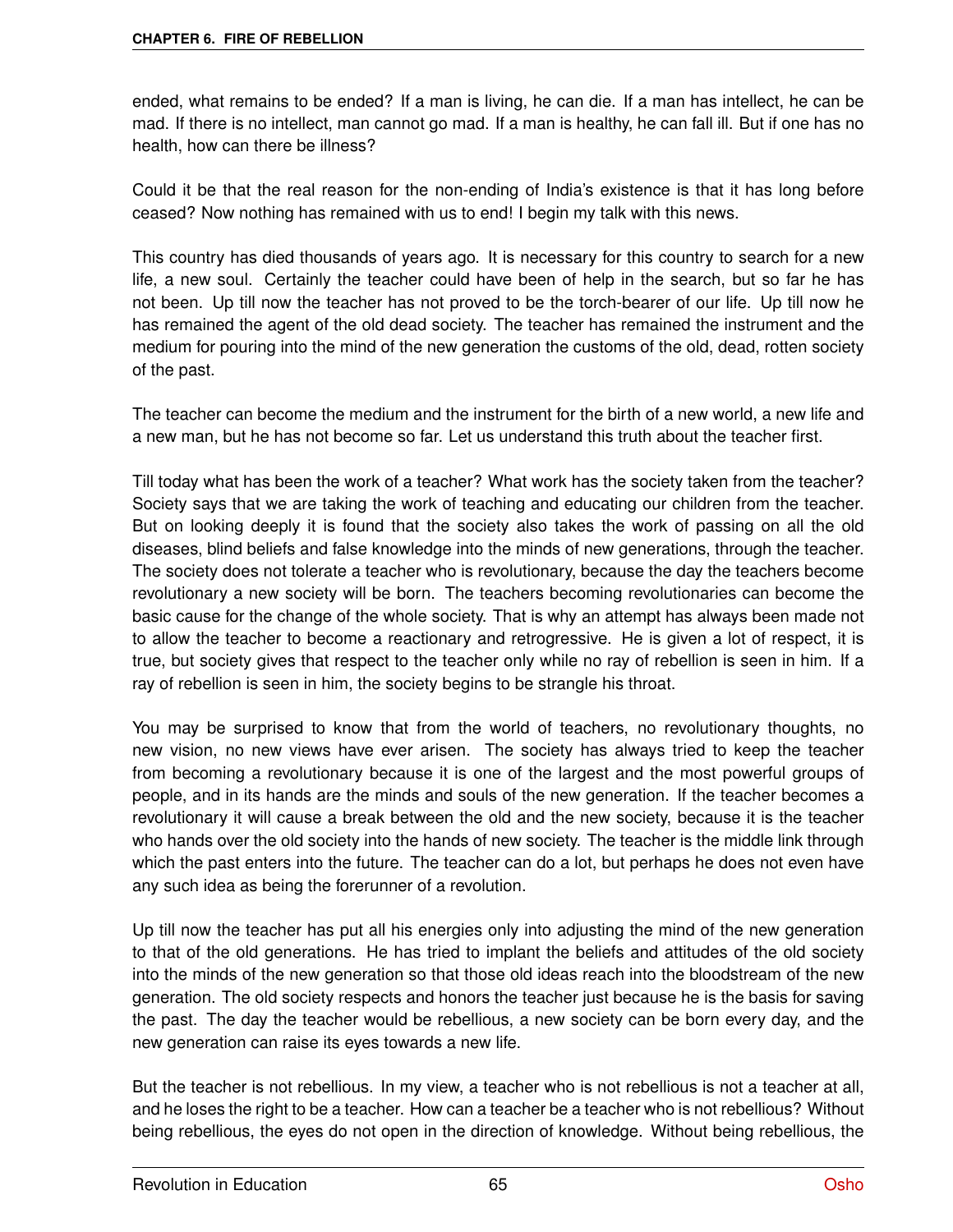soul of man does not come out of its shell. Without being rebellious, one cannot remain in step with life.

Can an education, a knowledge which does not give birth to the independent soul of man ever be called an education, a knowledge? It can be a burden, it can be just information, it can be learning – but education, never. Education should become the discovery of the soul, but it has not happened like that. The teacher has not yet acquired the attitude of a rebel. That is why the old, rotten society continues to live. What has already died remains alive in some form or the other.

In India this has become the most unfortunate happening of all. India has not even changed its old clothes; the question of changing its soul is very remote. The whole history of India is the history of non-rebelliousness. No revolution has taken place, no transformation has happened. When a society does not pass through revolutions, its life remains no longer a flowing stream but becomes a closed puddle which rots and stinks. It is just full of mud and stink because of lack of flow. There is a life like a river running towards the unknown ocean, passing through hills and valleys and crossing unknown plains. One life is like that of a river flowing towards the ocean, and there is another life like that of a pond, closed within itself, not moving anywhere.

The life of the Indian society has become like that of a pond, not that of a river. In one way the life of a pond is very secure: nowhere to go, no problems of the road, no straying away on unknown paths; no crossing of the hills, no dreams of the unknown ocean about which there can be no certainty to reach. The life of the pond has its own happiness, having a well-enclosed, carefree, fixed space. India is enjoying the happiness of the pond, not facing the struggle of a river. We have become so accustomed to this happiness that for thousands of years we have stopped taking any risks. Remember, the society which ceases to take risks, will slowly diminish the lighted flame of its life. The inner flame remains powerful only in facing risks.

Nietzsche kept a signboard on his table. Only two words were written on it. Whenever anyone asked him what was the essence of his life, he would point out to that signboard on which was written "Live dangerously." The reality is that it is in living dangerously that life is felt. Living a protected life, one never experiences life. That is why those who live in graves live very safe. There is no danger. The life of a pond is a life of avoiding all dangers, but it stinks, becomes dirty and dries up.

India has been living a secured life for centuries; has created its own cocoon and lives within it. We do not want to enter the expanses of this world and we do not want to travel to the moon and stars. We are bound to our homes. We are more like trees whose roots are bound to the land, than like man. We do not move from our places. Every son takes over his father's place, generation after generation. Repetition continues. Men continue to change, but the society remains the same.

If a man who lived a thousand years ago came to a village in India today, he would not find any difference; everything is the same as it was in his own time. We feel very happy about this, and we say, our leaders say, "Rome has died, the Greece and Egypt of old have died. Where is Assyria and where is Babylon? But we are still here." We respect our static situation greatly. It is not something to be respected, it is very insulting. This staticness clearly tells that we have become incapable of any change. We have lost that capacity for change. We are like a stone lying near a roseflower. The roseflower blossoms in the morning, dances in the light of the sun, tries to rise towards the sky, withers by the evening and falls down. But the stone that was lying nearby in the morning is lying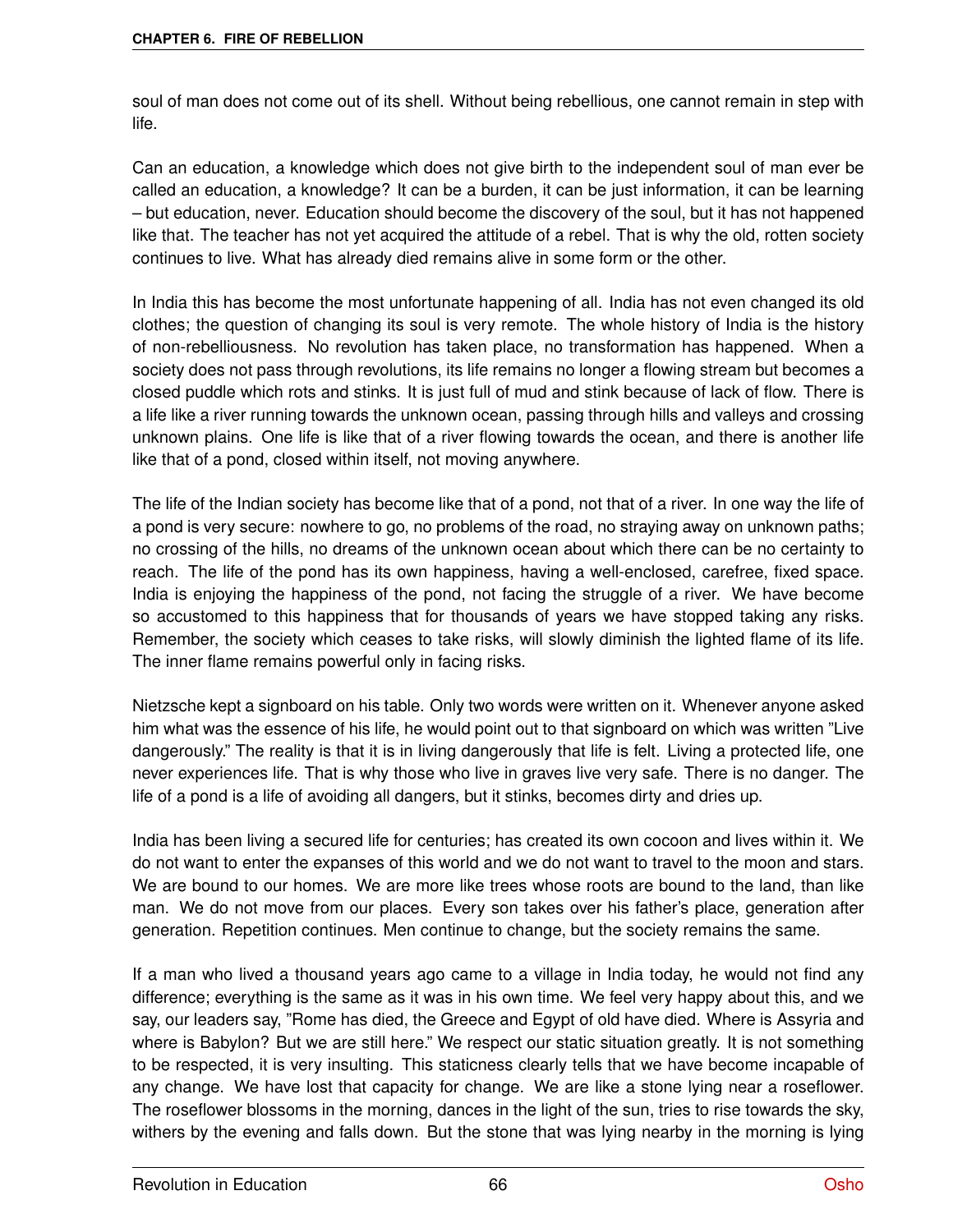the same in the evening as it was in the morning. The stone must be thinking to itself, "Look! the flower withered away, but I am the same as I was earlier. Many flowers have come and are gone, but I remain." The stone must be admiring itself, but the stone does not know the joy of being a flower. The stone does not know the thrill of change. It does not know that living, flowering, withering and falling to the ground has its own meaning and mystery. The stone does not know that only those wither who flower; only those fall who rise. It also does not know that only those die who live. If you want to avoid dying, avoid living. If you want to avoid falling, never rise up. If you are afraid of withering, do not ever blossom. But what does the poor stone know?

I have heard: One morning in a garden, a strange event happened. There were small grass flowers that had grown, well protected by the protruding stones of a stone wall. Sheltered by the wall, those flowers never knew storms nor the light of the sun. They were living a sheltered life, not knowing the rains, nor the stars that twinkled in the night, but they were very safe, there was no danger for them.

One of the grass flowers lost his head and one day peeped out. He saw a roseflower rising upwards towards the sky. A desire arose in that grass flower, "Can I not be a roseflower? Cannot I rise upwards?" In the night he prayed to God to make him a roseflower. God told him that he should not be mad, that he was so well-protected, that the roseflower blossoms in the morning and withers in the evening and falls, whereas when he blossoms he lives on for weeks on end, he does not wither easily.

The grass flower replied, "That I understood. We stay blossoming because we don't really blossom in the first place. And the grass flower is not so juicy from the very beginning, so we don't wither away easily. No, I want to blossom like a roseflower, I want to have velvety petals like the roseflower. I do not want to live under the shadow of this stone wall, I want to rise up in the open sky – even for a moment, but I want to rise."

The grass flower was adamant. The neighboring grass flowers also tried to persuade it, saying, "Have you gone mad? Such a thing has never been done in our family and tradition. This is an old custom, we just live here, buried in the stones. Even our forefathers never thought of going out in the open sky, nor did their forefathers. It is not written in our scriptures. What madness! It seems you have gone crazy! You are spoiled by the company of others. Remain within your limits. It is dangerous to step out of this place. You will die. Don't you see how much trouble roseflowers have to endure? The day before there was a storm and all the roseflowers were lying flat on the ground. One day when it was raining, all the rose petals were found weeping. If there are high-speed winds, the rosebush gets shaken to its very roots. We remain safe and happy.

The grass flower, however, did not agree. It said, "No, even for a day, but I want to be a roseflower." And when one does not agree, what can God do? God can do something only when one agrees. If you don't agree, he is helpless. So in the morning the grass flower became the roseflower. Soon the sun rose, the clouds gathered in the sky, and a strong wind began to blow. All those grass flowers began to shout at the new roseflower from below: "Oh you crazy flower! Now you will die! For a moment's happiness you lost your permanent comfort. Just for a moment, just to be a roseflower, you gave up your safety!"

Soon after, thundering rains came with very strong winds. The thin stems of the roseflower started moving this way and that, and the rose petals began to fall. Even the leaves fell off. After some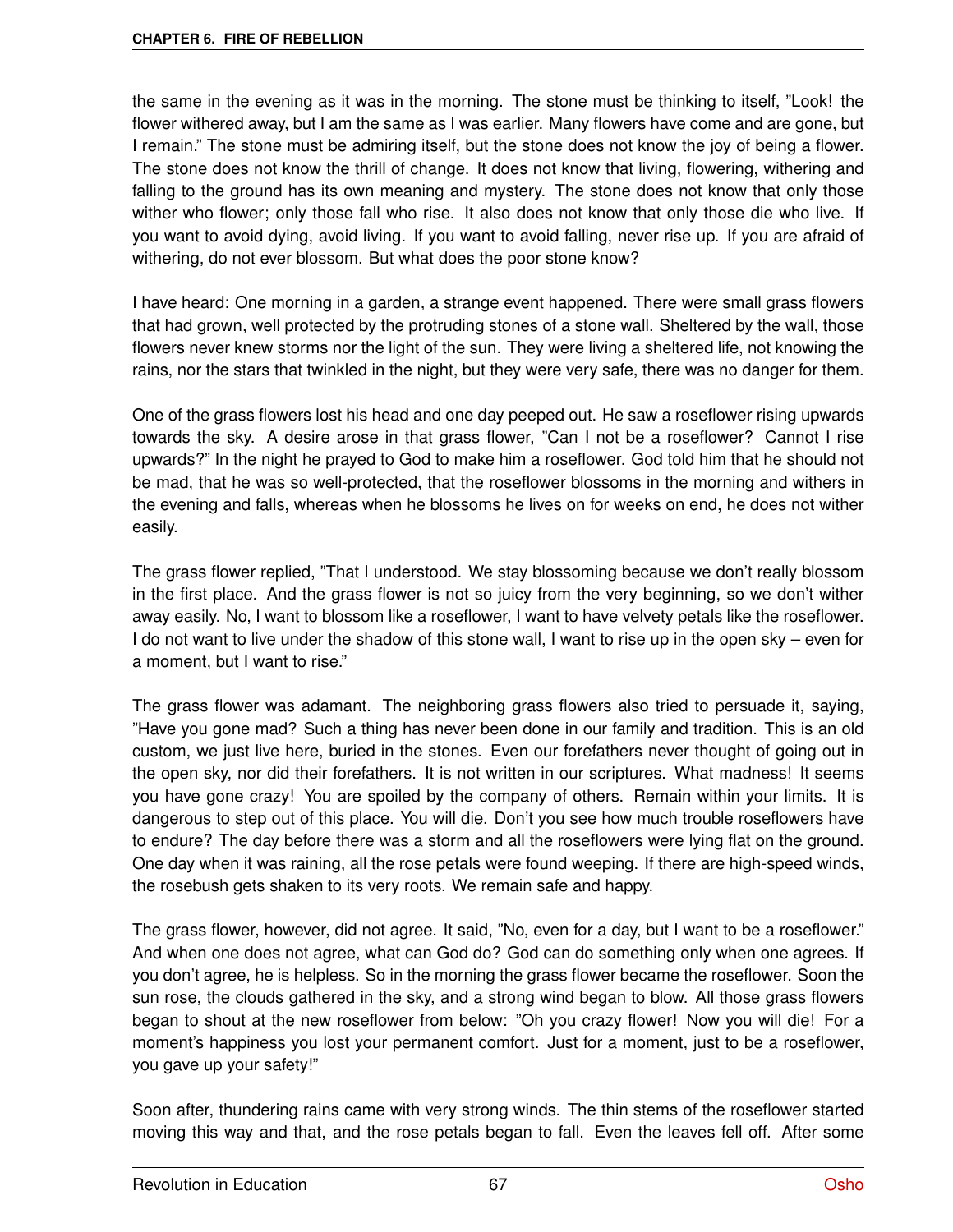time the roots of the rosebush, wet and weak, became uprooted and it fell over. While it was dying, a grass flower bent down and said, "You fool! Now have you come to your senses or not? For the sake of a moment's experience under the sky, how much didn't you suffer!"

The dying roseflower replied, "Friends, what I have known during these few moments, I never knew during a long life under the shadow of the stones. Rising for a moment towards the sky, struggling against the storm... maybe for a moment, but to stand facing the sun under an open sky! That struggle with the storm with my delicate branches! A few moments of blossoming – but really blossoming! The joy I experienced, the juice I felt – I am full of gratitude to God! And shame on you that you will never know what life is and what it means to struggle and live during a storm! You will live behind your safety wall and die there. Your life is unlived."

I don't know if this really happened or not, but it seems in the life of the people of India this has happened. We are living under the shadow of security. We have become so fond of security that any courage to move in dangers is absolutely destroyed. And then of course, whatever is old feels familiar and safe. Unfamiliar feels unsafe, unknown frightens. Unfamiliar paths create fear in us. So we have made a path and like a drudge we go round and round over it for thousands of years. Our teachers also initiate the new generation into the same old path on which our forefathers used to move.

No, that way the new India cannot take birth. The teachers of India will have to courageously take steps to break this situation and raise the consciousness of the people. Certainly there are dangers in dealing with the unknown, but why be afraid of danger? It is better to face the danger of the unknown rather than be secure with what is known, because in dealing with the unknown there is an interest in life; there arises energy to live and there is a challenge in life.

If the teachers of India decide to free the new generation from moving on the old fixed paths, it is possible for the soul of India to be born – otherwise not. They should decide to encourage the new generation to take up challenges and cut new paths, climb the mountains and cross the oceans and go into space. But we are in the habit of preventing children even from going into darkness, telling them that the night has come. We prevent them from jumping into the river which is flooded, from jumping into the sea. We say, "Where is the necessity to climb Everest?" Everest is the highest crest of the Indian Himalayas, which since the past one hundred years people from the West have been trying to climb. Many have died in the attempt, and we are laughing at them, sitting secure in our caves. We tell them, "Why do you climb? Are you mad? What is there on top except ice?"

We, however, do not know that the children of those communities that are prevented from climbing the hills, the very soul of those communities is prevented from rising to new heights, and it prevents their souls also from rising.

Thousands of children climb the Alps. Every year during their holidays many of them die in their attempt to climb the Alps. But knowing this full well, their parents and teachers do not stop them, just giving them the statistics of deaths last year. Where there is youth, there will be enterprise and climbing.

Hundreds of boys and girls cross the English Channel, whereas we have lost the courage to cross even a small rivulet. First we try to find how deep it is, whether our forefathers have ever crossed it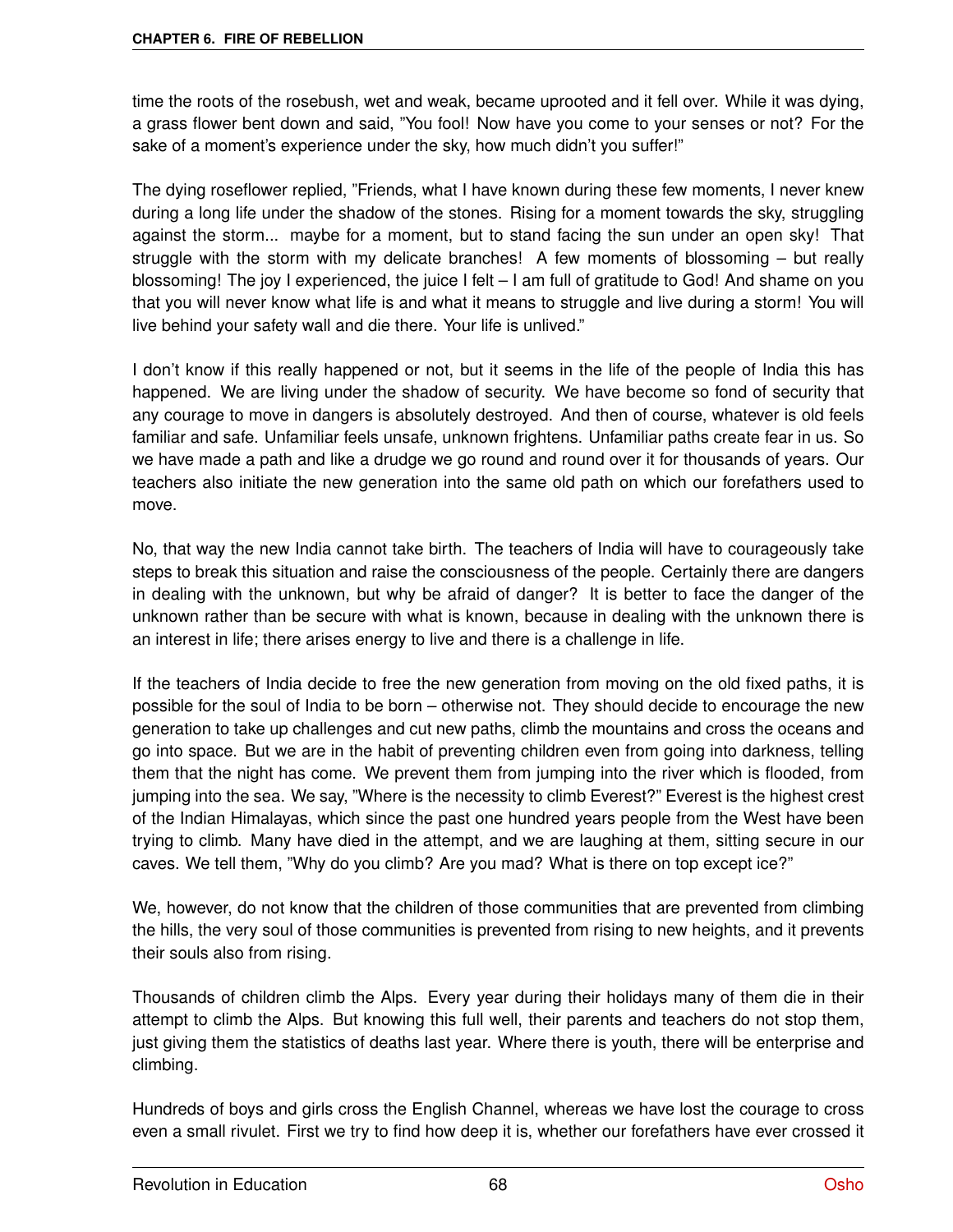or not. If our ancestors never crossed it, we are not going to do that because we only follow in their footprints. We cannot take any initiative. Why put our easy life in danger? Our personalities are so fearful that we cling to the corpses. There is no way the new can be born. If we get rid of the old, only then the new is born.

The most important task the teacher has to do is to make India free from its clinging to the old. The teacher should know that he is guilty if he ever tries to create infatuation for the old in children. He has to prepare the children for inviting the new, for being aware of the new, for embracing the new. Prepare the children to be attracted by the unknown and to listen to the call of the unknown.

American children are thinking of living on the moon, but Indian children do not do anything more than watch the drama of "Ramleela." Rama was beautiful and Ramleela is also beautiful, but how long will we continue to watch it? Even Rama would be feeling very much harassed by now as to, "Why are these people after me year after year to enact the same drama?" There will be other Ramas in the future, don't we need to care about that? Many other Ramleelas are going to be played, not only on this earth but on the moon and Mars, and other stars as well.

But for us everything has happened in the past. Nothing is to happen in future – all our work is over. The god of history has closed the doors and gone ahead. Now there is no more history. Now only one work remains to be done and that is to ruminate over past history. Just as the buffaloes go on ruminating while sitting chewing grass, we also go on ruminating over past history. Don't we have to create anything new, don't we have to give birth to the future, and don't we have to be anything new? Don't we have some dreams in our heart to create a new tomorrow? And don't we want to create some place where none of our forefathers has even set foot? What is the purpose and meaning of our life if we only have to walk in the footsteps of our forefathers?

We have to decide to walk on the paths where our forefathers never set foot. We will see such visions which our forefathers never saw, we will undertake voyages which have never been undertaken, we will walk on virgin lands where so far nobody has ever walked.

But no, our very aspirations have died. We go on looking for the old trodden paths and continue to walk on them. Hence, in India the new is not taking birth. If the new is not born, life becomes sad. Life has become sad. Every man is sad, tired and defeated. Every man is praying to God for only one thing: to make him free from the chain of rebirth. Somehow one wants to get rid of this life: where is liberation? Every living man goes on asking where is salvation, where is emancipation? We have made life so wretched that except for praying to get rid of it, nothing else seems relevant.

The whole country has become very sad. It is bound to be sad. By staying in the old for long, the mind becomes sad. When a calendar is hanging in our house, we tear off the past date every day. Likewise, every day the old must be discarded so that the new that is hidden behind can appear. In the mind of India, a new date never appears. The calendar is thousands of years old. There are so many old dates in it that the new dates cannot be found, not even with great effort. We have never thrown away the old calendar. We have to do that, so that new dates can be seen.

When we see the birth of the new, our soul dances with joy to welcome the new. A life of dance and cheer spreads all over, because there is great interest in knowing the unknown. The familiar becomes known, no interest remains for it. India has become interestless and hence it has died. Interest is a characteristic of life.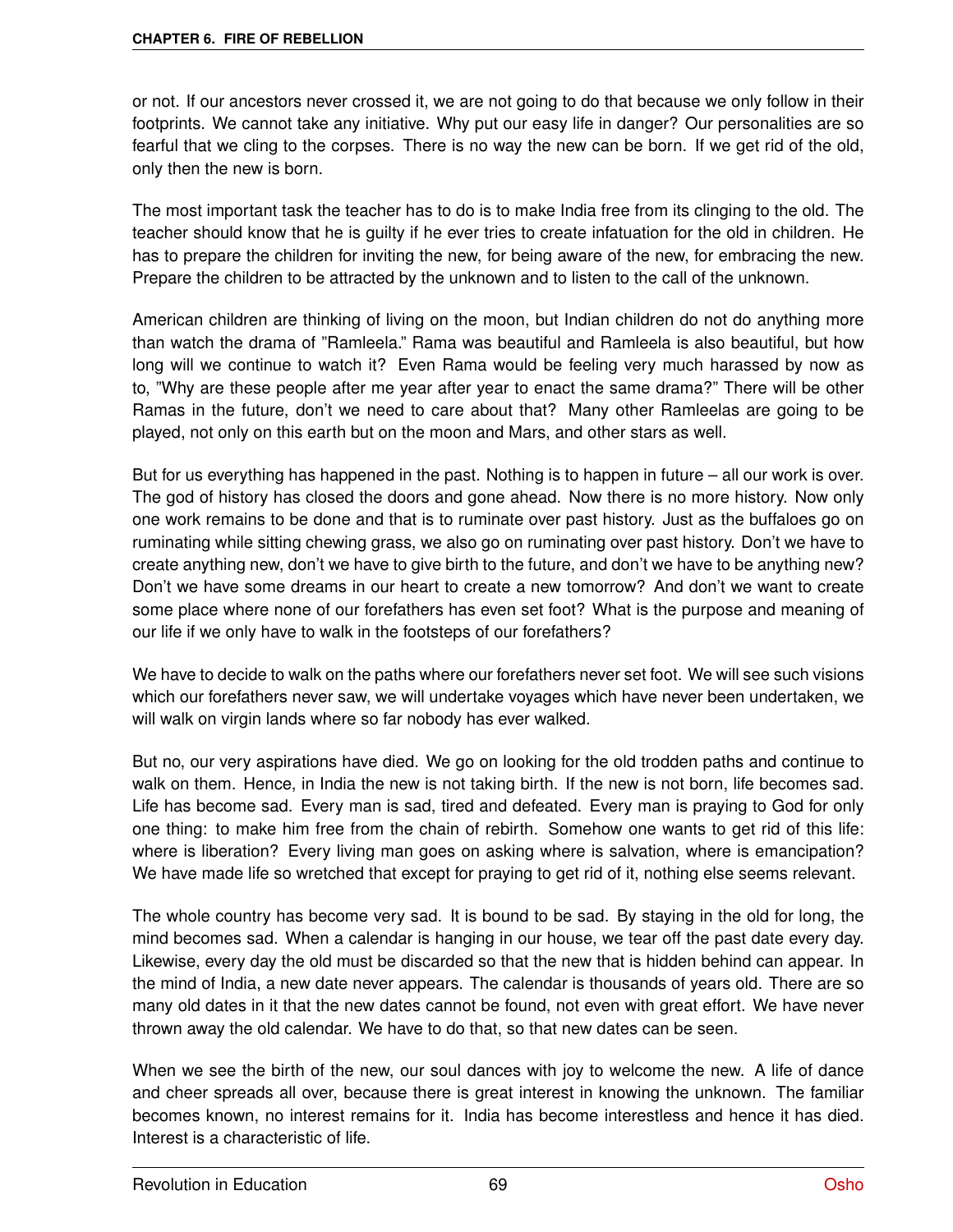If we want India to revive, the teacher has to do a most important work. Perhaps there is no other more important work than this, and nobody else can do it either. No other section of the society can bring about this revolution. It is the teacher who has to be clear in his mind not to allow new children to be dominated by the old. Before that can happen, sow new seeds in them. Before their mind starts being burdened with the old, make them listen to the music of the new. Before their minds become dulled by old tunes, let the tunes of new songs reach them, so that they are stirred up and engaged in the search for the new.

It is necessary to save the children of India from their parents. It may sound peculiar but it is so. Who will do this? Parents go on casting their children in their own image. Till they complete this job they do not die. When the parents feel that their son has now reached the same development as they had, the parents pass on. Every generation is doing this. The old molds are ready for casting; every new child is being cast into the old molds. Who will prevent this? Who will protect children from their parents? If this is not done, this country cannot take a new birth.

The teacher can save the children from parents. But the teacher is not aware, the teacher is not conscious. He has become the agent of parents, he is working for them. Parents give him a salary so that he can cooperate in molding the children as they like. That is why this has become a vicious circle. How to break it? Someone should take the courage to do it. Difficulties will be there, because the society does not respect such a person, but somebody will have to bear the consequences; otherwise this country cannot take birth.

Excepting the teacher, I do not see anyone else fit for the job. It is wrong to expect this from politicians; it is wrong to expect anything from them. For politicians, if good days arrive, mental treatment will have to be arranged; that much is alright, but nothing else can be expected from them. If the politicians from all the capital cities are arrested and they are sent away for treatment, the world will be different. But it is very unlikely that something can happen through them. Perhaps if people from the planet Mars arrive, something can be done. But there is no hope from our politicians, because they are the agents of all our diseases and they are exploiting our diseases. They have made our weaknesses stepping stones to climb into positions of power. Nothing good is to be expected from them. For them our weaknesses are their ladders, our diseases are their paths, and our ignorance, blind beliefs and foolishnesses are their stepping stones.

Who else can help then? Sadhus and sannyasins? No. Once upon a time they were revolutionaries. That time is gone. Now sadhu-sannyasins are not revolutionaries. Once there was a time there were people like Buddha, Mahavira, Christ and Shankara. Those days are gone. Now sadhu-sannyasins are servants of the society. The society gives them meals and they go on praising the society. Their condition is no better than this. Nothing can be expected of them.

There is only one class of people which has not yet bothered to do anything. That is the educated class of teachers. It is quite a big class and has immense power. Its greatest power is that the new generation is in its hands. Before the new generation changes for the worse, the teachers can give a new direction, new awareness to the new generation. There is a tremendous power in their hands about which they are not aware. If the new principles of transforming life are brought to the minds of the students, the whole country can be transformed within twenty years, because in twenty years the old generation makes way for the new generation to come. The accumulated filth of thousands of years can be removed just within twenty years. But this can only be done by the teacher and no one else.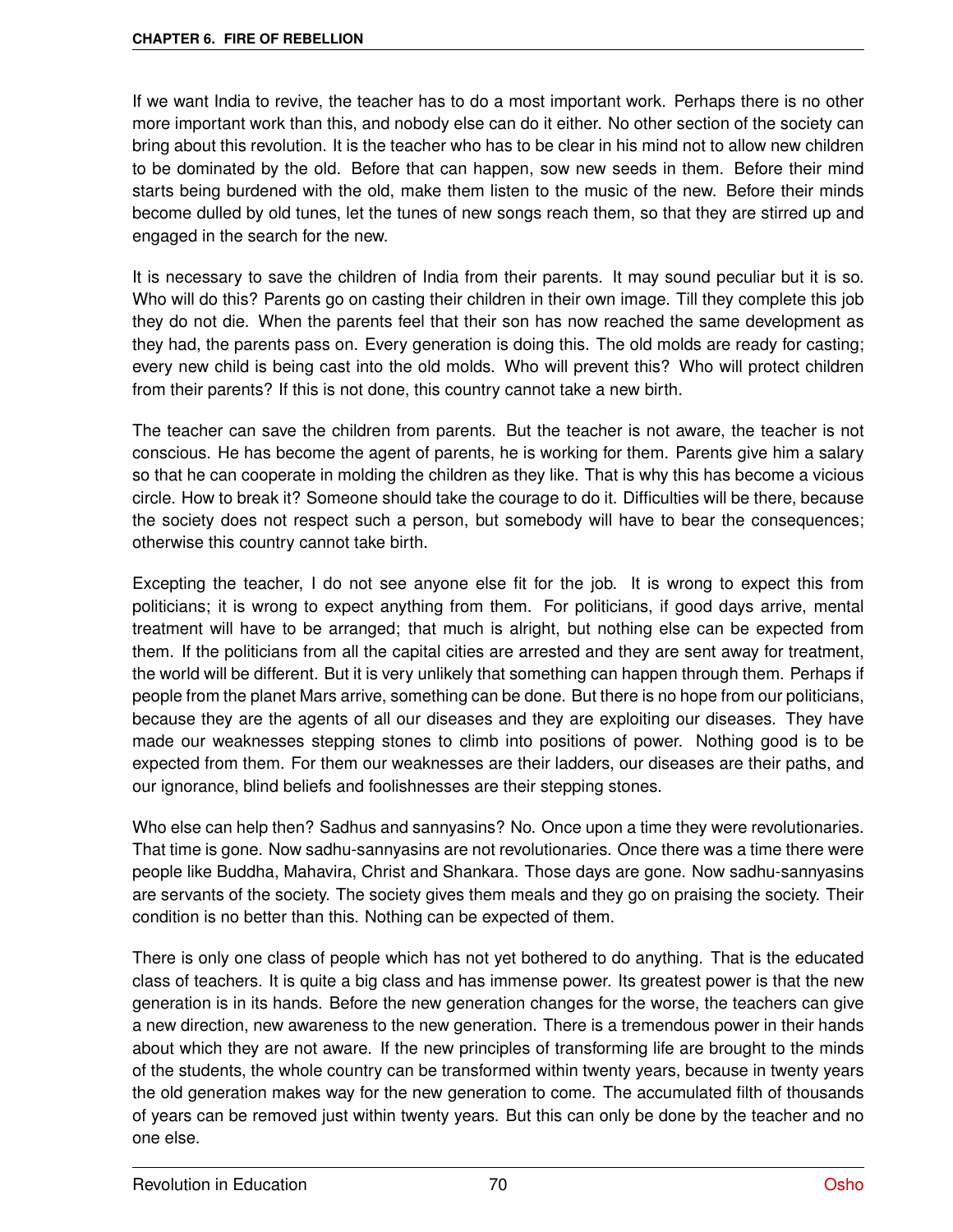So first the teacher should become aware that he is committing a crime if he is communicating the old diseases into the new generations. Old generations were afflicted by Hindu-Muslim labels. If a teacher is teaching the children under his guidance that "You are a Hindu," or "You are a Muslim," he is committing a great offence. He must teach the new generation that "You are all human beings, not Muslims and not Hindus." Then a new country will be born. If the old generation teaches that "You are a brahmin," or "You are a sudra," and if the teacher also confirms it, then he is the agent of the old generation. He will then continue the diseases, he cannot stop them.

It is enough to be a human being. If the new generation can understand this, the diseases of thousands of years can be destroyed within twenty years. Nothing can prevent this change. But the teacher is not aware and conscious about what he is doing.

We are infatuated with the old. The children should give up this infatuation with the old. In fact children are not interested in the old, they are very keen to know new things, but we are forcibly making them accept the old. Every day they must be taught the new. Courage, enterprise, risktaking is the one virtue which, if it is inculcated into the minds of the future generations of India by the teachers – the work will be over.

But in the structure that is devised so far, the child becomes impotent because he is confused; he does not know what to do. The teacher does not know what to do and what not to do. The people in the society who are supposed to think of the subject also do not know what to do. There is restlessness, but no clear path is visible. It has to be properly thought out, what can be done, what is possible.

I feel that we have a golden opportunity in our hands today, because there is more rebellious spirit in the minds of Indian children than any time before in the history so far. If the teacher can give proper direction to these rebellious children, the old rubbish can be put to the fire. From this energy of rebellion the new can take birth.

But the teacher is unable to understand even the potential of this rebellion that is born in children. He is not able to utilize this potential energy. In fact the teacher himself is afraid of it and he is trying to destroy this rebellion of the children from all sides. He does not know that he is committing a mistake.

The rebellion of the children is not to be destroyed, but it has to be given the right direction. This spirit of rebellion that has come in them, the soul that is born – which at present is throwing stones, breaking windows and chairs – this wonderful capacity to destroy that has arisen in them, can be directed to some worthy destruction. If we do not direct this energy properly, their anger will be wasted on destroying the wrong things. Breaking chairs and windows won't help in any way, but this courage to break chairs is welcome. With that courage the Hindu-Muslim fanaticism can be broken, the brahmin-sudra stupidity can be stopped, the foolish walls created between man and woman can be removed. The rotten morality can be exposed and a new, more healthy, more scientific morality can be given birth.

The capacity to break has arrived – but the teacher is afraid of it. He thinks that this ability to destroy is bad. Furniture is being broken, windows are being broken – but I say to you that the children do not know what to break, that is why they are breaking chairs. If the teacher explains to them what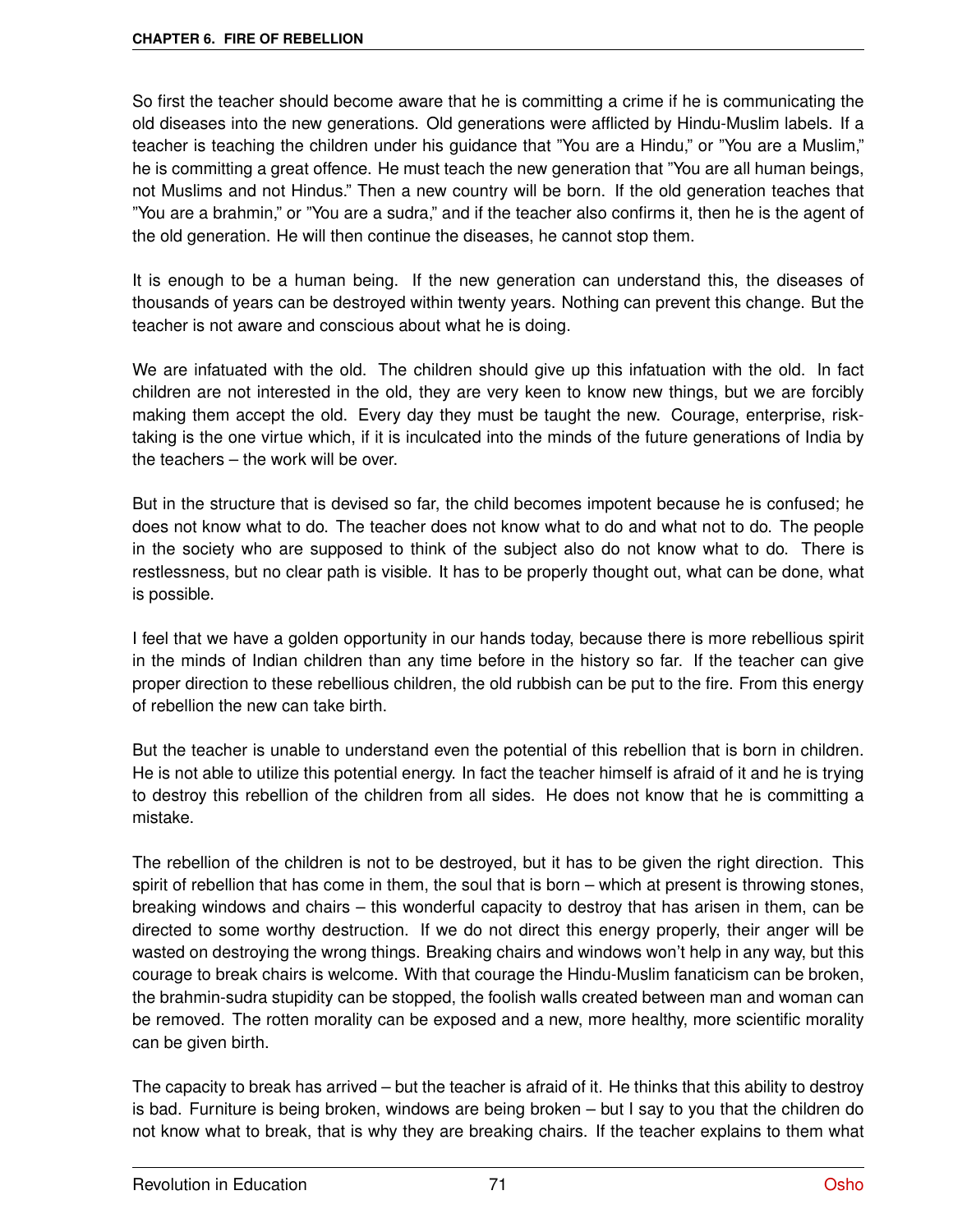is to be broken, then they will never break chairs; they will start breaking what needs to be broken. But the teacher is afraid. He says, "Do not break anything. Be disciplined."

However, you do not know that it is a great thing to break discipline. Discipline has a value, indiscipline has a value too. Discipline is valuable to maintain the society as it is. But when the society is to be changed, discipline is of no use, indiscipline becomes valuable. This is the time for change.

Utilize the indiscipline that is there in children. Whatsoever is rotten can be destroyed with the help of these children. What has become a great burden like rock on the life of man should be changed. The teacher can do it because he is very near and intimate to them. But he too is unable to understand the children and does not know what is happening.

It is a good sign that this rebellious spirit is aroused in children. If the teacher can become aware of his revolutionary role and can understand that the burning torch of revolution is in his hands, perhaps these children will love their teacher as they have never loved before. The teacher then will be a collaborator in making a golden future for the children as he never was before.

I have put before the teacher friends these few questions. What I am saying does not necessarily have to be right; it may all be wrong, so it is not necessary for you to believe it. But please think and meditate on whatsoever I have said.

It is necessary to give birth to a dialogue in the whole country, that the teachers begin to think, and they talk to the children, they try to understand them and then come to some decisions. Then I am very hopeful. A lot can be done. The situation is ripe, the opportunity is waiting, the whole climate is there; it is a God given opportunity and it is in our hands to utilize this great energy of transition. Or, would you rather just sit back and watch what is going on and condemn it as bad and not do anything? Would you rather be a spectator? Would you prove to be only a spectator in the life of the coming society? Then every day you will go to school and while you teach the children that two plus two is four, or teach them the ABC's, the politicians will go on preparing atom bombs. While you teach them arithmetic and the geography of the earth, the politicians will continue the preparations for destroying the very earth itself.

No, this cannot be tolerated any more. Teach that two plus two makes four – but that is not the only work of a teacher. He should become the creator of a revolution too, then only does he become a teacher. He has to remain awake to everything that is happening around life. He has to be conscious of the new sprouts that have shot forth in children. He also has to be concerned about his own role in life.

India has good teachers, but they are asleep. India has a very intelligent group of teachers, but they are not revolutionary. India has a long line of sincere teachers and teachers full of morality, but their sincerity and morality is retrogressive and reactionary. He is not a revolutionary and that is why he is watching helplessly. He feels there is nothing in his hands; he has only remained an instrument of the society.

In the whole world, India included, the politicians have cut off the teachers from the lifestream. Politicians tell the teachers that they should not worry about the quality of life and about politics;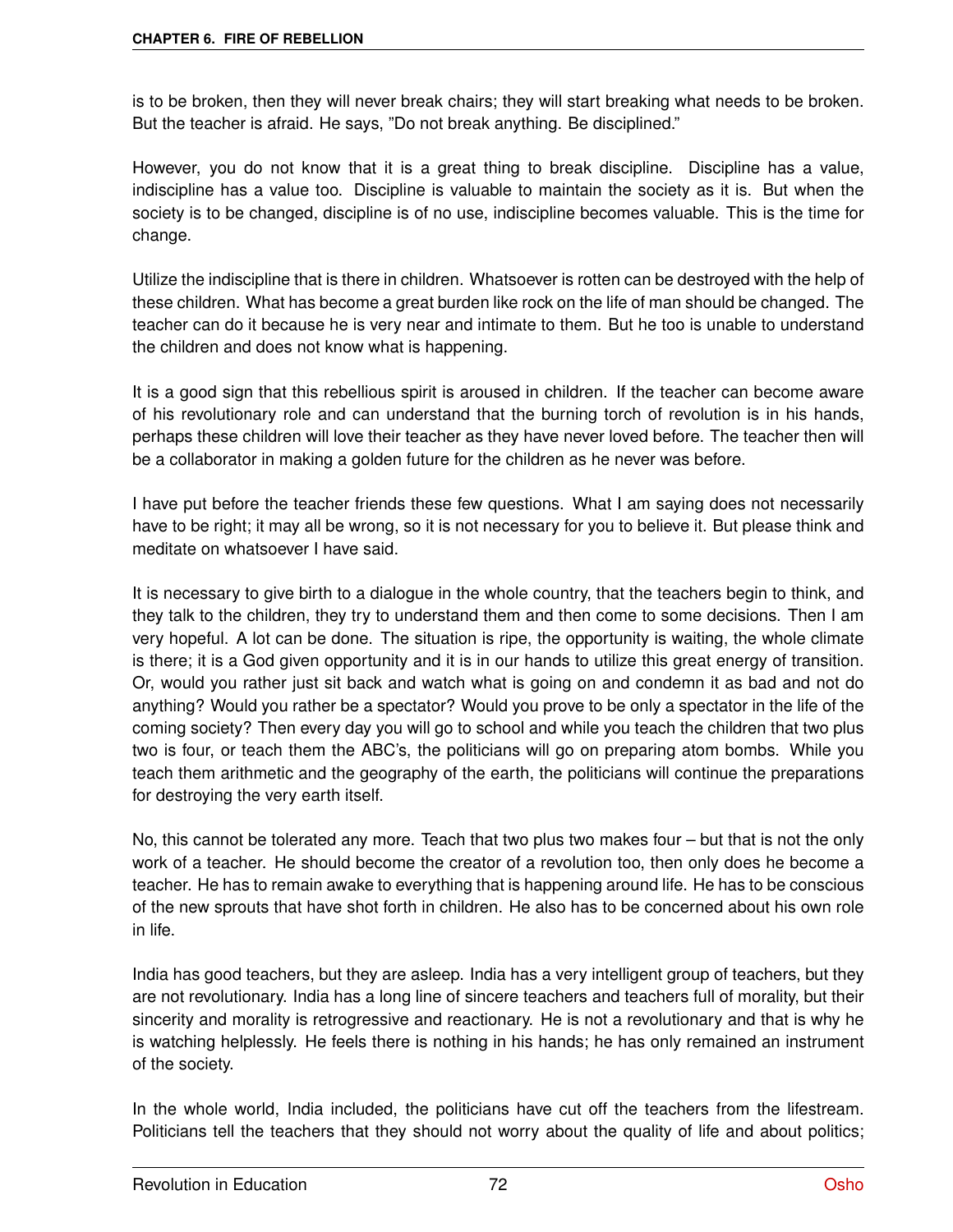they must do their work within the four walls of the school. The politician is very clever. He knows that if the teacher starts actively thinking about life, he has so much power in his hands that he will transform the whole society. So, cleverly and cunningly he has kept the teacher away from and separate from life as a whole.

The politicians have persuaded the teachers to feel that they are not concerned with life as such, that their great work is to teach the children that two plus two makes four and show them on the map where Timbuktu is, unmindful of whether Timbuktu actually exists! Now the possibility of saving humanity is becoming less and less, and if the teacher continues to watch silently this situation, I am not prepared to call him a teacher. The teacher has a great responsibility. The teacher is a midwife for the new generation.

Socrates has defined the teacher as one who works as a midwife in giving birth to the new soul. Socrates has said it rightly. He was one of the most wonderful teachers of the world. He has rightly said that the teacher has to work just like a midwife and assist in giving birth to a new soul. If you are not becoming, we are not becoming that midwife, we have no right to call ourselves teachers.

I have made a few humble suggestions here. I am grateful for your having heard me so silently and peacefully. Finally, I salute the divine residing within all of you. Accept my salutations.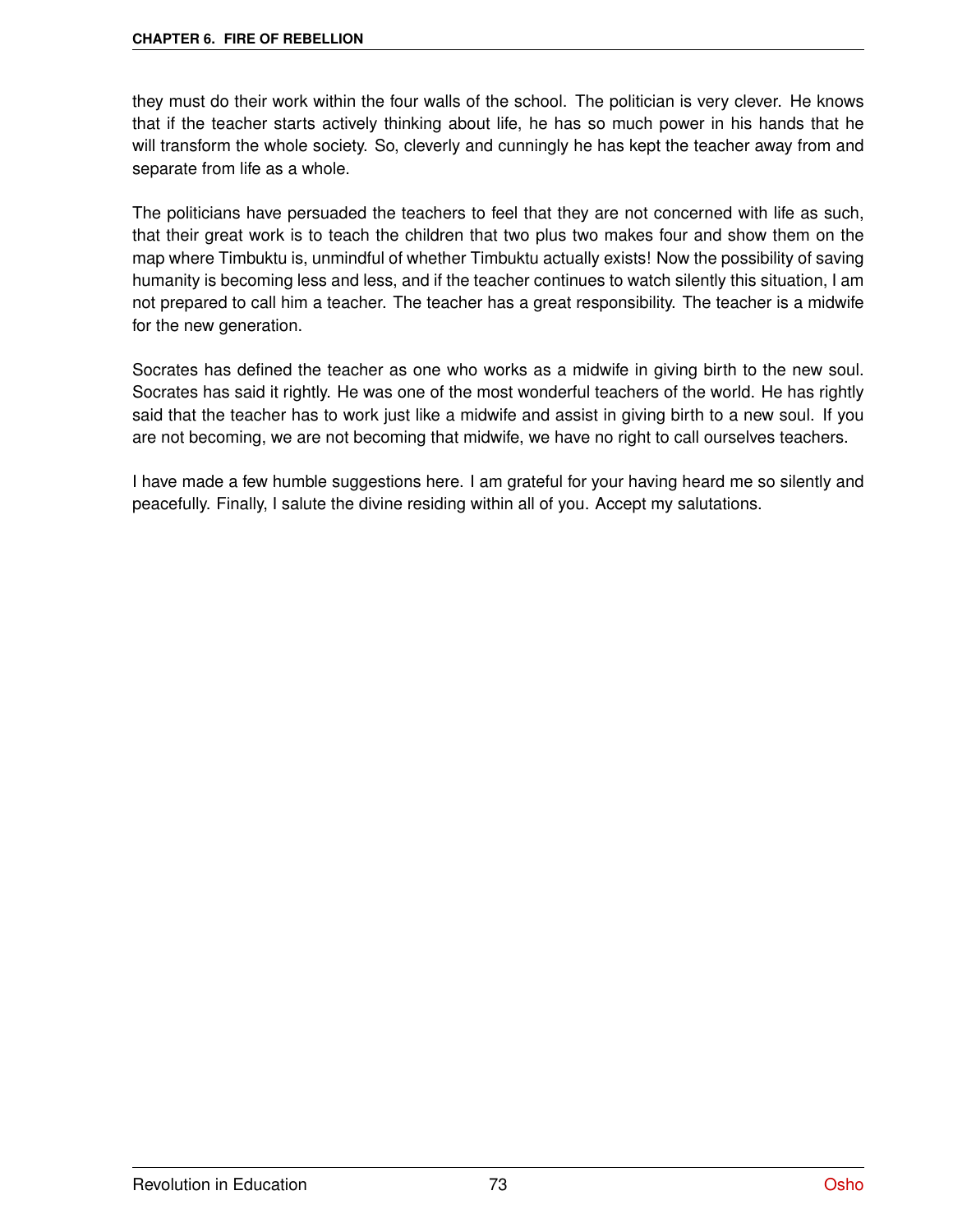## CHAPTER 7

### Total Education

*21 January 1968 am in Poddar College*

This discourse was given to teachers at Poddar College.

Of the misfortunes that have befallen mankind, the greatest are the ones which we have been regarding as blessings. Because of regarding them as benedictions, as blessings, it has not been possible to avoid those misfortunes, or to change them, and nothing has been done to be free of them; rather, on the contrary, we have been watering them at their roots. As a result, born out of this is the man who is in front of us, and created out of it is the society which is all around us.

What has been going on in the name of education I consider the greatest of all those misfortunes. Certainly you will be surprised to hear this, because education is thought to be a blessing. But are you aware that education has not given man balance and health? On the contrary, it has taken away all the balance from human life. And it was bound to be so, because there are some basic mistakes in what we have so far been thinking education to be.

The first basic mistake is that we have taken man to be only intellect. There can be nothing more false and wrong than this. Man is not intellect alone and the education being given is only of the intellect. The rest of the man remains untouched and incomplete; the rest of the man remains undeveloped, only the intellect develops. It is just as if someone's whole body shrinks and wastes, only his head goes on becoming bigger. That man will be only an ugliness, and that man will be unable to walk. It will be difficult for him to live, because his big head will not be in balance with the rest of his body. And this is exactly what has happened in the name of education.

We decided that man is only intellect, and then for the past three thousand years we have been doing everything only to develop man's intellect. The intellect has developed but the rest of the man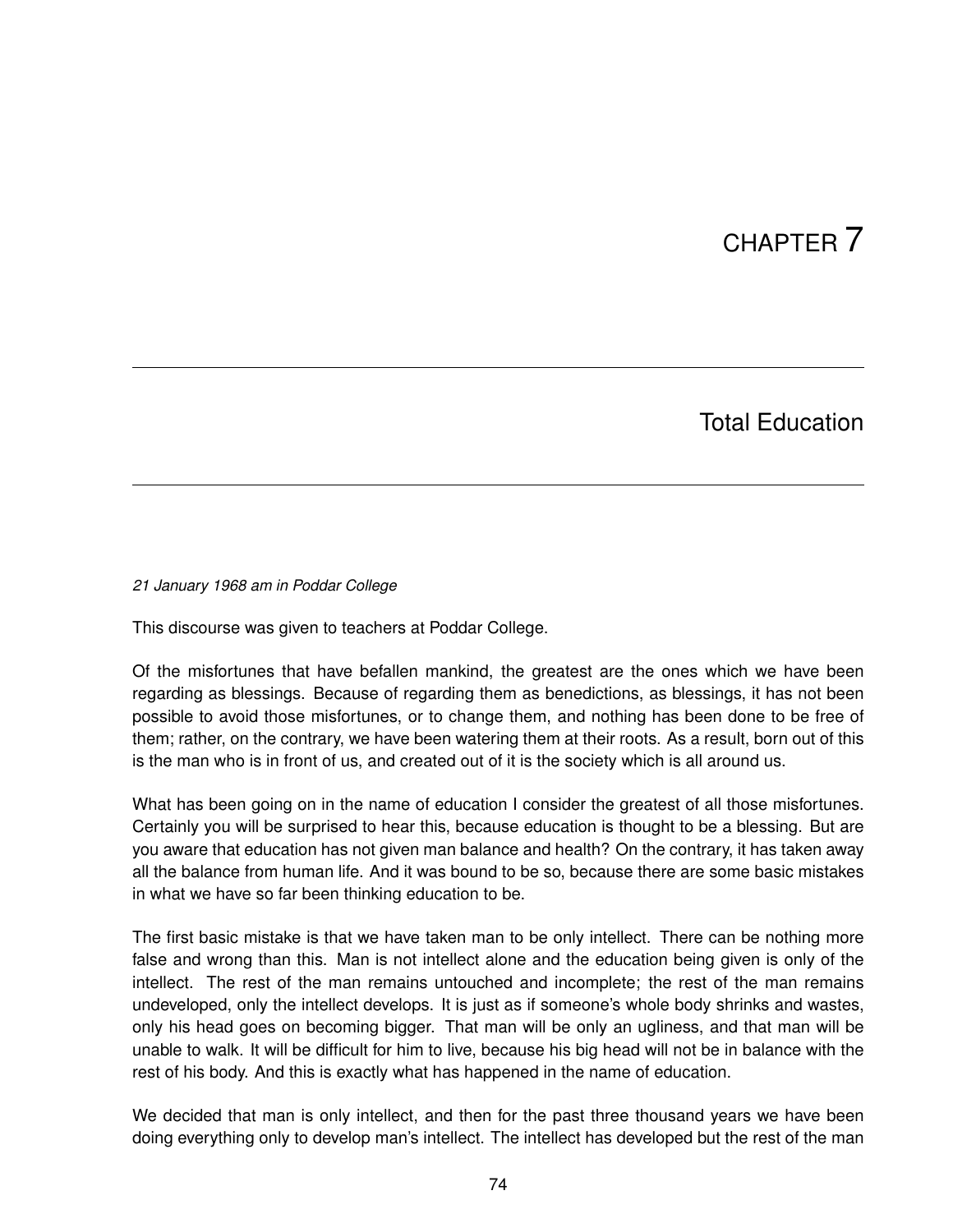is left far behind; the rest of the man is left three thousand years behind, and his intellect has gone three thousand years ahead. The tension, the gap that is created between the two is what is killing us. This has given birth to an inverted crippledness.

A man has all parts of his body intact and only his eyes are missing; then we say one part of his body is crippled, undeveloped. If a man has all his parts but his two legs, we call him crippled. An opposite type of crippledness is also possible of which we are not aware – a man having only two legs and nothing else. This man is an inverted cripple.

Education has not made man healthy, it has crippled him. Only his intellect has developed and all the remaining parts of his body have remained undeveloped. The intellect has become bigger and bigger, and his connection with all the sources of life have been cut off.

What do we teach? What do we give in the name of education? Do we offer any education of life? Do we give any education in living? Do we teach the art of life? Not at all. We teach some words; we teach some mathematics, some language, some chemistry or physics, some history or geography. But what do we really teach through all this teaching? Just some words.

Words are not life. Words have their utility in living life, but mere education of words is not the education of life. Then what happens is that there is a great pile of words.... An educated man ends up having no other wealth than that of words. He is as idiotic as any uneducated person. There is only one difference between them, and that is that in addition the educated man falls into the illusion that he is not an idiot. He remains just as ignorant about all other dimensions of life as any tribal man from the jungles. He has no understanding whatsoever about the art of living, he has no idea of the paths along which to live life. He has no acquaintance with life at all. What do libraries and books have to do with life? There is no need to commit the mistake of thinking that one who is familiar with a classroom is familiar with life. And it is necessary to keep in mind that life may not even give a clay medal to one who has won a gold medal in the university.

The education of words, mere accumulation of words, mere wealth of words, certainly becomes a weight on the brain but neither does it make the brain free, nor alive, nor thoughtful, nor does it provide any originality in looking at life, nor does it give the art of living or teach ways of living. So far, this is what we have been calling education! The sick, insane and ill man we see today is the result of this education.

Do you know that as his education grows, man goes on becoming more perverted? The uneducated man had a kind of balance and health which is missing in the educated man. The aboriginals of the forests had a kind of beauty, a kind of music, a bliss. There was a meaning and purpose in their life which is missing in the educated man.

It is really amazing. Are we becoming educated at the cost of losing bliss? Is our capability and fitness to experience bliss declining? Are we breaking contact with the roots of our life? If we look at the educated man with unbiased eyes – which is difficult because we are also educated men, so it is with great difficulty that we are able to see an educated man's diseases. Where there is the same disease prevalent all over the place, it is very difficult to recognize it.

We are all educated, not only educated but we are also the educators; we are the people who spread and impart that same education. It will be very difficult for us to see... very difficult for us to think that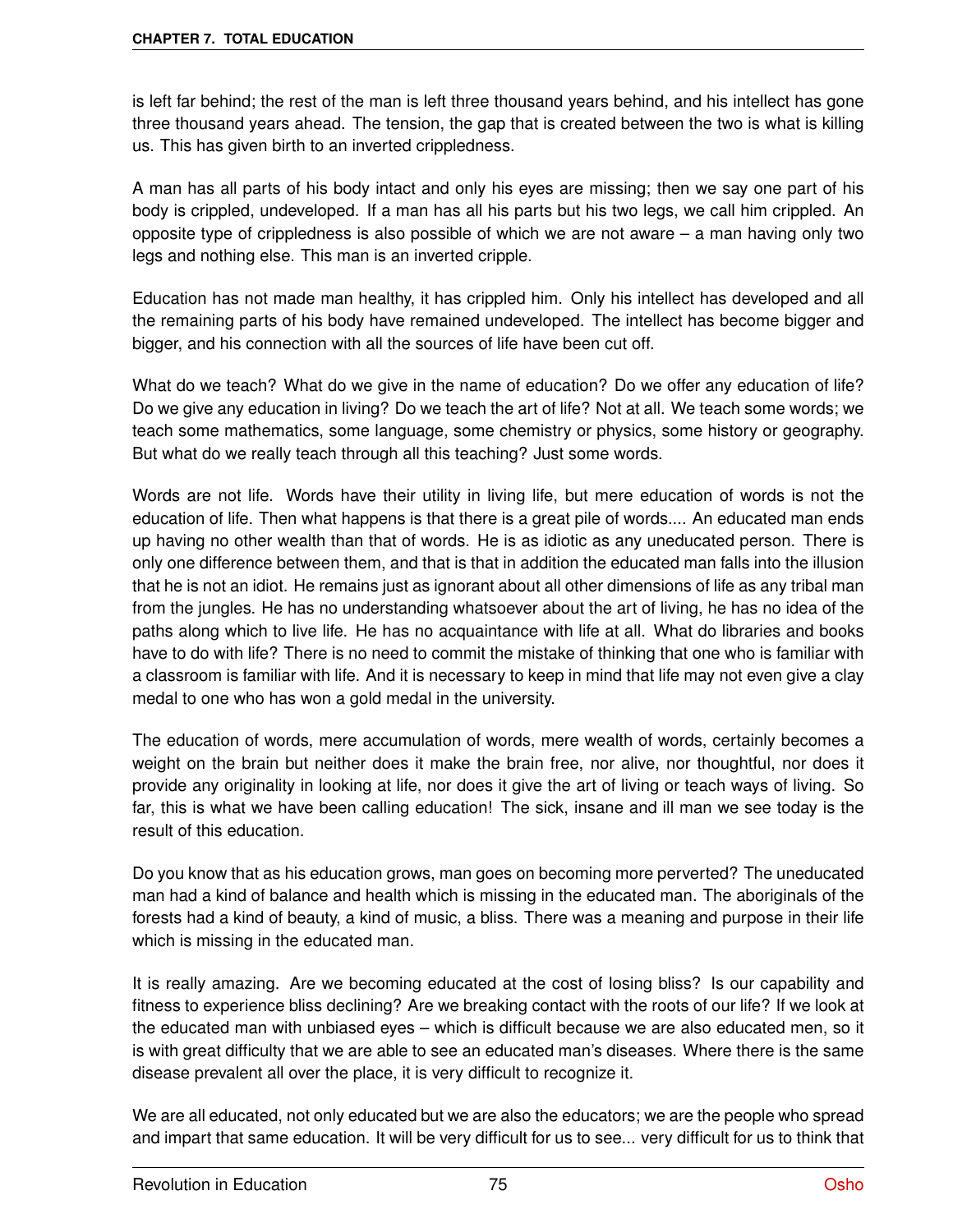what we are spreading is not making man healthy. But those who have eyes and those who have not lost their entire intelligence in going through this education – those people may be able to see a few things.

America is the most educated country, but the largest number of mad people is also in America. Is there some relationship between the two, or is it just accidental? The countries which are becoming more and more educated, the mental tension of their people is growing in the same proportions. Are we aware of these statistics or not? The more educated a country becomes, the more cases of suicide it has. In America itself, every day some 1.5 to 3 million people seek treatment for mental ailments. These are government statistics, and we know well that government statistics are never correct. If 1.5 to 3 million people are seeking mental treatment every day, then we know that it is not because of some individual difficulty, rather some collective disease is entering man's mind.

In New York thirty percent of people cannot sleep at night without taking sleeping pills. And the scientific investigations and researches there say that within fifty years not a single man there will be able to sleep without taking sleeping pills. Are these the symptoms of a progressing man? And what to say about New York – even Bombay will not stay behind for too long. We are also standing shoulder to shoulder in this progress, in this race; India will not stay behind. India, which has been the world teacher in every field, will not stop before becoming the world teacher in madness as well. We cannot avoid it; we are moving fast in this direction. Our leaders are making every effort so that we are not left behind.

The black shadow of mental tension and restlessness that has descended on the West – what is the reason for its birth? The people who have tried to make the West educated during the past three hundred years, they are the good people with good intentions whose hands are behind it. Perhaps they did not know about the total nature of life; perhaps they had the notion that man will become happy if his intellect alone can be developed. Certainly intellectuality should grow, intellect should grow, but in proportion to all the limbs of life, in a balance. It should grow hand in hand with health, with heart, with being. If it grows alone, it is bound to create danger.

Intellect has no heart. The life, the world created by intellect will also be heartless. Intellect has mathematics, not love. Intellect has calculations and statistics, not feelings. Intellect thinks in terms of figures and logic – life reaches beyond logic and figures and mathematics.

Life is very mysterious; no mathematics is able to explain it. No figures, no statistics are able to solve life. But intellect does not accept the existence of any mystery; intellect thinks everything is simple and straight like two plus two making four. It is this non-mysterious, heartless approach of intellect towards life which has given life a mechanicalness. Every day man goes on becoming more and more machine-like. But when a man becomes like a machine, we call him efficient, skilled.

A machine is always more efficient than man. And if our emphasis remains only on the efficiency of the man, one day man will become efficient like machines but will have lost his soul. Man commits mistakes, machines don't. We are trying for a man who does not commit mistakes, who is absolutely efficient, who moves on the unfaltering lines of mathematics.

Moving on the unfaltering lines of mathematics is like a train running on the railway tracks. But the rivers of life do not run on tracks, they run on unknown, unfamiliar paths. The river of life has a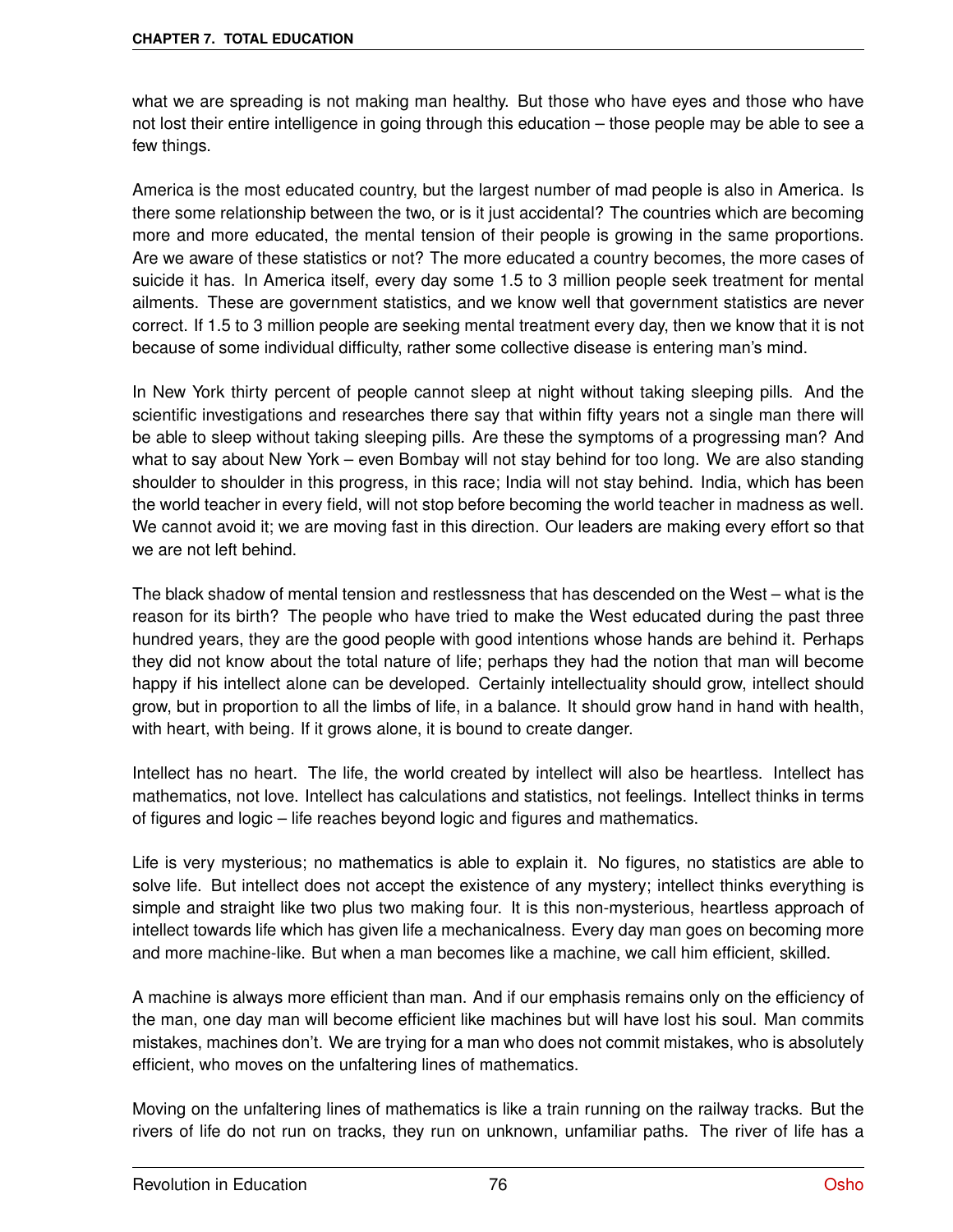freedom which cannot be contained in the fixed structures of intellect – but this is what we have been trying to do till today.

So the first thing I want to say to you is that education of only intellect is not intelligent and wise. There are other aspects of life too, and they are more significant than the intellect, because man does not live by intellect. The sources of man's living are much deeper than the intellect. Neither do we love through intellect, nor do we get angry through intellect, nor do we hate through intellect. Neither do we recognize beauty through intellect, nor do we read song and poetry through intellect, nor are any deeper experiences of life attained through intellect. It is not surprising if the education of mere intellect deprives and cuts life off from all the deeper experiences. But we have been imparting an education only of intellect.

This education has given birth to a very unbalanced man. This unbalanced man goes on doing just anything; just anything is happening through him, any trouble. And these troubles are absolutely bound to happen, because when a man becomes unbalanced from within, his outside behavior also becomes unbalanced. Then there is no movement, no clear goal, no music, no rhythm in his life. This is the first of our misfortunes – that we have understood education as the education of mere intellect – not of a total life. The education of a total life will have other meanings.

In my vision, too much weight of intellect completely stops a few things from growing within man. We start sending five-year-olds to school. Their intellect comes under such a load that their bodies, their hearts, their feelings – all capacities in their life for deriving bliss and enjoyment – get destroyed. All juices of life are taken away by the intellect and the rest of the life dries up.

These children grow up heartless, without feeling, empty of any love, machine-like. Their value is only one: how much higher position they can reach, how much salary they bring back home, how efficiently they work. Is man born for this? Is man born only for this, that he gets a bigger salary or sits on a higher chair? Or does man come in life to search for some other wealth of bliss? But in order to search for that wealth, it is necessary to develop some other things.

In my view – it will appear very strange to you when I say this today – until the whole of mankind comes to this decision, if not today then tomorrow, that there should be no weight on the child's intellect up to the age of twelve or fourteen years of age.... The weight on the child's intellect should come only after fourteen years of age. Up to fourteen years of age, all efforts should be made for the growth of the child's body and feelings.

The first fourteen years in the child's life are the most formative years. As the child attains sexual maturity, only after that is the right development of his intellect easy and appropriate. Before that, there are other precious parts of his life which should develop. The child's health should develop, the child's feelings should develop, the child's capacity to love should develop, because the child whose capacity to love does not grow in childhood, even if he grows to old age there will not be any growth of love in him.

Childhood is the most pleasant and amazing opportunity for love to grow in children. But we waste and destroy that time in teaching them mathematics and teaching them geography and the foolishnesses of history. What is the purpose of it all? If the child does not know much of geography, there is no great harm in it, and if the child does not learn the names of mad people like Akbar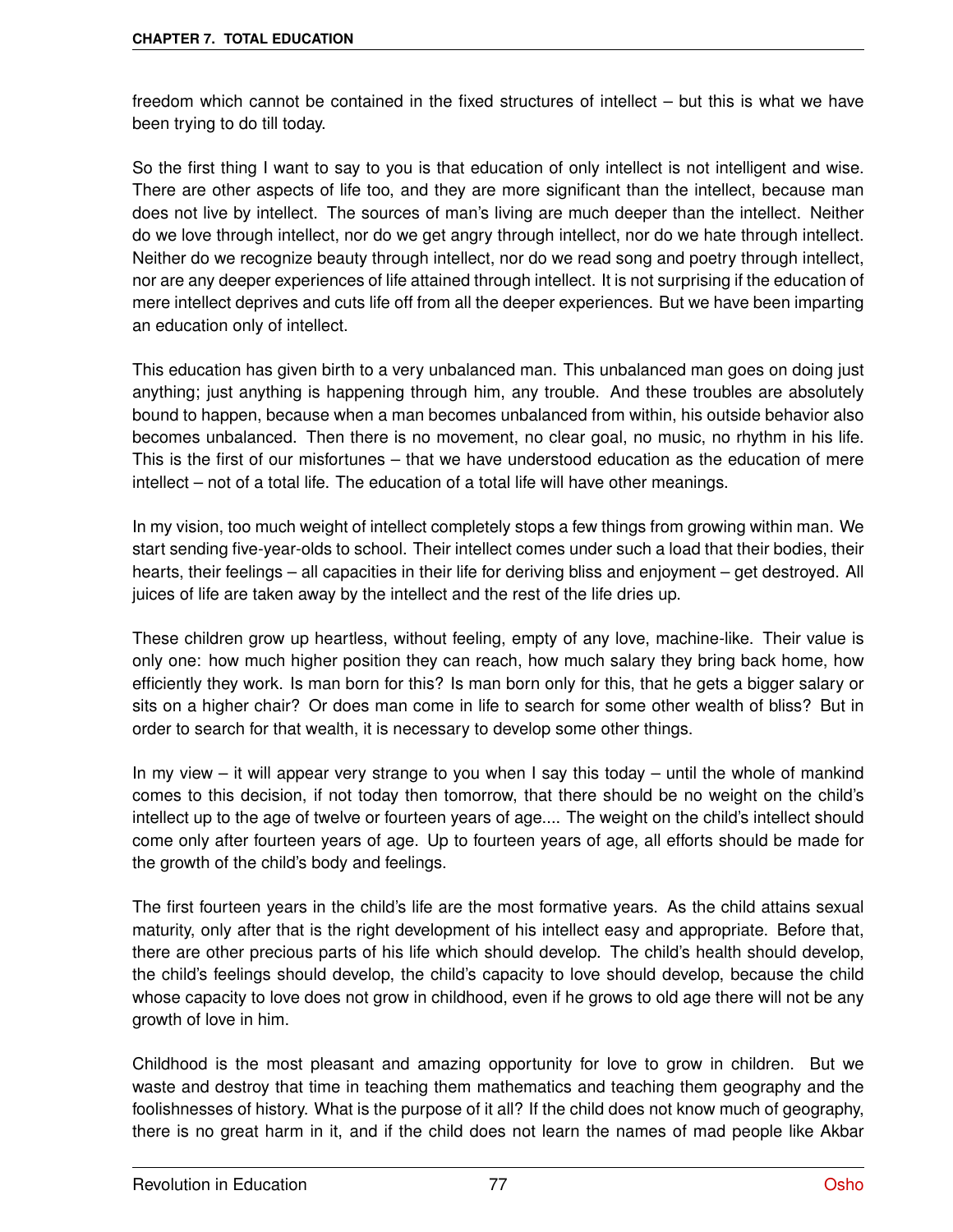and Napoleon and Alexander, it makes no difference at all. If the child does not learn the statistics of which people have killed how many people, that makes no difference. And to teach them the nonsense of which emperor was born in what year and died in what year – neither is there any meaning nor any significance in it. But all those moments in the child's life which were for developing love get wasted in teaching him all these stupidities.

Are you aware that all your love after childhood becomes false and empty and deceptive? There is a basic difference between the love you felt for someone in your childhood and the love you felt for someone when you had become adult. That sacredness of childhood love, once it is lost – if that innocence is once lost – to regain it in life becomes very arduous almost impossible.

The whole capacity of childhood should be devoted to the development of love, not to the development of intellect, because the palace of life that is erected on the foundations of childhood love, only that can attain to bliss. Bliss has no relationship whatsoever with intellect. But we put intellect in the very foundation, then the building that arises is not a temple but a factory. If man's life is to be made into a factory, the building should arise on the foundation of intellect. And if man's life is to be made into a temple, the foundations should be laid in love.

All of childhood should be given to the development of the heart, all efforts should be made for the development of the heart. And for the development of the heart quite different opportunities are to be sought, not the opportunities we seek in the schools and colleges. For the development of the heart it is necessary that the child be under the open sky, near the trees, under the shelter of the moon and stars, at the river banks and sea shores, in contact with the soil, the earth. The closer the child to the vast, the more love will grow in him, and the sense and meaning of beauty will develop.

The crime that is being done against small children sitting within closed walls in front of blackboards – the sin that is happening this way, someday, if not today then tomorrow, mankind will take account of it and we all will be declared guilty.

Before they have hardly gathered any consciousness, in the name of education we imprison children within closed rooms and walls, in prisons. And what do we teach them there? What values of life do we teach them there? Then the wonderful moments of childhood, when the contact with life could have been established, are lost.

Rabindranath has written, "I was being imprisoned in the schools. The birds would be singing songs outside and I had to go on looking at the blackboard. The sounds of the birds would be wonderful, but I had to listen just to the monotonous voice of the teacher and learn geography. If my ears and my being reached out to the birds, I had to undergo punishment."

Then, when Rabindranath started his school for the first time in Shantiniketan, who would give their children to him to spoil? Rabindranath himself could not get any degree in any university. Fortunate was he; otherwise the world would have been deprived of a great poet. Blessed was he that his parents could not succeed and took him out of the school. Had his parents been successful the world would have suffered a great loss. And how many losses this world has suffered throughout the history of man cannot be assessed because there is no way to know how many Rabindranaths would have been lost in the schools.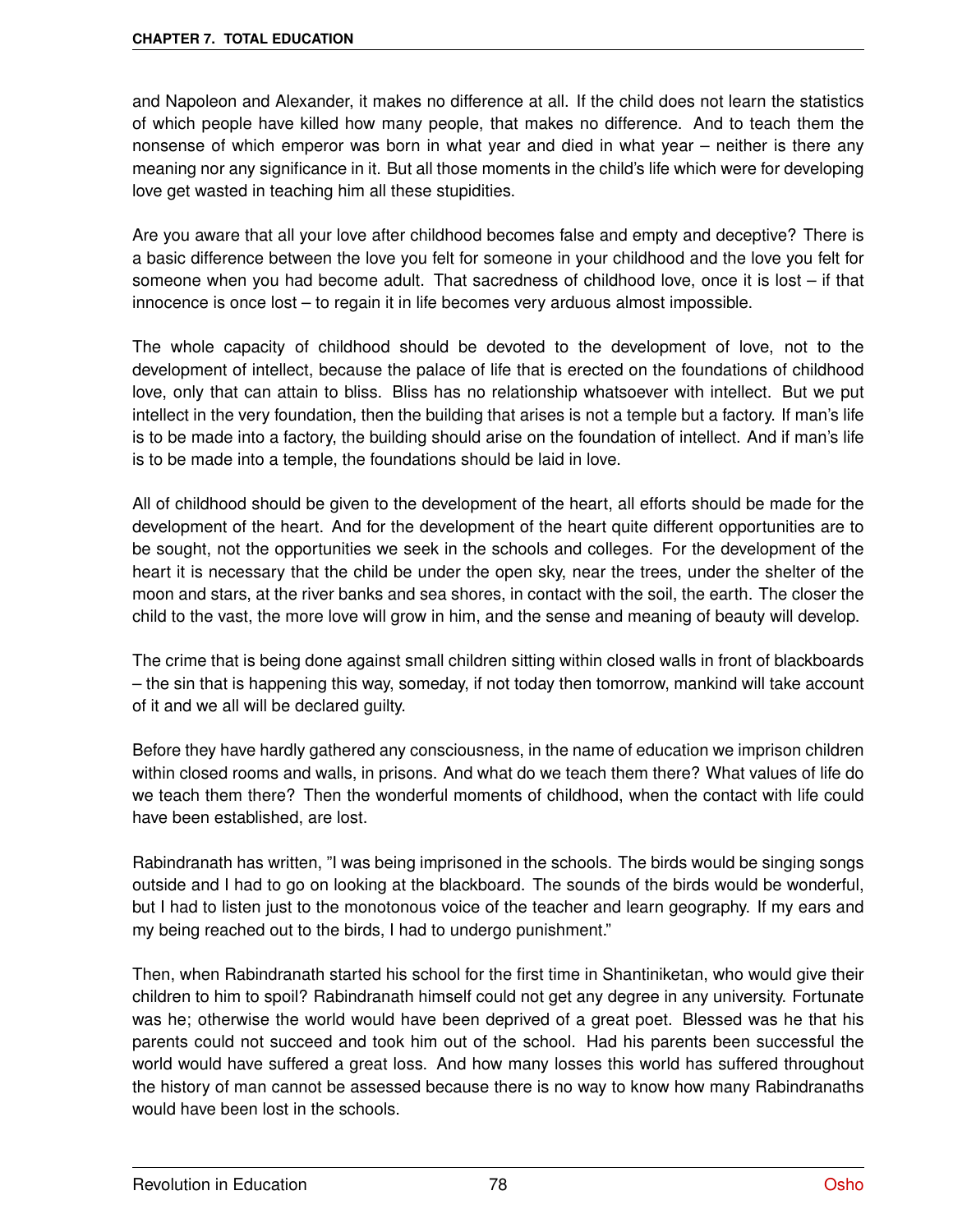When Rabindranath opened his school for the first time, who would send his children there to be spoiled? If I open a school, would you send your children? No, you would not. Who would send their children to be spoiled? But still there were some such children of Rabindranath's friends whom it was not possible to spoil anymore – they were sent to Rabindranath's school. They were at the extreme border, now there was no hope for them to be spoiled any further. Ramanand Chatterji, the editor of MODERN REVIEW, had also sent his son; he was fed up with him.

Any children who have even a little intelligence, parents certainly get troubled with them. Parents like non-intelligent, idiotic children, without any genius, very much, because they sit down wherever they ask them to sit down, and stand up when they ask them to stand up. They neither have any soul of their own, nor any being of their own.

So Ramanand also had sent his son. After three months Ramanand went to see what the condition was there, how the school was run. He had no hopes that the school would be running, but what he saw there amazed him even more. Rabindranath was sitting under a big tree, some ten to fifteen children sitting around him, and study was going on. Coming closer Ramanand discovered that ten to fifteen were sitting under the tree, and ten to fifteen were sitting up in the tree. What kind of class was this?

To Rabindranath he said, "I had my doubts in the very beginning! What is going on? Is this a class? I feel sad to see this – the boys sitting up in the tree."

Rabindranath said, "I also feel sad: the fruits have ripened, and I am amazed at the children who are sitting under the tree! I also feel sad. I have become old; otherwise I also would have been in the top of the tree. The fruits have ripened, the winds have brought the fragrance of the fruits, the tree is calling, and if children don't climb it, who else will? The tree has sent the invitation – these children who are sitting under the tree have already become old. They are not receiving the invitation; the message is not reaching their nostrils that the fruits have ripened. The tree is giving the call to come! Sad will be those who have become old and unable to climb, but these children have not yet grown old! This is what I was thinking, sitting here. Have these children already become old? Have they not felt the challenge of the tree? Have they not received the message?"

We make the children old in their very childhood. And then if the youth, the freshness disappears from life, who is responsible? As I see it, too much misconduct is happening, too much oppression is happening. Much wrong is happening.

The moments of childhood are so wondrous that they will never again come back into life. The matters of mathematics and accounts can be taken care of later on – the whole of life is lying ahead – but some precious matters of life can be passed on only in the childhood, which can never be passed on later.

The children who do not become close to nature, those children will not be able to become close to God either – this we must understand – because nature is the door to God. Those who have not experienced in the childhood the one who is present there – that presence of God there, under the sky, in the sun, on the sands of the ocean, near the trees – will worship in the temples until their old age, will bow down in front of the stone statues, will learn the GITA, the KORAN and THE BIBLE by heart; but they can have no connection with God whatsoever. They have already missed the very door, they have already wandered off the very path.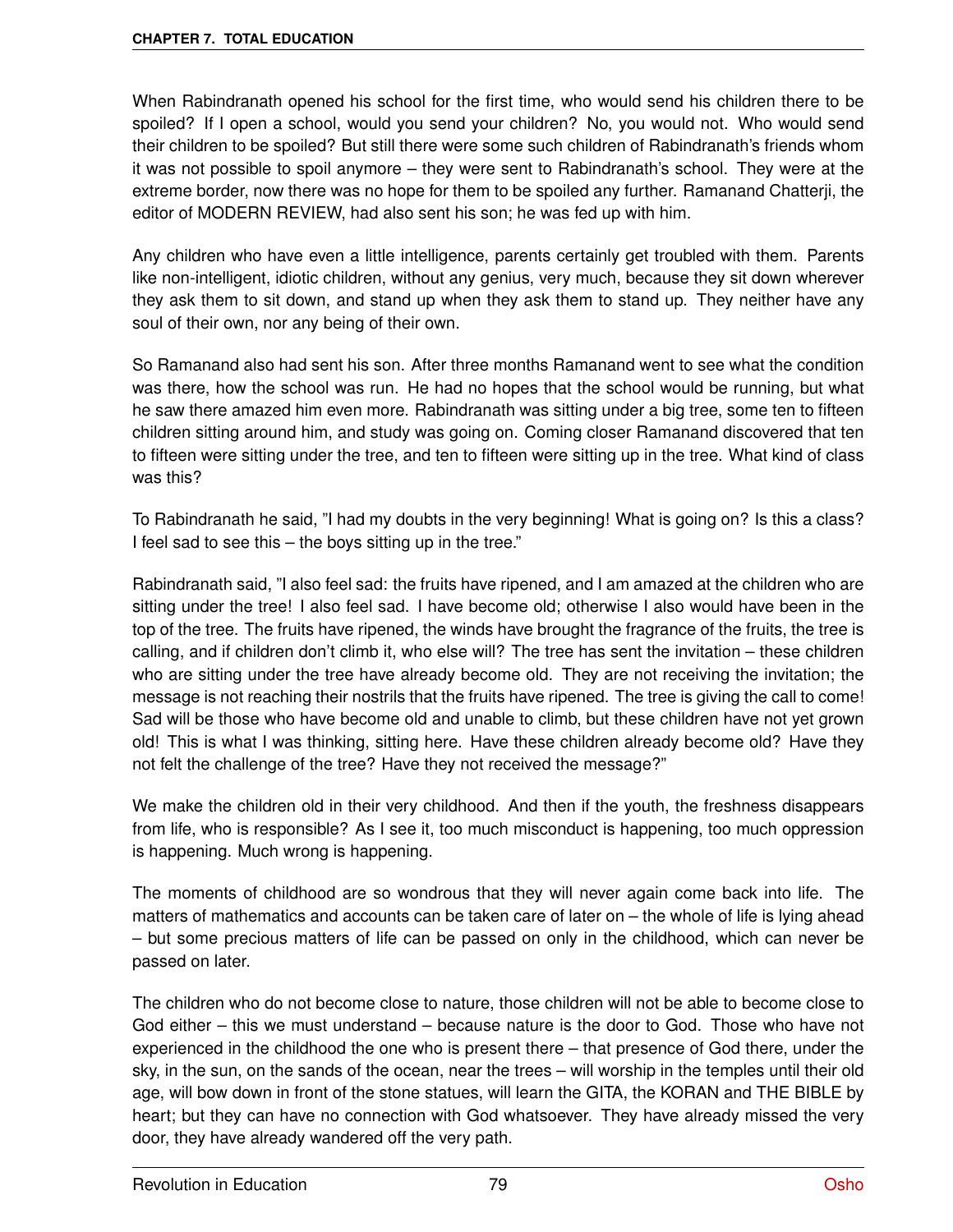The first necessary thing to know about right education is that we should be able to provide children closeness to nature, not bringing them close to the man-made houses but to all that is created by the energy of life, because it is through this that they will be able to come close to God; it is through this that they will be able to come to love; it is through this that they will be able to understand the secrets of prayer and then their life will arise out of that.... Love should come to them first, mathematics later, because no mathematics can deceive a man who has learnt love.

Somebody asked Saint Augustine, "What shall we do that no evil is done by us?"

Saint Augustine said, "Do not ask this. I know only one thing, that if you know love, then whatever you will do it cannot be evil."

Augustine said not to bother about how not to do evil; that is not the question. If there is no love within you, then whatever you do will be evil; and if there is love within you, then whatever you do it cannot be evil.

But what education of love, what initiation in love have we given? What certificates of love have we conferred? And then if in three thousand years man has become completely loveless, murderous and violent, who is responsible for it? None other than our education can be held responsible for it.

But the teachers need not feel offended by this, because putting this responsibility on education means I am giving lots of honor to education; I am saying education is the center of life. Hence the teacher should be ready to bear the main responsibility; tomorrow the main honor too can be his. Tomorrow, if life is transformed, it is education which will receive the honor. And today if life has become polluted and poisoned, then the educationist should be prepared to accept the main charge and responsibility also. This is indicative of education being central. What I am saying is very respectful – that education is central. Neither the politicians nor the religious leaders are as responsible as the teacher is.

But the coming world will also only bestow honor on the teacher if he is able to lay down some basis for changing life. If you are not able to change it, tomorrow, children themselves will start changing it.

A friend of mine has just returned from a trip to Holland and Belgium. He told me that the highschool boys and girls there have started refusing to study any further. They have big youth centers, they have big unions, and what they say is, What will come out of studying any further? They ask their parents, "You are very educated and what has happened in your lives? So why unnecessarily force us through the same machine, passing through which you have not attained anything?" And parents have no answer for it.

If your children also ask you what you have attained by being educated, what answer have you got? Will you show them your coffers? Will you show them your big houses? Will you show them your chairs you have obtained in Delhi? What will you show to the children? Do you have anything you have attained by being educated? Can you say with great certainty, "My self-confidence is great"? Can you say with great certainty, "My gratitude towards life has grown"? Can you say, "I have become blessed"? You cannot.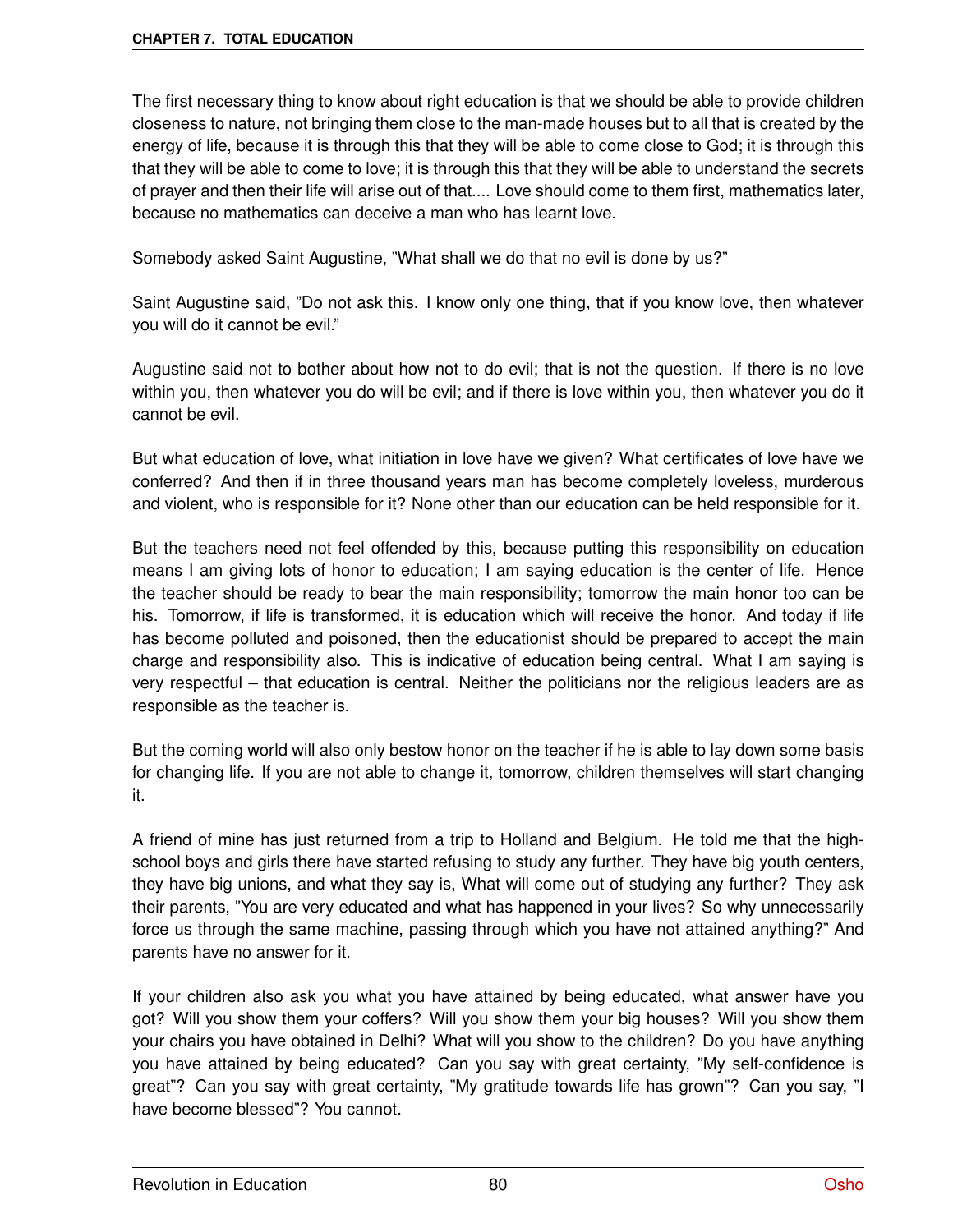So children are going to ask you, if not today then tomorrow, and if you don't have the answer, I must tell you children are going to refuse to go to your factories of education. They have already started refusing in highly educated countries, and their refusal is right. But before they refuse, can't we change our whole way of thinking about life?

Up to the age of sexual maturity, until the child has ripened from the point of view of sex – be it a boy or a girl – till then the central education of the child's life should be of love and heart – because later the whole of life will come out of that. The child will become a wife or a husband, the child will become a mother or a father – all the emotional relationships of their lives then will be the relationships of love and heart, not of mathematics or geography or history.

No mother can become a better mother because of studying history; nor can a father become a better father by studying geography. Something else is needed that can give birth to a better mother, a better father; something else is needed that can give birth to a better wife, a better husband. Today, neither are there mothers in the world nor fathers, neither wives nor husbands: there are pseudorelationships in these names. Have you ever looked at the person you call your wife? It is possible that you may have loved someone you don't call your wife, but never the person you call your wife.

The person a wife calls husband – has she ever loved him, respected him? Has her being ever loved him, prayed for him? Has she ever taken any step to make his life rich and musical? Not at all. Rather, his wife scatters as many thorns for him as possible, or creates as many obstacles as possible. And the husbands also do the same, parents also do the same. They say that they love their children; but we have not known love – how will we love children?

If we were loving our children, there could not have been so many wars in the world. Who is the parent who will send his children to war? If we were loving our children the world could not have become so ugly. If we were loving our children, I go as far as to say, we would not have given birth to children... because which loving parent will be ready to give birth to their children in this ugly and dirty world? They will excuse themselves, saying, "How to bring our children into such a world? Tomorrow, when we face them, we will feel so ashamed in front of them that we gave birth to them in this world. How to send them out into this ugly world full of immorality and darkness?" Parents would have refused to give birth to children if they had love in their hearts.

But no, they go on giving birth to children. They have no concern at all for the children. They go on raising their children; they go on raising their children as the fodder for the guns and the cannons. They go on getting their children butchered in the cause of everchanging names and new tricks – in the name of India, in the name of Pakistan, in the name of China, in the name of communism, in the name of democracy. Parents are ever ready to get their children murdered in the name of any big slogan. These names and slogans are too big for them – the children are too small!

If in this world there was love in the hearts of parents for their children, a different world would have been born in which there could be no wars – because every child is some mother's child, some father's son. Who would have agreed to send their children to war? We would have said, "Let Pakistan perish, let India perish, but the children cannot go to war! Whether China is saved or not, whether Russia is saved or not, whether America remains or not, no mother is ready to send her son to war. The wars would have vanished from the world, as well as politics, politicians and nations. But nobody loves their sons, we simply do not know love. We simply have no acquaintance with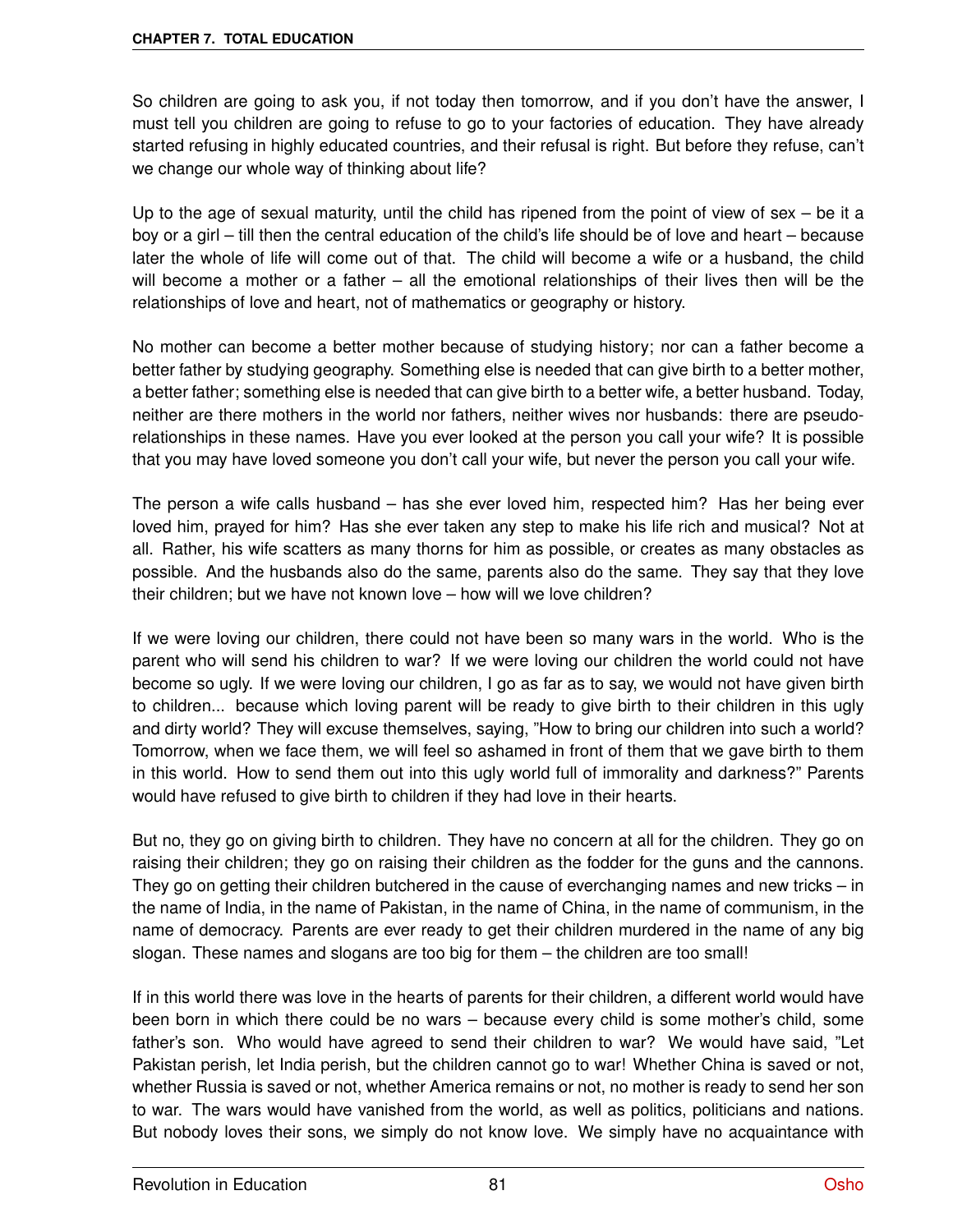love. We simply have not come across love. The moments that could have been the moments of meeting with love we have wasted in learning numerous useless things.

So in my view, the foundation of education should be love, not intellect. Intellect is only a means. If there is love within, then the intellect becomes just a means to spread and develop love. And if there is no love within, then the intellect becomes a means for spreading lovelessness.

Truman gave the order to drop the atom bomb on Hiroshima. Next morning, I have heard, the journalists surrounded Truman and asked, "Could you sleep peacefully last night?"

Truman said, "Very peacefully. As I heard that Hiroshima and Nagasaki had been turned into ashes, and that Japan would surrender, immediately I went to sleep peacefully for the first time."

None of those journalists even asked, "One hundred and twenty thousand people have been killed and you could sleep peacefully? Are you a human being or something else?" But that man's name is: True man, the real man!

Our education is giving birth to just such true men, in whom there is no humanness, in whom there is no energy for life, no compassion; who have no waterfall of love. Those who have no waterfalls of love can be computers; they can be machines for calculations, not human beings. The first symptom of a human being is the love in him. The greater the love, the greater the man. The greater the love, the greater that man's closeness to God.

Therefore I want to say only one basic thing: The first steps of education need to be the steps of love. And in order to take the steps in love closed walls are not needed but the open sky, birds, trees and stars and the moon. The basic education should not be of geography but of beauty. Basic education should not be of science but of art. Basic education should not be of tension but of relaxation and peace.

If we can arrange the education of children up to fourteen years of age this way, then later on it is difficult to spoil these children, then they can be sent to any school or any university whatsoever. Then they can be taught anything, there will be no danger from it in any way. If a sword is put in the hands of these people, there will be no harm from that sword. If an atom bomb is given to them, there will be no harm done through it. Then even the greatest of power in the hands of love becomes creative.

Science has discovered the greatest power for man, but education has not been able to give him a loving heart. Great power is dangerous in the hands of those who have no love.

Nadirshah was coming towards India. He asked an astrologer if to sleep too much was very bad: "I sleep too much. Is it really a bad thing to sleep for too long?"

The astrologer said, "No, if people like you sleep twenty-four hours a day it is much better. If bad people fall asleep forever, it is better. Good people's waking is good and bad people's sleeping is good."

It is said that Nadirshah had that man beheaded. But he had said a very true thing. It has remained an old custom to behead truth-sayers. He had said the right thing: it is good if the bad man sleeps, and it is good if the good man is awake.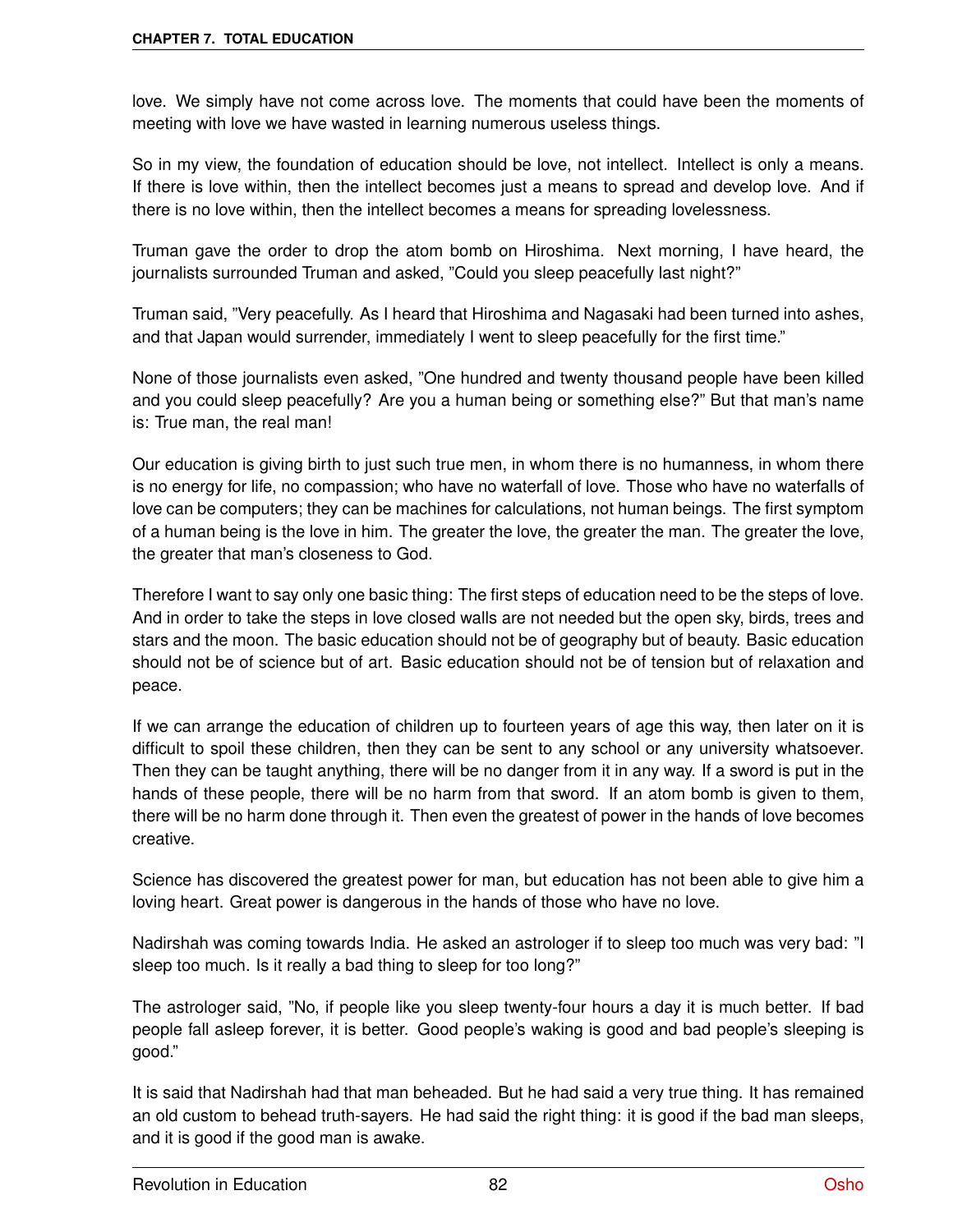Similarly, I say, a loving man being powerful is good; a loveless man being impotent, powerless, is good. If power is in the hands of loving persons, then life grows; and if power is in the hands of a loveless person, then life will become only a graveyard and nothing else – and this is what we have been doing. It is necessary to contemplate on this.

I have come to request and urge the teachers only this – that they think; that they think about how the heart can be developed. And if it is necessary  $-$  and it feels to me this way  $-$  if for a hundred years all the colleges and universities of the world are closed down and man's mind is left completely uneducated, then too there will be no harm compared to the harm that is going to happen in continuing the current education for the coming hundred years.

Man was uneducated for thousands of years. Those people, those uneducated people also have known bliss, known song, known love. They too created a world. In their lives there was also happiness and smiles – more than in us, much more than in us. We have lost everything.

It is necessary to bring back man's naturalness.

I do not say that education should be abolished, I am saying that the foundation of education should be changed. And if only this education is to continue, if there is no other alternative, if this education is the only alternative, then I say let this whole education be stopped and man go back to the jungles. Then too we will not lose anything.

But I feel there is an alternative. Education can be made total. And if only one thing gets added to it: if its foundations become that of love, of feeling, of heart, of compassion and kindness, if we develop man's heart first and then his intellect, if the heart leads and the intellect becomes its follower, then this education can become the right education.

I have not lost hope. If I had lost hope I would not say these things to you. I say these things to the teachers in the hope that they will think. There is a great power in their hands. Today or tomorrow the world will hold them responsible if something goes wrong. It is appropriate to reflect before that happens.

If I come back again among you, I will be able to talk to you about how to impart the education of love. Today, if only your attention can be drawn to it, if only this much attention can be drawn to the fact that the house of education based on the foundations of intellect can make a factory but not a temple, I will consider my talk complete. If the temple of life is to be created, the foundation will have to be laid upon love.

Childhood – the period up to fourteen years of age – is a wonderful opportunity for the growth of love. If we miss at that time, we miss it forever. Then there remains no way that we can bring about any change in it. And to bring about a change during the childhood, nothing is needed to be done – the streams of love were eager to flow. We knowingly stopped them, we did not allow them to flow. If we can only become an opportunity for their streams of love to flow, we will be able to give birth to a totally new kind of man. And a new man is absolutely needed.

Neither making more and new hydrogen and atom bombs is needed as much, nor is it needed as much that we build sputniks and spaceships to reach to the stars and the moon, nor is it needed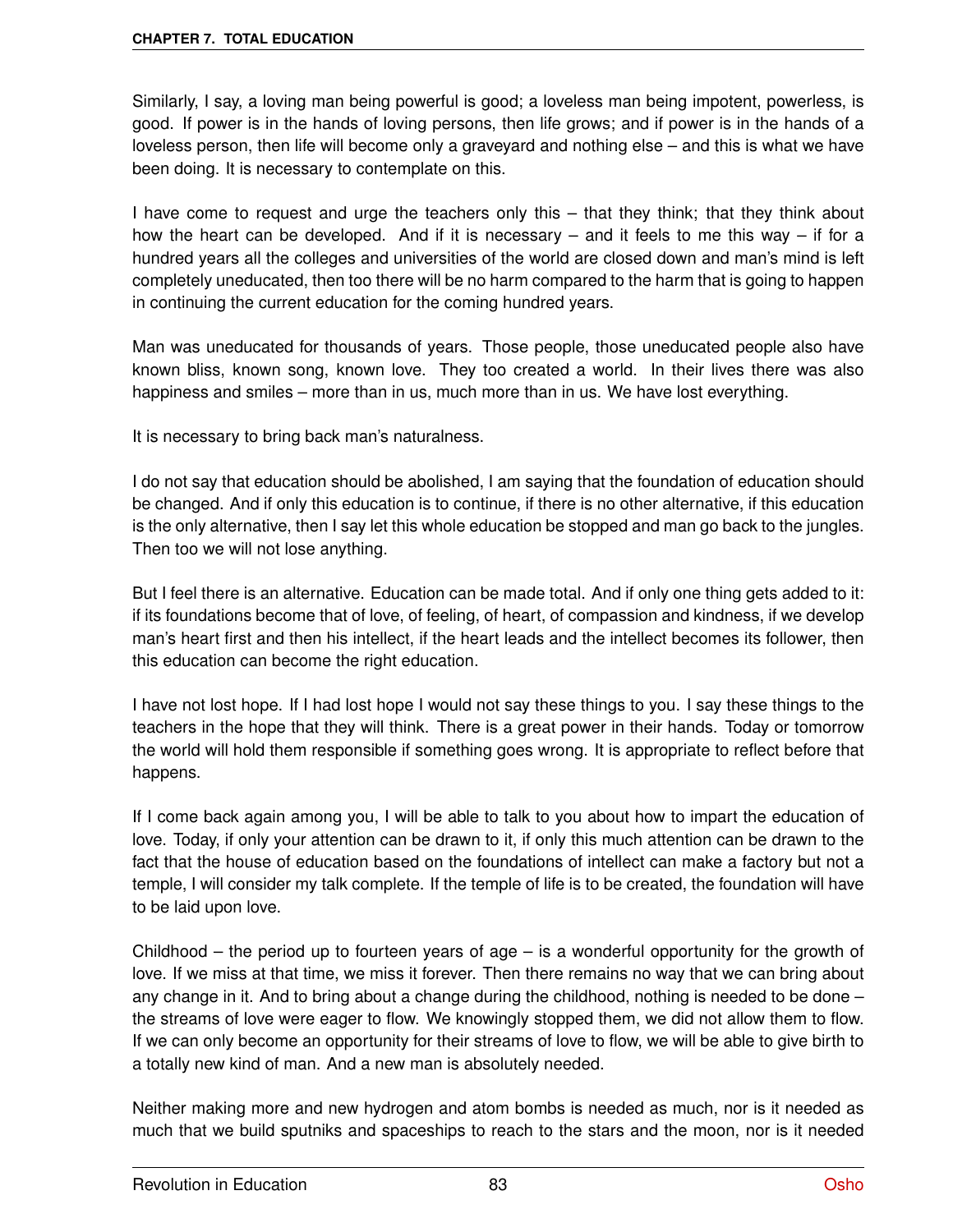as much that we measure the depths of the oceans, nor is it needed as much that we build very big factories, bridges and highways. All these will be useless if man goes wrong. They will all be useless.

At this time, there is only one urgent issue and that is: How do we create the right man? Man is wrong: how to create the right man? Think in this direction.

I said these few things to you, you listened to me with such love and silence – I am very grateful. Finally, I offer my salutations to the god residing within all of you, but which you are unaware of. Please accept my salutations.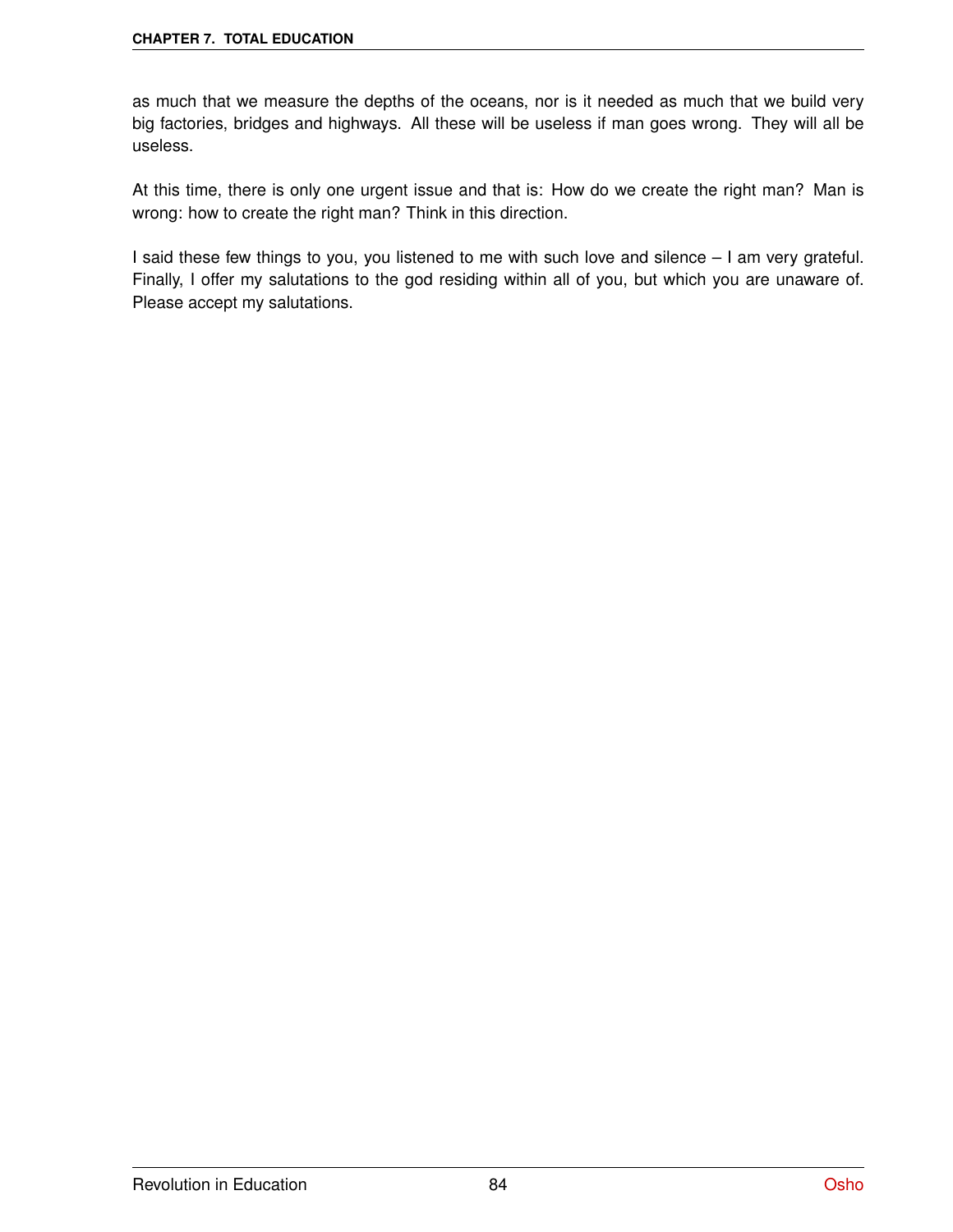## CHAPTER 8

### The Light of Disbelief

*14 August 1969 pm*

This discourse was given to students.

Just as an individual becomes old, the society also becomes old. Just as an individual dies, the society dies and civilizations also die, but no individual can refuse to become old or refuse to die. But a society, a civilization, can refuse to become old and to die if it so desires, although the society which refuses to die will cease to have a new life. It is easy to refuse to die, but if a new life is not available a sort of dead life begins.

The civilization of this country has long since ceased to have a new birth. We are as we have been for thousands of years. Even if there are a few changes, they have come from outside; changes have not happened from within ourselves. If we have progressed it is due to our being pushed by others, not to our own inner push. We have moved ahead out of compulsion, but our soul is shackled to our past.

Our society is as good as dead. Since ages sprouts of new life have ceased to grow. But we are neither unhappy nor anxious because of this; indeed we feel happy and fortunate because of it. We go on continuously claiming that there are no scriptures older than ours, that no temples are older than ours. We never feel concerned for the fact that all this fuss about our being ancient is the proof of our having ceased to have a new life.

Those who are capable of being new let the old disappear; those who are unable to have a new life go on praising the old and go on telling old stories. They go on carrying old names and old scriptures in their heads. But this is all dead weight and results in destroying the soul and dignity of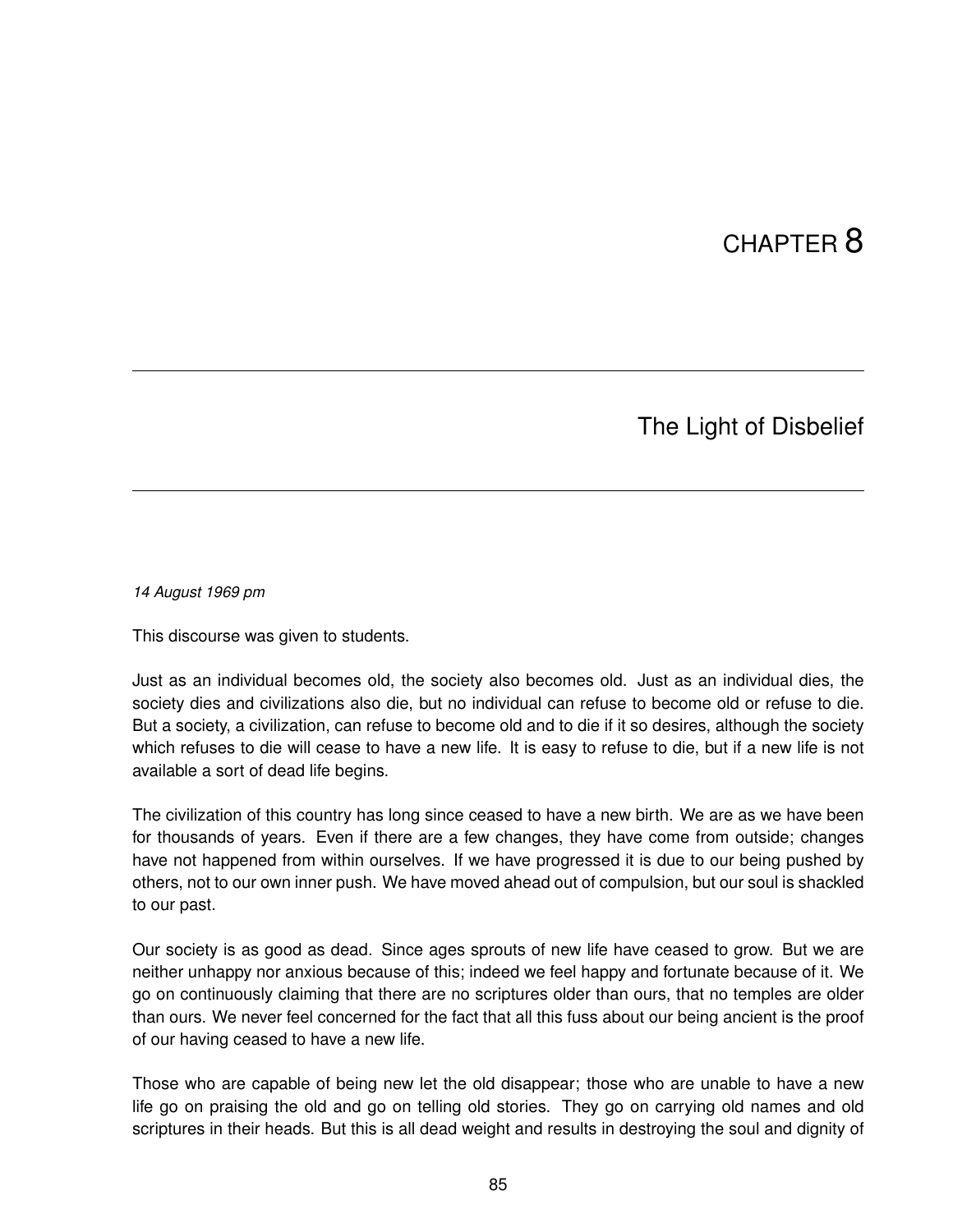the country. Therefore there is no sadder community than ours on this earth. Our sadness is like that of some old ruined society; our mind has been like some old building, old and dilapidated, full of layers of dust and rubbish.

Where the streams of life cease to flow, the life becomes sad, stinks and becomes dirty. If we dam the flow of a river, the water will become dirty and stinking. It is not only that the streets of our town are full of filth and dirt, but the condition of the whole country has become like those streets. The streets of the town look dirty, but the streets of the mind cannot even be seen. A day may come when we shall clean the streets – if not today then tomorrow – but since the streets of the mind cannot be seen, who can clean them? The outer roads may soon become clean, but the inner roads will remain dirty. Just by the outer roads becoming clean, nothing of the inner can change. In our country many new things are coming and we are becoming modern. New children are being born daily, but our mind continues to remain old. It is thousands of years old, not just ordinarily old.

If we study the rules and regulations of our society, we will find that we have not made any progress since Manu Maharaj. Manu happened about three thousand five hundred years ago, and the Shudra that was given birth by Manu is still living. Even today the talk of making a Shudra free of his stigma is considered revolutionary. If the talk of removing the stigma of a Shudra is still considered revolutionary, it means that the Shudra is still very strong and very much feared by the higher castes. How can a rule made by somebody three and a half thousand years ago, continue to live, and cannot be removed?

It is not known at what point of time in our history we decided that a man lives according to his fate. Man has changed the whole world, including those things that were considered predestined; the longevity of man is increased, the fatal diseases have been cured, many other things have been changed – but India continues to live according to its fate. Our attitude towards destiny has not changed. Even today we can see a student studying in a university, showing the lines of his palm to an astrologer sitting on the footpath, and paying twenty - five paise! What will happen to this country if a university student still shows the lines of his palm...? Sometimes he denies this fatalism, but at the time of his examination he can be found standing in front of the Hanuman Temple with folded hands.

Our mind is very old. Our exterior is becoming new. Our mode of clothing has become as new as it is anywhere in the whole world, but our inner being is old. Our equipment has become new – not because of us, but because of the pulls and pushes of others, unavoidably, out of compulsion. But in the inner life, where there can be no pushes from the outside, where nobody is persuading us, we continue to remain old.

I was staying in Calcutta with a doctor who had passed his F.R.C.S. examination in England. He was very famous in Calcutta. One evening, when he was taking me to a meeting and when we had come out under the porch of the building, his daughter sneezed. The doctor asked me to stop awhile because of this sneezing: it is considered a bad omen.

I asked, "What relationship could there be between my going out and her sneezing? Why should the sneezing prevent me from going?"

He said he knew the causes of sneezing, but still where was the harm in waiting for a minute or two?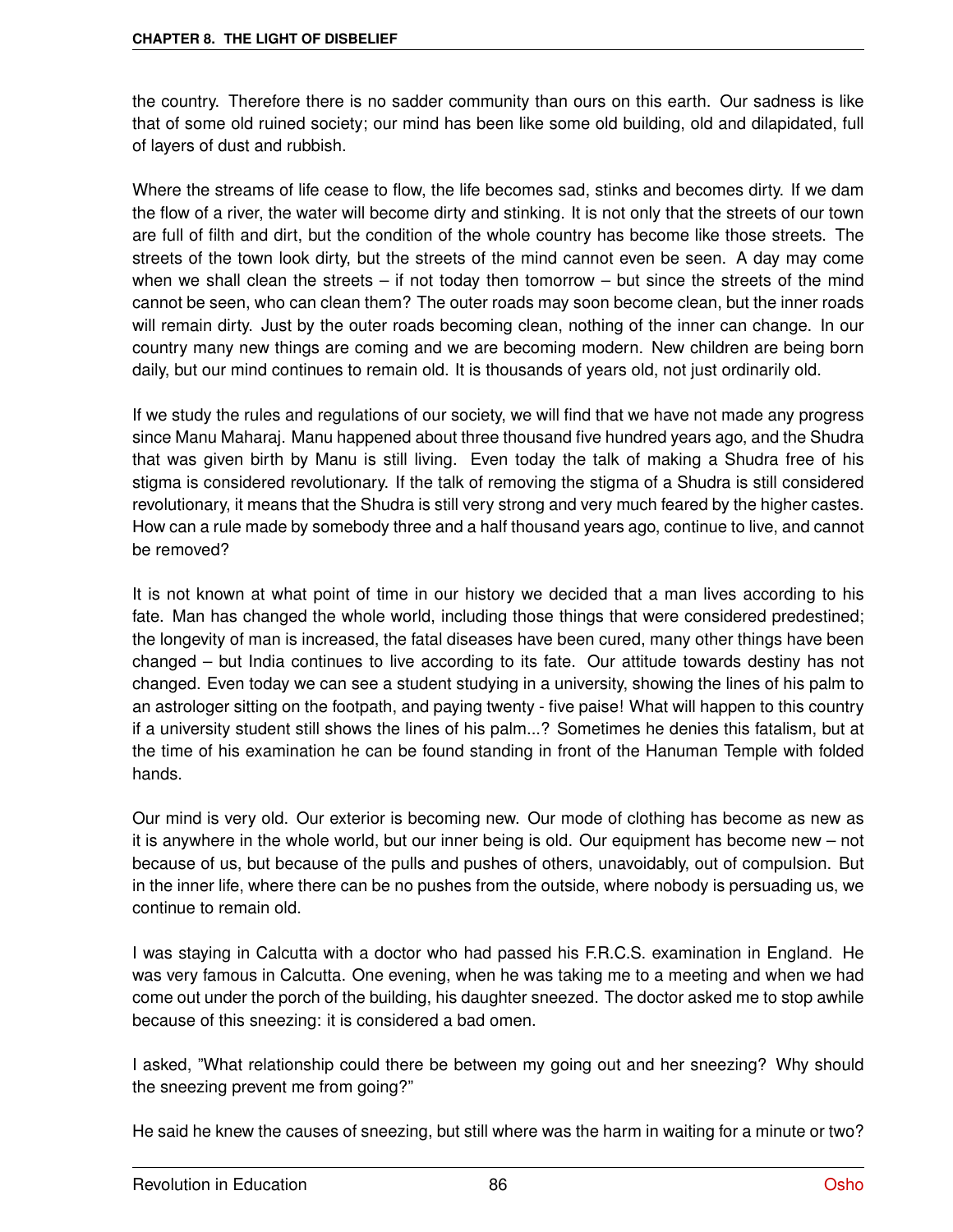I said it was not a question of my waiting due to her sneezing, but that the belief in this superstition stops the whole country's soul from beginning some work. This belief is dangerous. Waiting for a minute or even for an hour is not the question; the question is of our thinking and believing in such a superstition in the twentieth century. When a doctor believes it, it becomes highly objectionable.

But our ways of thinking have become so rigid that we do not change. In fact we have ceased to think - for thousands of years we have been taught not to think. A person who thinks is not considered good, because he is creating a spirit of rebellion. Those who do not think are like sheep rather than men, following one after the other: the only reason for their walking is that the one in front of them is walking. The whole crowd is continuing to walk that way.

If some Indian begins to think and asks, "Why are you walking like this?" the reply will be, "My father also walked like this." This is not only our humiliation, but it is the humiliation of our forefathers also. Even if we regress for a thousand years the reply will be the same. Because this was being done then we are continuing to do like this.

Now people know how rain happens. Rain has never come as a result of doing religious sacrifices, nor can it ever come, but we are still trying to get rain through religious sacrifices! The whole world knows that if water is not coming from the tap, no religious sacrifice can bring it. How much more difficult to get rain from the sky. If well water has dried up, it is not possible to get water in the well through a religious sacrifice. The sky is far away – how can we make it rain? But people in India are still trying to get rain from the sky through religious practices! However, through scientific means there are countries who get rain from the clouds and who can drive away the clouds if they do not want the rain.

But we can do such things only if our old ideas can be removed. We think it is only necessary to do incantations in the presence of the holy fire; we think only by throwing rice, wheat, ghee etc in the fire – things which are in short supply – more such things can be had. This has never been possible. Otherwise, we have done so many religious sacrifices that India should have been the richest society in the world. We have not heard that America ever did any religious sacrifices, but a lot of wealth rained from the sky there. Perhaps in Russia, they would send such believers in sacrifices to mental hospitals. And we? we go on doing such sacrifices since the last five thousand years, but nobody is ready to question our madness. If now the government of Gujarat does not allow such sacrifices, destroying grains, it is not because the government believes that the sacrifices are wrong or sinful or irreligious, but because the government does not have enough wheat to fulfill the commitments of rationing. The government does not allow burning wheat in the sacrificial fire just because of the commitments of rationing. The government should say that even if we do have enough wheat, we will not allow such sacrifices. But that much courage the government does not have; therefore they say, "We do not have enough wheat to fulfill the rationing commitments."

But the people doing such sacrifices are clever. They say, "We will do sacrifices without wheat but sacrifices cannot stop. We will do incantations and put something else in the fire instead, but sacrifices will continue." Those who are against such sacrifices do not give convincing arguments; they do not challenge them to justify such things in a laboratory. How can world peace be achieved through such religious sacrifices? One person is restless: can he attain peace through a sacrifice? Go to a mental hospital: prove that a madman can be cured through a sacrifice. Where the whole world has become crazy, can it become peaceful by your sacrifices? Nothing is clear. The greatest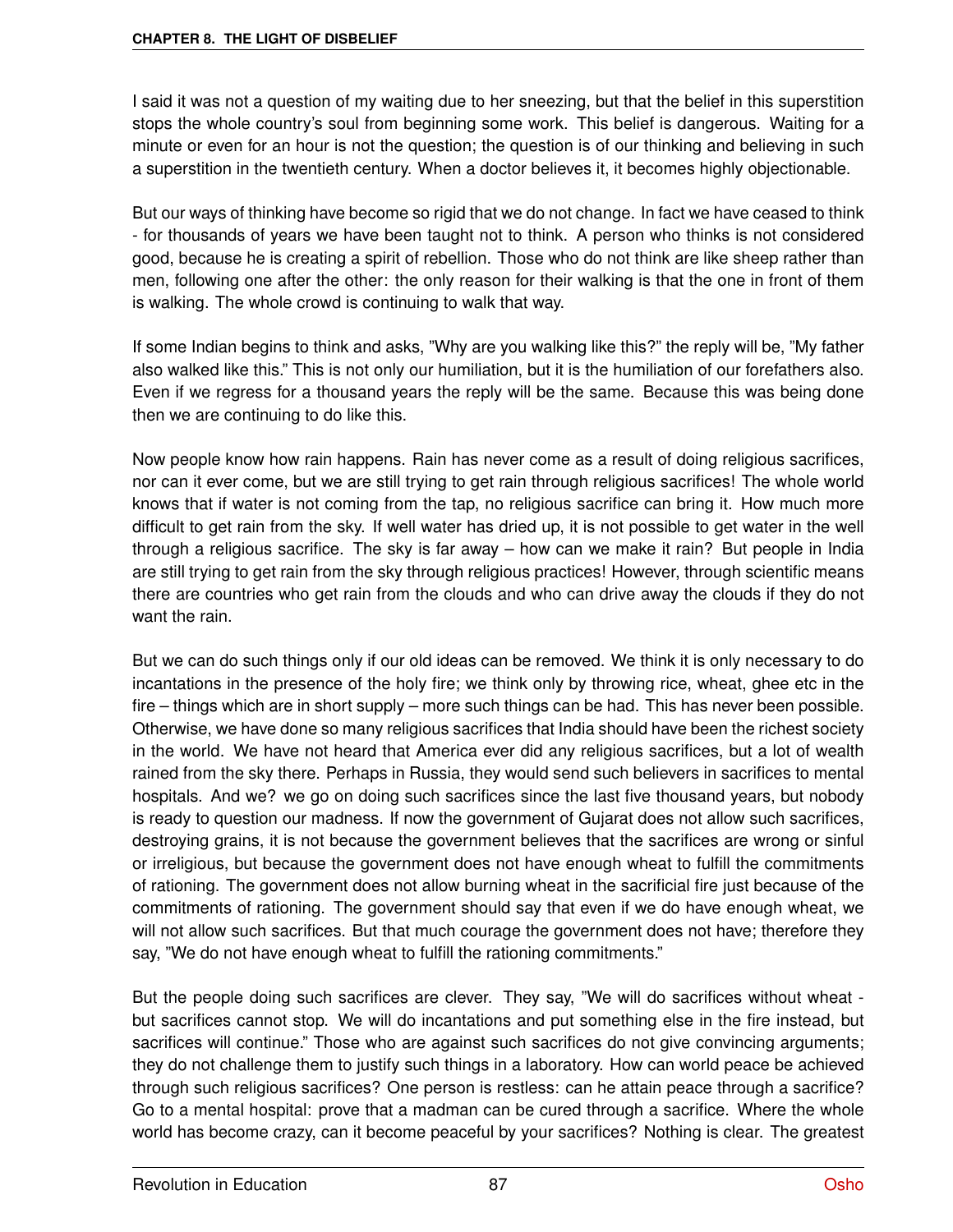damage is not done because of wastage of wheat; as long as we remain involved in the wrong remedies, right solutions cannot be found.

If people believe that by tying an amulet diseases can be cured, medical science cannot be developed. The damage is not caused by the amulet as such – maybe one man may die or ten men may die – but the greatest damage will be the nondevelopment of medical science. Medical science can be developed if we really look for the causes of the disease – from where and why the disease arises. We can develop medical science through scientific means, not by asking an exorcist or a charmer or a scholar of scriptures. To cure the disease, we must know the causes of the disease and destroy those causes.

In America, Sweden, Switzerland, and other first world countries, the percentage of killer diseases has been reduced so much that one can say that man was never so healthy before. The longevity has increased. In Russia during the 1917 revolution, the average age of a Russian was twentythree years! We can say that after every year they added one more year to their life. In Sweden and Switzerland the average life expectancy is eighty-two years. The scientists and thinkers there say that if we wish there is not much difficulty in giving man an average life span of one hundred years. When that one hundred years becomes the average, you can find an old man aged two hundred and fifty years. In our country, where the average age is only thirty years, we can find an old man of ninety years – three times the average – so it should be easy to find an old man of three hundred years if the average age rises up to one hundred. At this time in Russia there are over one thousand people who are a hundred and fifty years old.

The whole world is changing everything, but in India the traditional structures are decisive. We go on saying that we are short of wheat and clothes and we say it in such a way that we look helpless. We are starving and naked since the last five thousand years – but our way of living is such that we may continue to remain so for a further five thousand years. In this the fault is not that of our land or the sky, but of our wrong way of thinking.

In 1940, Russia burnt wheat instead of coal in their trains, because they found that coal was more valuable than wheat. Wheat can be grown every year, but for coal to form in mines takes lakhs of years. Therefore coal must be burnt economically. Now in this world, in one country people burn wheat in their train engines and in another country people do not have enough wheat for their bellies! In such a situation, one is forced to wonder what is the matter.

... And it is not the case that America was rich from the beginning; the wealth has been created there during the last fifty or sixty years. Otherwise they were as poor as we are. And remember, in America, the American Indians, the natives, are still poor. The richness is not just due to the land in America.

One German thinker, Count Keyserling, returned after visiting India. In his book he has made a strange observation. When I was reading it I was surprised. He has written that India is a rich country where poor people live! I was thinking, "How can this be? If the country is rich, how can the people remain poor, and if the people are poor, how can the country be called rich?." Then I realized that he was just being ironical. He was just trying to say that the people can become rich, but the intelligence, the mind and the thinking of the people living there is for remaining poor. They cannot become rich. If this country can get people like the Americans to live here, this country will become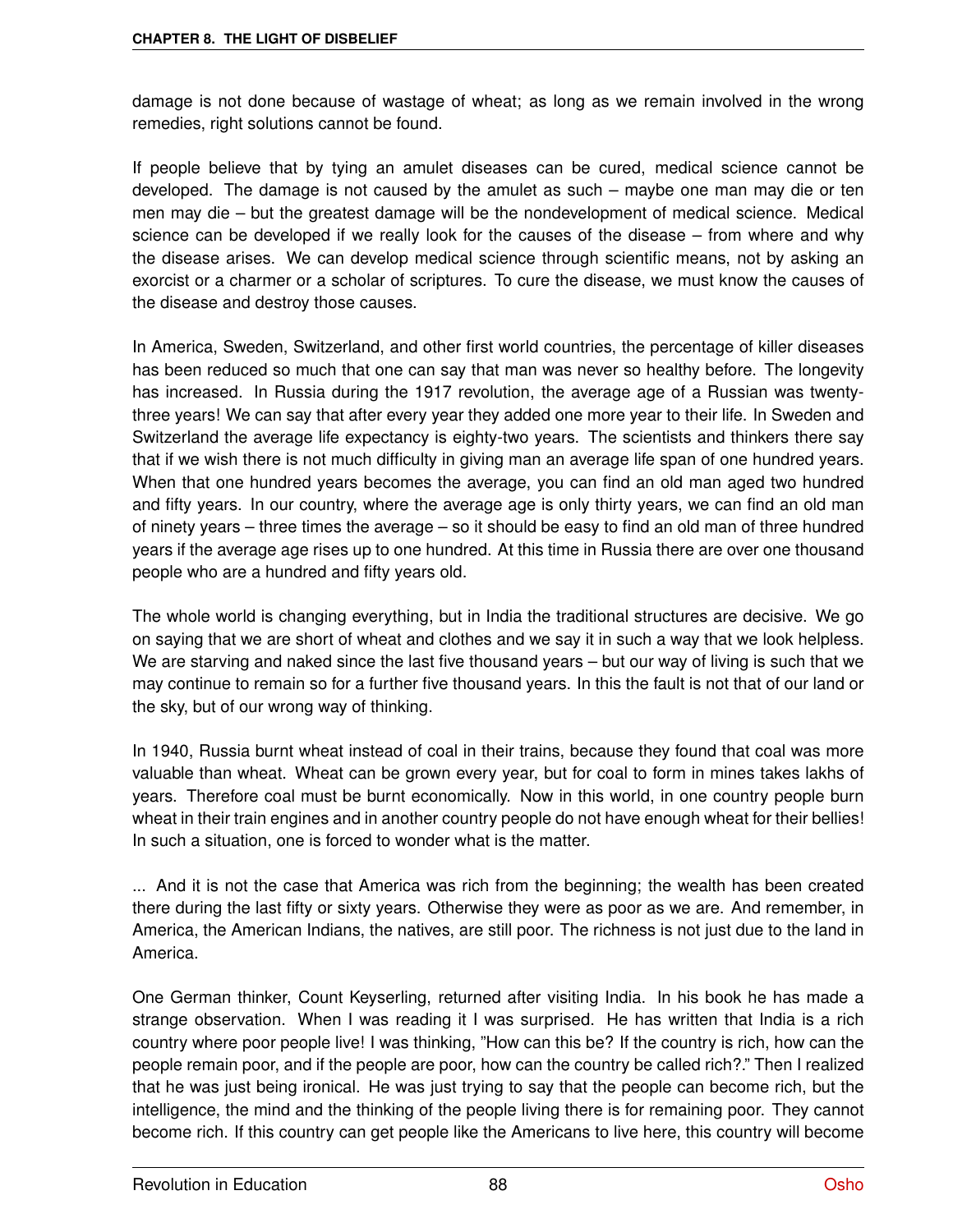richer than America. We have everything, except the thinking mind. Our habits for thousands of years have been not of thinking, but of avoiding thinking. When it is a question of thinking, we would rather avoid thinking! If we have a problem we will go straight to the temple, but will not think of a solution for a problem.

Recently I was in Bihar. Thousands of famines have happened in Bihar since the time of Buddha, but the people of Bihar have done nothing. There is a lot of water underground in Bihar, but they do not dig wells. Every year they are waiting for the famine and begging for help to go on living. They do nothing! When the famine comes, they accept it and beg. When there is famine, the leaders of the whole country begin to ask for donations and help. When the famine is over, nobody bothers. The same situation continues, there will be no change.

One eminent economist wrote a book called 1975. He has announced in that book that between 1975 and 1980 there will be a great famine in this country, when ten to twenty crores of people may die. He has forecast a great famine in India the like of which has not been recorded in the history of the world. But we will read this and continue to live as before. We shall see when the year 1978 comes. We will pray to God, make big religious sacrifices. God is always on our side! If God is not on our side, at least the sadhus and saints, the agents of God, are on our side. We will again pray to them. We are always praying to them, and they are always misguiding us. They will again go on telling us the same things as they have done thousands of times before, without any results. But we are not ready to think! Whenever calamity comes, the same teachers come and we go on only asking them! We have never thought of applying our own minds to the situation.

Now we will have to think; otherwise, in the near future we will not only be poor and hungry but our soul will also become poor and hungry. It can also happen that compared to those who have gone before, our soul and consciousness can fall backwards. If we continue to live like this it is very possible that there will be no difference between us and the primitives living in the jungle. During the next fifty years we may reach the condition where the present difference between us and the primitives will be the difference between America, Russia, Europe and ourselves.

Even now the whole world is afraid of us, because they see that the vastness of our begging country is so much that it is very difficult to satisfy the needs. Now they are also not ready to do anything. Twenty years ago they had thought that if they helped us, everything would be alright. But with their help we only continued to increase our population. We are aggravating our problems. Now for them the situation will become very unhappy, if the poor Eastern countries, especially countries like India, go on increasing their population, and if they go on living without adequate food and clothing – because it is difficult to tolerate such great misery and poverty in one part of the earth, when the other part is rolling in riches.

... But what are we doing?

If we look at the problems of our life all around, if we take a newspaper and read, I do not think we are even thinking about any of the big problems of our country. What are we thinking? We are arguing about the water of the river Narmada: does it belong to Madhya Pradesh or Gujarat? It is very difficult to find as foolish people as us. Our newspapers are full of controversies regarding a district remaining in Mysore or Maharashtra! Bullets will rain on innocent people! Our problems are not problems but diseases. We are not trying to solve the problems of life that are facing us. When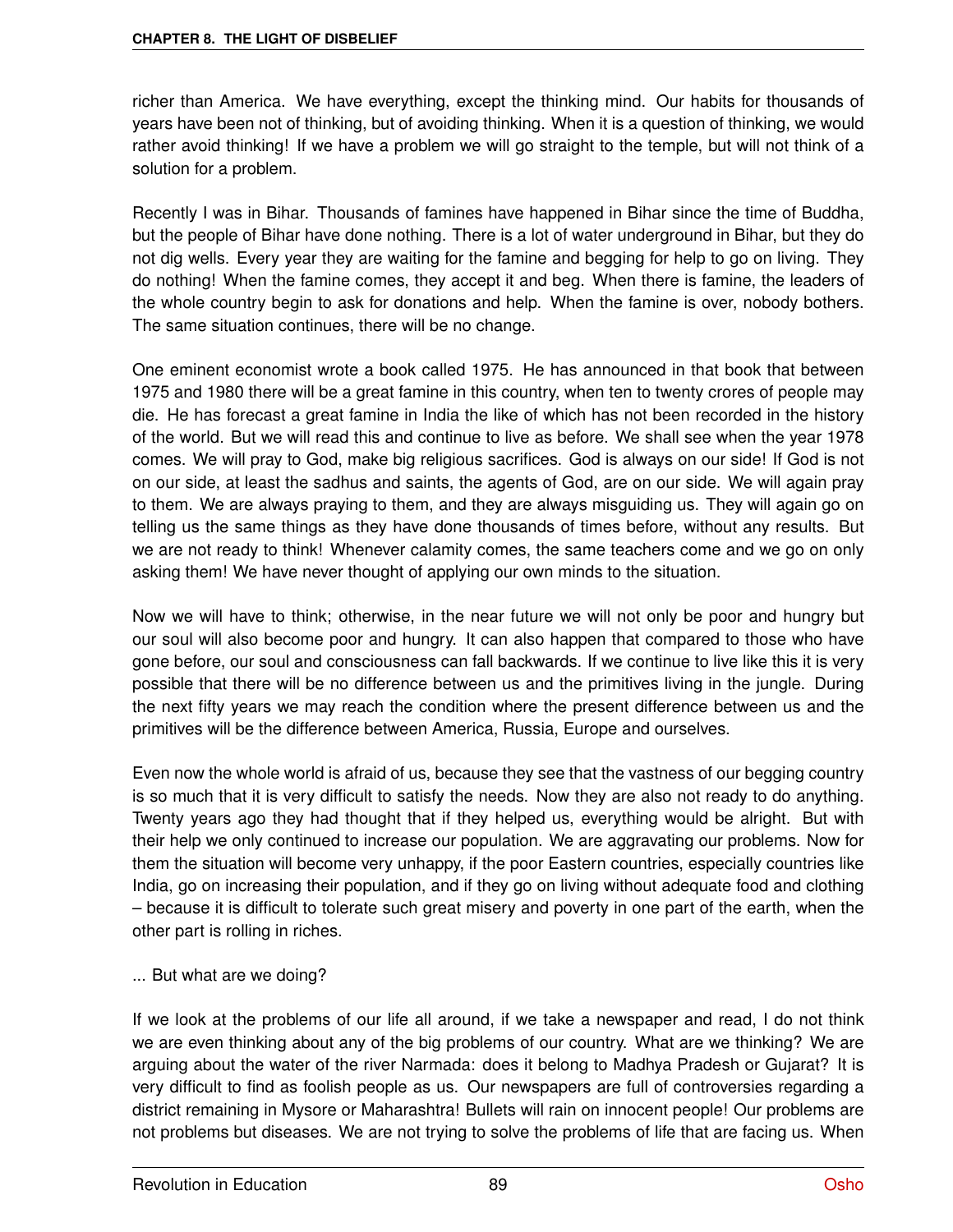these problems catch hold of us, we cry and weep; then there is only one remedy and that is to pray to God! When we could do something, when we had time to solve the problems, we wasted our time in controversies, and when we become helpless later we have no alternative except to pray to God.

Remember that even God does not listen to those who only pray. He listens to those who work so hard that even God feels that something should be done. If there is a God anywhere, he helps those who help themselves.

Swami Rama had gone to Japan. There was an old German aged ninety traveling on the same boat. At that age he was learning the Chinese language. It is difficult to learn Chinese; perhaps there is no other language on earth as difficult as Chinese. The reason for this is that the Chinese language has no alphabet; it is a pictorial language, there is a picture for every word. If you desire to express a quarrel or a fight there is no word for it, but there is a picture showing two women sitting under one roof which means quarrel. Thus at least a lakh of words will have to be learnt just to have an ordinary acquaintance with the Chinese language. That man aged ninety trying to learn Chinese! is he mad? Ramatirtha was wondering what could have happened to that old man. When he was studying since sunrise, he was not aware when sunset happened; when it was dark and when his old eyes were tired, he would return to his cabin.

After about three days Ramatirtha asked him if he ever heard that it takes about ten years to learn the Chinese language. He asked him what was his age. The old man replied, "God may be keeping count of my age; I have no time to waste knowing such futile things."

Ramatirtha said, "It is okay, but it will take ten years to learn and the possibility of your surviving ten years is small."

The old man said, "My experience of ninety years tells me that I have survived ninety years though I could have died any day; I have deceived death for ninety years. Because I have not died so far, I can live still more. But may I ask what is your age?"

Ramatirtha was very much embarrassed, because he was only thirty. He told him he was thirty years old. Then the old man said, "My son, I would like to tell you why your country has become old. You are not doing anything in your country except awaiting death. You are bound to become old."

I feel that if there is a God somewhere, he will be merciful to this old man who is so persevering. If there is no God we don't think of him; but if there is a God, he must be considering giving him a longer life. I heard later that he had lived fifteen more years. Not only did he learn the Chinese language and not only did he read Chinese books, he left behind a book written by him in the Chinese language! Ramatirtha died after only two years, but that old man lived a life of a hundred and five years. I believe that his liveliness played a valuable role in making him live longer. God should help him live longer – if there is a God somewhere – because he was struggling so much for life.

Elsewhere in the world people have converted deserts into green farms, and in India our farms are slowly getting converted into deserts. In many places God made everything grow where nothing ever grew before. Where there was no rainfall he let rivers flow abundantly; he made many things happen where nothing had ever happened. Where there were sand dunes yesterday, where man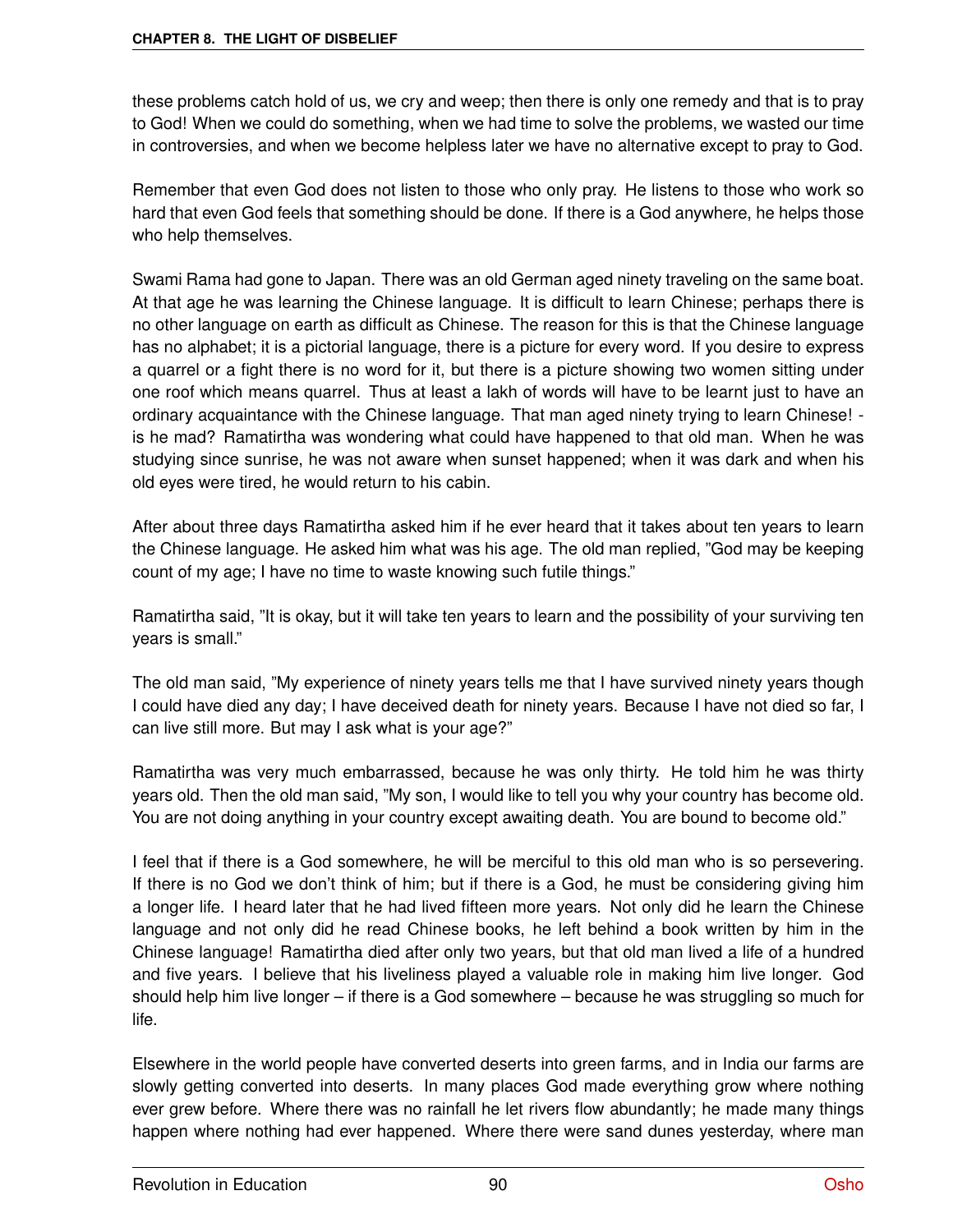had never entered, he created beautiful townships. Therefore, if God is there somewhere, he must be listening to the prayers of the working people.

Our idle prayers are not listened to – to this day, nowhere are such prayers listened to, but still we go on making idle prayers. No, such idlers are never heard and can never be heard. But we are not willing to think, we have given up thinking. Our children also do not think. We just go on walking like a crowd of blind people. Is this right?

I am asking this question everywhere in this country, whether this is right and proper that we go on walking like blind people. Should we make some decisions or not regarding our life? Should we strive or not to make our life better?

But no, we have reached such conclusions that the question of making our life better does not arise. We have invented such explanations for our present condition of life which tell us that there is no need to think, there is no need to work, and there is no need to change anything. If somebody is poor, we say he is poor due to his fate; if somebody is rich, we say he is rich due to his fate. Then we should conclude that all unlucky people are born in India, and God is very pleased with America, and he allows all lucky people to take birth there. If somebody is poor, we say he must have done some wrong deeds in past lives; if somebody is rich, we say he must have done good deeds in his past lives. Does it mean that God considers this country to be hell, and goes on sending all sinful people here? It should mean therefore that all sinful people are born in India and all virtuous people are born somewhere else. Does it look right that all sinful people should be born here?

No. Such conclusions are wrong. We have to think about eradicating poverty. We have not yet done so. We have invented only one explanation: that a person remains poor due to his past deeds. Now there is no need to think, the matter is over. Now you try to improve your next life. You cannot do anything in this life about your past life, because of which you are now suffering. Thus past is past; about the future, what can we do now? Therefore today we have not to do anything, not to think anything. In this way we have saved ourselves from doing anything today!

We will have to give up such suicidal thinking. I do not say that what I am telling you is right; I am only saying this, that whatsoever anybody may say, nothing is going to be right just by anybody saying it. All of us will have to be ready to discuss and deliberate together. Every question will have to be raised again and again. All these questions should be put before the whole country. We should not let future generations be brought up in the same belief system. We have believed in everything for a long time; we have now to activate the process of thinking.

Our method of teaching in schools and colleges is such that when the students come back after their education, they do not have the capacity to think. When they come out after learning science, the structure of their mind continues to remain old. They catch hold of science like blind people; they are not aware of the fact that to catch hold of science like blind people is dangerous, because science is changing daily. When we come out of universities, or while we are still studying in universities, science continues to change. It is no use catching hold of science like blind people. One has to go on thinking and contemplating so that one can do something directly to solve the problems of life.

If in such a big country as ours the process of thinking becomes free, perhaps we shall be capable of changing our life in all directions. There is no necessity for us to remain poor. It is our ignorance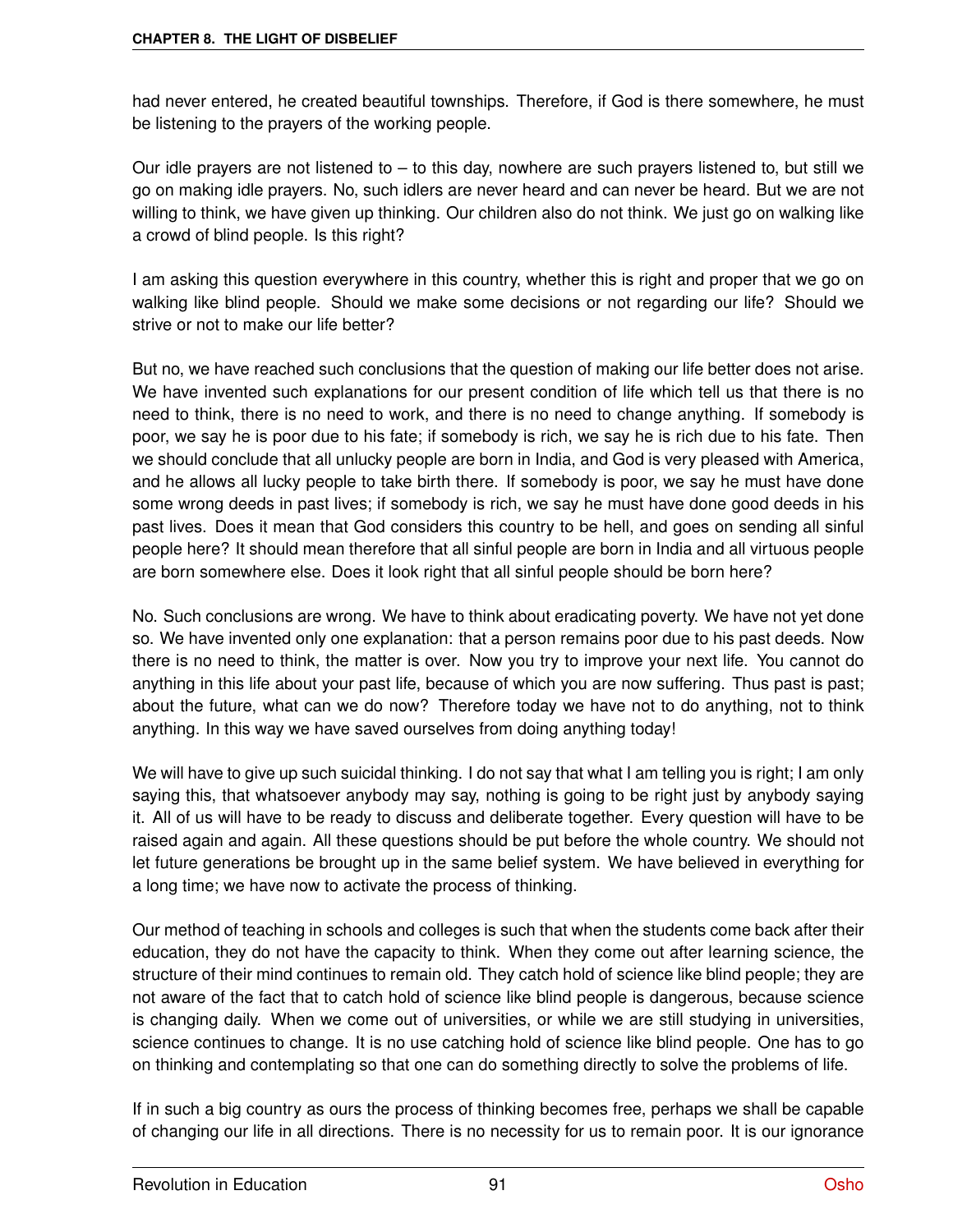that keeps us poor. Now we do not have to suffer from so many diseases; it is only our ignorance that has kept us sick. There is no necessity to make this earth such a hell. Science has opened up such great possibilities that if we think properly we can make this earth a heaven, with the help of new knowledge.

But this is not happening, because our minds are old and the structure is absolutely closed. All minds are closed, just as if a person closes all the doors and windows of his house and sits hiding within. He opens neither a door nor a window; neither sun rays enter nor fresh air comes. He is decaying inside and dying. We are closed in the same way.

No. Our mind must be open in all directions. We should be able to doubt the Gita, we should be able to doubt Ramayana; then our mind will be open and free. Then we will begin to think. But we say Mahavira was omniscient; whatsoever he has known is true for all time. Whatsoever is written in the scriptures about the moon is right - even the Shankaracharya says such things! He says that in the first place actually nobody has stepped on the moon, it is all false rumors; secondly, even if they have reached the moon, it is not the same moon referred to in our scriptures. That moon is far far away. Just see to what extent we have closed our minds!

One old woman came and asked me, "Have you heard what the Shankaracharya has said?"

I said, "I have heard, and if our country is sane enough, mental treatment of such people will have to be done. "

That old woman said, "What are you saying? He is our world teacher. Whatsoever he says should be right."

I said, "It appears right to you. It will continue to appear right to you, because your mind is as closed as his."

But this will not do any more. If not today, then tomorrow they will be proved mad, along with the whole groups of their followers. But we go on and on unchanged!

Very recently I was in Patna, where I was sitting with the Shankaracharya on the same podium. The Shakaracharya said that it is not necessary to educate women. Why? - because Hinduism has given so much respect to women that there is no necessity to educate them! He said one more interesting thing, and everybody continued to listen to him without protest. He also said that in the West, if a woman wants to be a doctor she has to study medicine; our Hindu religion is so great that if a woman gets married to a doctor, everyone calls her 'doctorani'! There is not so much necessity to learn. And the women who were sitting in front of the dais clapped and praised the Shankaracharya. They were very pleased to know how easy it is to become a doctorani in India. It is not necessary to learn medicine, it is enough to become a doctor's wife! If we are thinking this way, are we thinking or not thinking at all?

We are listening to such things and continue to listen to such things! We are doing such things that the whole world laughs at us. The whole world wonders what has happened to this country. Perhaps because the whole country has ceased to think for a long time, its mind has got rusted. It happens. If you stop walking for a long time or if you bind your feet for two years, your legs will not be able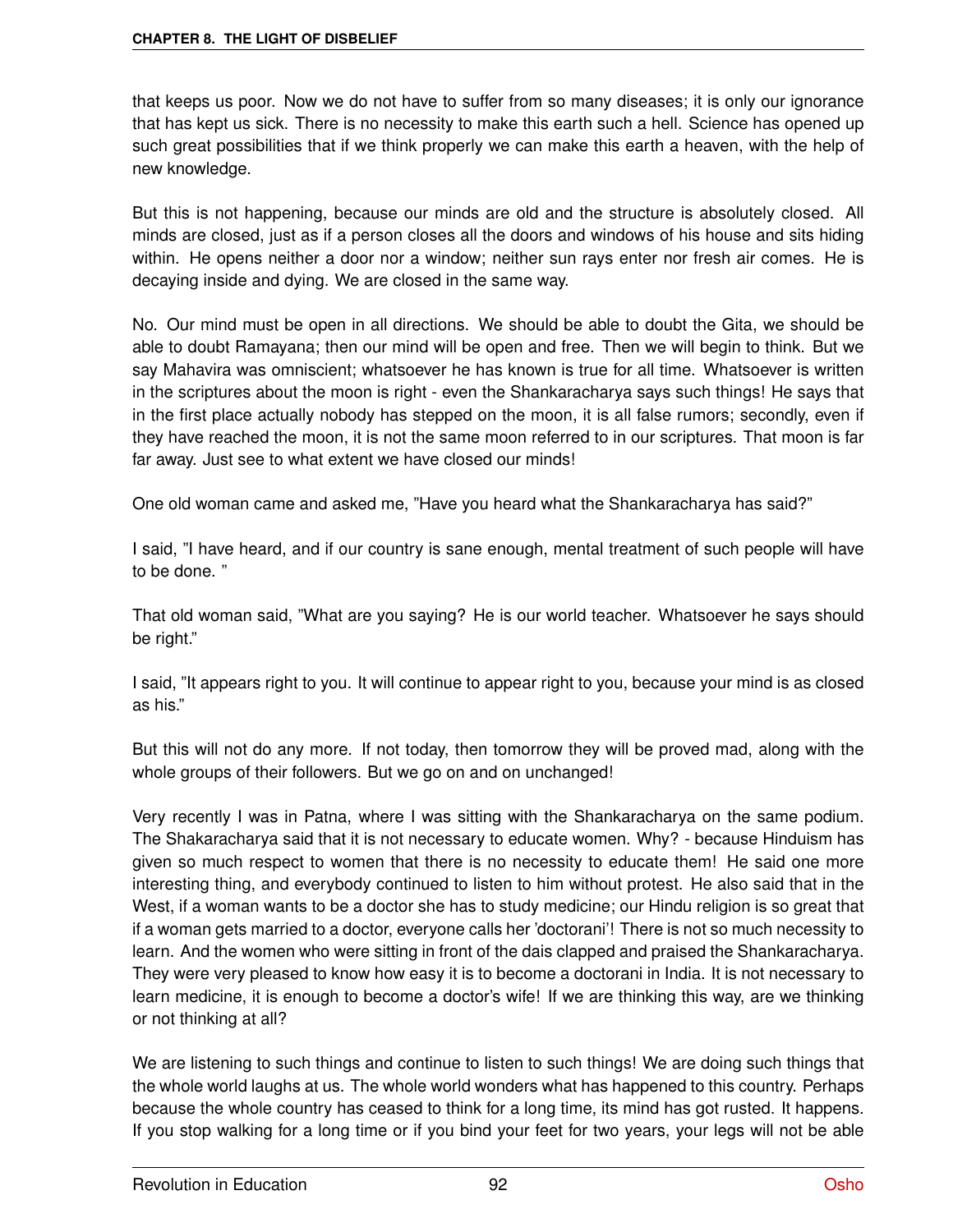to walk. In this the legs are not at fault. If for two years a man remains in darkness and closes his eyes, his eyes will not be able to see light; seeing light, the eyes will close. The eyes will lose their capacity to see. The light will become frightening. If a race or a society or a man ceases to think for thousands of years, the ability to think is also lost.

Whatsoever we do continues to be carried on; whatsoever we do, the edge sharpens. In whatsoever we continue to do we become more proficient and the skill gets developed. Whatsoever we do not do remains undeveloped. We have ceased to think, so our thinking has got rusted; therefore we are not able to think about anything. We are standing in the stream of life helpless, powerless, and getting pushed and pulled. If slavery comes we become slaves, if independence comes we will become independent. The independence is also taken for granted, like the slavery. Nothing happens within us. If tomorrow slavery comes we will again become slaves. We are not worried. If we fall sick we accept it; if we become poor it is okay; if there is famine and we die it is okay; if there are floods it is okay. Whatsoever comes we accept.

Are we human beings, or have we become like machines that whatsoever happens we allow it to happen and go on just looking at it? Have we got no challenges in life, have we no intention of changing our lives? Have we lost our soul within? We are talking about soul continuously – it seems soul is something available readymade in the market that we can just go and buy. Or did we just read the scriptures and get the soul? Or repeating "Rama Naama," did we get the soul? The soul is available only to those who continue to fight against the whole ugliness of life, all the miseries, ignorance and darkness of life. Soul is the fruit of struggle and strife.

Those who lose truth have only stories to tell. If you meet a poor man he will only be talking about money; if you meet a sick person he will be talking about health. Nobody talks about health except those who are sick. A healthy man just lives; when does he have time even to talk? Does a sick person ever sit quietly and talk about health? He reads a book on naturopathy to know what health is, how to become healthy, what is the definition of health. Once health is lost it takes time to again understand the meaning of health. A healthy person lives health – has he time to read about health? When one loses his soul he goes on talking about soul everywhere. When God is lost there begins talk about God. One talks about whatsoever is lost.

But since we go on talking a lot about the soul there is a feeling that we are knowers of the soul. No, we are not knowers of the soul at all; we have not done anything towards knowing the soul. We have neither thought about it nor have we struggled for it. When we have not accepted any challenge for it, how will the soul be born? We have never called out for it. We just go on talking about the soul.

I will tell you an event and finish my talk.

A friend of mine sent me a pamphlet from America. In that pamphlet there was an amusing article. In that article jokes about many races of the world were told. It was written that if you make an Englishman drunk he will become silent; you cannot make him speak a word. Actually in reality an Englishman is always silent. If you happen to travel with an Englishman in a train he will not even recognize your presence; even if you are together for twenty-four hours he will remain silent. He is like a man closed into himself: he will not talk to you. But when you make him drunk this quality of keeping quiet will be enhanced and he will not talk at all. If a Frenchman is made drunk he will begin to sing and dance, as is the case in life: he goes on singing and dancing. If a Danish man is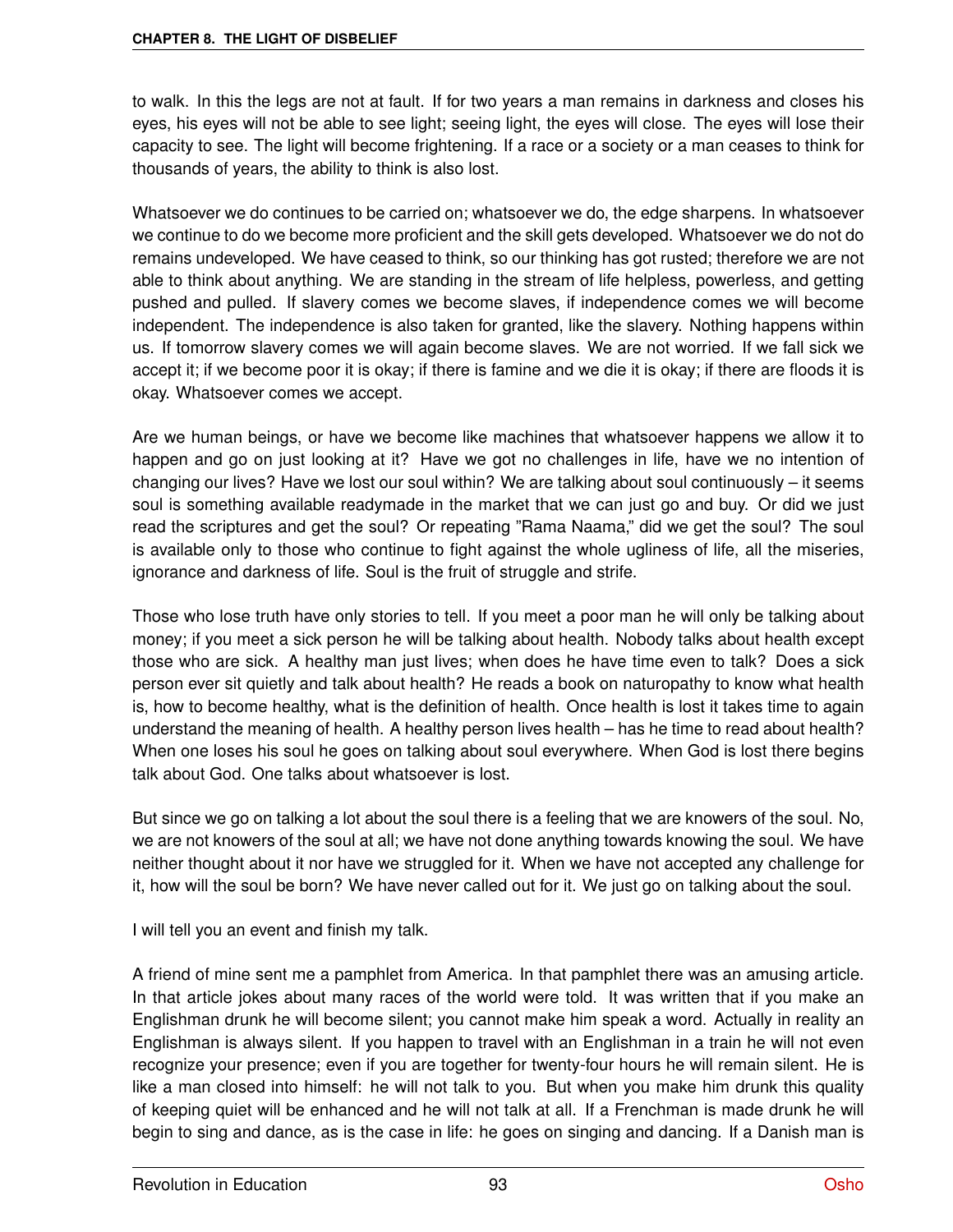made drunk he will become voracious by attacking food. As he is, when a Danish man sits for taking meals, it is not easy to move him away from the dining table.

In the same way jokes about all races were written in that article, but there was no mention of Indians. My friend therefore asked me, "What will happen if an Indian is made drunk?"

I replied that the answer is well known: if an Indian is made drunk he will begin to preach about the soul and God. Actually, due to his poverty an Indian cannot easily get liquor, so he has to talk about the soul and god even without liquor. We Indians are a talkative community; we have stopped living and doing because we have ceased to think.

Thinking is the most distinctive quality of man, the most foundational quality. Thinking is supportive of the very life of man. Only because of his ability to think is man different from animals. If man ceases to think he will become like an animal. The condition in India is very much like that. If you go to a small village you will find the people sleeping just where a cow is standing, where a buffalo or a bullock is tied to a pole. The man is just sleeping with them. If you look deeply you will see a great similarity between man and animal. They are staying together, and go on living together quietly. And people calling the cow "mother" certainly are not expected to be different from the offspring of a cow!

By giving up thinking we have given up the path of endeavor for humanity as a whole. We are just standing like animals. No development is happening, no progress – nowhere to go, we are standing silently, static and dead. This should not continue for long. It is not right to continue like that anymore. Let us change this. To break this habit a crowd is not necessary. Once every person begins to think for himself, all around thousands of things will begin to happen. When you begin to think, you will throw away an amulet that was tied on you foolishly. If you begin to think, you will ask if quarrels about a temple and a mosque can ever arise among good human beings? You will ask only if you think – hundreds of questions will arise if you think. And when questions arise, answers will have to be found. If you do not get answers you will have to be ready to give up that which is wrong. If you get answers, what is right will be in your hands.

Thinking is arduous, a difficult process. Thinking is not very convenient. Not to think is very convenient. If somebody is thinking for us, we just believe in him; we have nothing more to do. We are in the habit of having all our work – our thinking – done by others... and we are using the work of those who lived long long ago. Ages have passed since Krishna. That poor Krishna may have done the thinking; we just carry on with what he had thought! We read the Gita; our great saints are looking into the Gita for answers. When some question arises in life we open the Gita and look into it. Has Krishna completed all thinking for us? And our work is only to continue to live on that borrowed thinking? If we do not begin to think we will not be able to create the Krishna within us. By listening to the Gita, Krishna will not be born. Only those who are able to think as quickly and clearly as Krishna will be able to give birth to Krishna-consciousness.

I am telling you this in the hope that perhaps this hammering may activate the process of thinking within you. I do not want you to believe in what I say. Those who want you to believe in them are not strengthening your thinking process, but are cutting the roots of all thinking. Do not believe any such talk. We have been believing in the talks of such people since lifetimes. Search within yourselves now. Make a firm decision in life: If I have no thought of my own, my life is uselessly spent. Before death at least I should have some thinking about myself, so that when I am brought before God I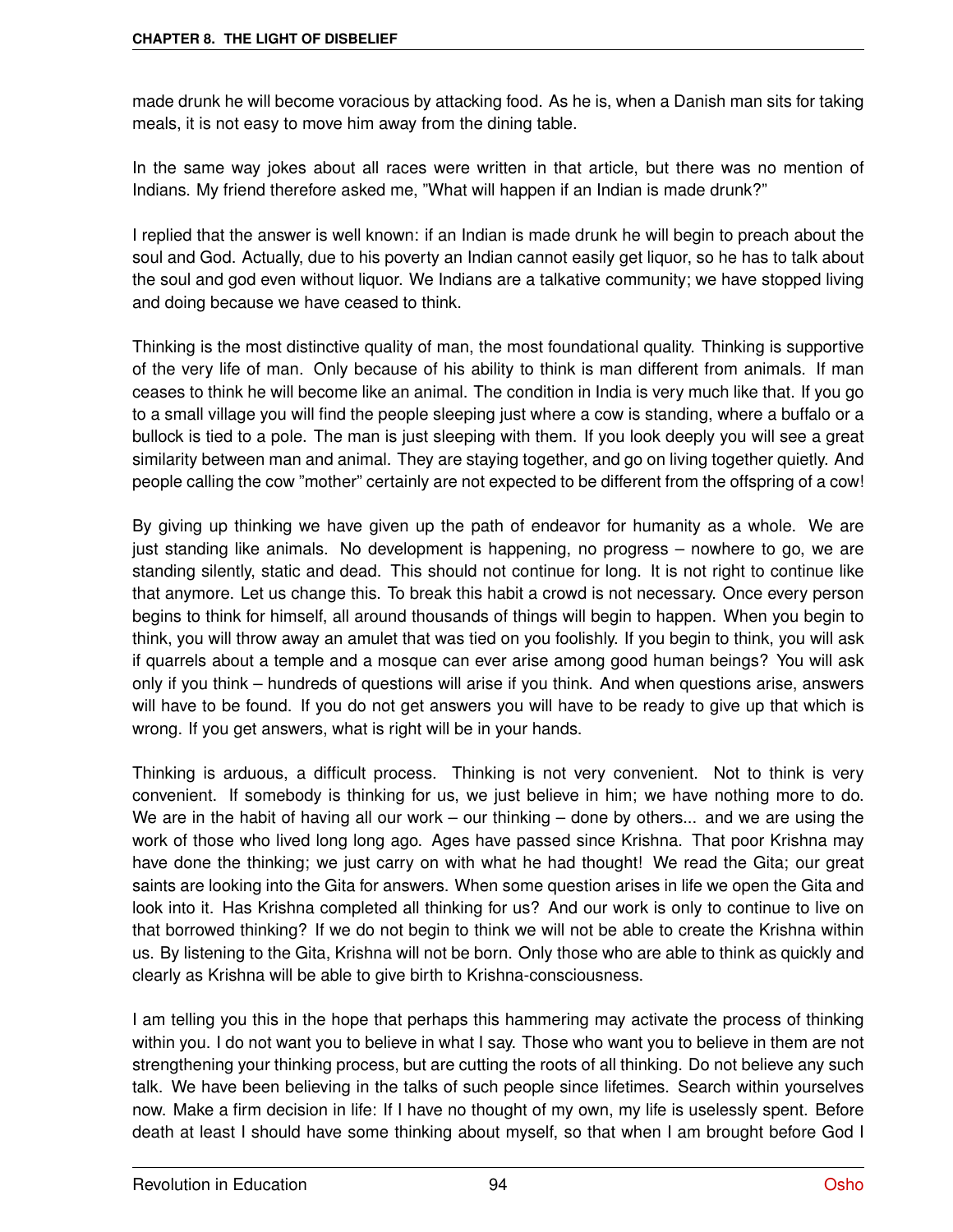should be able to say that I had thought like this or that; I had lived according to my thinking; that my life was not just a borrowed life. Otherwise, if we come before God as we are now, there will be nothing else but the talk borrowed all along.

God may ask you, "What is your own? Have you yourself thought of anything? Have you lived your life? How much consciousness have you developed ?"

We would then have to reply, "No, we were only reading the Gita and the Ramayana, and we were believing in priests and were following the mahatmas. Where is the necessity for us to think? There are many mahatmas in our country; they are doing our work."

God will say that he had questioned those mahatmas also; they had replied that they were following some earlier mahatmas!

You have always been following someone. Why have you never thought for yourself? Those who do not think for themselves can never be themselves; they do not develop their being. Such persons cannot become individuals. One who has escaped being an individual, can he ever be religious? How will he know the truth? How can he gain admittance into the temple of God? The first condition for getting admitted into God's temple is to be an individual. You will have to take something of your own to offer. God will ask you to surrender: you must have something of your own to surrender.

What have we got to surrender? Ask this question to yourselves. Search within and think, and perhaps you may find the answer. In this country, if only a few people begin to think the state of being old and archaic may drop, a new soul may take birth. The inertia will go away and consciousness may begin to develop. If that happens, perhaps we shall be able to stand on this earth on our own legs. Others have already set their feet on the moon and have come back, whereas our feet are shaky even on this earth, afraid of falling down. Others have already stood firmly on the moon – but what about us? We are not even able to stand on this earth! This does not become us. But we are clever: we do not see our condition, but go on repeating our old talk about being the world teachers. We claim that we are the leaders of the world, that the whole world is looking at us for guidance! Nobody is looking towards anybody; everybody is looking towards himself. Do not be in any such delusion that the whole world is looking towards you. Nobody has time to either look at you, nor is there any such necessity. Nobody is waiting for you to get knowledge.

Our present condition shows that we are under deep layers of ignorance. Who is going to come to you for knowledge? Is there any evidence about your ability to guide? Can those who are begging for their daily bread, ever give anything? Let us not deceive ourselves. Let us not lie to ourselves. Let us understand our condition and think.

I am addressing this to the new generation, to the young children, to the youth and the students. Do not just believe in the talks of your parents and teachers, but think for yourself. If you think they are right, you may agree; otherwise, fight. Do not just believe.

In the Sorbonne University in France, the students have written a few words on the front of a building. Efforts have been made to remove that writing. The students however have refused to remove that unique writing. It is written there: "Professors, you have become old." The writing is very prominent and many efforts were made to remove it. The professors quarreled with the students, but the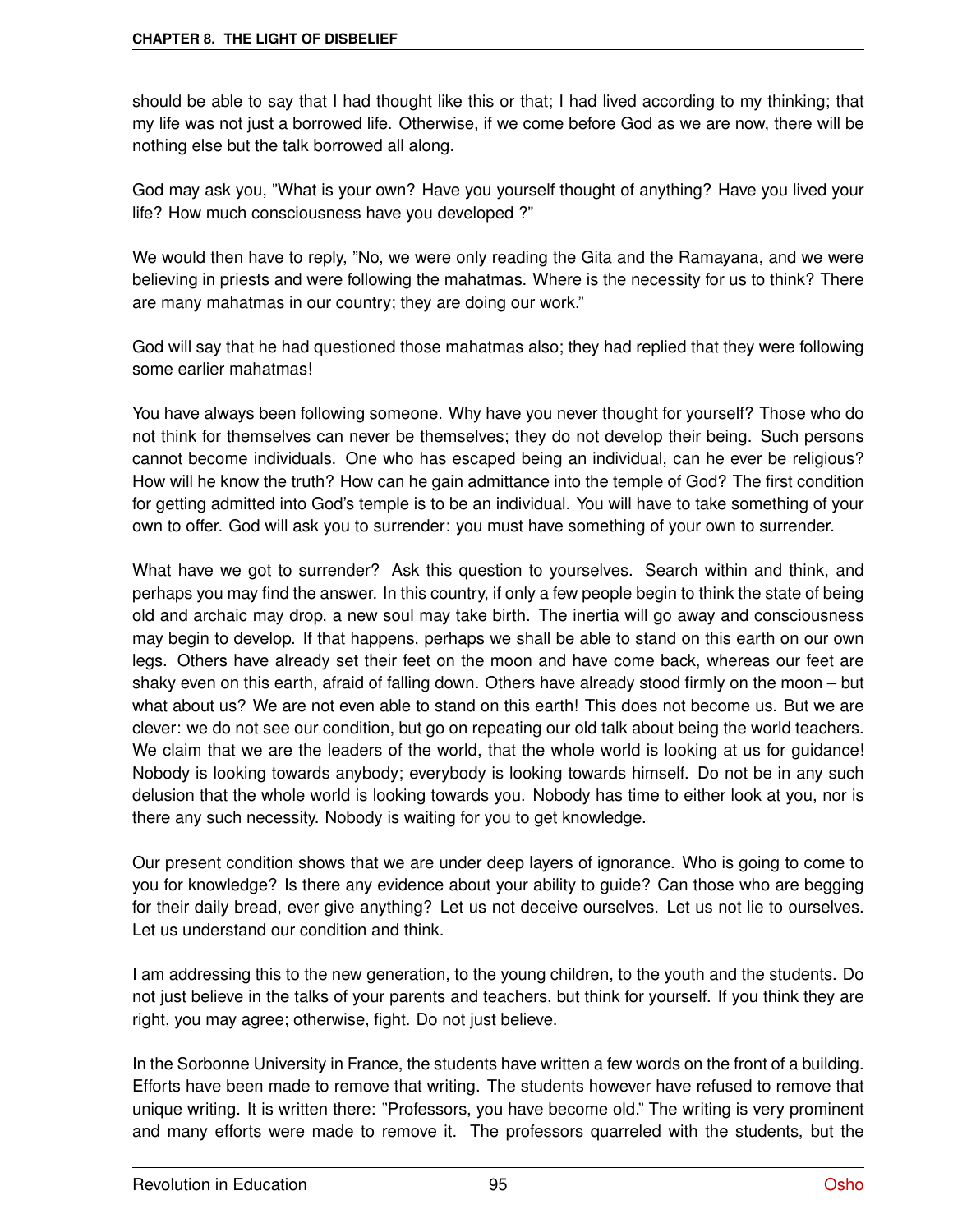students said, "Every professor should pass by and read that he has become old, and he should kindly bear in mind that he should not make any attempt to make the students old."

Therefore, think a little....

I am grateful to you for having heard me peacefully, with so much love. Finally, I bow down to the God residing within all of you. Accept my greetings.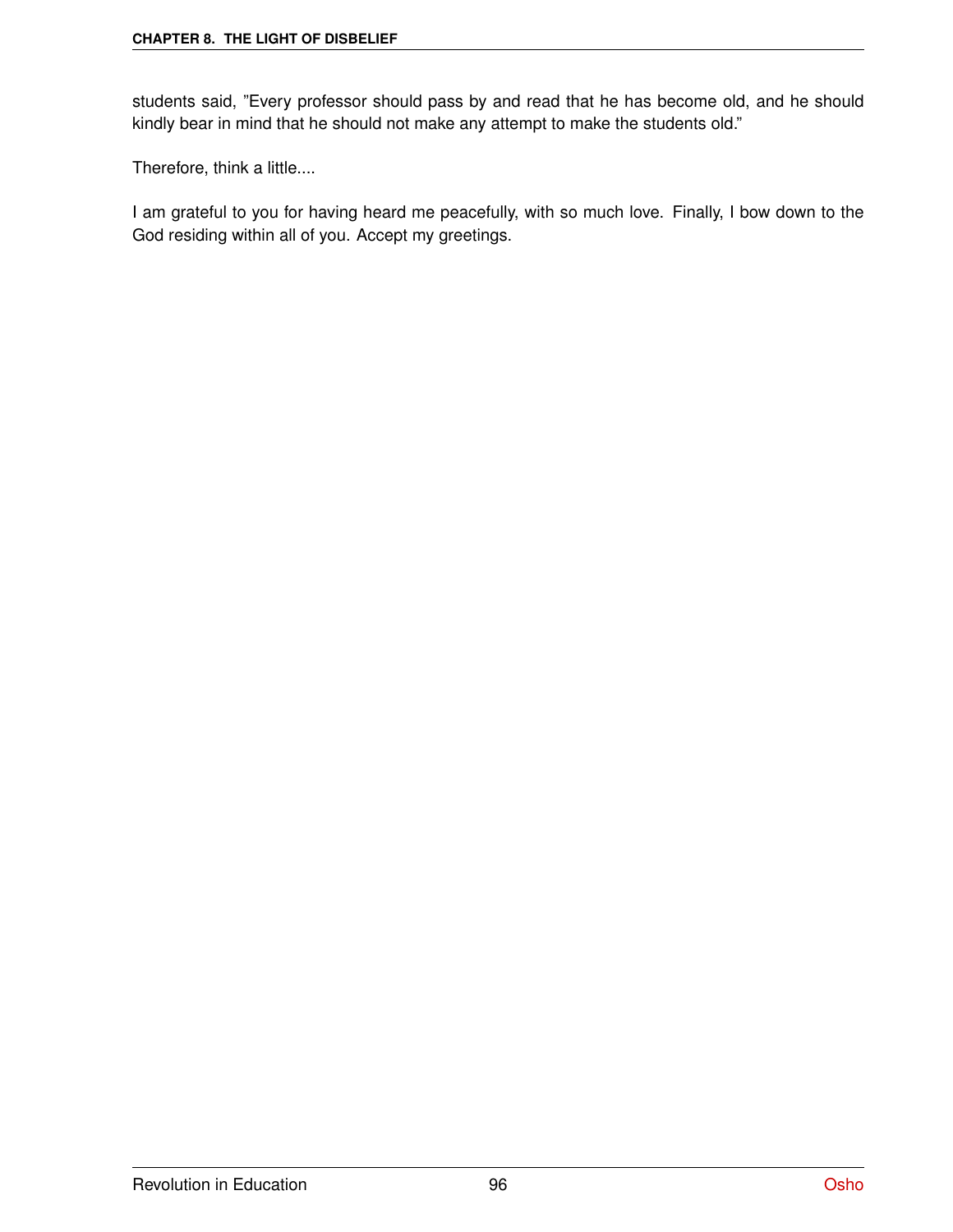# CHAPTER<sup>9</sup>

## Transformation Through Awareness

#### *2 September 1969 pm*

The original title was: Education: Means and Ends

Question 1

DO YOU THINK IT IS NECESSARY TO GIVE A NEW TYPE OF EDUCATION SO THAT PEOPLE MAY UNDERSTAND DIFFERENTIATIONS? CAN OBJECTIVITY AND SUBJECTIVITY BE SEPARATED? DO YOU THINK IT IS POSSIBLE TO GIVE SUCH RIGHT EDUCATION?

Yes, it is necessary to have such a civilization which does not teach distinctions from the very childhood and which may lead to the understanding of oneness. The reality is that from the beginning there are no distinctions in the mind of a child. Distinctions are taught by us. It is true to such an extent that a child is not able to distinguish between a dream and reality.

A child weeps in the morning after seeing a dream at night. He is weeping for a toy which he saw in a dream; he is asking for that toy. The child is not able to distinguish between what he sees in a dream and what he sees when he is awake. His seeing is without any distinction. A person addresses his father as "father," but a child who hears this will also address that person as "father." For the child it is difficult to understand that that person was not his father. He does not know whether he is a Hindu or a Mohammedan; he does not know anything. He is still in the world of oneness, but that oneness is full of ignorance.

A saint ultimately enters into the same world of oneness, but then his oneness is full of knowing. Whosoever is ignorant can be divided; we cannot divide the oneness of the saint, because his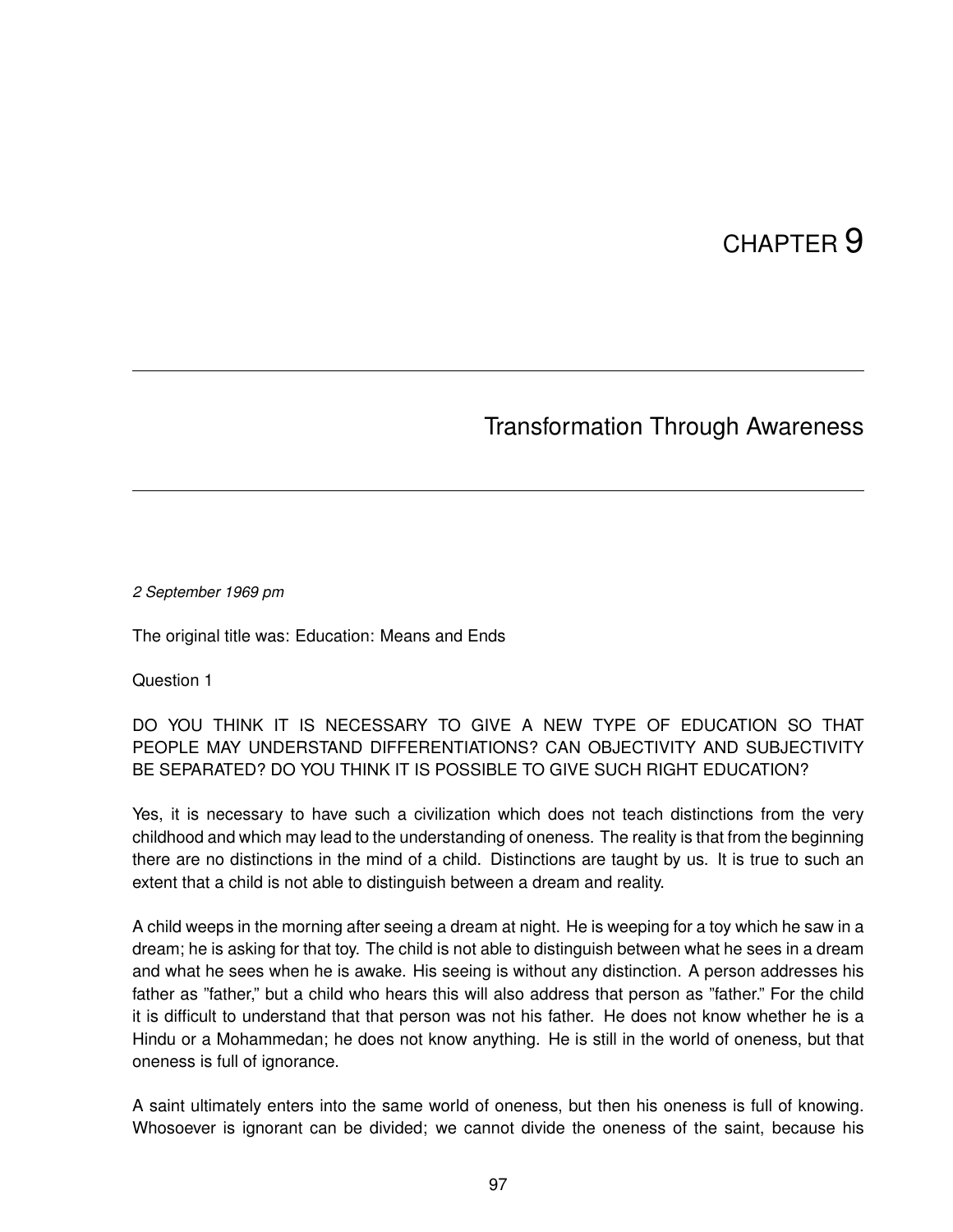oneness is born out of his knowing. Children are born out of oneness, but they are taught distinctions; it is necessary to teach them some distinctions; it is useful for living. It is necessary to teach what is poison and what is nectar, it is necessary to know where there is a door and where there is a wall. It is also necessary to teach where is harm and where there is safety – these distinctions have to be taught.

But it is necessary to see that behind all this teaching of distinctions there should develop continuously a sense of oneness in his mind – meaning he should remain aware of the fact that sometimes poison acts like nectar and sometimes what is taken to be nectar acts like poison. He should be able to understand that there are times when a man recovers when poison is administered and there are times when nectar taken in excess may kill the person. When a child grows up some distinctions will have to be taught, but the child's awareness should also develop to understand that all the distinctions are just functional, that the distinctions are made looking to the limitations of man. Within him a current of oneness should continuously flow. He should be aware of the fact that all things are united from within.

The impact of our life on the child should be such that he visualizes life in its oneness. He should not feel that inner and outer, subjective and objective are two things – he should feel life as a whole. He should understand that he is the same person when he is eating and when he is praying; that his prayer is connected in some deep way with his eating, it cannot be separate. The child should become aware of this inner principle, and it is not difficult for a child, who in reality feels that he is the same person, to become aware who eats and who prays. But he becomes confused when he sees that his father becomes a different person when he eats, a different person when he is sitting in his shop, and a third person when he is praying. When he comes home he becomes a different person, and when he is facing a servant he becomes yet another person. The child is not able to understand this.

A child is being told that he should respect his father because he is old. The child then wants to respect the old servant also, because if old age is a matter for respect, then the old servant should also get respect. Such behavior on the child's part is beyond our understanding. We then tell the child to respect his old father, not the old servant. Then we are creating a distinction.

But this distinction is not just limited to one between a father and a servant; it creates two faces within him: one to be shown to the father and the other to be shown to the servant. The child learns that he has to stand in a temple one way and sit in the shop in a different way. One has to be clever in the shop and simple in the temple. This way we are teaching him divisions. Slowly all these distinctive impressions, layer after layer, will get built in and the child will take these distinctions as conclusive in his life.

Actually the system of education should be such that from the very childhood, right from the parents and school to the university, he remains aware of the fact that every thing is connected; he should remain aware that something is connecting even two opposites from within. One thing should be very clear in his mind: that he is undivided and whole; that there can be no two things like inner and outer; that "whosoever I am from outside, I am the same from within." Then only will there be born in him an integrated individual, an individuality which is not divisible.

Our society has a system that builds up personality but does not create any individuality. Society creates a personality, but does not make an individual. Personality does not mean one whole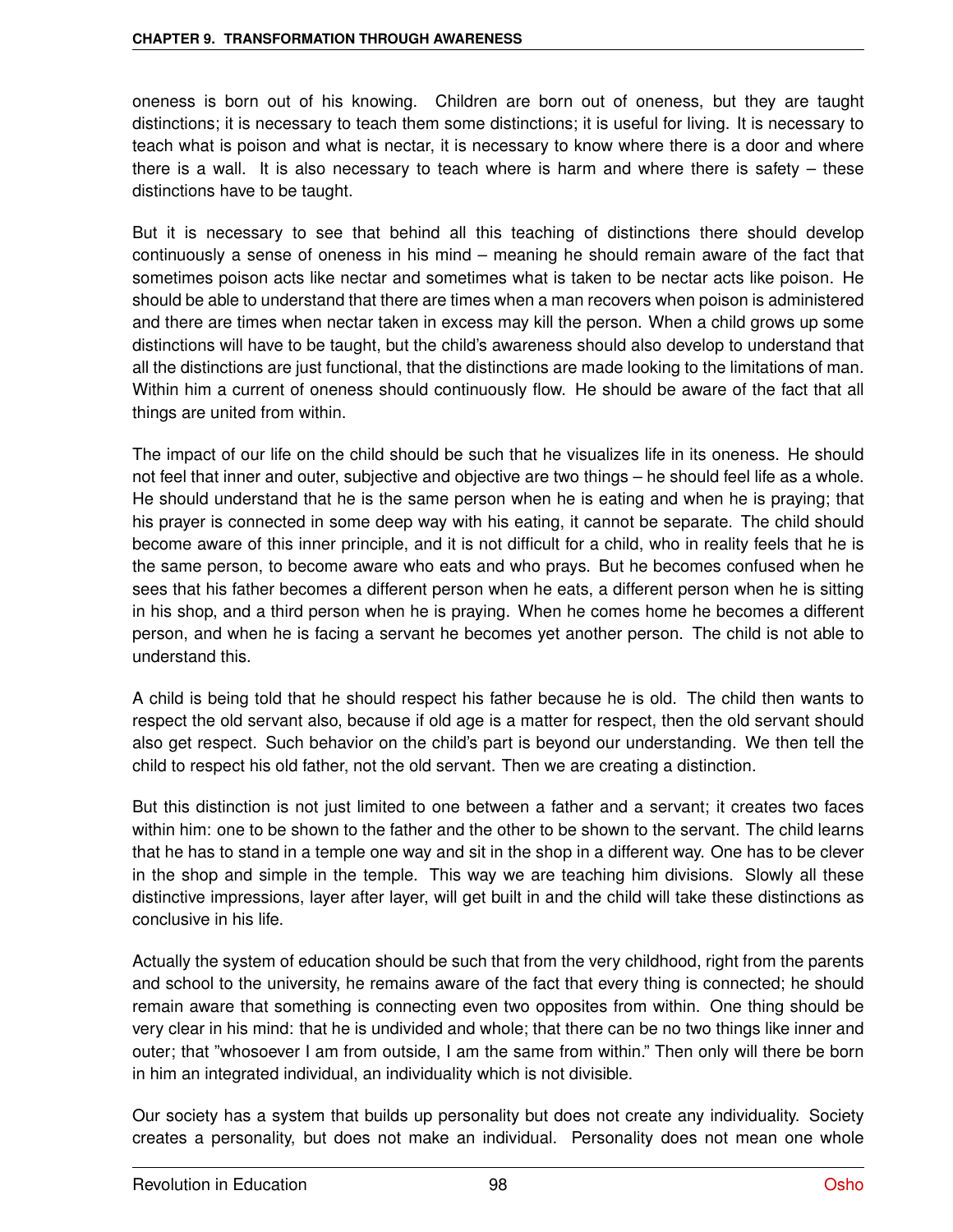individual but an individual divided into many parts – he has many masks from outside, a separate mask meant for each different individual. He can change the mask according to the need. There is not one individual within him who remains the same in all states, conditions and situations, the same inside and outside, the same in a temple and in a shop.

We are doing the same thing always: we consider aims, goals and ends as of primary importance. This has put man into many difficulties. The first thing that is to be understood is that the goal is somewhere in the future and we are in the present. Wherever we are we will be in the present and our goals will always be in the future. The goal can never be in the present, we can never be in the future; whenever we are, we are in the present, we can never be in the future. Therefore we are creating such a tension in our mind which cannot be resolved. We are creating such a mad anxiety in a person which cannot be removed. His goal is always in the future and he is in the today. There can be no meeting between today and tomorrow, because when tomorrow comes it will become today and the goal will shift to the tomorrow. In such a situation the person will live unchanged throughout his life and his idea of the goal will continue to torture him and harass him.

If a man is violent he will remain violent, but the goal will be nonviolence. He will say that sometime he will become nonviolent: if not in this life, in the next he will become nonviolent. But he will continue to remain violent because he has to live today and nonviolence can happen tomorrow; thus the nonviolence that is going to happen tomorrow will remain to be achieved tomorrow. He will go on postponing.

Thus there is one beauty in a goal: that whatsoever is important in the life of man, he will look for a trick to postpone it. He will say, "It is not possible to be nonviolent today; I am violent now Slowly therefore I shall endeavor, meditate, pray, do yoga, take sannyas. If not in this life, in the next life, or in still another life – sometime I will become nonviolent. It is not a small thing, that it can happen just today!"

A convenient excuse therefore is found to postpone till tomorrow. Now that the goal has been postponed till tomorrow, I shall remain the same as I am today. What can I do? It is not my fault, the goal is not achievable today. Therefore I shall remain as violent as I am. This means that a man who is violent will remain violent; nonviolence will be the goal and he will engrave in his temple the words: "Nonviolence is the supreme religion. This is the only religion which is to be achieved."

Our old Tirthankaras have achieved this in the past; we have now to achieve the same. It is written in the story about Mahavira, that he achieved nonviolence by toiling for it birth after birth for many births. Therefore that nonviolence is the future goal – "but now I am violent." What I want to emphasize is that this goal-oriented outlook allows you to postpone things, and that is very dangerous.

Another thing that happens as a result of a goal-oriented outlook is that it creates suppression in the mind of a person and creates a sort of torture due to one's remaining violent. He wants to be nonviolent – what can he do? Should he suppress violence, should he pretend being nonviolent – what can be the way out? Since I am violent, even after my pretending nonviolence, my violence is going to continue. It is therefore very interesting to note that in becoming nonviolent I shall use violence. If I have to be nonviolent I will run away from my wife; it does not matter if due to my action my wife dies of starvation and the children begin to beg in the streets – in the process I am becoming nonviolent. The irony of the situation is that this violent behavior of mine is only with the goal of becoming nonviolent, and therefore it matters little....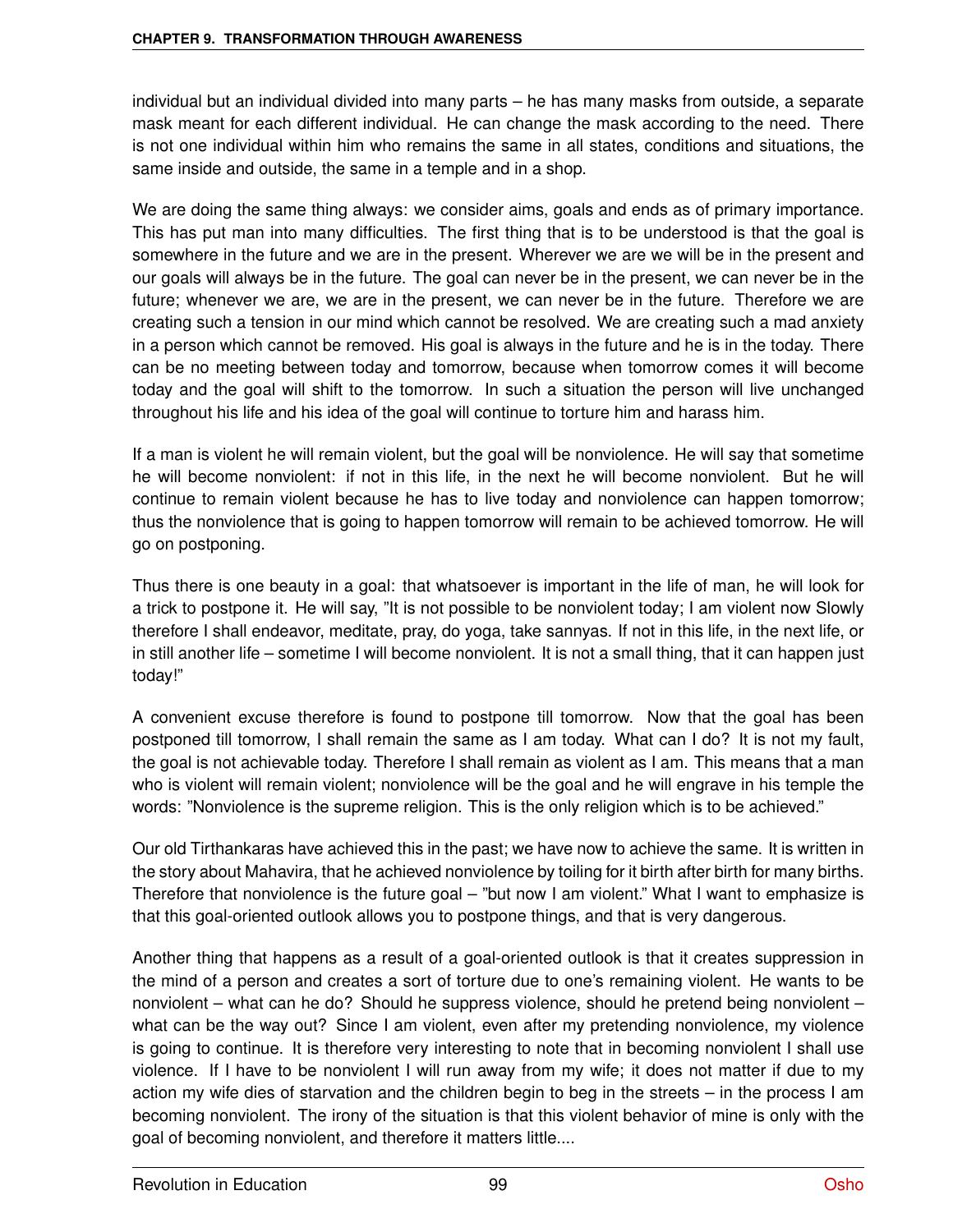There was one famous Jaina sadhu. After leaving his wife in his town, he stayed for twenty years in Varanasi. He received news about his wife's death through a telegram. On reading the telegram he exclaimed, "Good, the botheration is over!" In his biography it is written that he was such a great ascetic that even on the death of his wife he did not express any unhappiness He only said, "Good, the botheration is over!"

Somebody had come to give me his biography. I told that man, "It is a matter of great astonishment to me that when he had given up his wife twenty years ago, where was the question of any botheration? There must have been no botheration whatsoever: he had left her twenty years before. What botheration can be there from a wife that was abandoned? On her death, if that ascetic thought that his wife was a botheration, that must be due to his awaiting her death all these twenty years. This man is violent, which means he could even have killed her. In fact, it was an attempt to kill her when he ran away leaving her dying – and now after twenty years he talks about "botheration." That man was of a very violent nature, because even at her moment of death he had no feeling of compassion, pain, or sensation of unhappiness. What he said was full of violence, and during these twenty years he had been practising nothing but violence.

What else can a poor violent person do in trying to be nonviolent? He can only make use of violence. He will be violent towards others and towards himself also. It becomes problematic when we become violent to others: we know and others also know that we are violent, but when we become violent to ourselves we do not understand that we are violent. If a man goes on a long fast we do not think he is doing any violence. But when I catch hold of a person, lock him up in a room, do not give him any food, and keep him starving for a number of days, the whole town will come to know that I am a very violent person, starving a locked-up man for such a long time. But if I lock myself in a room and do not take any food for twenty days I will be considered a great ascetic person. In both the situations I am doing the same thing. The only difference is that in one case I am being violent to another person and in the other case I am being violent to myself. The illusion arises because the doer in one case, and the person on whom something is done in the other case, are not two different persons.

Another thing I would like to tell you is that whatsoever a violent person may do to become nonviolent, can only be violent. He cannot become nonviolent that way. Therefore I say that the question is not of nonviolence being a supreme religion, but of who you are and what you are doing. Let this be understood properly. If I am doing violence, let it go deep within me that I am violent, and let that violent nature of mine become clearer and go deeper in my awareness, and let me realise that I am violent from morning till evening; let me realise that when I am walking on the road there is violence in my walk also. Violence is not such that it happens only when one puts a knife into somebody's chest.

It is thought by people of very poor intelligence that only when you put a knife into another person's chest does it become violence. The violence of staring at a person in a particular way can become more violent than putting a knife in his chest. Violence can happen even if you do not look at somebody at all. It is not only a question of seeing violently: if you are passing on a road and if I pass by without looking at you, as if you are just a small fry, as if you are a nonentity.... Big leaders walk that way on the road. They are walking as if people walking around them are just worms.

Question 2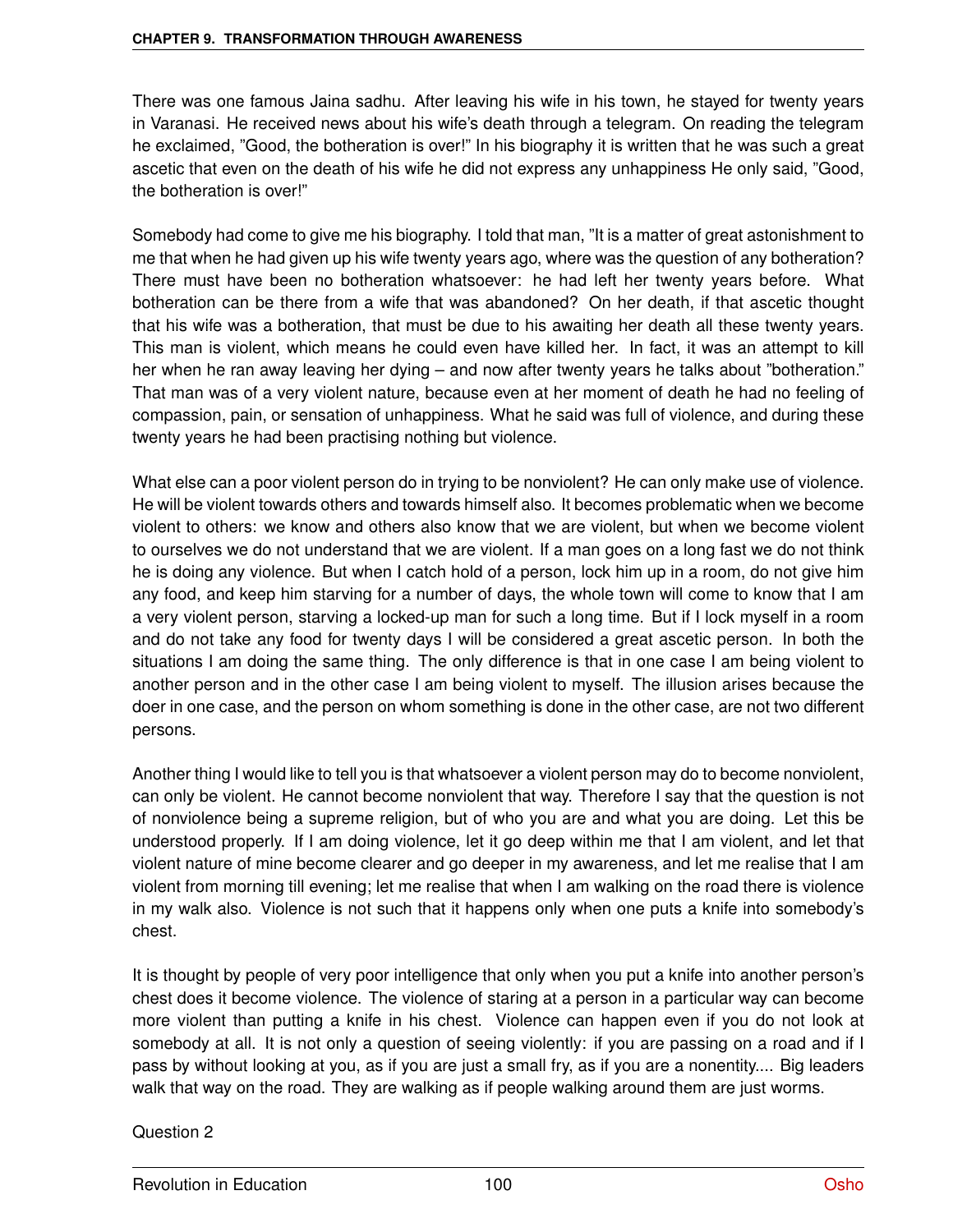#### DO YOU THINK THAT OUR NEW EDUCATION AND EDUCATIONAL INSTITUTIONS WILL EVER BE ABLE TO SOLVE THIS PROBLEM?

First, try to understand what I am telling you. It is more valuable that you become fully aware of the fact that you are violent. It is not a question of achieving nonviolence: one has to realise what one is now, today, this moment. If I can rightly see that I am violent for all the twenty-four hours.... It is not that you become sometimes violent and sometimes nonviolent; there is a continuity in your being. Whatsoever you are, you remain the same for almost twenty-four hours – sometimes appearing a little less violent, sometimes appearing a little more violent; sometimes manifestly violent, sometimes violent in disguise. Nevertheless you do remain what you are. A violent person will remain violent in all his doing. Even when he is praying, if you can look within his heart, he will be found to be violent. Even when he is giving charity, if you can look within his mind, he will be doing violence. While giving charity somebody's poverty is not a matter of importance for him, but when he is giving charity it is he who is giving, who is important, not the one who is receiving it. While giving charity also his ego is getting nourished. Whatsoever that violent person does will be violent.

Therefore what I want to tell you is that it is not necessary to make nonviolence a goal. It was an old trick, but it has failed. It has caused great harm. What is necessary is to know what I am, know it and recognize it. What am I today? What am I now? If my recognition of this becomes quite clear, I do not have to do anything else. The more clearly I see that violence is existing every moment in me, the deeper will be my understanding.

The moment I see violence as violence, violence will become impossible. Violence will disappear. My sitting, standing, eating, drinking, walking, speaking, meeting – everything, all my gestures will change. I will not have to change it; I will not change anything, keeping nonviolence as a goal before me. I should just recognize that violence exists in me, and the transformation will happen. It is understanding that changes. Just as the changes happen, I will know that violence is disappearing. When violence disappears, what remains is nonviolence. It means that nonviolence is not a goal which is to be reached tomorrow. If today violence disappears from my mind, then today nonviolence is achieved – this very moment.

Nonviolence is neither to be brought from anywhere, nor to be reached. Nonviolence is not a matter of any gap in time, that I will reach within ten years or after trying for ten births; it is not a goal. If my violence disappears today I am nonviolent today. How can this violence disappear? It cannot disappear through any violent means. If one thinks that by going on a fast he can become nonviolent.... Fasting itself is a violent means, a torture, suicidal. By fasting, neither violence can disappear, nor can nonviolence happen. A person may say, "I shall stand on my head or remain lying on a bed of thorns" – all these are violent means. Through them one cannot become nonviolent. Then the question arises: What can be the means for achieving nonviolence?

The first thing: Understanding is the first means. There is no other nonviolent method in this world as good as understanding – because for one whose understanding increases, violence becomes impossible. Understanding is so nonviolent that violence is impossible. Once you are able to see that this is violence, it disappears. The moment of your seeing becomes the moment of its disappearing. Nothing more has to be done.

Now the question you have raised about the present education system – whether it will be able to do something.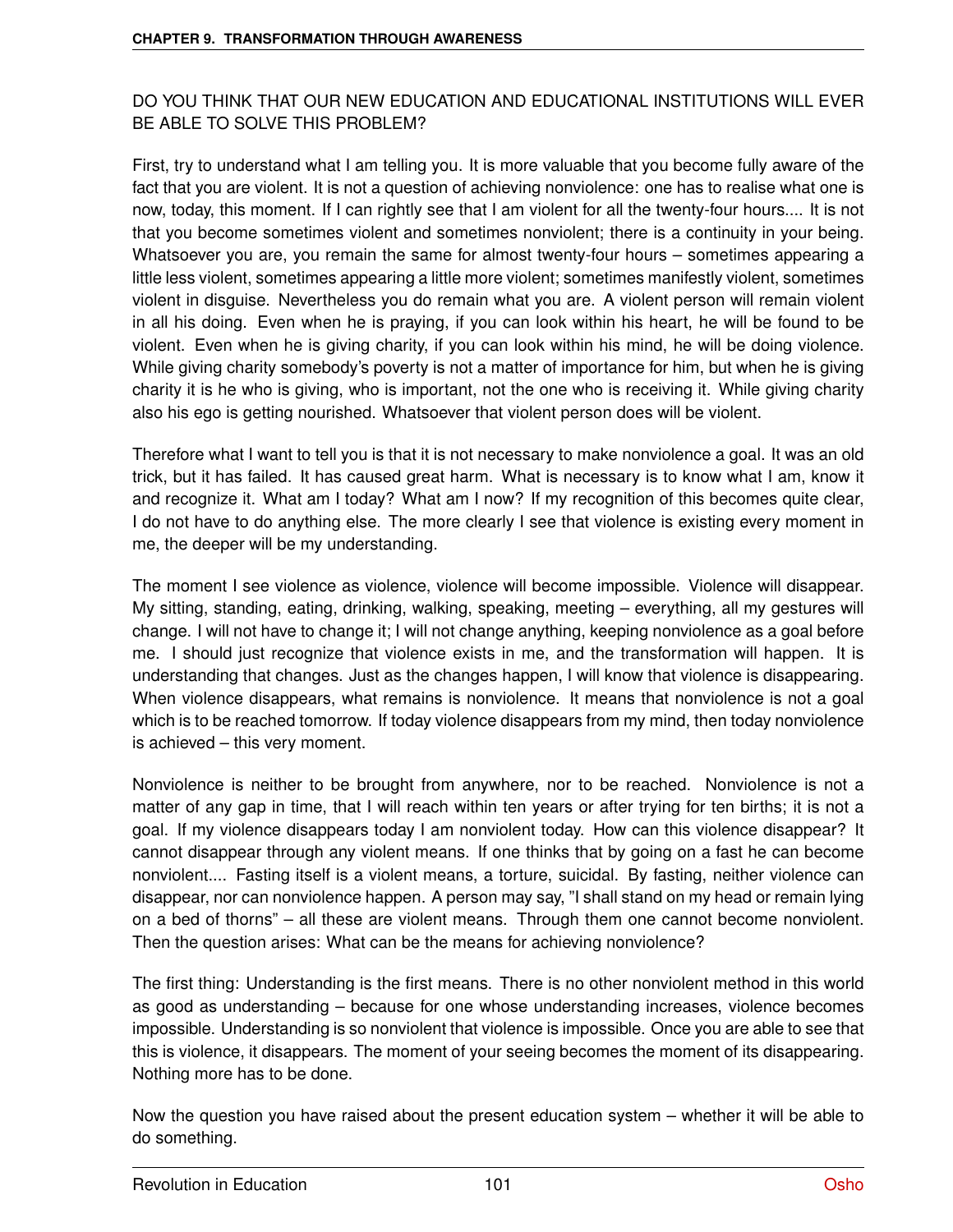The present education system cannot do anything, because the whole system of education today is devised keeping goals in mind. We are teaching goals to children. We are teaching children not to steal – non-stealing is the goal. That goal is somewhere in the future: today the children steal. Today the teacher is stealing, the father is stealing, the mother is also stealing, the town is stealing, the whole world is stealing. And everybody is teaching non-stealing, to give up stealing. The child also takes a vow to give up stealing, but the moment this vow is being taken, at that very moment the stealing is accepted; stealing will continue – because the child says, he will give up stealing. What is promised for tomorrow becomes a lie; nothing is to be done today. Today stealing is to be done, has to be done – but it will have to be given up, that is the goal of man. Talking about the goals in the life of man is a highly dishonest thing.

Now we need a new system of education wherein a child is not just told not to tell any lies, but he should be told to just remain aware when he is telling a lie. There is no necessity to be afraid or to run away, but only to know that you are telling a lie. The fact that the child has become aware, due to your assistance, of the act of lying, is enough. We do not have to tell them anything more. We do not have to tell them not to tell a lie or to give up lying; that question does not arise. A child's sensitivity should increase so much that it knows instantly that it has told a lie. It should not happen that the child tells a lie but does not know that it has told a lie. But such things are happening in our life! Man is not able to understand things.

You meet a man passing on the road and you just ask him, "How are you?"... and then you inquire if he had seen a particular person. He says he saw him only yesterday. That particular man was not there in the town at all. That man who had replied had nothing to do with the person about whom the inquiry was made. He was not aware that he was telling a lie. He had no interest in telling a lie. But he was perhaps not aware about what he was speaking or why he was speaking. But there must be some reason why he was speaking. Neither was he aware of those reasons nor had he any idea of them.

I had a professor. Whenever I talked about any book, he would immediately say, "Oh! It is very good, I have read about that book!" After a few days I began to doubt, because if he had read that book he never mentioned it in the class. It seemed there was not a single book which he had not read.

One day when I met him, I gave him a false name of a nonexistent writer. I told him there was a Russian philosopher named Bornokov.... He said, "Oh yes! His book is very good. I have read his book – but I have read it about twenty years ago!"

I then immediately told him that there was no such author born twenty years ago or even twenty crores of years ago. When there was no such author, there could be no question of his writing a book. "I asked the question only because I felt that you had not read a certain book, but you were simply saying that you had read it. It was painful for you to accept that there could be any book which you might not have read!"

Such is the ego, creating problems. But he was not aware. He was so much accustomed to speak that way that it would be wrong to say that he was knowingly telling a lie. This had become his nature, a part of his blood – lies come out of it.

Therefore there is no question of teaching someone not to tell lies. The question is of awakening him so that whenever he tells a lie he would know that he has told a lie. I believe that it is slowly becoming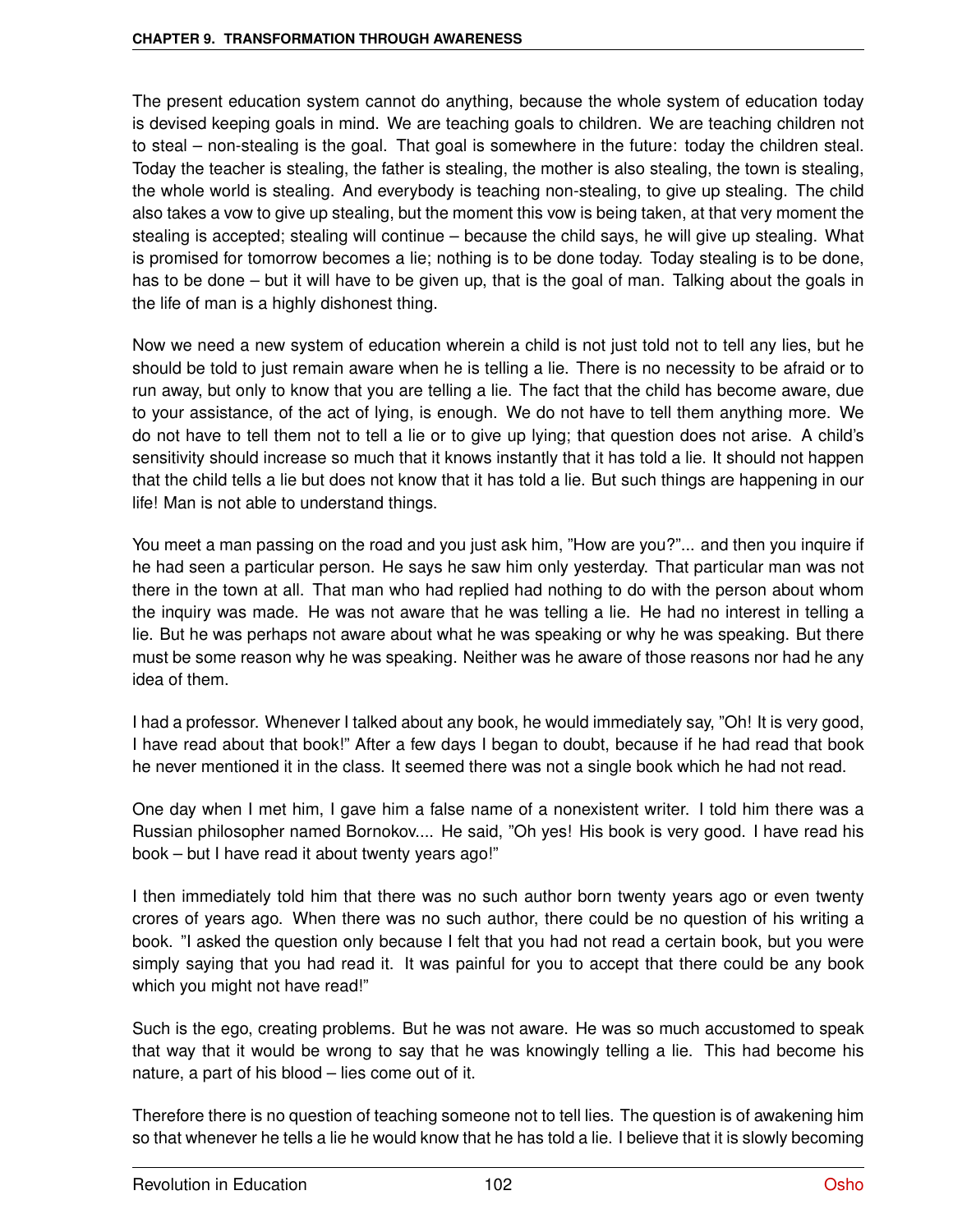impossible to tell lies knowingly – because slowly one realises the absurdity, the foolishness, the ignorance and the folly of telling lies and slowly one sees the harm that is caused. One also realises that one lie leads to another and another. We get so much entangled that it becomes difficult to get out.

Another interesting fact is that in telling lies we are not only harming others, but we are harming ourselves much more, because slowly we become incapable of knowing the truth itself. From a humane angle, I feel, such a person becomes so much weakened that we cannot imagine. A person who tells lies does not believe that any one can ever speak the truth. He is not able to trust anyone, he cannot make anyone his friend. He cannot ever take any matter in its natural way. His potential of being a man will remain weak. If we can understand where this habit of telling lies may lead us to, and what is happening within us or what fruits we may reap or what we are doing to others, then we will not tell lies anytime.

Another interesting thing is that though we are teaching others not to tell lies, we never teach why anyone ever tells a lie. On the one hand the educationist teaches not to tell lies, but on the other hand he also goes on teaching those very things due to which one is tempted to tell a lie. For example, the fundamental reason for telling a lie is fear. If we desire that there should be no falsehoods we must destroy the fear. But the teacher has a cane in his hands and threatens that if any one tells a lie he will break his head. Now this teacher also does not know what he is doing. On the one hand he is instilling fear in the mind of the child, and on the other hand he says that if the child tells a lie he will break his head. That fear will compel the child to tell a lie. If the child was playing some game with other children and came late to the school, the child would say he had gone to bring medicine for his father. He is telling this because of the fear of the cane. The teacher teaches that if the child tells a lie he will be punished. The teacher does not understand that while telling a lie is wrong, threatening with the cane is also wrong.

If the teacher wants that his students should not tell lies, then fear must be removed from the field of education. Let the children become fearless. Make them so full of courage that they will be ready to face any calamity laughingly, but will not tolerate the embarrassment of telling a lie.

I have read one novel. It is a wonderful story. There is one character in it who kills an absolute stranger with a knife all of a sudden. Two people were taking a sunbath on the beach, when suddenly one got up and thrust a knife in the other's back. He had not even seen the face of that stranger, because the stranger was lying on his belly. When he was brought before the court he explained that he was feeling that in his whole life he had done nothing; his whole life so far had passed off uselessly, without any events. His name never appeared in the newspapers. So while he was taking a sunbath he felt that if he thrusts a knife in that back shining under the sun, his name will be printed in the newspapers and there would be a lot of talk about him. He said, "I have therefore done something. I am also feeling the thrill. I have stabbed him for the thrill of it, there is no other reason."

Nobody believed the story. The court also could not believe it, because nobody in this world had done anything like it before. The court therefore threatened that he would be given capital punishment.

That man replied, "The story is only this, there is nothing more; the court may do what it thinks fit."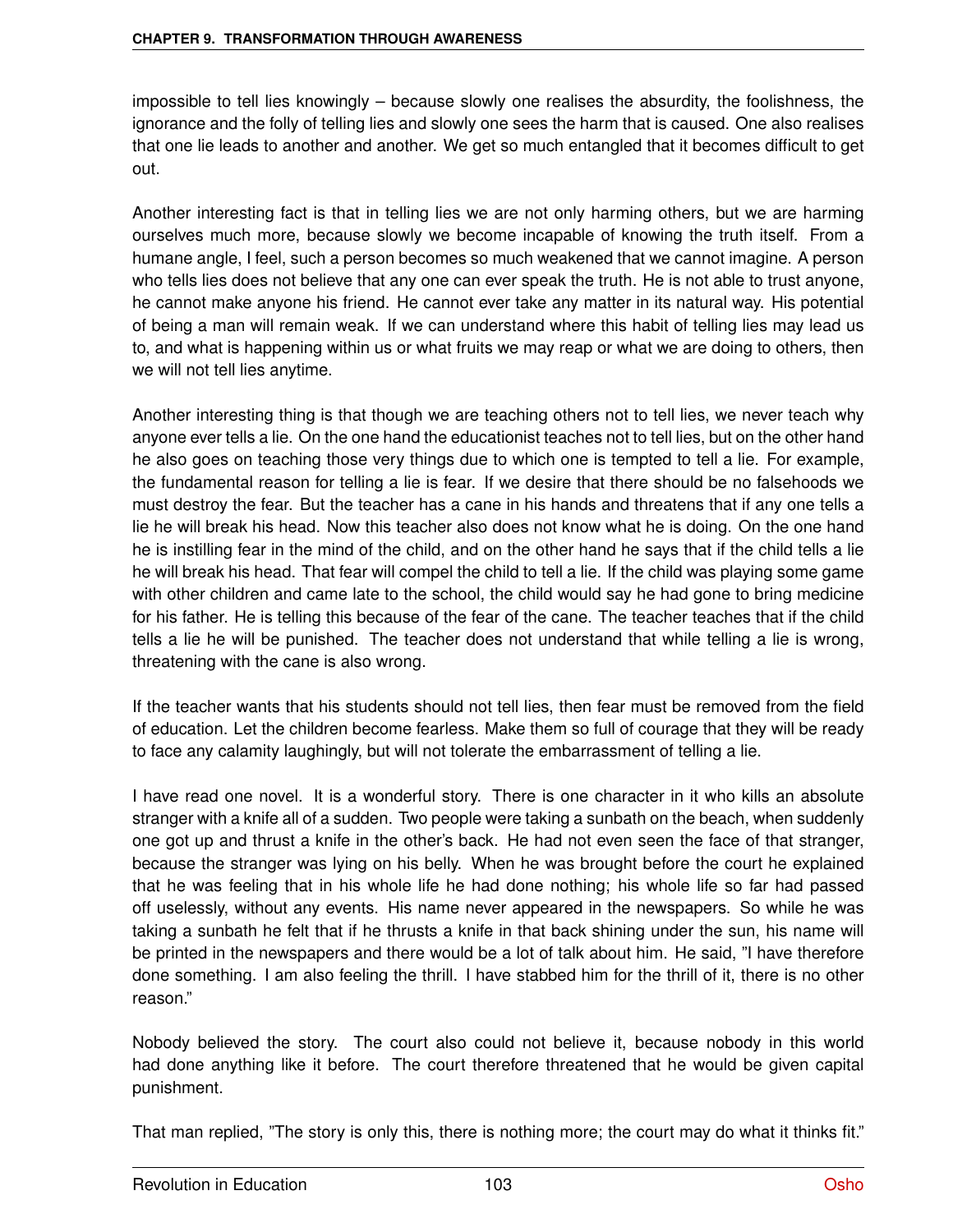Now for this some witnesses had to be found, because as it was nobody was prepared to believe in the story of killing somebody without any reason.

One witness reported that when his mother had died he was found in a theater the same night. In the morning his mother died and the same night he was seeing a show in a theater. The court asked him if he was seeing a show in a theater the same night his mother had died, and he replied, "Yes, I was seeing the show, because I thought that my mother had already died, and now whenever I would go to a theater it would be only after my mother's death; there was no other alternative. Now, how can I go to a theater before her death? I can now only go after her death. My going to a theater is going to happen only after this event of her death. Whether it happens after one day or two days or three days, what difference will it make? If people can go to a theater only before their mother's death, all theaters will have to be closed down. Whose mother does not die? Everybody's mother dies someday."

The court felt that the person was very dangerous: he can see a show in a theater on the very night of the day his mother died! He had explained that he had taken the ticket earlier, prior to her death. Even then the court felt that, "How can it be possible to see a show on that night?" That man continued to argue that hereafter, whenever he would see a show, it would be only after her death. That man did not deny seeing the show.

Another person had asked him, "You must have been very sad when your mother died?" That man gave evidence in the court; he replied, "Yes, I was very sad. The previous night I had to sit near her death bed and I was not able to sleep the whole night."

The court was also told that that man was very dangerous because he was telling the truth. He had also said, "At first I was very unhappy, at her death, but afterwards I became more unhappy, because I had not been able to sleep the whole night. My mother had already died. Whatever sadness I had to experience, I did experience. Now why should I spoil another night?"

For the court, this was not at all believable. The magistrate in the court expected that at least he should not have spoken all that he did so truthfully. He was talking like an idiot. He was telling so much truth that nobody in this world would believe it – because the whole world is just existing on falsehood.

Tears came into the eyes of the magistrate. He said, "I have not seen a person like this before. He goes on telling that at first he was sad due to his mother's death, but a few hours later he felt that he need not spoil the night after her death. Now, what he was telling was the truth. What can I do in this matter?"

Actually, on the one hand we are teaching not to tell lies and on the other hand we are instilling fear in man about the consequences of telling lies. If we want to lead a man towards truth and if we desire to show him how joyful it is to tell the truth, we will have to create new values. We will have to teach fearlessness and we will have to accept the truth straight, as it is. Truth is very cruel; though the world asks everybody to speak the truth, the world is not ready for truth, because truth is very cruel, harsh and merciless.

When some person comes to your house, at first you feel a little upset, but you welcome him saying, "It is very fortunate for us that you came." That man also knows that there was nothing to feel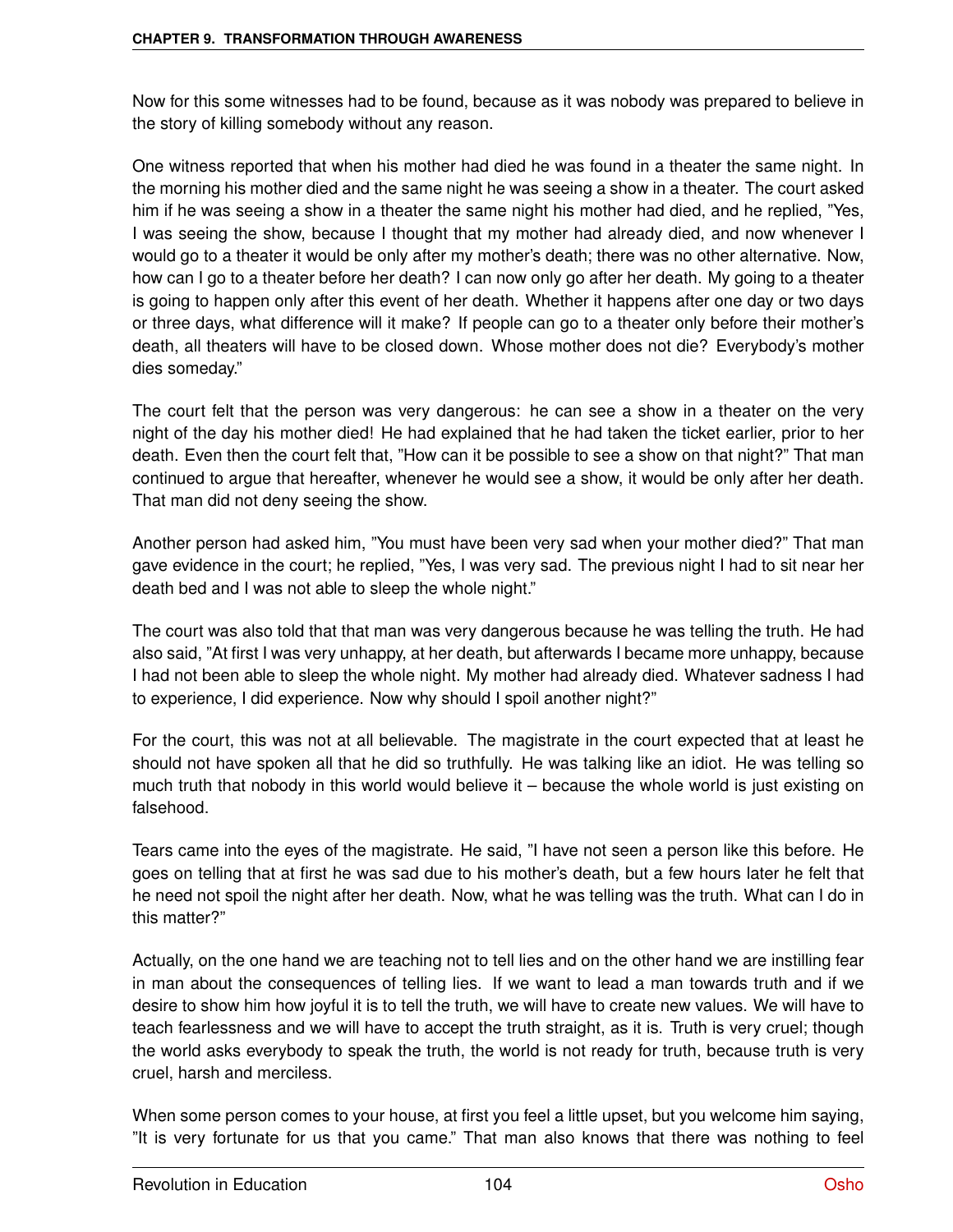fortunate about in his coming. When you go to his house he also welcomes you the same way, knowing full well the embarrassment he is experiencing.

We have created a false world around us. In this world, speaking truth is our goal and the whole structure is built on falsehood. We will not accept the truth. Can a man tell his wife while walking on a road, "That woman passing by is very beautiful and I like her very much"? Actually, while walking on the road, a woman can and will look beautiful – but can he say this to his wife? ... And our whole social structure is advising us to speak the truth.

It will be a beautiful world in which we are able to make our children accept the truth. We should be able to convince our daughters that it is not necessary that only she should be liked; when she becomes a wife it is possible that the husband may like someone else. It would be a wonderful day, and a very loving one at that, when the husband would be able to say that some other woman is looking very beautiful.... And if the wife would be able to hear this and remain compassionate in this situation, then only she is a wife; then only there is love between them. Tomorrow the wife can also say....

One such event happened. Four years ago a woman came to me in Bombay. She told me that she was in great difficulty. The difficulty was that her husband loved her very much, there was no end to his love, but she was not able to love him at all. Her love was still with the man she loved before her marriage – it was so even today. That man was staying in Africa. She was not able to meet him after the marriage because he came to Bombay for three or four days only every four to six years.

She said, "My husband loves me so much that it is becoming burdensome to me. It would be better if my husband does not love me. I am not able to love him, because that man's face is still very much in my mind till now. Now I do not have anything to do with that man; there is no point, no question about him. Now I am very much sorry for my husband, but what can I do?" And she started weeping bitterly.

I told her to tell the whole thing to her husband. That way she would become very light. She replied, "What will my husband think? He has loved me so much, and now twenty years have passed since our marriage. It is not any recent event – but my mind is still the same, involved with that man!"

I again tried to explain to her and convinced her that it would be a matter of great love for her to do so. I had also told her that I knew her husband well and that he was coming to me. She was very much afraid. At last she agreed to tell the whole story... and she told him.

After that she met me when I had gone to Bombay again. She said, "Something very astonishing happened. I never expected it. After my telling him the whole story, from that very day his love towards me became wonderful and immense. We were never so close before and I became very light after telling him. Afterwards, when that man came from Africa, my husband called him and made him stay in our house. He was there with us for seven days and during those seven days my husband tried to leave us alone together as much as possible, to sit, to talk and to meet. However, within these seven days that man went right out of my mind, and what had not happened during these twenty years happened within seven days due to my husband's wholehearted effort to let us live near each other.